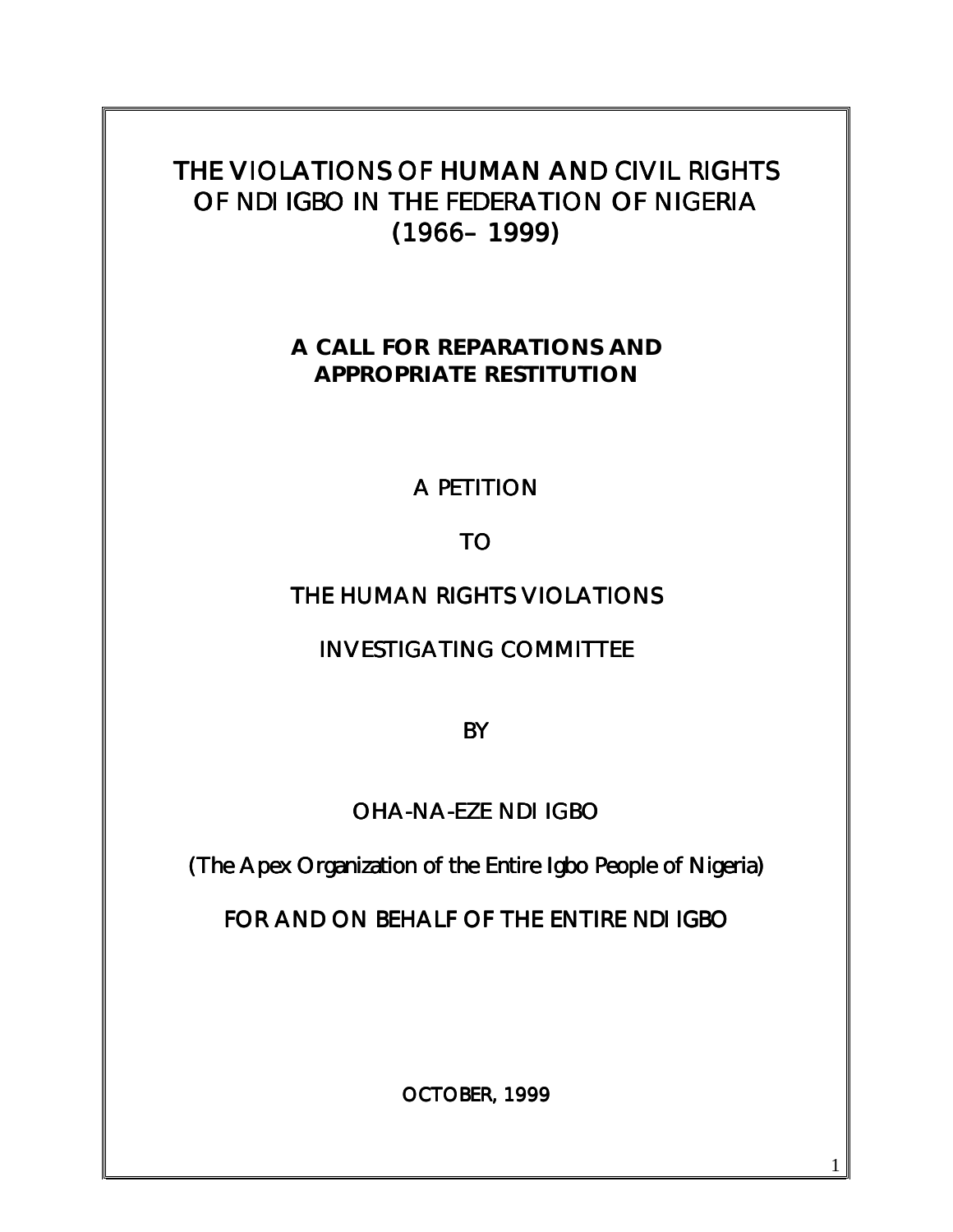# THE VIOLATIONS OF HUMAN AND CIVIL RIGHTS OF NDIIGBO IN THE FEDERATION OF NIGERIA (1966 - 1999):

# A CALL FOR REPARATIONS AND APPROPRIATE RESTITUTION

# ORGANISATIONAL STRUCTURE

#### 1. PRELIMINARY CONSIDERATIONS

- 1.1 Preamble
- 1.2 Historical Background

#### 2. OVERVIEW OF MARGINALISATION IN NIGERIAN POLITY

- 2.1 Preamble
- 2.2 Marginalisation
- 2.3 Origins and Victims of Marginalisation

# 3. VIOLATIONS OF THE HUMAN AND CIVIL RIGHTS OF NDI IGBO DURING THE IMMEDIATE PRE-CIVIL WAR PERIOD

- 3.1 Preamble
- 3.2 Misplaced Aggression
- 3.3 Waves of Pogrom
- 3.4 International Law
- 3.5 Genocide
- 3.6 The Cost
- 3.7 The Refugee Problem and Federal Government Insensitivity.
- 3.8 Prayers

#### 4. VIOLATIONS OF THE HUMAN AND CIVIL RIGHTS OF NDI IGBO DURING THE CIVIL WAR

- 4.1 Preamble
- 4.2 Continuation of Genocide
- 4.3 Land War: Concentration on Civilian Targets
- 4.4 Bombing: Concentration on Civilian Targets<br>4.5 Scorched Earth Policy
- Scorched Earth Policy
- 4.6 Rapes
- 4.7 Maltreatment of War Prisoners
- 4.8 Hunger as Nigeria's Weapon of War
- 4.9 The Final Solution
- 4.10 Prayers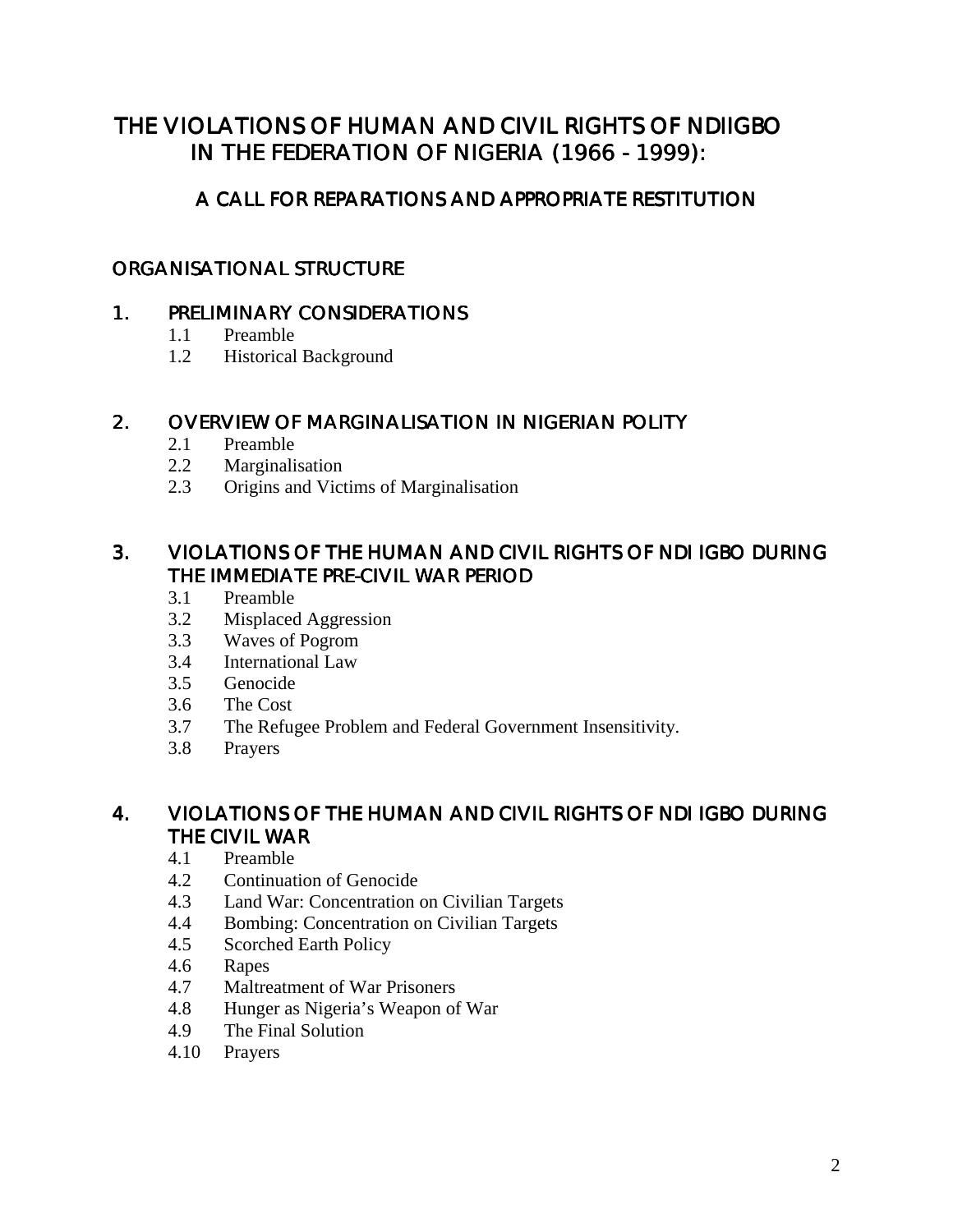# 5. VIOLATIONS OF THE HUMAN AND CIVIL RIGHTS OF NDI IGBO IN THE IMMEDIATE POST-WAR ERA

#### **5.1 Preamble**

#### **5.2 Social Strangulation**

- 5.2.1 Physical Liquidation
- 5.2.2 Continuation of Starvation Policy
- 5.2.3 Mass Dismissal of Igbo Public Servants
- 5.2.4 Destruction of Education
- 5.2.5 Social Ostracism

# **5.3 Economic Strangulation**

- 5.3.1 Denial of Pre-War Savings
- 5.3.2 Exclusion from the Commanding Heights Of the Economy
- 5.3.3 Abandoned Property Policy 5.3.4 No Reconstruction
- 5.3.5 Denial of Source of Livelihood to Poor Igbo Traders
- 5.3.6 Excision of Igbo Mineral-Rich Areas From Igboland

#### **5.4 Political Strangulation**

- 5.4.1 Exclusion from Political Apex
- 5.4.2 Political Manipulation of Census Figures
- **5.5 Prayers**

# 6. VIOLATIONS OF THE HUMAN AND CIVIL RIGHTS OF NDI IGBO IN THE LATER POST-WAR ERA - TO 1999

# **6.1 Preamble**

#### **6.2 Political Disempowerment**

- 6.2.l Creation of States
- 6.2.2 Exclusion from Political Apex
- 6.2.3 A New Height in Marginalisation in Obasanjo's Regime

#### **6.3 Social Disempowerment**

- 6.3.1 Employment in the Federal Sector
- 6.3.2 Racial Discrimination

# **6.4 Economic Disempowerment**

- 6.4.1 Denial and Delay of Infrastructural Facilities
- 6.4.2 Petroleum Trust Fund: Conduit Pipe for Inequitable Resources Transfer
- 6.4.3 Discriminatory Industrial Policy
- 6.4.4 Revenue Sharing
- 6.4.5 Prayers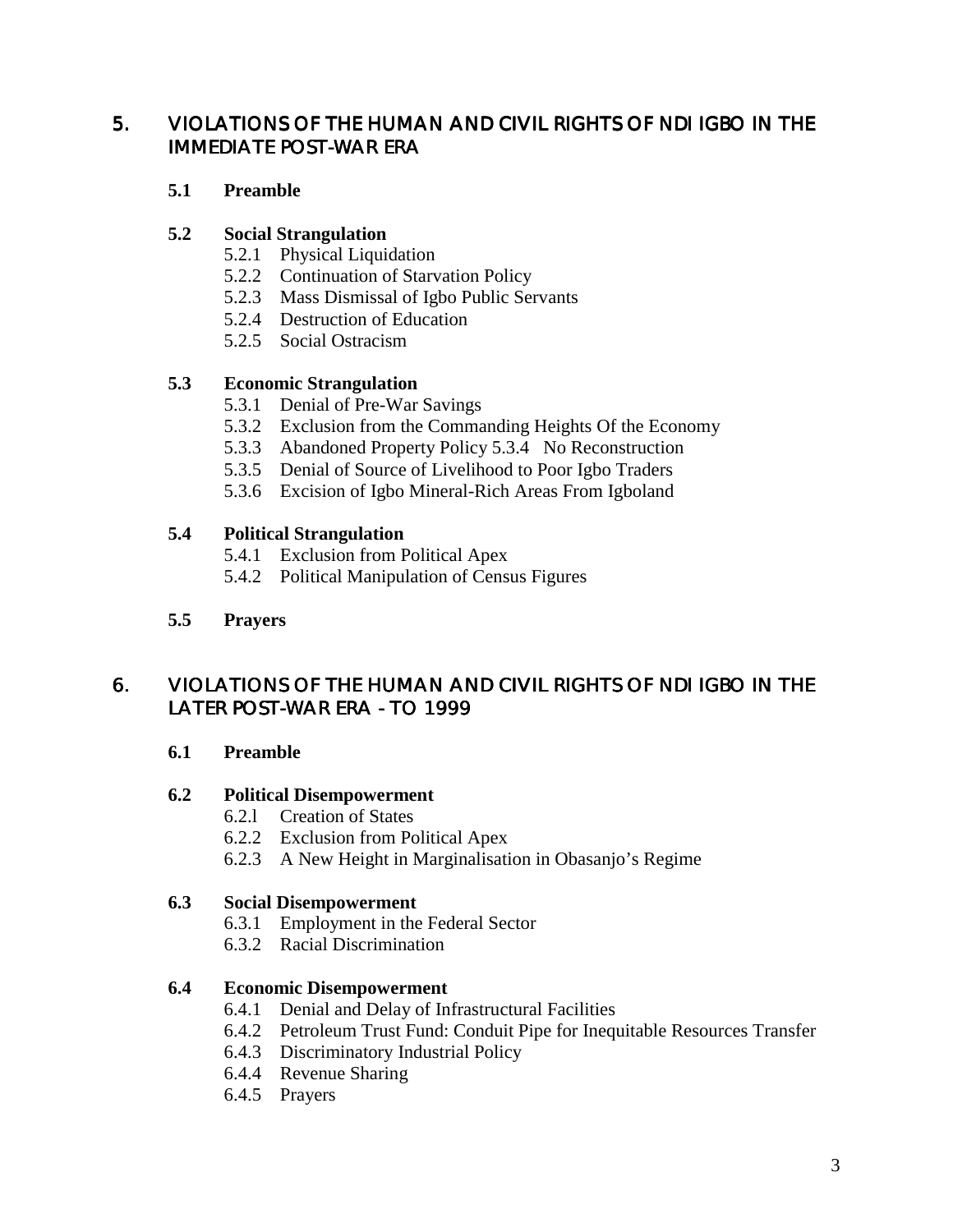# 7. SUMMARY OF REMEDIES

- 7.1 Violation of the Human and Civil Rights of **Ndi Igbo** During the Immediate Pre-Civil War Period
- 7.2 Violation of the Human and Civil Rights of **Ndi Igbo** During the Civil War
- 7.3 Violation of the Human and Civil Rights of **Ndi Igbo** in the Immediate Post-war Era
- 7.4 Violation of the Human and Civil Rights of **Ndi Igbo** in the Later Post- war Era
- Grand Total Monetary Compensation

# 8. CONCLUSION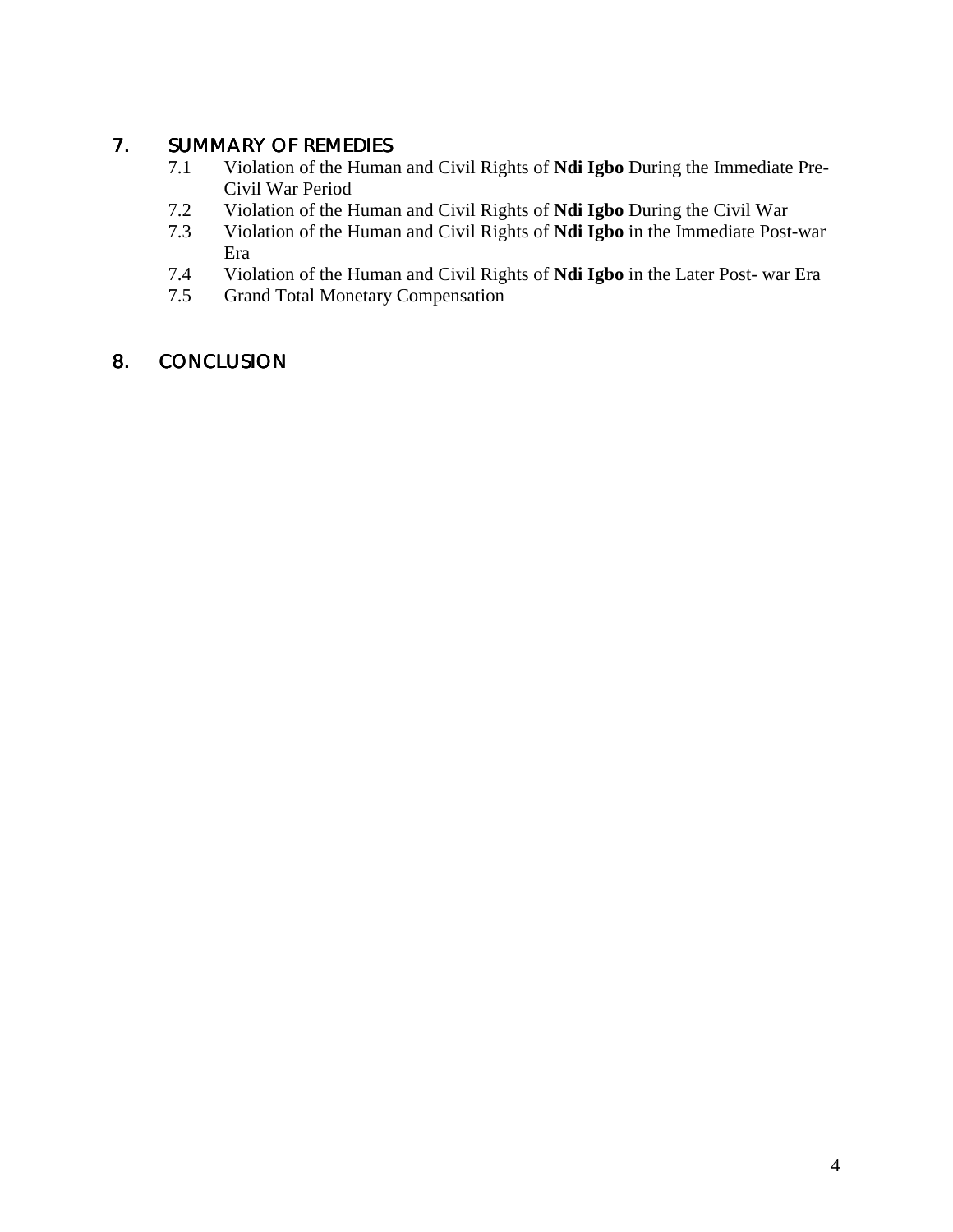# 1. **IGBO RACE IN NIGERIA**

#### 1.1 Preamble

This is a petition by OHA-NA-EZE **Ndi Igbo** (the apex organisation of the entire Igbo people of Nigeria) on behalf of Igbo people (hereinafter referred to as **Ndi Igbo**) articulating some of the many violations of the human and civil rights of the **Ndi Igbo** and other forms of injustices meted to them by groups and/or governments in Nigeria from 1966 to 1999. We are by this petition seeking reparations and appropriate restitution in compensation for the injuries which **Ndi Igbo** have suffered (owing to these injustices and violations of their rights), restoration and guarantee of all their rights, full reconciliation, and integration into the Nigerian Federation so as to give **Ndi Igbo** the necessary sense of belonging as Nigerians to enable them give their best for the overall development of our great country.

We have in this petition articulated some of the violations of human and civil rights of **Ndi Igbo** and other crimes and injustices against us as only illustrative of the numerous deprivations, discriminations and violations of rights which **Ndi Igbo** have suffered and continue to suffer in our country. This petition, containing our compendium of charges, is organised as follows:

- 1. Historical Background,
- 2. An overview of marginalisation in the Nigerian policy,
- 3. The violation of rights (the immediate pre-war period),
- 4. Violation of rights (the civil war period),
- 5. Violation of rights (the immediate post-war period),
- 6. Violation of rights (the later post-war period 'mid-70s to date)
- 7. The reparations and appropriate restitutions sought.

#### **1.2 Historical background**

**Ndi Igbo** are one of the three largest ethnic groups in Nigeria. Pre-independence non-politicised census figures show that **Ndi Igbo** with a population of about 5.5 million constituting 16.6% of the country's population are the second largest ethnic group in Nigeria (Estimation from 1952/53 to 1991 population census, vide Table 1). Igbo land of South-East Nigeria is generally recognised as the most densely populate land area in the whole of Africa comparable only to the Nile Valley. For instance, an aerial survey (1989) gives the population density of Imo State at 700 people per square kilometre compared to 276 and 59 people per square kilometre for Niger and Bornu States respectively. (Ref: In-Nigeria **Profile of Agriculture Potential, Overseas Development Natural Resources Institute UK 1989**).

**Ndi Igbo** have common boundaries with the Igala of Kogi State and the Idoma of Benue State in the North, the Edo and Urhobo in the West, the Ogoja in the East, the Efik and the Ibibio in the South-east and the Ijaw in the South. **Ndi Igbo** are the occupants of the present Abia, Anambra, Ebonyi, Enugu and Imo States. They partially occupy Delta State (7 LGAs) and Rivers State (8 LGAs). Of the six geopolitical zones of Nigeria, the five core Igbo-speaking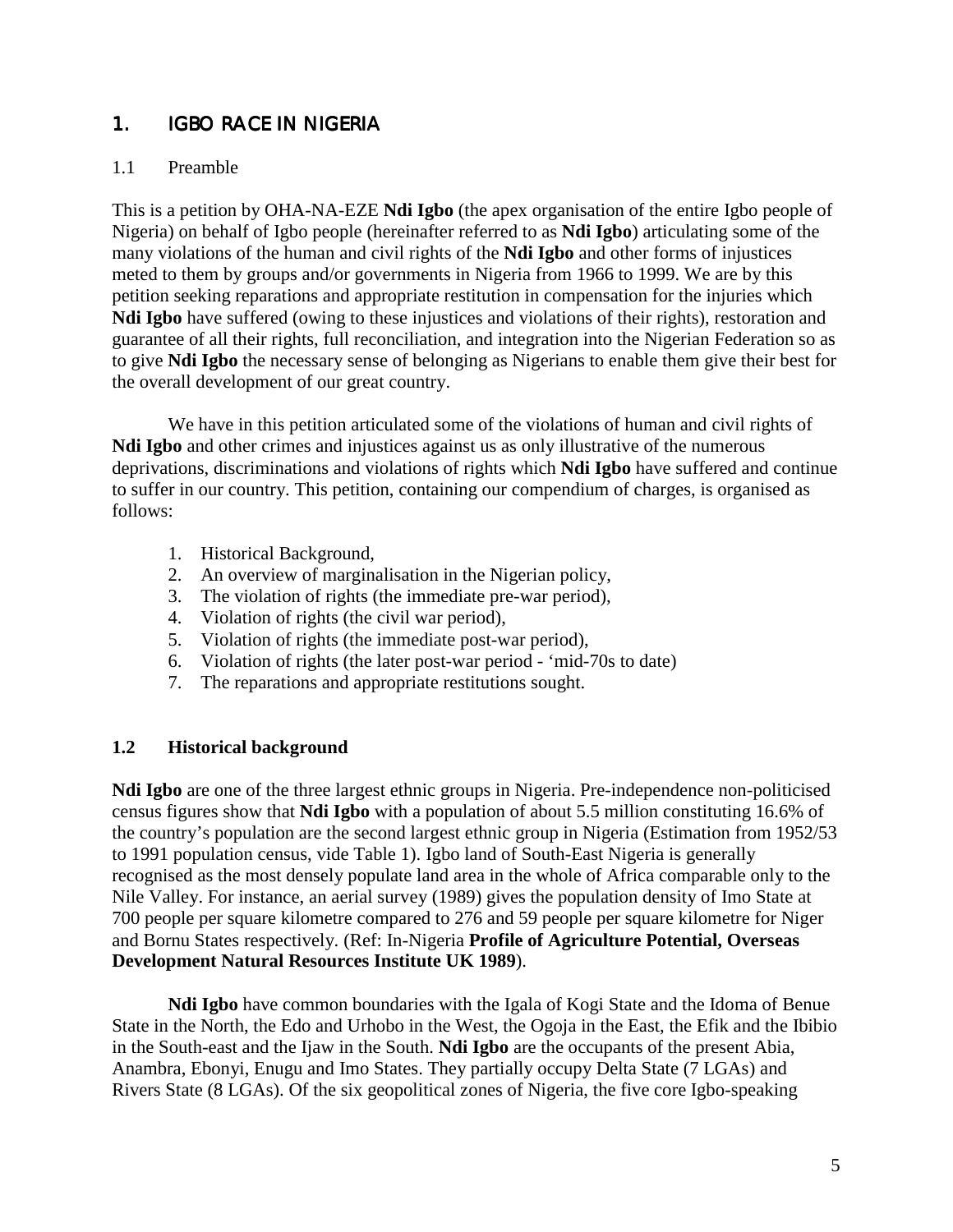States make up one zone (South East). [LGAs – Local Government Areas].

**Ndi Igbo** have lived peacefully and in harmony with their neighbours, intermarrying and doing business without any history of war. The Igbo Ukwu archaeological finding of Professor Thurstan Shaw of the University of Ibadan and his associates (1976) [see **An account of Archaeological Discoveries in Eastern Nigeria, Faber Ltd, London**] showed artifacts which revealed Igbo association with the Hausa/Fulani since the 9<sup>th</sup> century AD.

**Ndi Igbo** are a dynamic people, democratic, freedom-loving and achievement-oriented. They are ever open to new ideas and initiatives and are also adaptable, hospitable, egalitarian and abhor injustice. It was, however, in the economic sphere that the Igbos were at their best in the game of competition. In industry, commerce, transportation and services, Igbo businessmen demonstrated unparalleled initiative. This drive is often misconstrued as undue aggressiveness by other Nigerians.

On January 6, 1914, the British colonial masters amalgamated the Northern Protectorate (later called the northern Region) with the Southern Protectorate (comprising the Eastern and Western Regions) into the polity called NIGERIA. By this amalgamation about 400 ethnic groups were brought into this state. The late 1930s marked the beginning of national consciousness in Nigeria. Although early activists were Yoruba (Herbert Macaulay and associates), those who spearheaded the struggle and sustained it until self-government in the 1950s and political independence in 1960 included educated Igbos, many of whom had returned from United States filled with the ideals of American war of Independence. Dr. Nnamdi Azikiwe, soon joined by other Igbo educated elite, was in the forefront of the struggle. He took over the leadership of the National Council of Nigeria and the Cameroon (NCNC) after the death of its founder Herbert Macaulay in 1946. NCNC was the only national party in the country, with strong support from every part of Nigeria while the other parties were essentially ethnic and regional.

However, Nigeria's journey to nationhood, which began on such a hopeful note on the wings of militant nationalism, was increasingly marred by an upsurge of ethnic irredentism. This upsurge heralded the rapid ascendancy of regionalist and sectionalist orientation as a dominant factor in the political struggle. Soon, Nigeria attained independence as a tripod of three ethnic based regions. But the flames of ethnic/regional mistrust and rivalry continued unabated, to threaten a conflagration that could consume the Republic. The young state stumbled from crisis to crisis until the military staged a *coup d'etat* and seized political power in 1966.

This background draws attention to two noteworthy points. One is that the history of **Ndi Igbo**, like that of other ethnic groups in Nigeria, antedates the birth of Nigeria. **Ndi Igbo** are as indigenous to this Republic as other groups. The second is that **Ndi Igbo**, like other ethnic nationalities, have their cultural/political system and character traits. Our traditional republican system encapsules a spirit of individual freedom, drive and fair play which seemed to predispose **Ndi Igbo** more than many ethnic groups to easy absorption of the values of modern democracy and demands of nationhood. It is no surprise that **Ndi Igbo**, embracing these values, are the most widely travelled in Nigeria. It is also noteworthy that the first noteworthy public rebuke to these presumptions of nationhood about Nigeria came to **Ndi Igbo** (through tribally-inspired sabotage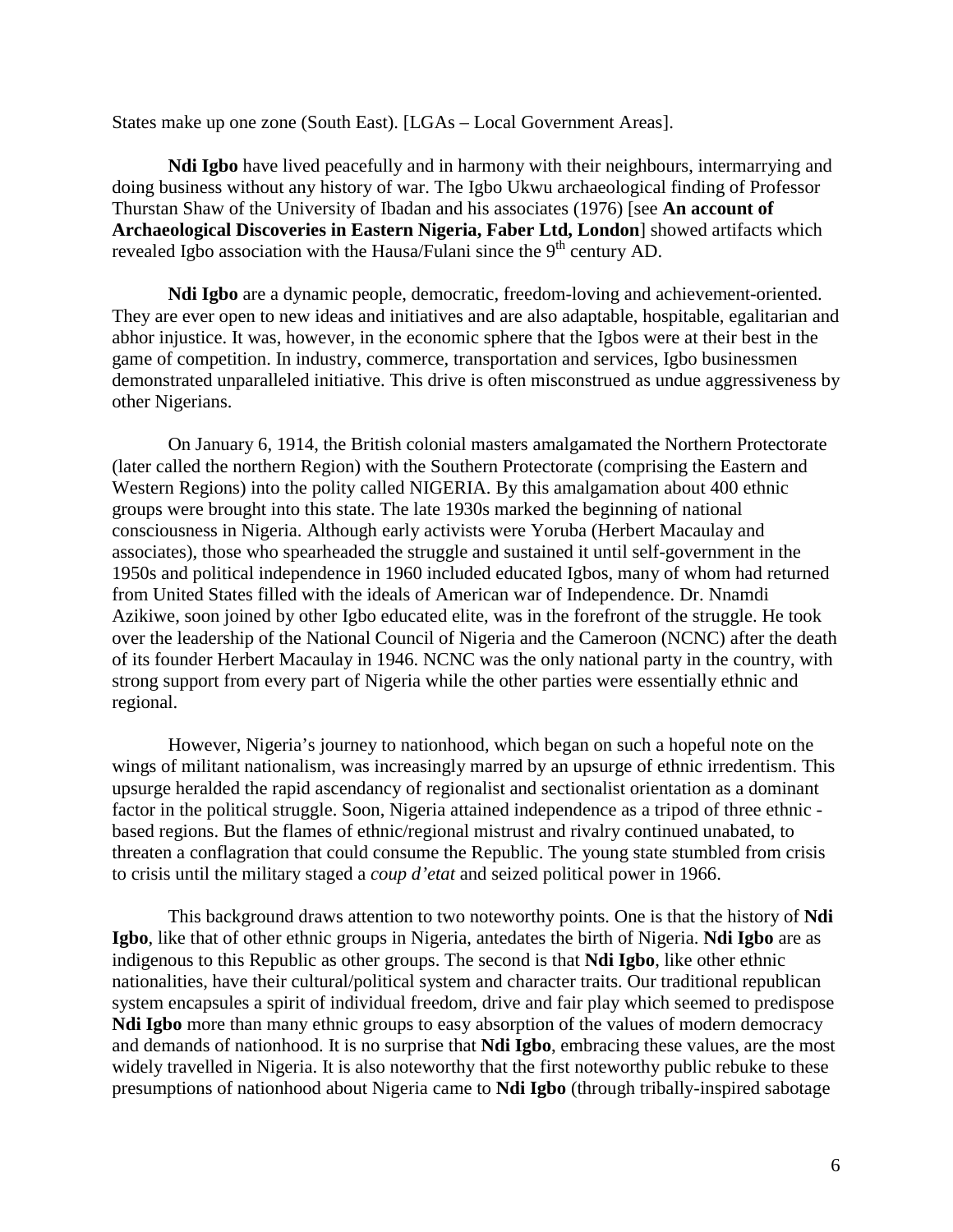of Dr. Nnamdi Azikiwe's electoral win of the Premiership of Western Nigeria, so early in the morning of national political evolution).

# 2. OVERVIEW OF MARGINALISATION IN NIGERIAN POLITY

# **2.1 Preamble**

Marginalisation is the most topical issue in Nigerian Polity in recent times. There have been claims and counter claims of marginalisation from ethnic groups, States, and geopolitical zones of the polity. It is, therefore, necessary at this stage to define the following:

- ♦ What is marginalisation?
- $\blacklozenge$  Who is the marginaliser?
- $\bullet$  Who is the marginalised and
- ♦ When was marginalisation introduced into Nigerian polity?

# **2.2 Marginalisation**

We define Marginalisation as the deliberate disempowerment of a group of people in the federation politically, economically, socially and militarily, by another group or groups, who during the relevant time frame wield power and control the allocation of materials and financial resources at the Centre of the Federation. Therefore, it entails the apparent deliberate exclusion of any particular group(s) by another similar group or groups from either having access to and or taking due possession of common key positions and common resources, as manifested in the political, economic, military, educational, media and bureaucratic realms. (In other words, the five realms above could be seen as occupying commanding heights of any polity or society.) In essence, for a group to marginalise the other, that group must of necessity, have a functional apex control of combination of these commanding heights of the polity or society.

It is necessary to distinguish at this stage between **marginalisation** and **marginality**. The two are liable to be innocently, but dangerously, treated as though they were interchangeable. Adedeji (1993) has defined marginality as:

*"The relative or absolute lack of power to influence a defined social entity white being a recipient of the exercise of power, by other parts of that entity*." [Ref: In Marginalisation and Marginality: Context, Issues and View points " in **Africa within the World**. Edited A. Adedeji].

**Marginality**, so defined, refers to the state of being peripheral, without attributing blame to any particular external factor or marginaliser. Thus, a group, which for instance, by systematically insulating itself from the forces of modernity (e.g. Western education) becomes peripheral in terms of such indices of social development as enrolment in tertiary educational institutions, and the supply of high level manpower to the system, and is appropriately described as marginal, if it is outstripped in terms of those parameters by other groups, which have embraced modernity in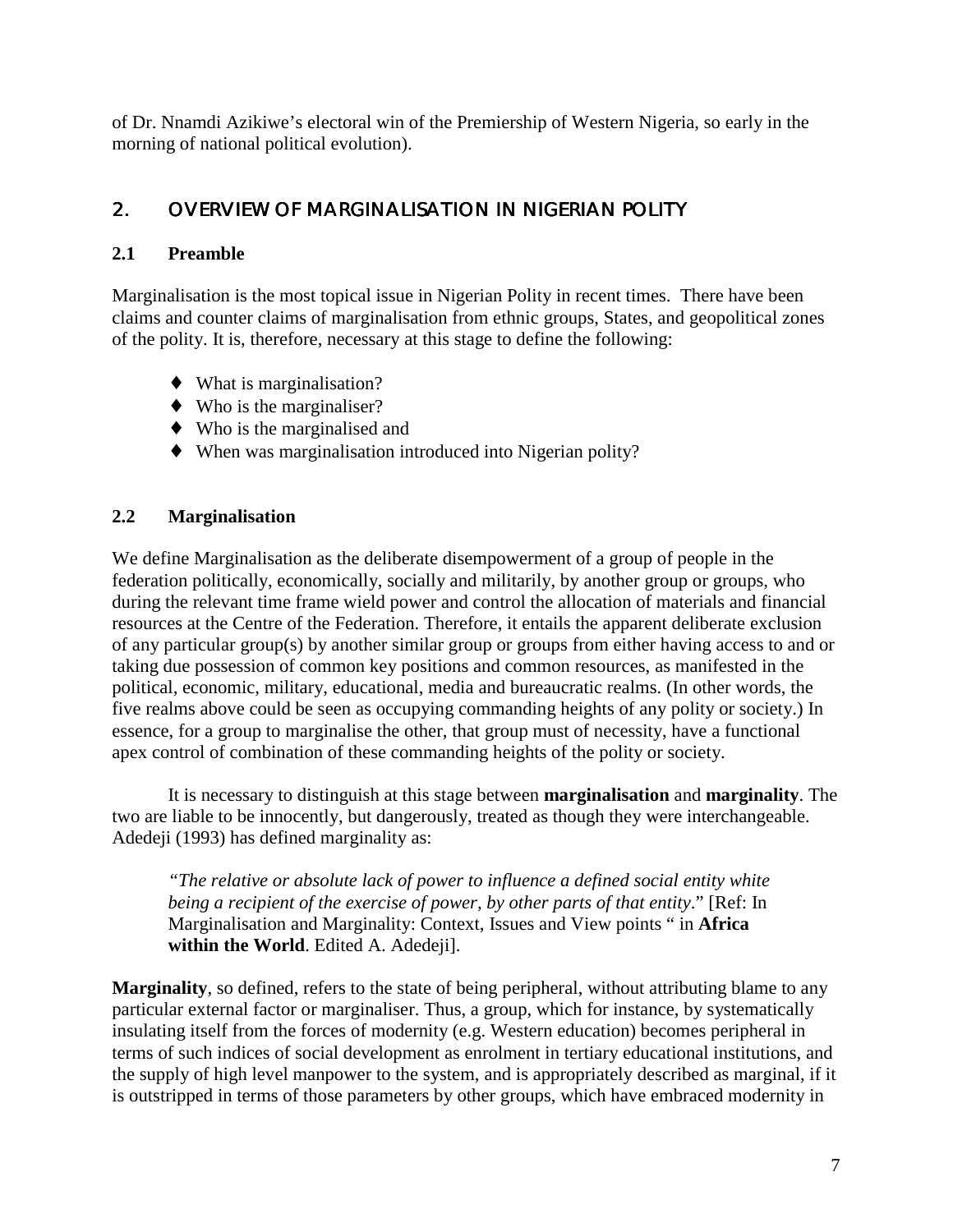manpower development. Such marginal groups will be hard put to identify an external marginaliser. The first step out of marginality is for the group to recognise that its status derives from its relative underdevelopment.

Unlike **marginality**, **marginalisation** necessarily presupposes the existence of an agent, group or groups, which possess the capacity to disempower others or systematically exclude them from the seat of power, where the group's decisions are made. In general, whereas any given group can attain a state of marginality endogenously, endogenous marginality, for a group, with respect to any given index of socioeconomic development derives, in the main, from the dynamics of that group's intrinsic or self-inflicted under-development. This lends credence to the view expressed by a prominent Northern politician, Balarabe Musa (former civilian Governor of Kaduna State) that the domination of power by the North has not bridged the gap in development which exists between the North and the South of the polity since independence in 1960. In an article entitled "The Tragedy of Power" he has this to say:

*This is because the clique from the North which dominated and still dominates political power, Is selfish, shortsighted, unpatriotic and corrupt, just like Its counterpart In the south. It seems that the clique, in fact, wants the continuation of the relative backwardness of the North for Its survival as a ruling class* [**TELL** Magazine No. 46, November 14, 1994].

The author of this article concluded that the backwardness of the North is due to her leadership. This conclusion may also apply to many claims of marginalisation by some other ethnic nationalities where in fact self-induced weakness in some attributes caused marginality in the corresponding areas of public life.

It is clear from the clear distinction between **marginality** and **marginalisation** that the plight of **Ndi Igbo** differs in kind and scope from the claims of most ethnic nationalities in Nigeria. In the case of **Ndi Igbo**, there is no evidence of a deficit of attributes in any area of modern development. But for other entirely different and sinister reasons, the abortive attempt at ethnic cleansing directed at the race through a civil war has ever since transformed into an on-going policy of systematic disempowerment in all sectors.

# **2.3 Origins and Victims of Marginalisation**

The process of marginalisation of **Ndi Igbo** is about to run a full circle. It began in earnest with the civil war which was concluded by Gen. Obasanjo's marine commandoes. It has hit an ugly climax with the most blatantly partial political appointments of President Obasanjo as elected leader of the Republic.

The history of Marginalisation in Nigeria divides neatly into two periods:

- $\bullet$  the period up to 1960 and
- $\leftrightarrow$  the period since 1970.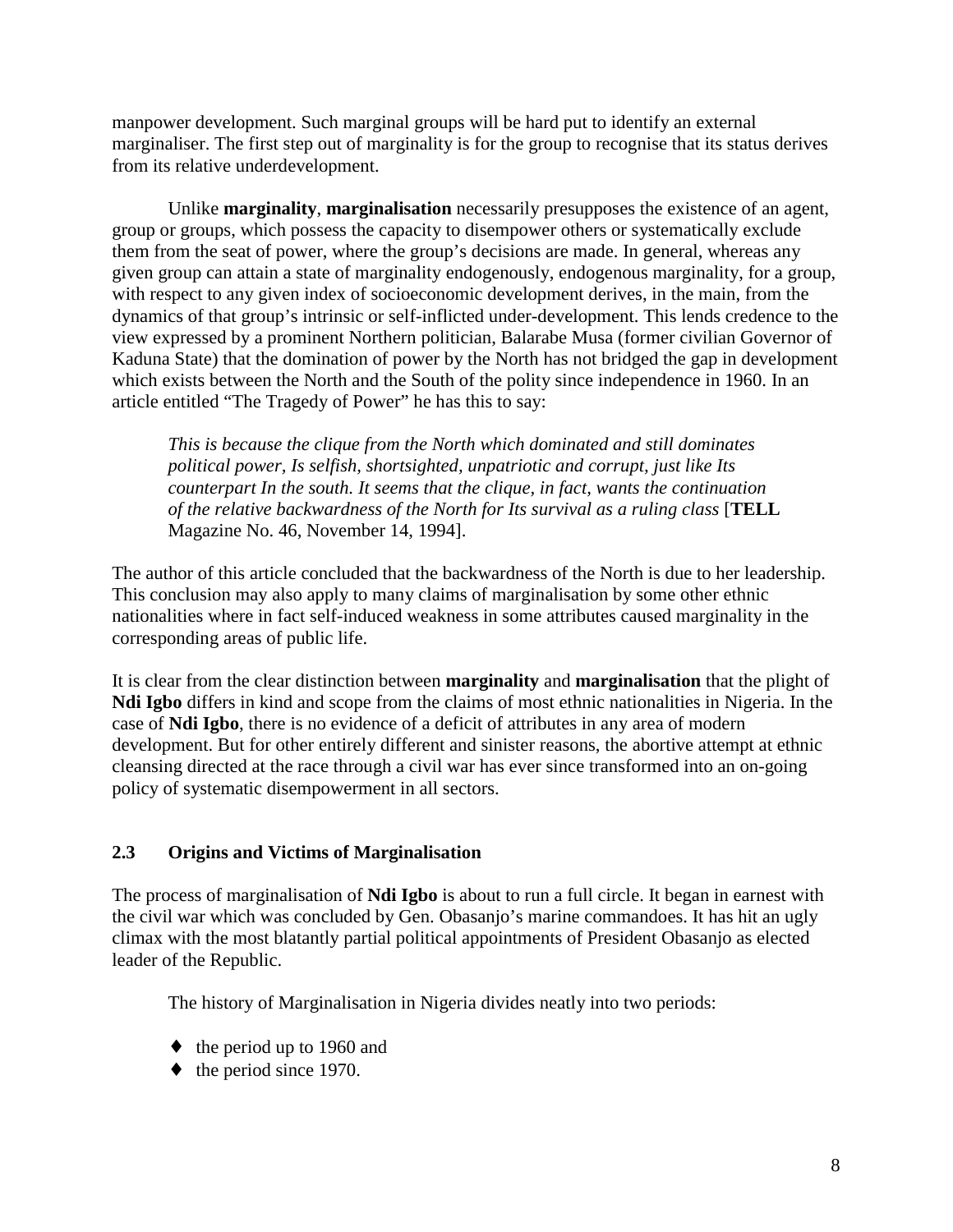In the first period, pre-independence, marginalisation was perpetrated against all Nigerians irrespective of ethnic or regional affiliation by the colonial master, Britain. There were ethnic and regional rivalries, but no group(s) had the power to marginalise the other(s). All ethnic groups operated on a level playing field.

However, since 1970, the Igbo ethnic group has been jointly marginalised by the Hausa/Fulani and the Yoruba groups. It took the intervening period (1960-1970) for the forces of ethnic particularism, which had been artificially repressed during the colonial regime, to burst forth, gather momentum, and culminate in a civil war in 1967 which ended in 1970.

By the end of the civil war in January 1970 the control of power and the dispensation of economic resources at the centre had fallen absolutely into the hands of the concert of the war victors - a combination of the other ethnic groups, major and minor. The capacity acquired by the victors to marginalise the vanquished was total. Since then, in contravention of the official policy of "*no victor, no vanquished*" **Ndi Igbo** have been systematically disempowered in all spheres and **excluded from all top echelons of governance in the Nigerian polity, despite the popular slogan of the Nigerians during the civil war that "to keep Nigeria one is a task that must be done."**

A cursory look at tables 2a, 2b and 3 clearly suggest that (a) the instruments of governance have been the preserve of Northern (mainly Tarawa Angas, Hausa- Fulani, Gwari and Kanuri ethnic groups, so far) and Western ethnic nationalities (Yoruba). **Ndi Igbo** were totally excluded from executive authority. The Alhaji Shehu Shagari's civilian government (October 1979 to Dec. 1983) tried to reverse this ugly situation by giving due regard to federal character in the distribution of offices, but before this could take any root he was overthrown by the military and the agenda of marginalisation of **Ndi Igbo** was put in place once more.

With the advent of civilian democracy, once more, in Nigeria in 1999 **Ndi Igbo** heaved a sigh of relief, for they hoped that it would mean the end of marginalisation of **Ndi Igbo**. Dr. Alex Ekwueme, an eminent Igbo son and former Vice President of Nigeria (1979-83) and one of the founders of the People's Democratic Party (PDP), invited all Nigerians to join the party. General Olusegun Obasanjo (Rtd) emerged as the Presidential candidate and won the Presidency on the PDP platform. **Ndi Igbo** of the South East political zone voted for him massively, and he obtained 70.29% of the votes cast in the zone. The zone was only second to the South-south Zone which gave 76.39% of the total votes cast in that zone. His ethnic group, the Yoruba of the South West Zone, gave him the least support and came last out of the six geopolitical zones with only 22.3% of the total votes cast in the zone.

Despite these political facts and the provisions made in the Nigeria 1999 constitution for appointments into the federal services to show the Federal character of Nigeria, it would appear that the present government has thrown these principles overboard once -more, and is determined to continue to marginalise the Igbo, thus reminding them that they were conquered and therefore must remain second class citizens in Nigeria, 30 years after a civil war in which General Gowon had declared "*No Victor no Vanquished*."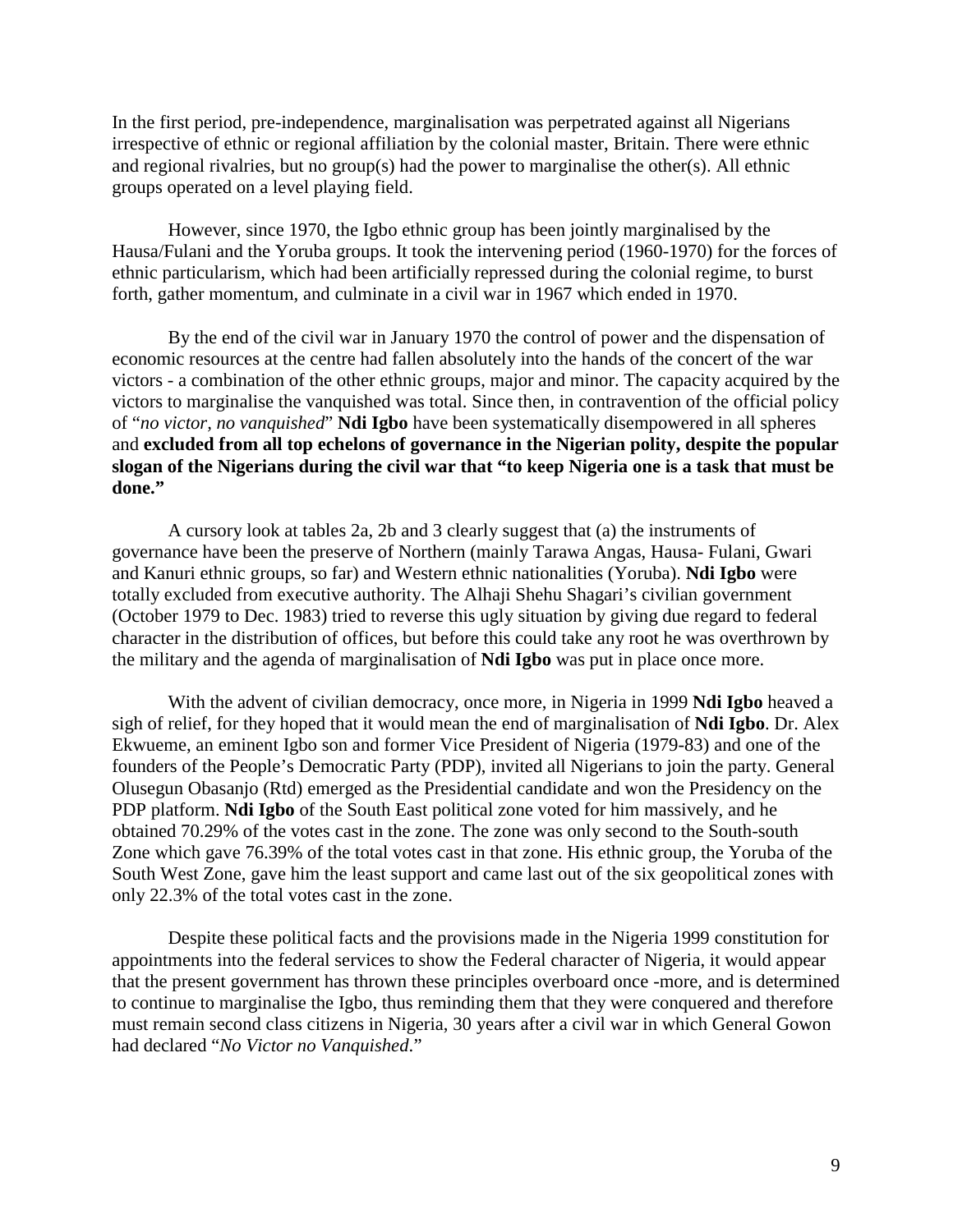### 3. VIOLATION OF THE HUMAN AND CIVIL RIGHTS OF NDI IGBO DURING THE IMMEDIATE PRE-CIVIL WAR PERIOD

#### **3.1 Preamble**

We wish to believe that the setting up of the Justice Oputa panel on human rights abuses marks the dawn of a new era in addressing rights abuses in Nigeria. The regime of Gen. Abacha readily attracts attention as the era of worst rights violations partly because of the calibre of personalities whose rights were abused but to a large extent, we suspect, because of the ethnic origin of the persons involved. Condemnable as these violations are, they do not compare in magnitude and essence to the atrocities against the **Ndi Igbo** during the pogroms that proceeded the civil war. We earnestly hope as we present our case to the panel, that the extension of the period of its mandate to cover the era of these heinous atrocities would not be merely "to fulfill all righteousness."

#### **3.2 Misplaced Aggression**

The pretext for the unleashing of mayhem on **Ndi Igbo** was an imaginary conjecture of a grand conspiracy by Igbo race. This is untrue. January 15, 1966 *coup d'etat* was a purely military event outside the knowledge of the civilian population. We denounce the anti-racial slander that the massacres were provoked by this *coup d'etat* and by Gen. Aguiyi Ironsi's Unification Decree. The political crisis in the West in particular and the other political considerations that led to this coup are well known. We have it on good authority that the 15 January 1966 coup was in fact a counter-coup preemptive of another coup planned for 17 January, 1966. We also have it on good authority that the main aim of the coup planners was the installation of Chief Awolowo, a non-Igbo, as Prime Minister. Later accounts of the sad event have, finally, confirmed that the fact that the leading politicians of Eastern Nigeria escaped executions was due to a miscarriage of coup plan and the quick suppression of the revolt by the bulk of the Army, and not the outcome of an imaginary Igbo conspiracy.

We concede that this coup was poorly executed and that because of the ethnic origin of the persons killed as well as the eventual assumption of power by Gen. Ironsi (an Igbo) the *coup d'etat* was capable of being misunderstood as an ethnic-biased coup organised mostly by Igbo officers. We insist that the coup was purely a military affair and that Gen. Ironsi was not part of the coup plan and was only invited to office by the circumstance of his position as the most highranking military officer and the General Commanding the Nigerian Army at that time. We note that there have been subsequent coups in our history (some were abortive, yet the ethnic kinsmen of the perpetrators were not visited with pogrom). We also note that subsequent military governments—all, headed by non-Igbos—used exactly the same command structure of unitary system as Ironsi tried to do through the Unification Decree.

We contend that May 29, 1966 genocidal massacres are indefensible and unjustifiable.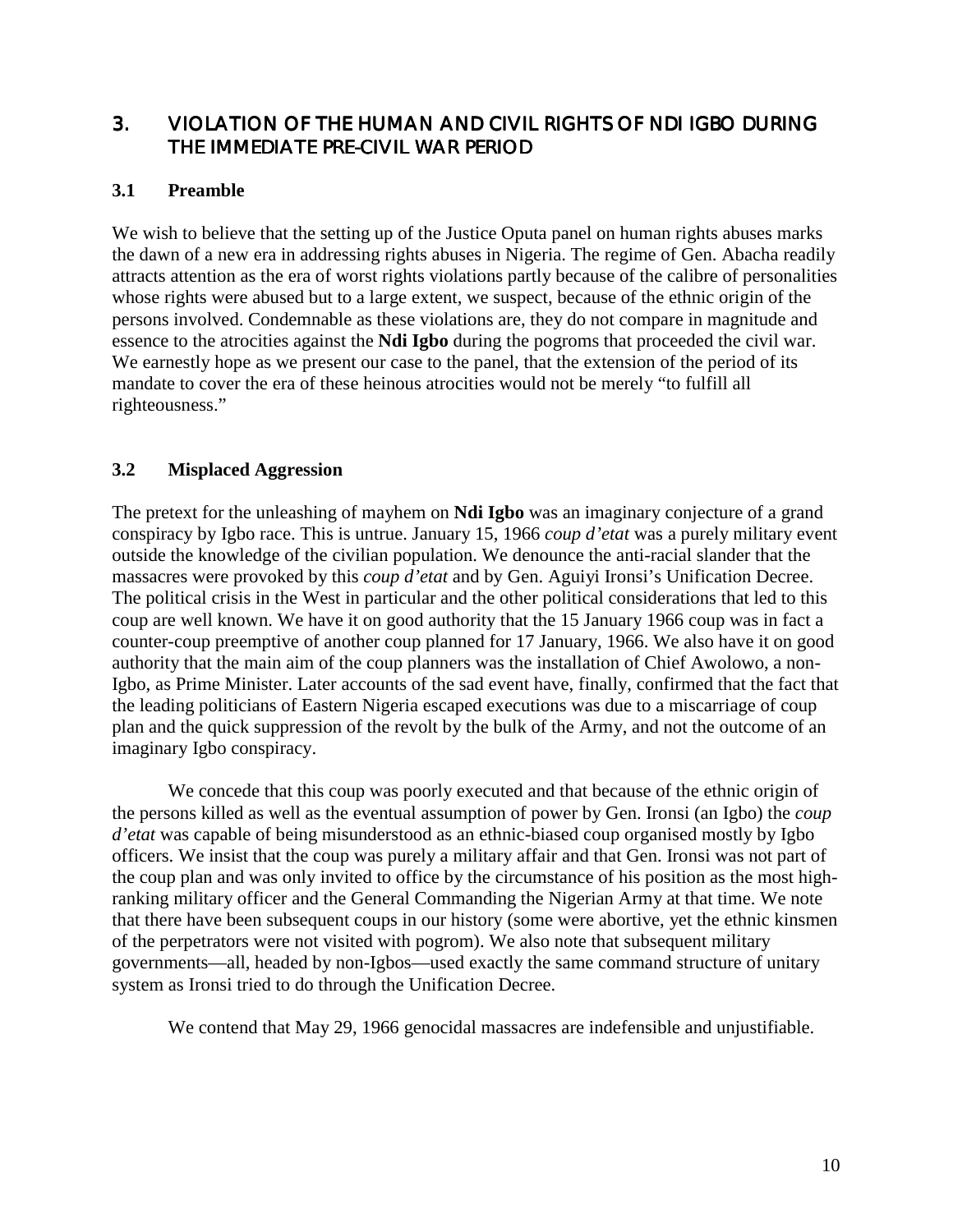#### **3.3 Waves of Pogrom**

We contend that what was supposed to be a revengeful response (the waves of pogroms of 1966 May 29, July 29, and September 29) to January 15 *coup d'etat* and Decree 34, was in fact a grand plan of genocide against **Ndi Igbo**. In July 29, the ethnic cleansing which began with the murder of Gen. Aguiyi Ironsi and over 300 military officers and men of Igbo origin escalated into the massacre of surprised and unsuspecting Igbo civilians in many towns. Conservative Police estimate of casualties was 3,300. Following assurances of their safety, **Ndi Igbo** who fled the North as a result of May and July atrocities, returned to their Northern places of domicile, only to be lured two months later into more bloody massacres on September 29. About 50,000 Igbos were killed in the orgies.

Were the killings genocidal in intention and execution? Yes. Many independent sources clearly provide strong evidence. One is the report of the judicial Tribunal of Enquiry appointed by the Government of the then Eastern Nigeria. A Justice of the Court of Appeal, Hon. Justice G.C.M. Onyiuke, headed the Tribunal, which collected and collated evidence from 235 victims and eyewitnesses. The second source is Nigeria's political history, which has abundantly documented the genocidal declarations of some leaders of Nigeria. The third is the petition of the then Government of Biafra to the International Committee for the Study of the Crimes of Genocide.

We therefore summarise the genocidal attempts under the following headings intentions, scope of the killings, methods, cost and character of the genocide—against the illuminating guidance of international law and civilized behaviour.

#### **3.4 International Law**

According to Article 11 of the UN Convention on the Prevention and Punishment of the Crime of Genocide adopted on  $9<sup>th</sup>$  December 1948, "genocide" means any of the following acts committed with intent to destroy in whole or in part, a national, ethnic, racial or religious group, as:

- (a) killing members of the group;
- (b) causing serious bodily or mental harm to members of the group;
- (c) deliberately inflicting on the group conditions of life calculated to bring about its physical destruction in whole or in part;
- (d) imposing measures intended to prevent births within the group;
- (e) forcibly transferring children of the group to another group.

Article III of the same convention stipulates that the following acts should be punished:

- (a) Genocide
- (g) Conspiracy to commit genocide
- (c) Direct and public incitement to commit genocide
- (d) Attempt to commit genocide
- (e) Complicity in genocide.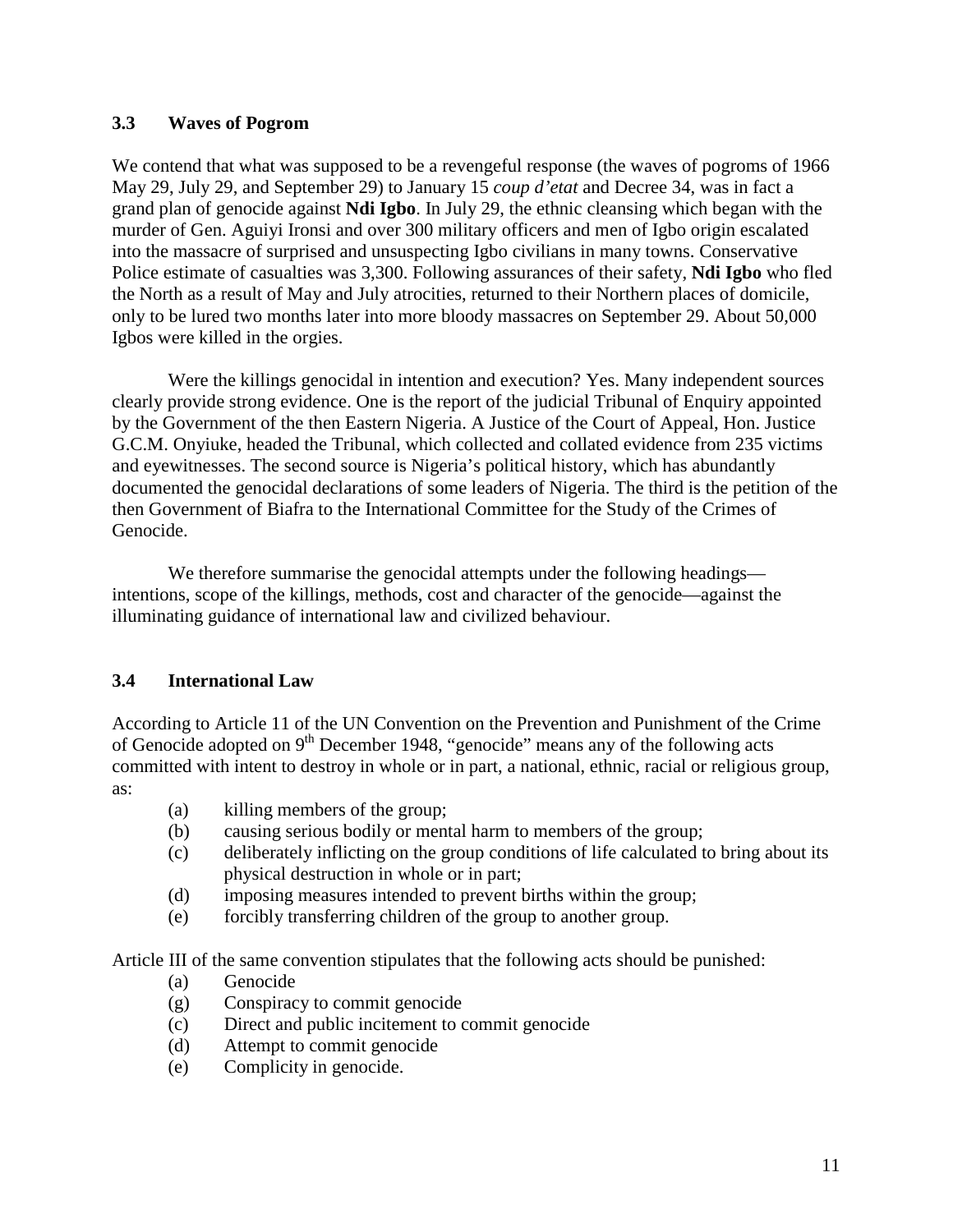Nigeria's efforts to solve political and other differences with **Ndi Igbo** have invariably employed a combination of the measures listed in the above definition.

# **3.5 Genocide**

# **3.5.1 Intentions**

The public statements at the height of every political crisis have consistently revealed a predisposition of other Nigerian leaders to ethnic cleansing as a solution to any differences with **Ndi Igbo**. In the Northern Region, increasingly frequent threats of property dispossession and physical elimination by its leaders against **Ndi Igbo** reached a crescendo in the sabre-rattling of members of the House of Assembly in March 1964.

The Speech of the Minister of Lands and Survey, Alhaji Ibrahim Musa Gashash, was illustrative of the unanimous view of members. He declared:

*Mr. Chairman, Sir, I do not like to take up much of the time of this House in making explanations, but I would like to assure members that having heard their demands about Ibos holding land in Northern Nigeria, my Ministry will do all It can to see that the demands of Members are met. How to do this, when to do it, all this should not be disclosed In due course, you will all see what will happen (Applause).*

The situation in western Region was no less threatening. A booklet, entitled **UPGAISM** was published by the Western Government. In it were displayed photographs of stores and shops run by "*Igbo traders in Lagos*" and Western Nigeria were invited to accept the inflammatory lie that these *"(Igbo) strangers had expropriated Western land and the fruits thereof*." The Government of Western Nigeria, like their counterparts in Northern Nigeria, "*organised and conducted a campaign of hate against (Igbos)*" (**Committee an Genocide, Ekwe Nche Organization, Chicago reporting Complaint by Biafra Government to International Commission of Jurists, 1969**).

# **3.5.2 Scope of the Genocidal Massacres**

The pogroms of 1966 registered the first full determination of Nigeria to carry out her genocidal threats against **Ndi Igbo**. An outline of the scope is instructive. Besides the concentrated venom of many ethnic groups of Northern Nigeria, many southern ethnic nationalities were also involved.

On the involvement of rulers, Enoch Ejikeme, an Igbo businessman who lived in Katsina for 15 years, told the Onyiuke tribunal "*Round about 6 am. (on May 29, 1966) they all burst out from the palace carrying sticks, matchets, daggers, axes, etc and all other dangerous weapons, spread themselves all over the town, looting and burning houses and shops. Some of the NA Police took active part, while others made no attempt to bring the situation under control... While the attack continued, the Emir of Katsina, Usman Nagogo, the former Minister (of*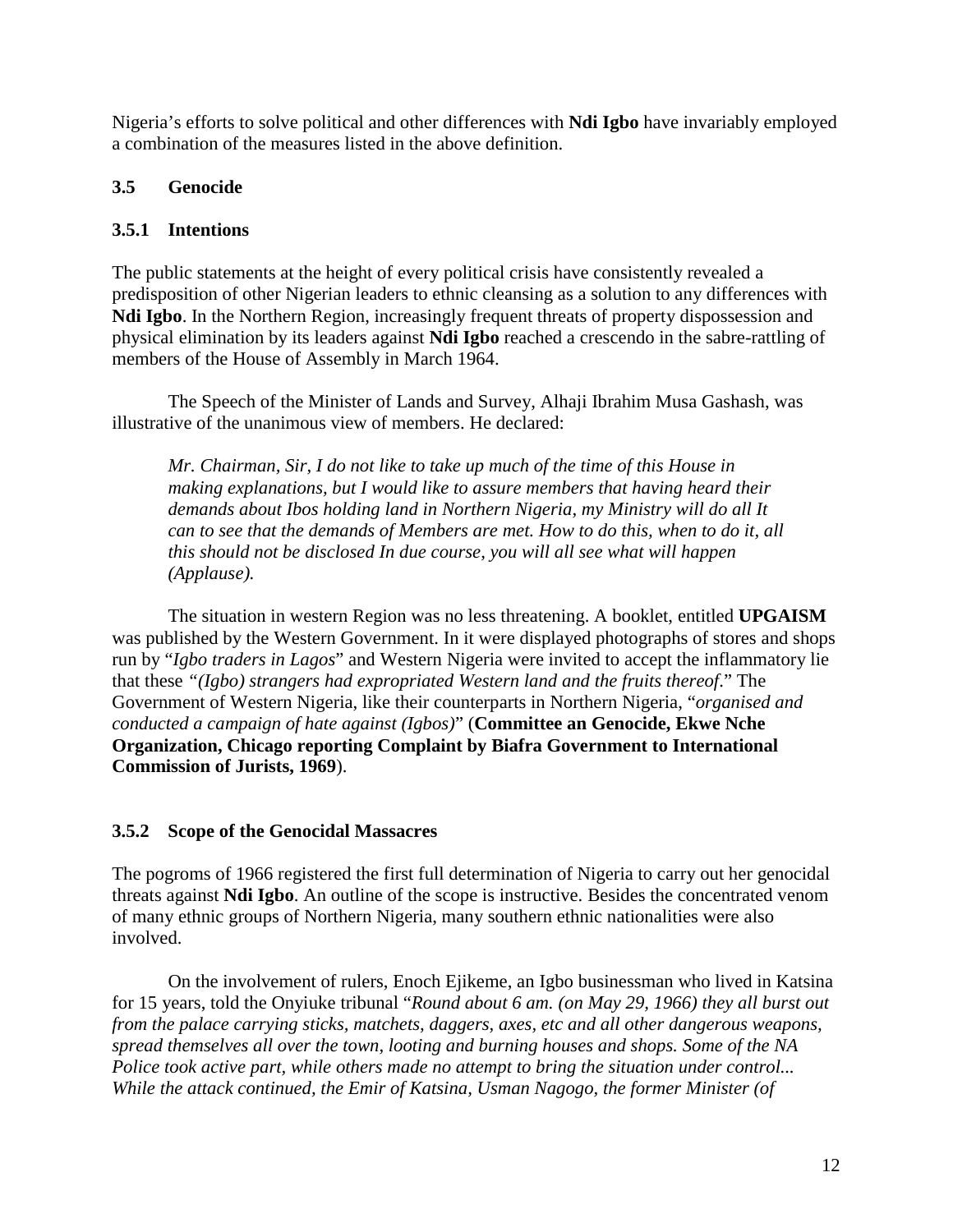*Education) Isa Kaita, Musa Tafida Yar' Adua, former Minister of Lagos Affairs, and Magajin Gari, the Emir's son, were parading the town up and clown cheering them up.*"

Mr. V. O. Ekwealor, an Igbo motor mechanic and motor transport owner on the role of the Emir and his aides at Gombe where he had lived for nine years (1957-1966): "*On the 1st of June the Emir of Gombe was collected by plane for a meeting in Kaduna. On his return he held a meeting of the councillors on the 3rd of June, which was attended by Waziri Jallo, the ex-Speaker of the Federal Parliament, Mohammed Kumoi, Isiaku Gombnor and the village Heads. After this meeting, at about 5.30 - 6 p.m. of the same day, as a person living in the centre of the town opposite the famous -Jubilee Bar, Gombe, I heard noise from the Victory Bar. I saw people with bow sand arrows machetes and guns shooting at the same time. Suddenly there was shooting on my windows ... N.A. lorries were transporting many people from the interior into the town, mainly hunters..."*

On **foreign involvement**, another eyewitness, Dr G. E. Ezekwe, an Igbo Senior Lecturer in Mechanical Engineering at Ahmadu Bello University, told the Tribuna1: "*It was after the May (1966) visit of the British High Commissioner (Sir Francis Cumming-Bruce) ... that I realised how general must be the feeling among the English staff that the East should go out of the Federation... I was stunned to hear them declare that the Easterners resident in the North should go back to the East and apply their technical ability there...*"

On the **involvement of other ethnic groups**, another eyewitness, Mr Paul 1. Okwara revealed to the Tribunal the plot behind the death train ride, reminiscent of the Jewish holocaust: *"…It was announced over Kano Rediffusion Network that a passenger train would be leaving Kano for Eastern Region on 2nd October (1966), and that all those wishing to travel should report on 1<sup>st</sup> of October at the Railway Station (the waves of pogroms of 1966--May 29, July 29, and September). George, the Senior Trainer Officer who is a native of <i>Idoma... He was a member of Nasara Club, and attended all the meetings where it was decided to kill all the Ibos in Kano. They drove in to the Loco running shed: it was the same sad story of massacre... (Also), all the Ibo workers who had reported for duty were killed… (By) the 4th of October there were still isolated cases of shooting and beating up of people suspected of being Ibos. We went back to Sabon Gari, but the Yorubas we met refused to give me protection... I tried one or two European friends but each of them swore they would rather die than give me protection, since they were warned previously not to give any Ibo man or woman any protection...*"

Many Igbos who managed to escape from the far north were massacred in the thousands by **Idomas** and **Tivs** as they passed through the Middle Belt on their flight to Igboland. The Igbos met similar fate in the hands of the Yorubas in Western Region. In the second waves of massacres during the civil war, the **Binis** and **other non-Igbo** military officers of Mid-West origin led the murderous attacks on Ika Ibos (**Blood On The Niger**, E. Okocha).

On the involvement of the Army, we quote again Mr Paul 1. Okwara: "*Exactly at 6.50 p.m. soldiers in green shirts and trousers invaded the Airport. I had a presentiment that something bad was in the air... Soon shots were heard everywhere. That day was declared a public holiday, and as usual many Ibos came to the Airport... One soldier ordered me outside and asked me where I came from. When I told him I was a Mid-Westerner he told me I was*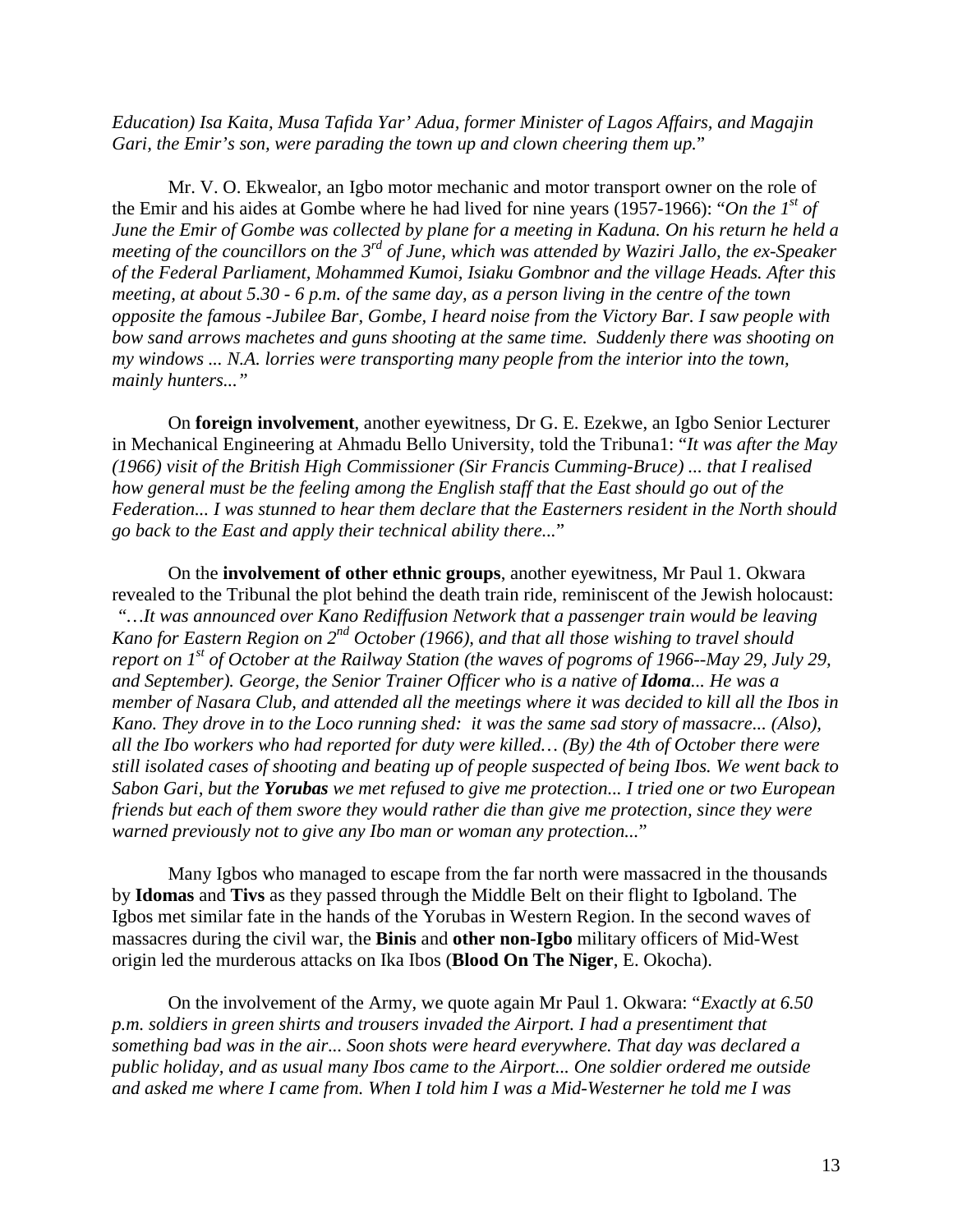*lying... what I heard was 'About turn! Quick March! I heard a shot behind me and I fell down and passed out...*

*...Somebody emerged from under the big table on hearing me. It was Mr Lekettey, a Ghanaian who apparently was hiding from the savage soldiers. He was my uncle and I his nephew. This strategy worked wonderfully, and when the soldiers heard us out, they shouted in unison, 'why have you been hiding? We don't want to kill Ghanaians. We are after Okpara's brothers. We are going to finish them off. They took us upstairs, where we saw more dead bodies, some of whom I recognised. Lekettey and myself gave them ten pounds for drink. They drank until 6.30 am the following morning, 2" October. These soldier had some harsh things to say about Okpara and Ibos: 'Okpara was their arch enemy who must be destroyed... All other Igbos must be destroyed.' At 7 a.m. that same Sunday morning, they asked Mr Lekettey and myself to get ready because they were going to show us how we have dealt with Okpara's brothers and sisters.' They took us to the Railway Station in an army landrover and there we saw a sight I would never like to see again till my dying day. Over 700 men, women and children had been mowed down - they had been killed while they were waiting for a train to take them to our Region. A few of the children were still creeping over their dead mothers, shouting, 'Mama, I am hungry; I want to drink.' Some were trying to suck their dead mothers' breasts...' Next we were taken round Sabon Gari. It was the same massacre of Ibos in Hotels where they had gone to relax because it was public holiday. All the hotels were literally filled up with dead bodies. In Sabon Gari, everywhere we went, we saw dead and dying Ibos. No tinge of compunction ever touched the conscience of these soldier, who on the night of October 1 "joined their civilian brothers to loot, pillage, and kill our kith and kin...*"

**Methods**: The methods of the physical liquidation were more bestial and gruesome than the worst holocaust in history.

The **Report of the International Committee of Jurists on Genocide** recorded reports of cases involving the slitting of throats and the chopping of heads in the market place, the slitting open of stomachs of pregnant women and killing of unborn babies, and the plucking of eyes out of their sockets. A witness to Onyiuke Commission, Mr. S. I. Udeng, saw in Makurdi how Igbo victims "*were buried alive in two deep wells. Each well was given a gun shot before it was actually closed up with stones and sand.*" Another, Daniel Agu, testified how one "*Mai Yanka took his two-edged sword and cut his (the Igboman's head like a goat...and the man's blood spread all over our bodies like water spouting from a tap... we were all both horrified and gripped by fear.*" In Ikeja Barracks (Western Nigeria) Igbo captives were forcibly fed on a mixture of human urine and faeces.

One method was a throw-back to the infamous Inquisition of the Dark Ages: according to a witness, Dick Iwobi: "*This punishment is one of the most dreadful ways of crucifying a person. A heavy rod is tied across the back of the chest of the victim with the hands stretched and secured firmly on the rod. While the victim may still be standing on his legs, he is as helpless as a man nailed to a cross. In this position, they then proceeded to torture the victim by plucking his eyes, cutting his tongue or cutting his testicles.*"

But the tormentors reserved the most horrendous dehumanisation for Eastern (mostly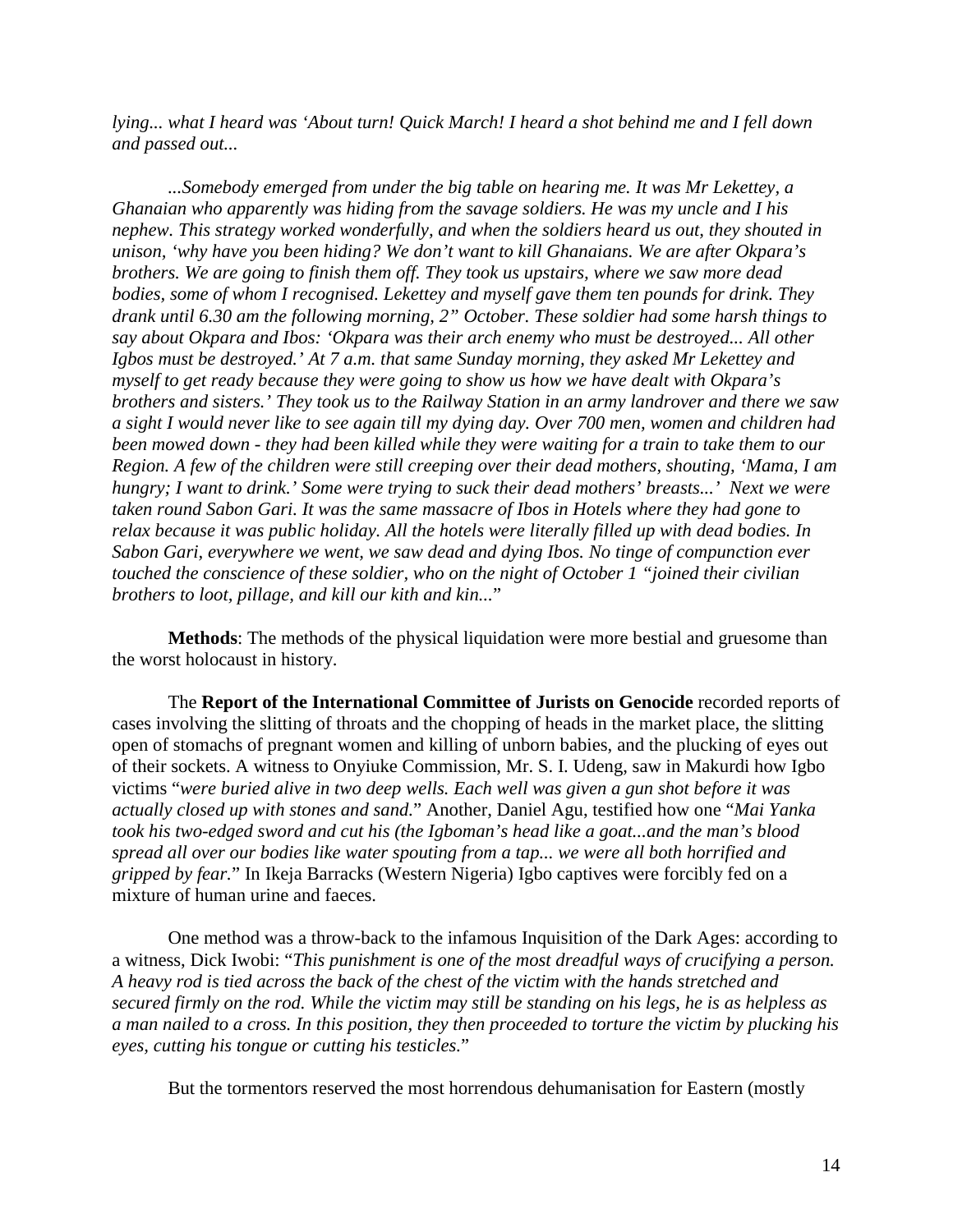Igbo) women. According to one witness (Erif Spiff) to the Onyiuke Tribunal*: "Many (Igbo) girls in the training school in Kano were collected and taken to the leper colony to live with the lepers*." Many other young girls were abducted from their homes, workplaces and schools and forced into sexual intercourse with sick, demented men.

#### **3.6 The Cost:**

In its complaint to the International Commission, the then Biafran Government estimated as follows: "*Properties and investments worth over thirty million pound, owned by the then Easterners—hotels, churches, schools, shops, buildings—were damaged or set fire on after looting.*"

This covers the cost in only narrow material terms. The psychological cost is far higher. This sketch depicts the outline of the most heinous crimes in human history - crimes committed with such absolute impunity that even dangerous vermins that exist outside the law seem to enjoy more rights. The crimes were as wide in scope as the genocide against the Jews but more sadistic and inhuman in implementation than the holocaust.

#### **3.7 The Refugee Problem and Federal Government Insensitivity**

Sequel to the waves of pogrom, **Ndi Igbo** in the North fled to the East, many of them maimed and traumatised. They fled the North not because they wanted to but because they had to protect themselves from the massacres that were undoubtedly genocidal in scope. Over 2,000,000 Igbo were involved. This influx of dispossessed and destitute Easterners created an enormous refugee problem in Igbo land. All appeals to the then Federal Government to assist in the rehabilitation of the refugees yielded no results. The Federal Government made matters worse by refusing to pay the salaries of Federal Public Servants who had fled to the East. The obvious consequences of the fleeing of **Ndi Igbo** to the East include the loss of jobs and property. Many of the returnees died under these circumstances. The Aburi meeting (and accord) of the Supreme Military Council, the first after the July 29 1966 mutiny-massacre, and the subsequent collapse of the attempt to broker a *modus vivendi* through the instrumentality of an Ad Hoc constitutional conference agreed amongst many other things on the rehabilitation of the displaced persons:

"On employment and recovery of property, that civil servants and corporation staff (Including daily paid employees) who have not been absorbed should continue to be paid their full salaries until March 31, 1967, provided they have not got alternative employment and that the military governors of East, West and Midwest should send representatives (police commissioners) to meet and discuss the problem of recovery of property left behind by displaced person" [Ref: C Odumegwu Ojukwu, Biafra; Selected Speeches, Perennial Library, Harper & Row, New York, Vol. 1 (1969)].

That the Federal Government reneged on this agreement was obviously in very bad faith. The plight of Eastern Nigeria was worsened by the economic blockade of the Region by the Supreme Military Council on 24 April, 1967.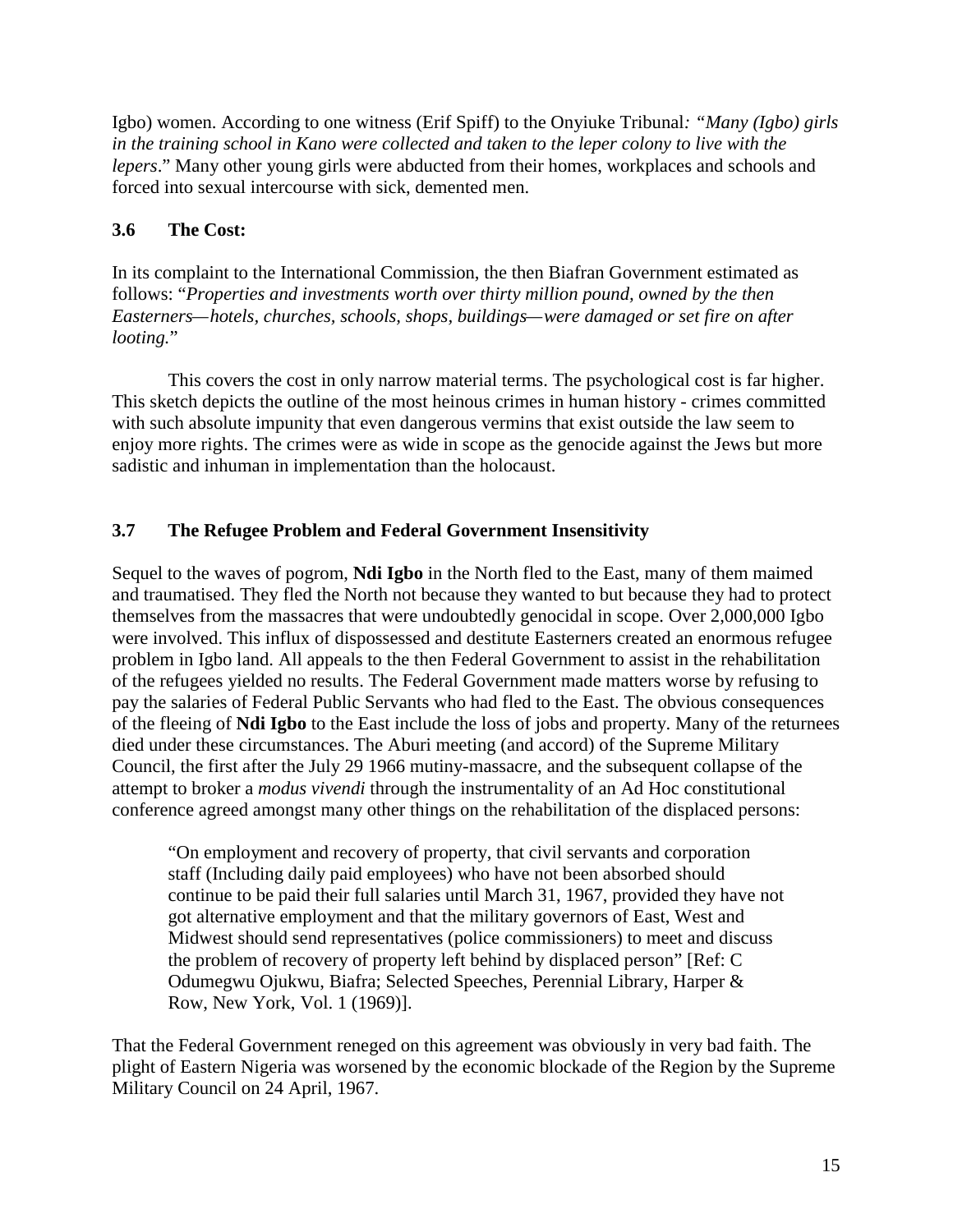#### **3.8 The 27 May, 1967 Creation of 12 States**

The creation of the 12-States structure by Col. Gowon on May 27, 1967 was an act of expediency aimed primarily at completing their siege of **Ndi Igbo** and frustrating their survival and struggle for self-determination. It dismembered the Igbos as they were split into fragments and put into different non-Igbo States. Thus, there were **Ndi Igbo** of Port Harcourt, Ahoada, Ikwerre/Etche divisions placed into Rivers State, **Ndi Igbo** of Asaba, Aboh and Ika placed in the Mid-West, some other **Ndi Igbo** from Azumini and Opobo put in Cross River State. The rest of **Ndi Igbo** were isolated and land-locked into East Central State. This act was calculated to paralyse **Ndi Igbo** and incite our neighbours against us.

#### **3.9 Prayers**

We demand that:

- 1. The Federal Government of Nigeria render a public apology to **Ndi Igbo** for the genocidal pogroms of thousands of innocent unarmed Igbos killed in 1966. General Yakubu Gowon had in September, 1992, taken a lead in this direction on a personal capacity to purge his conscience. (Source, **Champion** Newspaper 26/10/99, pp. 30-31)
- 2. The individual perpetrators of the pogroms should be tried before courts of law.
- 3. Payment of N500,000 per person by the Federal Government of Nigeria, as compensation on behalf of the civil populace of **Ndi Igbo** for:
	- (a) Estimated 50,000 **Ndi Igbo** killed in the pogroms in the North
	- (b) Estimated 10,000 **Ndi Igbo** who were killed in other parts of Nigeria in 1966-1967, with the Federal Government's acquiscence
- 4. Payment of Nl,000,000 per person by the Federal Government of Nigeria, as compensation on behalf of the civil populace of **Ndi Igbo** for:
	- (a) Estimated 30,000 **Ndi Igbo** who were maimed in the pogroms of 1966- 67, in the North and other parts of Nigeria.
	- (b) Estimated 2,000,000 **Ndi Igbo** who were psychologically traumatized in the pogroms of 1966-1967 in the Northern and other parts of Nigeria.
- 5. Payment of N500,000 per person by the Federal Government of Nigeria on behalf of 2,000,000 Igbo refugees in lieu of Rehabilitation and resettlement.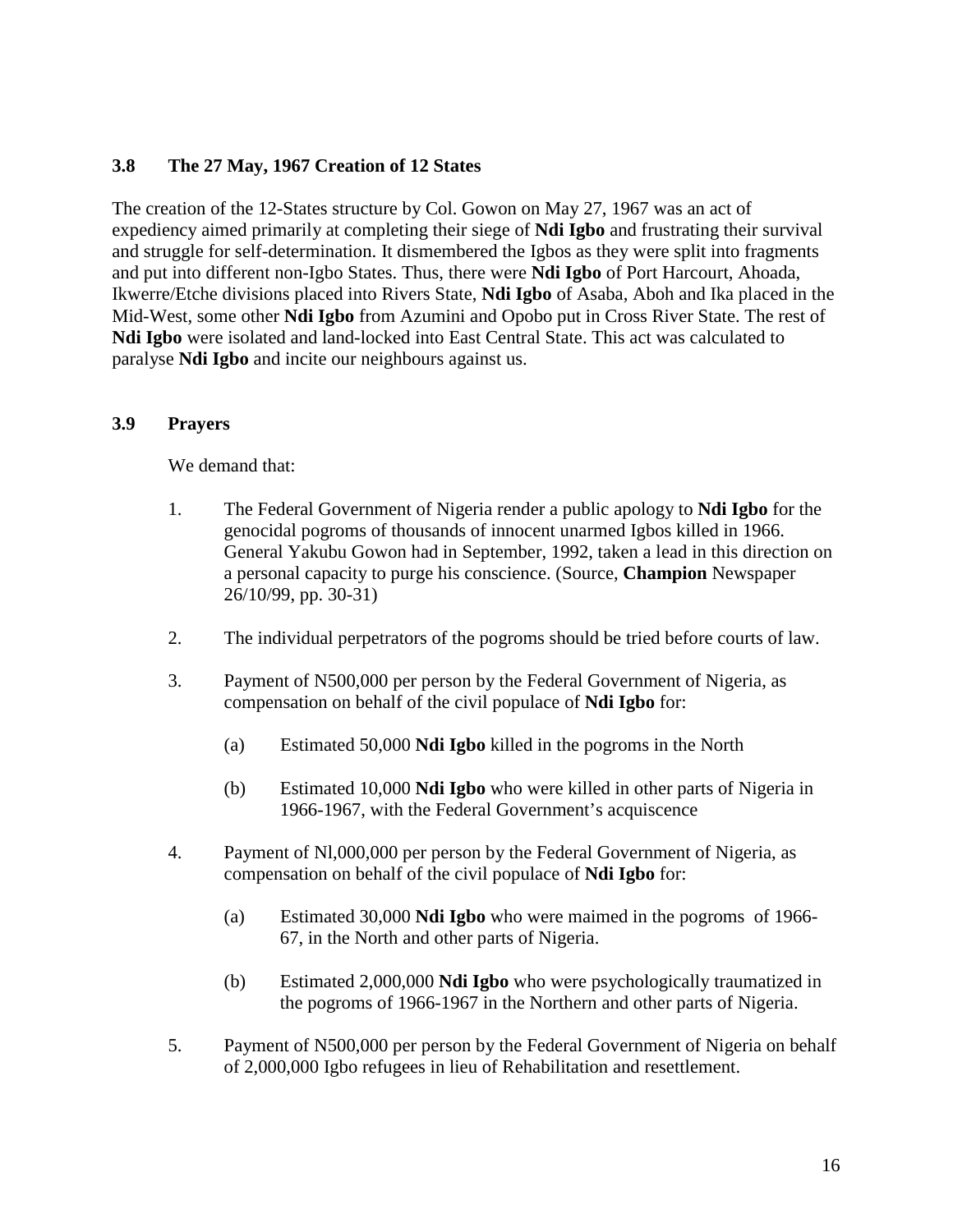- 6. Payment of N3.6 billion as compensation for properties and investments owned by **Ndi Igbo** in the North (These include Hotels, Churches, Schools, Shops, Cars, Lorries, Tippers, Buses, Homes) which were destroyed and looted.
- 7. Payment of
	- (a) Nl,000,000 as per a person as compensation on behalf of Igbo women for 50,000 severely raped during the war.
	- (b) N500000 as per a person to 50,000 assaulted and maimed.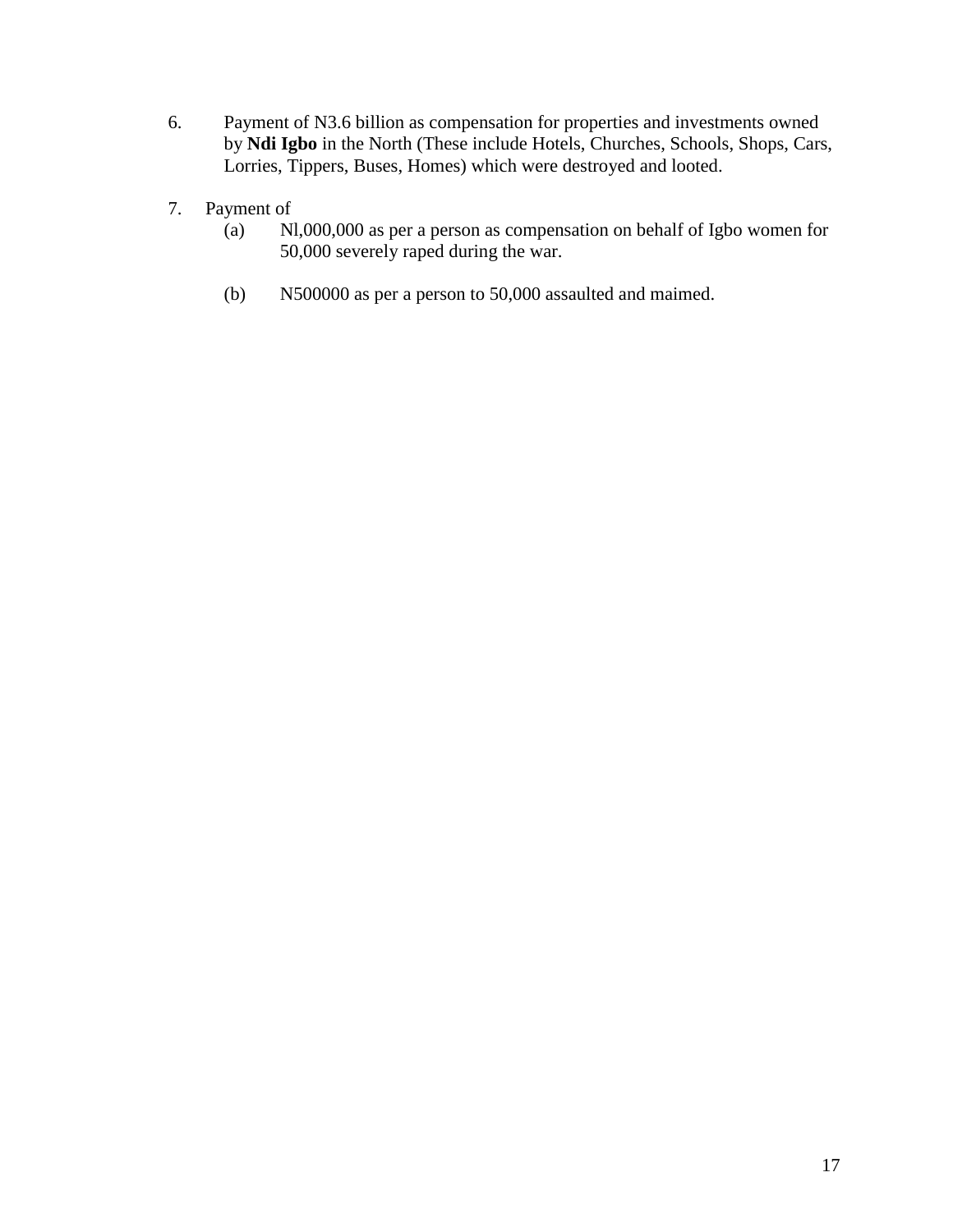# 4. VIOLATION OF THE HUMAN AND CIVIL RIGHTS OF NDI IGRO DURING THE CIVIL WAR

#### **4.1 Preamble**

After months of unbridled pogrom unleashed on Easterners, mostly **Ndi Igbo** by the Northerners, those who survived the pogrom ran back to the East for their safety. About 50,000 lost their lives and 2 million fled back to the East. With the threat of annihilation of Easterners in general and **Ndi Igbo** in particular through economic strangulation still looming large, the Eastern Region government declared the Independent Republic of Biafra on May 30 1967 essentially to protect the lives of Easterners and non-Easterners who were still in the East.

Consequently, a full scale war broke out on  $6<sup>th</sup>$  July 1967. The Nigerian soldiers moved into the Eastern enclave to force the Easterners back to Nigeria. The war was largely fought on the Biafran soil particularly Igboland, with enormous wanton destruction of life and property including dislocation of people.

#### **4.2 Continuation of Genocide**

With these dislocations the Biafrans lost their food producing areas. The refugee problem was soon compounded: food shortages, hunger, malnutrition, starvation, disease and death ran riot. But of more deadly concern to the average Biafran, especially the Igboman, was the deep hatred of Igbo race and the reckless abandon and total disregard for any restraints of war convention with which the Nigerian soldiers pursued the war. They showed so much disdain for life and property and destroyed everything in sight with so much glee that **Ndi Igbo** were confirmed in their worst fears that the war was nothing but a continuation of Nigeria's genocidal pursuit.

Most of the atrocities committed by Nigerian troops during the civil war were evidently outside the legitimate demands of combat and conquest. Nigeria's "Code of Conduct" for her soldiers was a propaganda stunt designed to draw foreign attention away from the enormity of massacres and scorched earth destructions being perpetrated in the guise of war. Most foreign observers saw through this smokescreen in spite of the disinformation of Nigeria's own appointed and one-sided "International Observer Team" which never went behind the battle line. We outline here some of the atrocities which mock the Geneva Convention and violated all the Human Rights laws on war.

#### **4.3 Concentration on Civil Targets**

The Nigerian soldiers, in strict obedience to their genocidal objective of physical extermination, concentrated their attacks on civilian targets. Indeed their war slogan, used in daily broadcasts by government radio to motivate both the soldiers and the civilians, was an unabashed declaration of genocidal intentions: "*Let us go and crush them. We will pillage their property ravish their womenfolk, murder their menfolk and complete the pogrom of 1966.*"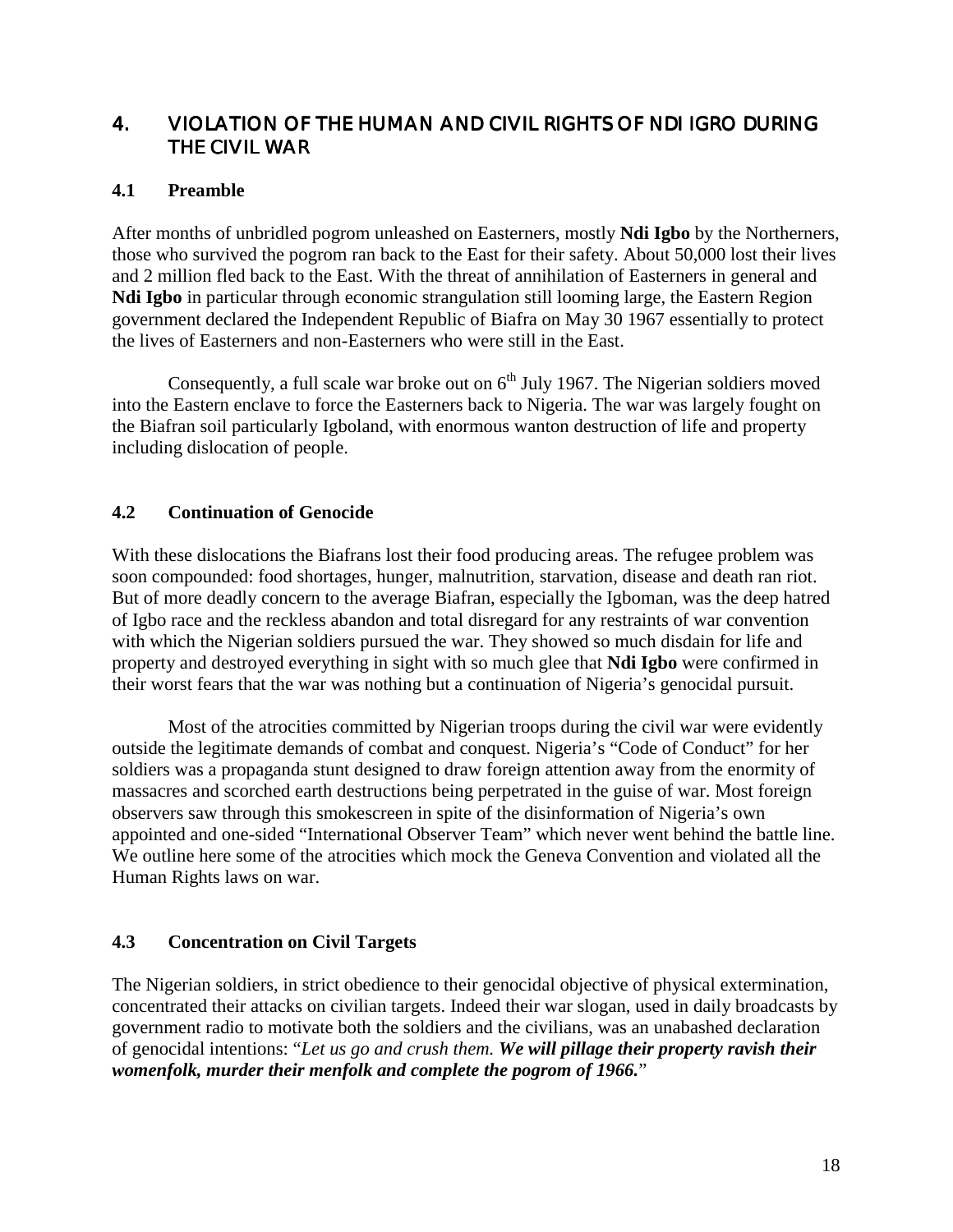A survey of some of the massacres is revealing: We attach affidavits by eye-witnesses of some of the wanton killings. We hereby describe a few—only a few—of the acts of inhumanity:

**ABA**: On entry into Aba, the Nigerian soldiers massacred more than 2000 civilians. Susan Masid of the **French Press Agency** reporting this horrifying incident had this to say: "*Young Ibos with terrifying eyes and trembling lips told journalists in Aba that in the villages Nigerian troops came from behind, shooting and firing everywhere, shooting everybody who was running, firing into the homes.*"

Another foreign journalist, McArthy William who visited the devastated area of Aba said he saw the Federal Army move in. This eye witness account says: "The villages were strewn with the corpses of the peasants caught unawares. The smashed bodies of children cast aside like broken dolls, lay on the rain ditches running alongside the main street. The women, old and young, lay huddled and dead among the wreckages, some with their hands tied behind their backs."

Thus, Susan Garth, moved by what she saw in Biafra, remarked: "*We are all guilty of a murder of a million children in Biafra.*"

In Ogwe the *Newsweek* correspondent describes how a Nigerian, Lt. Lamurde treated a poor and lonely boy who went in search of his parents in Ogwe, Aba. This unfortunate victim of genocide had his hands tied to his legs. The boy pleaded: "'I am not a soldier. Sweet Jesus, save me.' This did not register any sympathy, instead Lamurde pumped bullets into his body..."

In **ONITSHA**, the 300 strong congregation of the Apostolic Church decided to stay on while others fled and to pray for deliverance. Col. Mohammed's Second Division found them in the church, dragged them out, tied their hands behind their backs and executed them. This Onitsha massacre was also reported by another foreign journalist, William Morris, in the *Times* of London of Thursday, April 25, 1968. He wrote: *The Hydes... tell a horrifying story of the Apostolic Church near their home, where the congregation decided to stay and pray for deliverance instead of fleeing from Federal advance...*" One of the attached affidavits in the Appendix (I i-x) - from Frank Chukwuma Ibegba, an eye-witness - records the Onitsha atrocities.

**CALABAR**: Rev. David T. Craig, writing in the *Presbyterian Record* of December 1967 (Scotland) gave more revelation of Nigerian acts of genocide under the caption of '*Operation Calabar*': "*A group of Efik people (the local inhabitants) brought two young men in civilian dress to the soldiers. The young lads looked like secondary school students. With the Northern soldiers was an Efik-speaking soldier. It was his duty to question prisoners In the Efik language. His job was to see if any spoke Efik with an Ibo accent. These two young lads did. The soldiers took aim and they were shot on the spot.*"

**UYO**: On entry into Uyo, the Nigerian soldiers embarked on systematic elimination of leaders of thought and their families in a scope reminiscent of the Asaba massacres.

**OJI RIVER Killing of Hospital Staff and Patients:** The *Times* of London 2<sup>nd</sup> August 1968 carried on pages 5 and 9 gruesome stories of Nigerian atrocities against **Ndi Igbo**. In these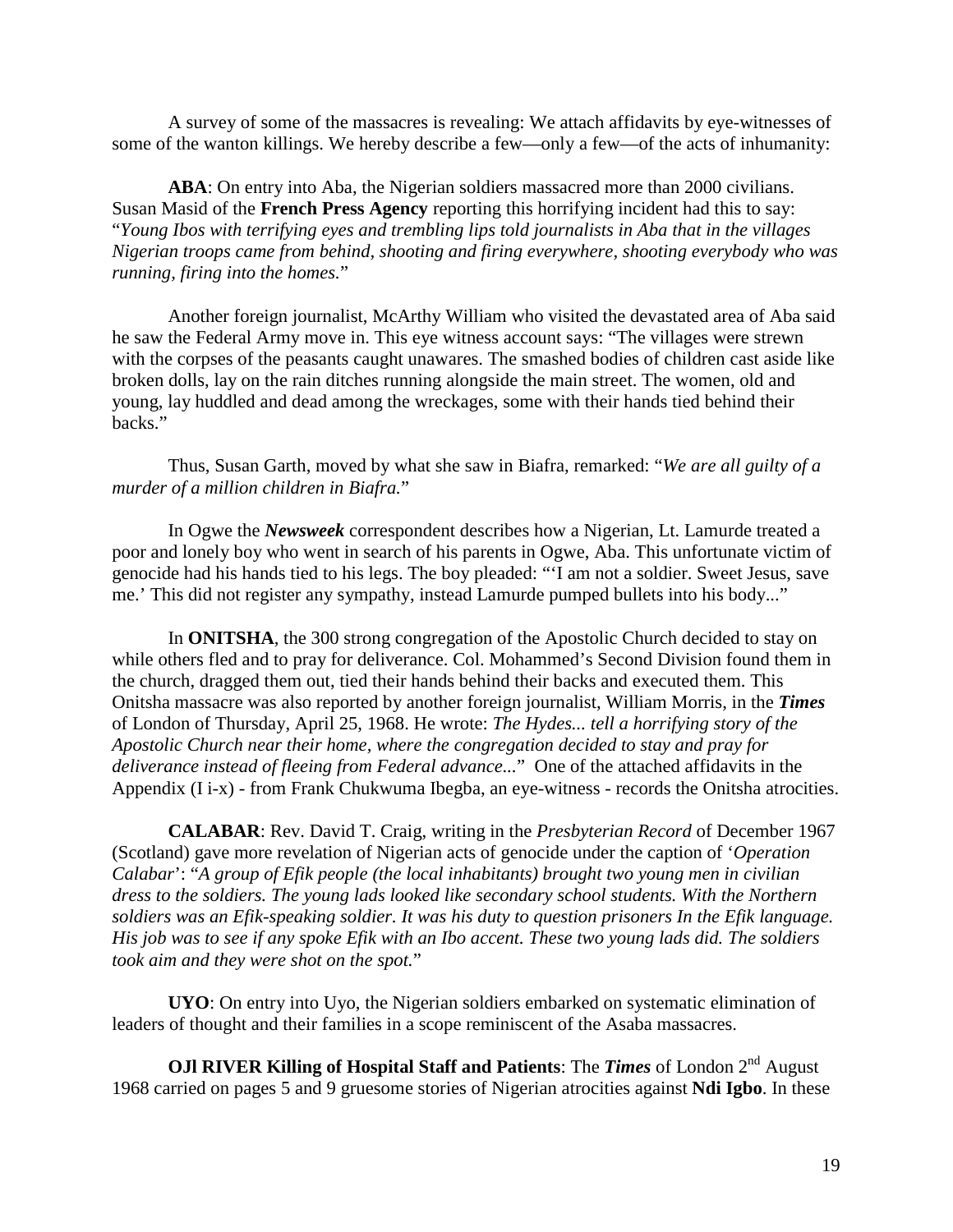it indicated that "*in a hospital outside Enugu, the soldiers shot all the fourteen civilian nurses who stayed behind and then went down the wards killing the patients as well.*"

**OKIGWE**: 30<sup>th</sup> September 1968: The Nigerian army that entered Okigwe, murdered two delegates of the International Committee of the Red Cross delegates, two missionaries, several other relief workers and over 100 Biafran civilian men, women and children.

**ASABA MASSACRES.** Asaba was one of the centres of mass killings. The soldiers lured out the civilians into an open field to welcome them. In a pre- meditated plan, they sprayed the civilians with bullets, killing over 700 males. The Asaba massacres were reported in *Observer* and documented in **E. Okocha's** *Blood On the Niger* (Lagos, 1994). Jack Shepheredi the Senior Editor of *Look* Magazine said in November 26, 1968 that "perhaps 8000 Ibo civilians died when the Mid-West was 'liberated' by troops under Col. Murtala Mohammed. The Asaba massacres were replicated in **WARRI** and **SAPELE**. General Yakubu Gowon, the then Head of State, acknowledged this incident recently at an audience with the Asagba of Asaba (*Daily Champion*, 26 October 1999, pp. 30-31). He did also acknowledge and apologise to the Igbo for the atrocities, abuse of their human rights during the war at a function (*Nigeria Prays*) in Ebonyi State in 1998. Massacre of all was a general pattern of Nigerian troops whenever they entered a town.

A detailed and carefully documented account of the massacres in Asaba and the then Mid-West is **BLOOD ON THE NIGER** by Emma Okocha (Washington, 1994) - an account which a Jew, Naomi Siegel of New York, described as a "*reminder of my own people's travail, the Jewish holocaust.*"

Emma Okocha concludes: "*Throughout the week in scattered locations the exterminations continued. Because it was beyond understanding, we shall close by inviting here David Astor who on the anniversary of the Warsaw Ghetto Uprising explained that 'mass exterminations are themselves related to lesser killings...* We must learn more of the fatal fearful process of thought which makes people feel not only justified but that they have a duty to destroy others. We cannot tell what may excite this process of mass psychology. Its next form may not be racial or religious but political as has happened before in times of revolution or civil wars ... Indonesia, Asaba, My Lai, Pakistan... Asaba!" (page 72)

#### **4.4 Bombing, Concentration on Civilian Targets**

The testimony of **Ndi Igbo** that Nigerians have concentrated on non-military targets is well illustrated by the following records which are intercepts of coded messages from Nigerian communications revealing that the instruction to bomb civilian targets are official:

*[1) "Co/Calabar/Ca: Aba Airforce base. Co (Calabar - You go straight to Arochukwu. Do not allow anything to stand. Calabar Airforce Base: Roger All right, Sir. (Received 13.50 bra 30/5/68)*

*[2] Nigerian CO at Calabar (from) Calabar Airforce Base (to) Calabar CO Bombing*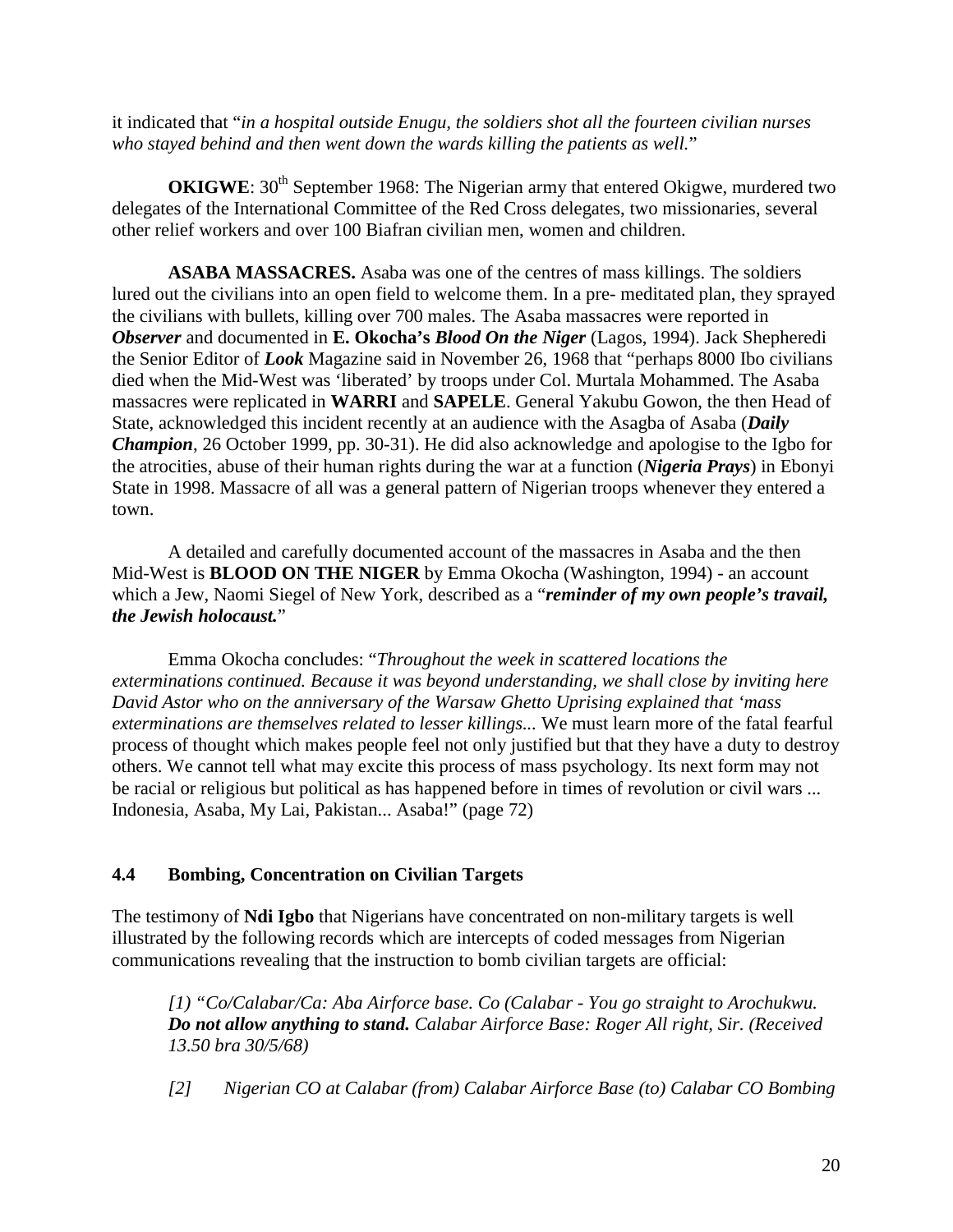*should be done on the fishing port area and all the areas of .Ikot-.rfi-at and Ikot Offiong. Calabar Airforce Base—Roger All Right Sir. (Received 11. 05 hrs 23/3/68).*

*[3] From: Lt. Col. Adekunle (PH) - To NAF Commander (Calabar) NAF (Calabar) - We will only do one mission because the bombs are not enough. Which is the important one? Lt. Col. Adekunle (PH): Go to Azumini and Aba: Bomb the bastard civilians like mad. (Received 10-30 his 18/6/68)*

*[4] NAF PH/NAF Calabar; NAF/PH.- What is the weather like? NAF/CAL: Fair, Sir. NAF/PH: Ok, go and bomb Azumini and Akwete and follow it until the river. NAF/CAL: Ok, Sir, Tiger-fighter bomber. NAF/PH: When you come back, the tiger should go to Aba area. NAF/CAL: What targets, Sir? NAF/PH: The town itself. Chase them like mad. They should run away. Received 09:08 hrs 18/6/68.*

After the bombing of Aba on the 25/4/68, William Norris writing in the *Sunday Times* of London on April 26, page 12, under the caption *Nightmare in Biafra* had this to say: "*I have seen things in Biafra this week which no man should have to see. Sights to search the heart and sicken the conscience. I have seen children roasted alive, young girls torn in two by shrapnel, pregnant women viscerated and old men blown to fragments. I have seen the ethingsandi have seen their cause.- high sounding Russian Ilynshin lets operated by Federal Nigeria, dropping their bombs on civilian targets throughout Biafra.*"

As mentioned in the intercepted messages, the object of Nigerian daily bombing missions in the war is to destroy all civilian lives. **Itu Leper Colony** was razed to the ground by air attack on Jan 23 1968 (*International Herald Tribune* of Paris 1<sup>st</sup> Feb 1968). On 21/12/1967, two Nigerian jets bombed the heart of the residential area of Aba, killing 15 people including a prominent medical practitioner, Dr. Augustine Onyejiaka. A foreign journalist, Walter Partington of *Daily Express* reported on 23/4/68 issue of how 70 civilians died in a hit and run attack on Aba by the Nigerian bombers. In Onitsha (November 19-24, 1967) massive bombing by Nigerians targetted solely civilian institutions—Christ the King College, Dennis Memorial Grammar School, Anglican All Saints Cathedral Onitsha, General Hospital, the Magistrates Court and scores of various residential areas in the town.

#### **4.5 Scorched Earth Policy**

The famous order of the Commander of the Marine Commanders, Lt.Col. Adekunle, to his troops to shoot anything that moves summarises the Nigerian military attitude of total and indiscriminate destruction of Igboland during the war. As most of the affidavits attached here reveal, this Scorched Earth policy was religiously implemented. The report of the International Commission of jurists on Genocide observes (p.18): *"A number of witnesses testified to the fact that especially In the villages predominantly populated by Biafran citizens, there was utter destruction of all structures for human habitation, livestock and farms, Witnesses mentioned villages around Onitsha, Owerri and Nsukka where this method of extermination was extensively used.*"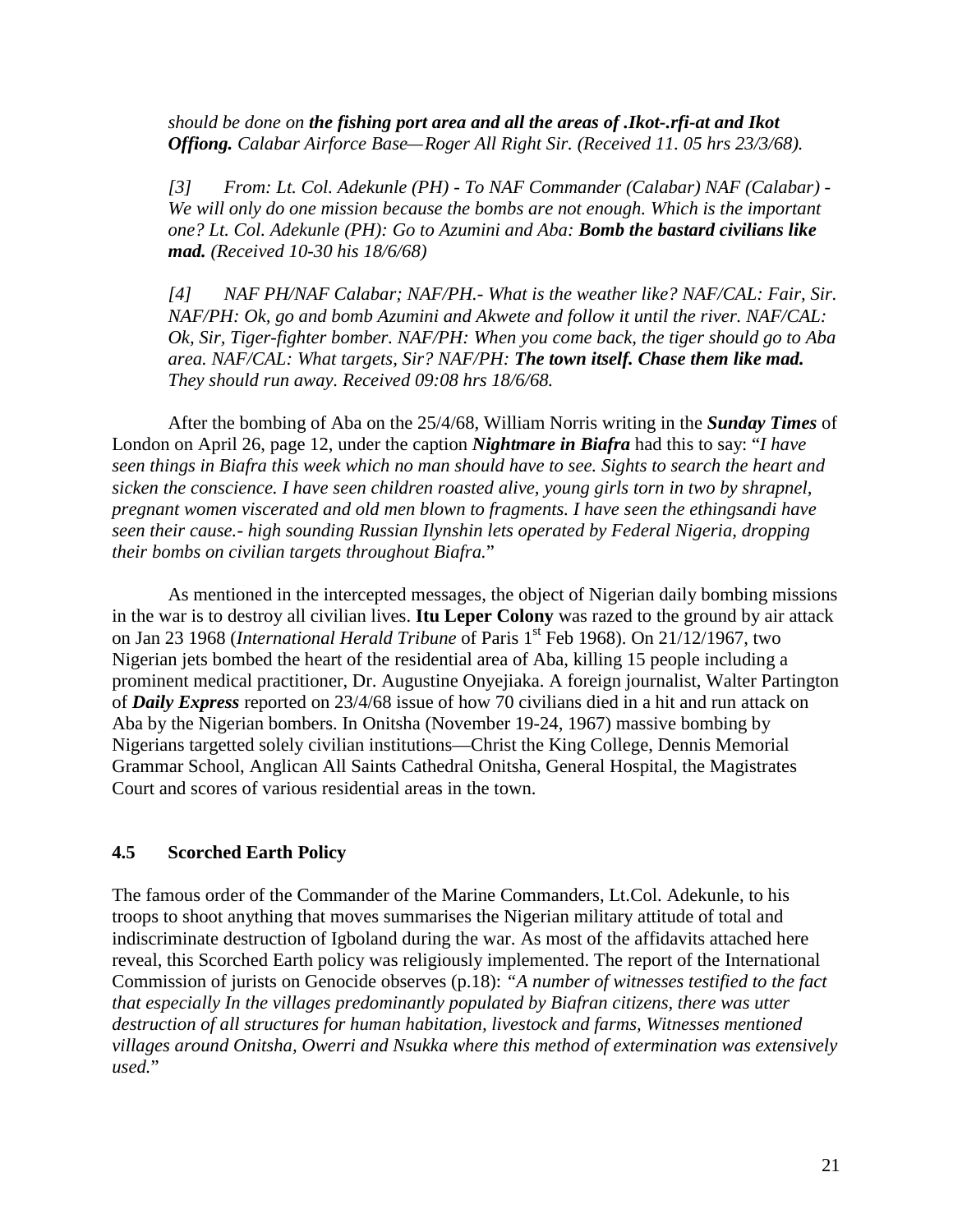The policy also had the underlining sinister objective of the Final Solution a la Nazi. The Report of the International Committee on Genocide records: "*There are witnesses who testified to the fact that in most areas where troops of the Federal Authority entered, peoples of Biafran (most Igbo) origin were loaded on to trucks and taken out of the towns. It was explained that these people were sent into jungles where the older ones were assembled and shot, and their bodies were left to be disposed of by the wild beasts that roam the jungles. The younger men were sorted out and posted to the units of the Federal Army where they were used as cannon fodder in attacks on Biafran positions. It was testified to me that the children were sent to the Northern region to be sold into slavery, and the women were made to serve in the camps of the Federal troops, where they were ravished.*"

The area where this method was first used was Nsukka. A number of other witnesses mentioned other places, such as Asaba, Onitsha, and Owerri.

#### **4.6 Rape and Dehumanisation of Igbo Women**

Some of the attached affidavits contain stories of rape and humiliation of women. Detective Police Corporal in Police Headquarters, Onitsha, Frank Chukwuma Ibegbu, saw women being raped on the streets before they were killed. In Lejja in Nsukka, Mr. Sylvester Mabubuattah certified that they (the soldiers) busied themselves burning houses, looting peoples' property and raping women. The witness declared: "*One Omeke family comprising eleven people was met intact by the Hausa. They killed the husband and the wife of the family eliminated seven other children and relatives of the family and carried away two grown up girls from this very family. Till today, the whereabouts of these girls has not been known."* In Unwana, another eye-witness, Samuel Inyang, deposed that in the village square *"near the salga latrine, I saw five women and eight children all lying down dead... each and everyone of the five women and three girls of the eight children had long sticks pushed through their external genitalia.*" This hostility, a part of large-scale massacre of the villagers, was discovered after a five-day conquest occupation of Unwana by Nigerian troops.

#### **4.7 Maltreatment of War Prisoners**

Igbo war prisoners received the most gruesome treatment from their Nigerian captors. The International Commission reports one witness as being "*the last of a queue of Biafran Prisonersof-War who were having their eyes plucked out, and that he was able to run away with one eye because when it came to his turn, an alarm was given of a Biafran advance and the plucker had to run for his gun, thus making it possible for him to escape with one eye...*"

One of the factors that compelled Nigeria to draw a Code of Conduct for her soldiers was international outcry against the reckless killings. Before proclamation of the Code of Conduct, the International Red Cross had lodged protests with the Federal Military Authority in January 1968 and March 1968, with regard to the inhuman excesses of its army concerning treatment of Biafran prisoners of war and civilian population. Even after the proclamation of the Code, Nigeria's International Observer Team had to admit allegation of *"treatment of Biafran prisoner*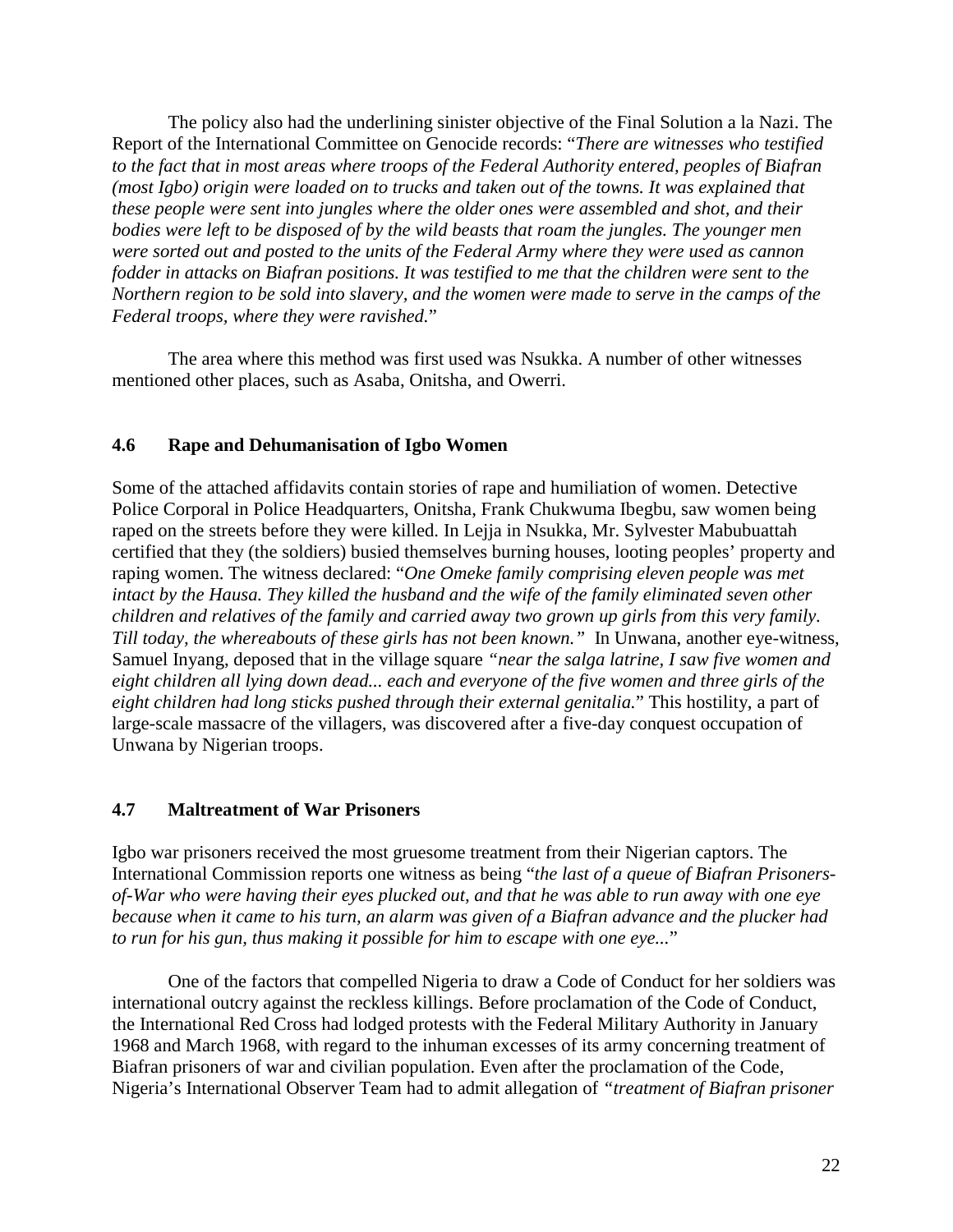*of war in a manner inconsistent with the Geneva Convention." It also admitted "some evidence of the non-observation of this Convention.*" (Report of the **International Jury**, 30). It was Nigeria's practice to kill her war prisoners).

#### **4.8 Hunger**

Nigeria's famous policy that "starvation is a legitimate instrument of warfare, ensured the existence of condition of maximum food shortage in Igboland through capture of the food producing areas, wanton destruction of farmlands and crops, and obstruction of supplies of foreign aid. Consequently, mass starvation and death became the order of the day in Biafra. In *Daily Telegraph* (London) of 1<sup>st</sup> August 1968, a German doctor, shocked by the appalling famine situation in Annang Province said: "*I estimate that 30 percent of the children in Annang Province will die from disease caused by malnutrition. Other doctors with more experience of Africa that I put the figures as high as 80 percent.*" The relief that trickled from International Organisation into Biafra was insufficient. *The International Herald* Tribune (p.5, 12<sup>th</sup> July 1968) reported: "*The supplies for Biafra are only a fraction of those stored in Lagos a waiting distribution to needy persons on the Federal side of the battle fronts...*" A minimum of 1,000 persons died everyday in Biafra because of hunger, according to the Committee on Genocide.

Besides deliberate denial of food, Nigeria also tried food poisoning. In November 1967, the Biafran health workers and other scientists discovered arsenic acid in bags of salt, sugar and tins of milk and tomatoes infiltrated into Biafra through the Mid-West by the Nigerian Government.

#### **4.9 The "Final Solution"**

That all the bestialities sketched above have the character of the Final Solution is underlined by the style of disposing of the dead. The Investigator of Committee of the International Committee notes in the Report: "*I had evidence from eighteen witnesses who mentioned themselves as being eyewitnesses to burials From two of this number, I obtained the testimony that, especially in the mass graves at Asaba, the wounded and sick Biafrans, and a few suckling, were dumped together with the dead, and that during the sealing of these trenches with their loads of the dead, the cries and the waiting of the sick, the wounded and the babies, could be heard from a long distance away. In this testimony, It was also mentioned that, when these mass graves had been covered, the Federal soldier, danced native war dances over them.*"

Evidence of conduct of the war in a manner inconsistent with Geneva Convention is overwhelming. The International Committee in the Investigation of Crimes of Genocide carried out exhaustive investigation of the evidence, interviewing 1082 people representing all the actors in the dispute (the two sides of the civil war and international collaborators). After a thorough painstaking research, the Commission concludes, through its Investigator (Dr. Mensah of Ghana): "Finally I am of the opinion that in many of the cases cited to me hatred of the Biafrans (*mainly Igbos*) and a *wish to exterminate them was a foremost motivational factor.*"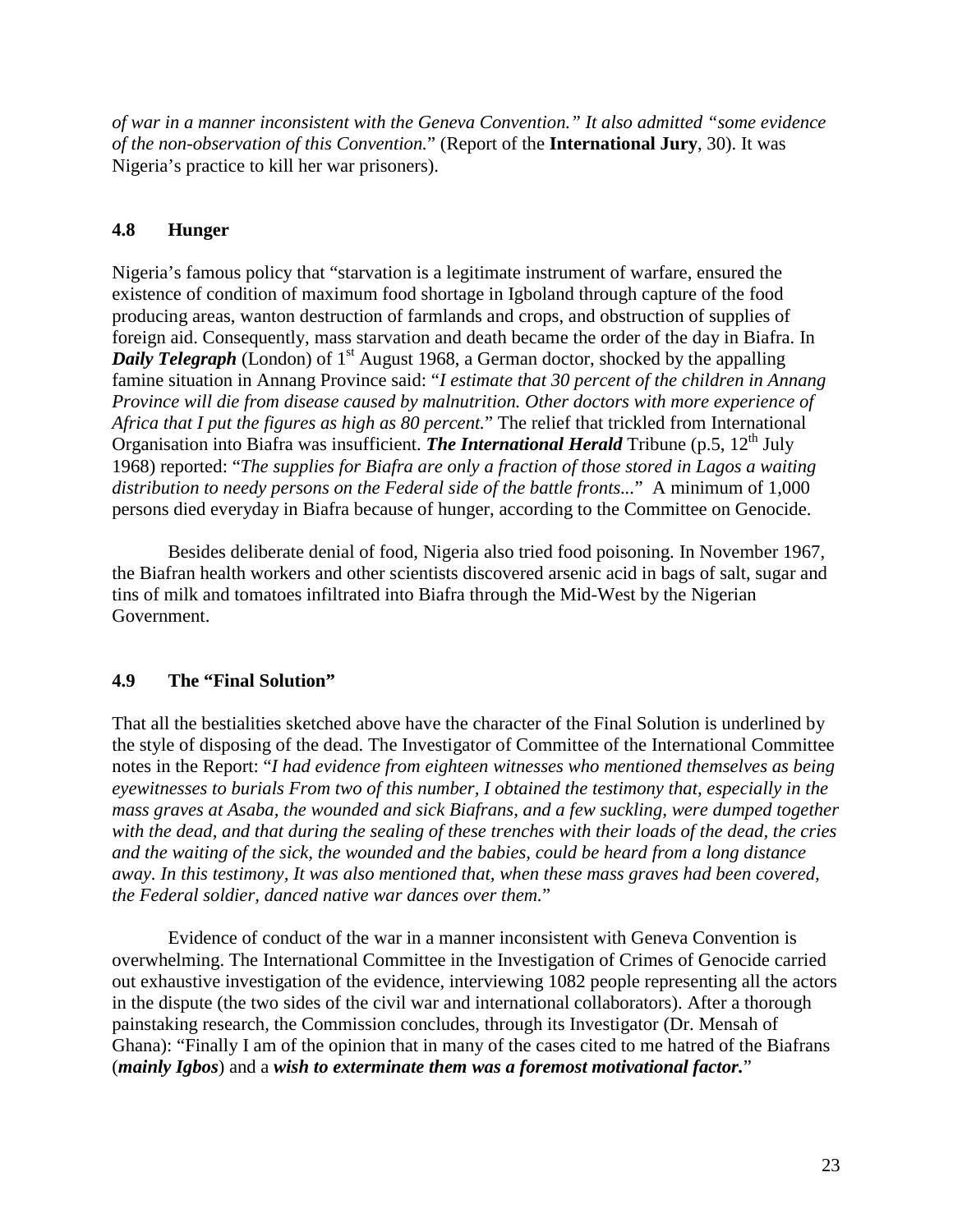#### **4.10 Prayers**

We demand that:

- 1. The perpetrators of the war crimes be tried before courts f law.
- 2. Payment of accumulated salaries and allowances due from May, 1966 to 1970, as well as N100,000 per person, as compensation by the Federal Government of Nigeria for unjustified inconveniences suffered by all Igbo who were forcibly displaced and lost their jobs.
- 3. Payment by Federal Government of N500 billion as compensation for investments and businesses owned by **Ndi Igbo** but destroyed in various parts of Igboland from 1967-70, including Enugu Market, Onitsha Market, Aba Market, Oguta Market, Orlu Market, Owerri Market, Umuahia Market, Nnewi Market, Afikpo Market, Otuocha Market, Abakaliki and Okigwe Markets, Industries, Factories and Corporate businesses, by the Federal Government of Nigeria.
- 4. Construction of at least fifteen (15) Secondary Schools, twenty (20) Primary Schools, one (1) Hospital, four (4) Markets, one (1) Christian Association of Nigeria (CAN) recognised Church, in each of the one hundred and five (105) Local Government Areas of **Ndi Igbo** and Igbo-Speaking areas, by the Federal Government of Nigeria, as reparation for the bombing of these targets.
- 5. Payment by Federal Government of N500,000 for each of the estimated 600,000 Igbo civilians killed, from 1967-1970, as compensation for targetting unarmed civilians who were not involved with war.
- 6. Payment of N500,000 per child as compensation on behalf of an estimated 900,000 Igbo children who died as a result of malnourishrnent due to the economic blockage against the Biafrans, by the Federal Government of Nigeria.
- 7. Payment of Nl,000,000 per child as compensation, on behalf of an estimated 2,000,000 Igbo children who suffered permanent intellectual retardation due to malnuourishment, from 1967-1970, as a result of economic blockage against Biafrans, by the Federal Government of Nigeria.
- 8. A public apology and financial compensation at Nl,000,000 each by the Federal Government of Nigeria for the unique and gruesome massacre of over seven hundred (700) unsuspecting **Ndi Igbo** of Asaba origin in Asaba, who were lured to a reception and massacred on the  $7<sup>th</sup>$  of October, 1967, by the Nigerian soldiers.
- 9. (a) Payment of Nl,000,000 per person by the Federal Government of Nigeria as compensation on behalf of other estimated three hundred (300) **Ndi Igbo** maimed in Asaba.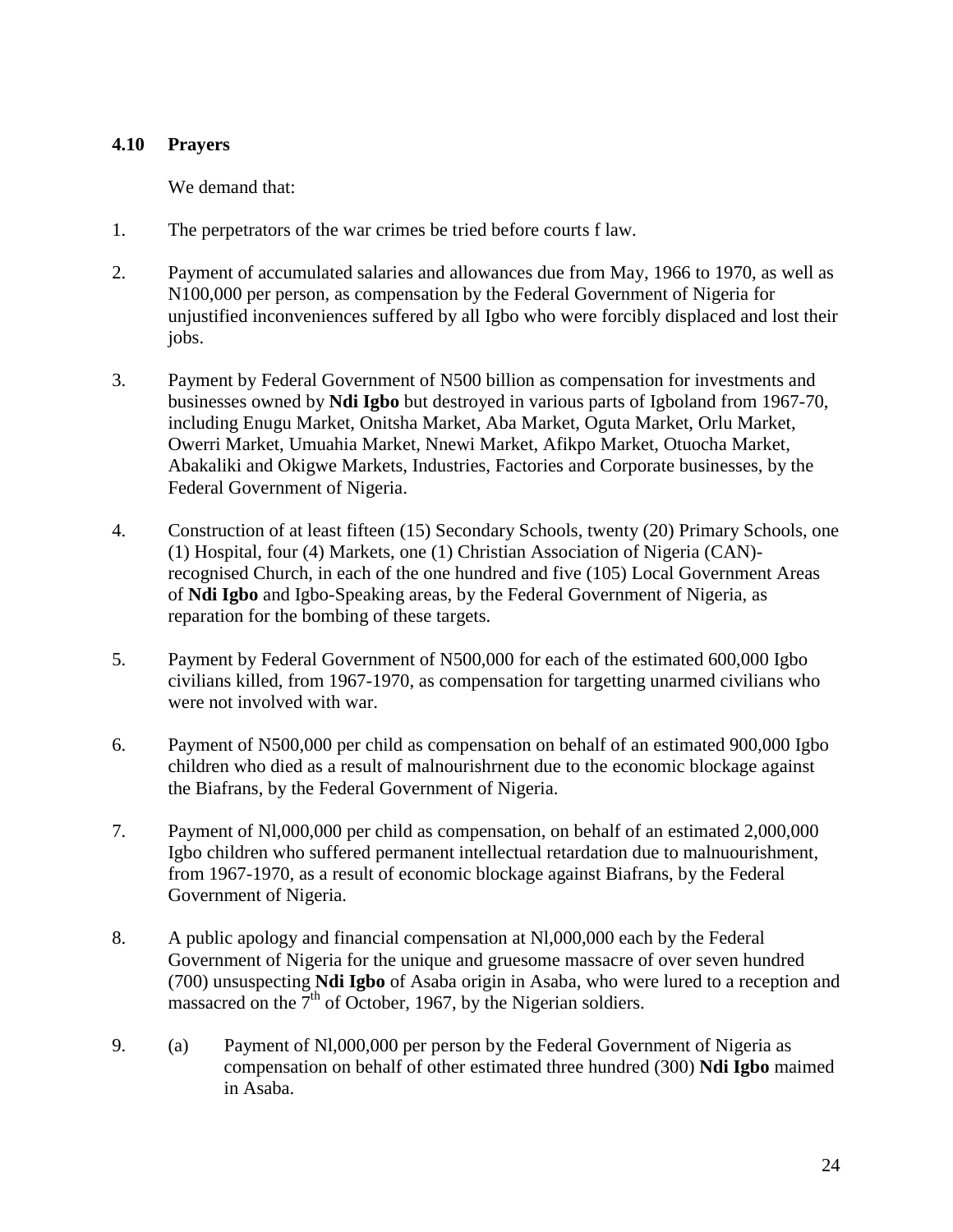- (b) Payment of N500,000 per person by the Federal Government of Nigeria in respect of 700 Asaba indigenes killed on the 7th of October, 1968.
- 10. Payment of N500,000 per person by the Federal Government of Nigeria as compensation in respect of an estimated eight hundred (800) Igbo civilians killed by Nigerian soldiers in other parts of Mid-West State on 26th November, 1968.
- 11. Allocation of a special grant of N500,000 for the immediate completion of the reconstruction of University of Nigeria, Nsukka and its entire library destroyed during the civil war.
- 12. Payment of N1,000,000 per person as compensation by the Federal Government of Nigeria in respect of an estimated 500,000 raped and savaged women during the war.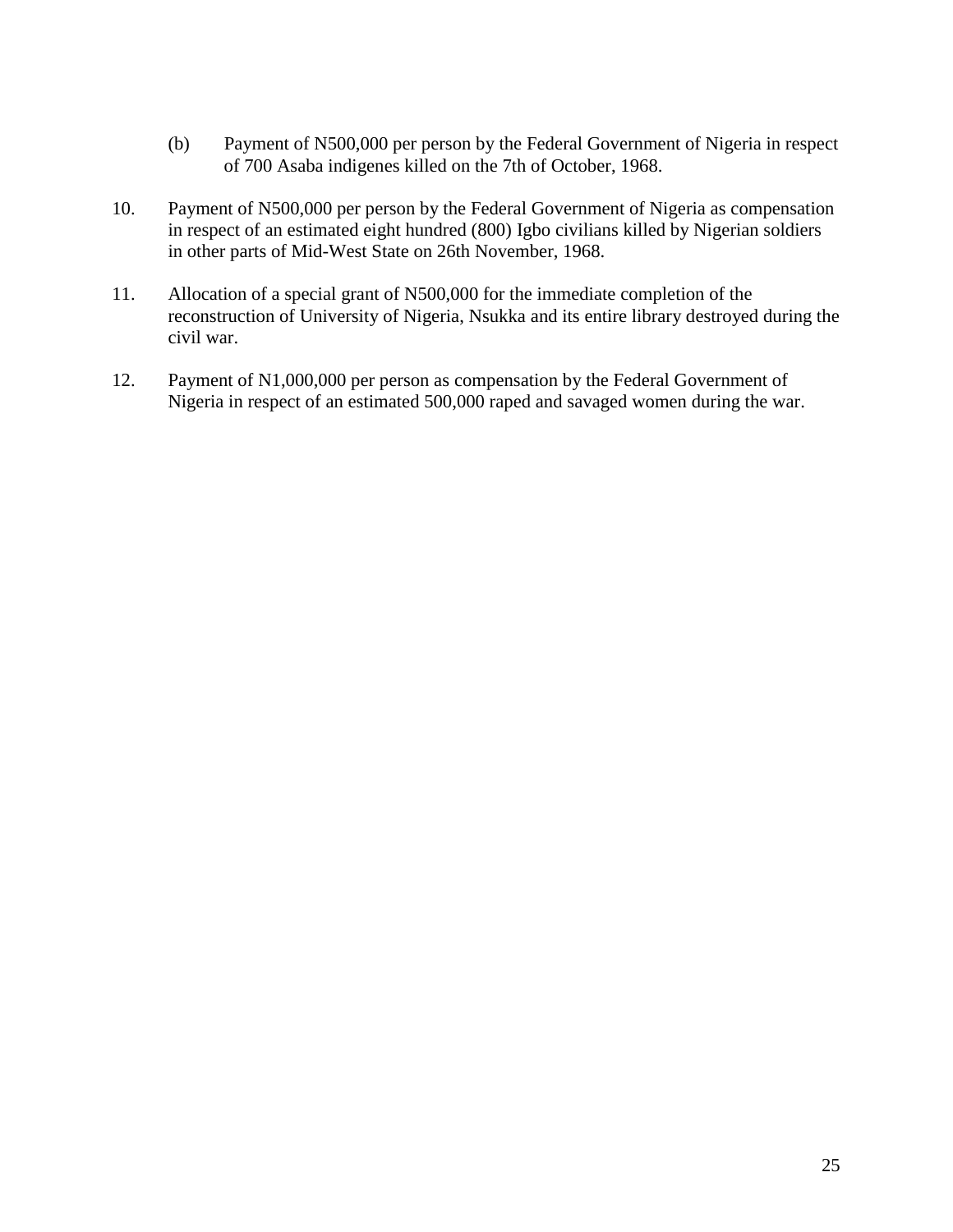# 5. VIOLATION OF THE HUMAN AND CIVILIAN P.IGHTS OF NDI IGBO IN THE IMMEDIATE POST-WAR ERA

#### **5.1 Preamble**

The Gowon regime offered the world a cheerful hope of immediate return of peace, speedy reconciliation and purposeful healing of war wounds through its declared policy of "*No Victor No Vanquished*" and "*Reconciliation Rehabilitation and Reconstruction.*" But the activities on the ground clearly showed that the reconciliatory posture was a smokescreen behind which acts of injustices and cruelty against **Ndi Igbo** continued. Infact the barrage of atrocities raged with so much intensity after the 'end" of the war that observers concluded that the Federal authorities were continuing the war by other means and that the 3 R's were indeed three S's (Strangulation! Strangulation! and Strangulation!). We hereby itemise some of the atrocities beneath the cloak of 3 R's in the following three S's:

#### **5.2 Social Strangulation**

#### **5.2.1 Physical Liquidation:**

Although the Nigerian Civil War ended officially on January 15, 1970, the Nigerian troops continued to kill defenceless civilians in Igboland during the first few months of the post-war era. It was during this period of 'reconciliation' that our distinguished Political Scientist, Dr. Kalu Ezera, was killed by Nigerian soldiers. It was also in this peacetime that Col. Tim Onwuatuegu was killed in cold blood by Nigerian soldiers in the domain of the First Division commanded by then Col. Theophilus Danjuma (who incidentally is Nigeria's Defence Minister today). These two instances are only illustrative. The widespread murder violated internationally accepted norms and ethics of civilised conduct of wars.

# **5.2.2 Continuation of Starvation Policy:**

At the end of the war, Igboland lay prostrate, battered and devastated from the horrors of the war. Its social and economic infrastructure was in utter ruins. Massive food shortages and serious absence of medical facilities and services resulted in avoidable deaths. The destitution, famine and deprivation in the first months after the war were more distressing than during the war. This pathetic situation followed the insensitivity of the Federal Military Government. It rejected and turned away sources of foreign help; South Africa, Portugal and Southern Rhodesia (later Zimbabwe) and humanitarian organisations, perceived to have aided Biafra during the war, were turned down by the Federal Government (Ref. John d. Jorre: **The Nigerian Civil War-London 1972**. p. 403). The Federal Government seemed to be continuing to wage the war by other means, in accordance with its war policy that starvation is a legitimate weapon of war.

#### **5.2.3 Mass Dismissal of Igbo Public Servants**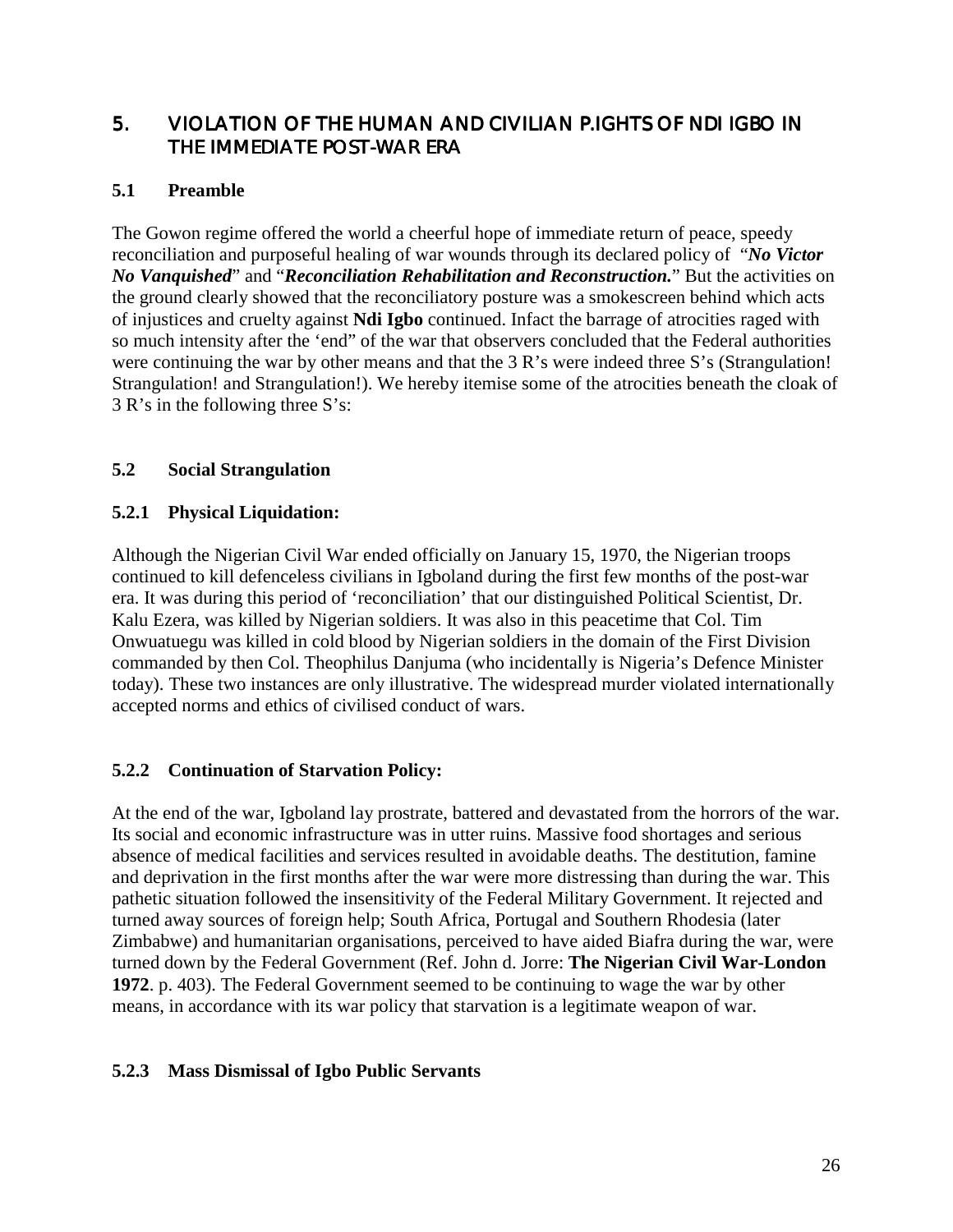By the "Public Officers (Special Provisions) Decree No. 46 of 1970," thousands of Igbo officers were denied reinstatement in the Armed Forces, Prisons and the Police, were denied reabsorption into the Nigeria Public Service. In the Police Forces alone, 4000 personnel were dismissed. It is on record that in what can be regarded as a symbolic gesture, a Police officer, Charles Mashie, got his job back after he took his case to General Gowon who ordered his immediate reinstatement in accordance with the declared policy, yet thousands of others (many of them are still alive) lost their jobs. Besides mass dismissals, there was silent but evident policy of exclusion that ensured that no Igbo man emerged in any commanding position in the armed forces, police and other paramilitary forces.

#### **5.2.4 Destruction of Education, Our Invaluable Heritage**

Education plays a more critical role among the Igbo as a life source than in the world view of any other ethnic nationality. Aware of this, the Federal Government tried though various insidious means to destroy this heritage. University of Nigeria, Nsukka received total neglect and has, to-date, been subjected to a policy of benign neglect. There was also silent embargo on new educational projects: during his first tenure of rule, Obasanjo established six polytechnics, sited them all over Nigeria and located NONE in East Central State (Igboland).

The war-time technological achievements of **Ndi Igbo** were allowed to rot away. The Federal Government took over Biafra's war-time scientific outfit (which made such famous inventions as remote-control bombs (**ogbunigwe**), refined petrol and petroleum products and distilled wines and spirits, among other break-throughs) and stifled its growth.

A generation of Igbo youth, among them the most talented and skilled in Black Africa, was thus suffocated by victorious Nigeria.

In expression of this disposition, churches and foreign Christian educational institutions which owned and managed most of the post-secondary schools in Igboland, were not allowed to return to provide sorely needed rehabilitation. Furthermore, other channels of education and educational contacts were closed. The U.S Embassy was not allowed to reopen its library in Enugu. The same fate befell the consulate of U.K. High Commission in Enugu.

#### **5.2.5 Social ostracism**

Throughout the length and breath of Nigeria, Igbo citizens were treated as pariah, helpless objects of derision and discrimination. Traders and artisans had, like untouchables and third-class citizens, to beg to sub-rent shops and occupational facilities from other Nigerians, generally contracted as the legal and acceptable tenants.

#### **5.3 Economic Strangulation**

#### **5.3.1 Denial of pre-war savings**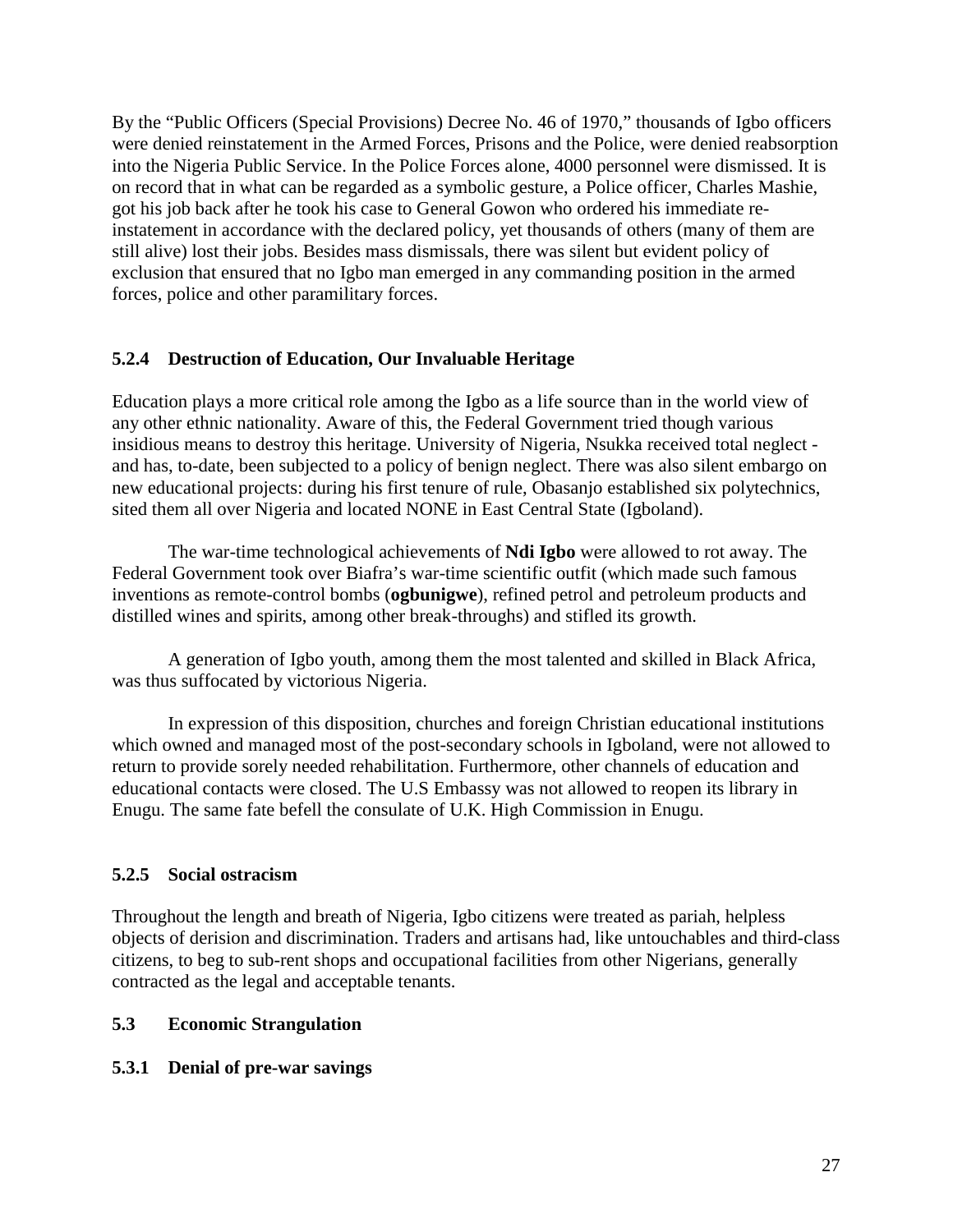The Civil War, writes Chinua Achebe (**The Trouble with Nigeria**, 1983, p. 45 and 46) gave Nigeria a perfect excuse to cast **Ndi Igbo** in the role of treasonable felons and wreckers of the nation. Some hard-liners in Gowon's regime, successfully got the regime to adopt a banking policy which nullified any bank account which had been operated during the war. A flat sum of twenty pounds was approved for each Igbo depositor of the Nigerian currency, regardless of the amount of deposit. It should be noted that only a microscopic fraction of Biafrans had Nigerian currency, and even of this number only few were able to deposit their money with the Central Bank of Nigeria representatives supervising the exercise. The injustice of the whole exercise is obvious. An equitable arrangement, if the period from 30 May 1967 to 15 January 1970 during which Biafra existed was assumed to be a period of illegality, would have been to restore all bank accounts to the **status quo ante**-Biafra that is, to their balances as at 29 May 1967.

#### **5.3.2 Exclusion from the commanding heights of the economy**

The indigenisation Decree which followed soon after the arbitrary award of N20 completed the routing of **Ndi Igbo** from the commanding heights of the Nigerian economy. Only two years after the war, when **Ndi Igbo** were still in their economic doldrums, the Finance Minister Chief Awolowo contrived to auction off the Nigerian economy to the "indigenes" via the so-called Enterprises Promotion Decree (1974). The timing of the policy ensured the effective exclusion of **Ndi Igbo** from ownership in Nigeria's industrial sector, as they lacked the financial muscle to participate. As the vanquished were dispossessed of what they had, the victors were deliberately empowered through the banks to purchase our national patrimony.

#### **5.3.3 Abandoned Property Policy**

Before the war, Port Harcourt was essentially an Igbo town, the original land having been owned by the Ikwere sub-group who had leased it to Britain. It was strongly occupied and developed mainly by hinterland **Ndi Igbo** who owned most of the houses in Port Harcourt. Politically, Port Harcourt and present Rivers State had been part of Owerri Province, until the creation of Rivers Province around 1946, with Port Harcourt as headquarters. So there was that feeling by **Ndi Igbo** that they were free to reside and pursue their life endeavours in Port Harcourt, as indeed all Nigerians should be free to reside and pursue their livelihood in any part of Nigeria. **Ndi Igbo** therefore threw their weight behind the development of Port Harcourt. The first Mayor of Port Harcourt municipality was Chief Richard Nzimiro of Oguta, the second Mayor was Chief Allagoa of Nembe while the third was Chief F.U. Ihekwaba of Ikwere. In other words, **Ndi Igbo** were very deeply involved in the political and economic life of Port Harcourt.

When Port Harcourt eventually fell to the Federal troops, hinterland Igbo had no choice than to leave Port Harcourt because of the fear of continuing genocide. At the end of the war, the residents naturally returned to Port Harcourt to repossess their properties and businesses. To their surprise, the riverine people, hitherto residing mainly in their creeks and islands domains, had been instigated to come to the mainland and take possession of the houses belonging to **Ndi Igbo**. This was made possible by the initiative of the Rivers State Government with the active support of the Nigerian troops. Some of the Igbo landlords who went back to Port Harcourt to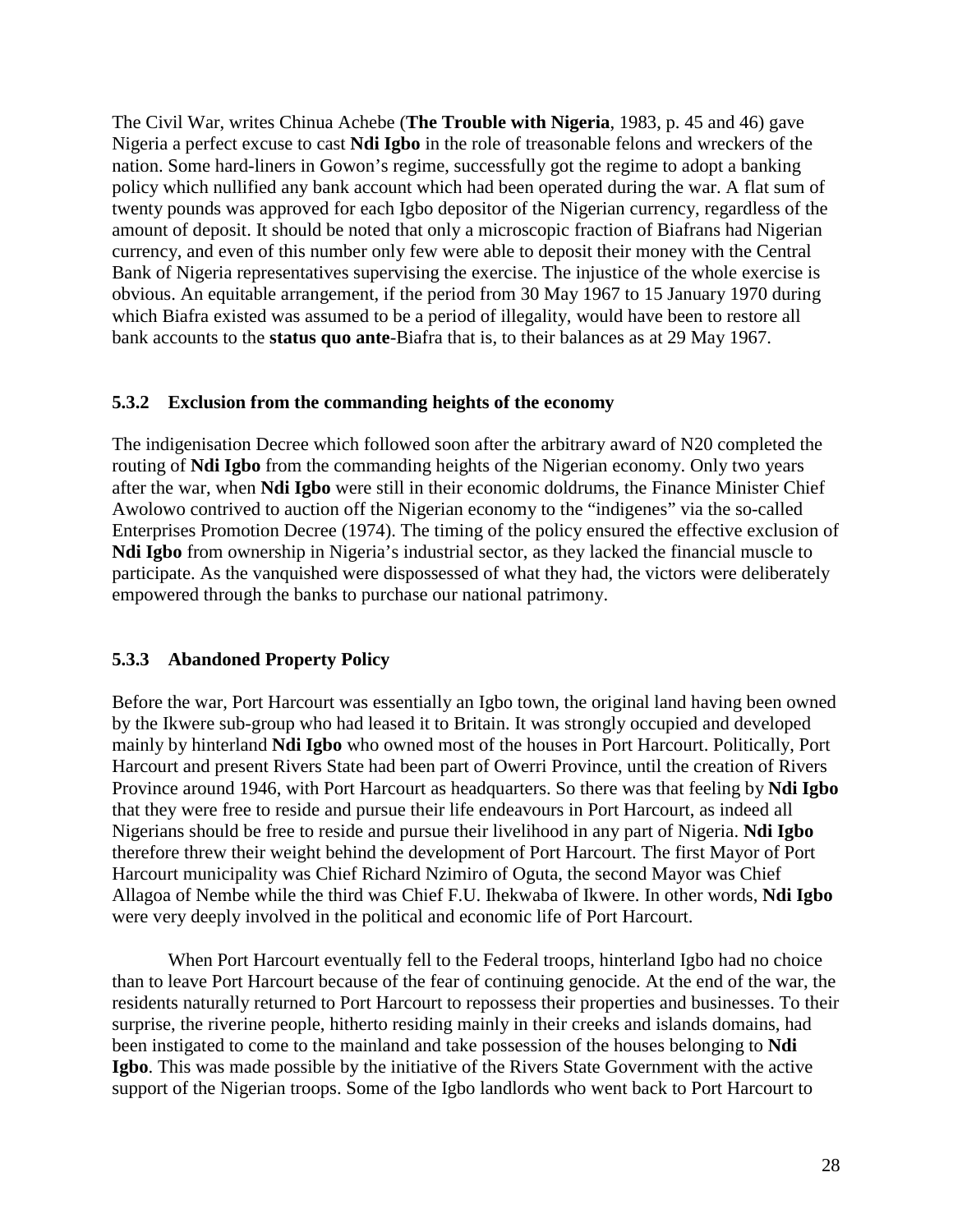argue their legal rights and insist on regaining their properties by resisting the possession of their houses, were either brutally assaulted or killed. Shocked by this violation of their rights, the property-owners turned to Federal Government to assist them to re-possess their houses.

The Abandoned Property Issue remained unresolved until the overthrow of General Gowon.

Upon the accession to power by General Murtala Muhammed, he set up the Col. S. F. Daramola Panel (September, 1975) to look into the issue. Many Igbo felt that General Murtala would be more humane than his predecessor because of his revolutionary utterances. The decision of Murtala's government as announced on 3rd February, 1976, shocked **Ndi Igbo**. The government arrived at the following decisions: The allocation of N14 million to enable Rivers and South-eastern States to pay a flat rate of N500 a year on every building property confiscated from the Igbo as rent arrears for a period of five years from 1970-1975. The Federal and State governments were to purchase compulsorily some of the building properties concerned for their respective use [Ref: "Former rulers found Guilty" *Lagos Daily Times*, February 4 1976, p 31. The remaining ones were to be sold to the indigenes of the state who would require to pay a fair price to respective owners. The government white paper also authorised the Rivers and Southeastern State which they have had to face since the end of the war. Those who dared return to claim their homes after the war were killed and buried in mass graves.

The Ikwerre Aros live as refugees in their own country, another arrow at the conscience of the nation, another reminder that **Ndi Igbo** do not live on the lee side of the law.

#### **5.3.4. No Reconstruction**

The 'R' for Reconstruction was, like all the other Rs, meant to deceive the outside world. No reconstruction of any facility - schools, road, health institution, communication network or any other infrastructural works - was undertaken by the Federal Government. The signal which the Federal Government and the rest of Nigeria pointedly gave to the defeated distressed Igbo people was "Good for you. Stew in your juice" - in spite of their loud rhetorics about reconciliation. The Administrator of East Central State, Mr. Ukpabi Asika, announced a conservative estimate of ₤400 million for reconstruction of war damages. The Federal Government did not release any substantial share because it claimed that it had no money. Yet, within the same period, the then head of the military Government, General Gowon, announced that revenue was not a problem for Nigeria (because of the oil boom), was lavishing money aids on foreign countries, and was spending colossal sums on preparations for the hosting of Festac. Evidently, the denial of economic reconstruction help to war-torn Igboland was prompted by reasons other than poor treasury.

#### **5.3.5 Denial of source of livelihood to poor Igbo traders**

The 1971 Federal government ban on the importation of second hand clothing and stockfish was calculated to throw the ordinary Igbo masses whose livelihood depended on the petty trade into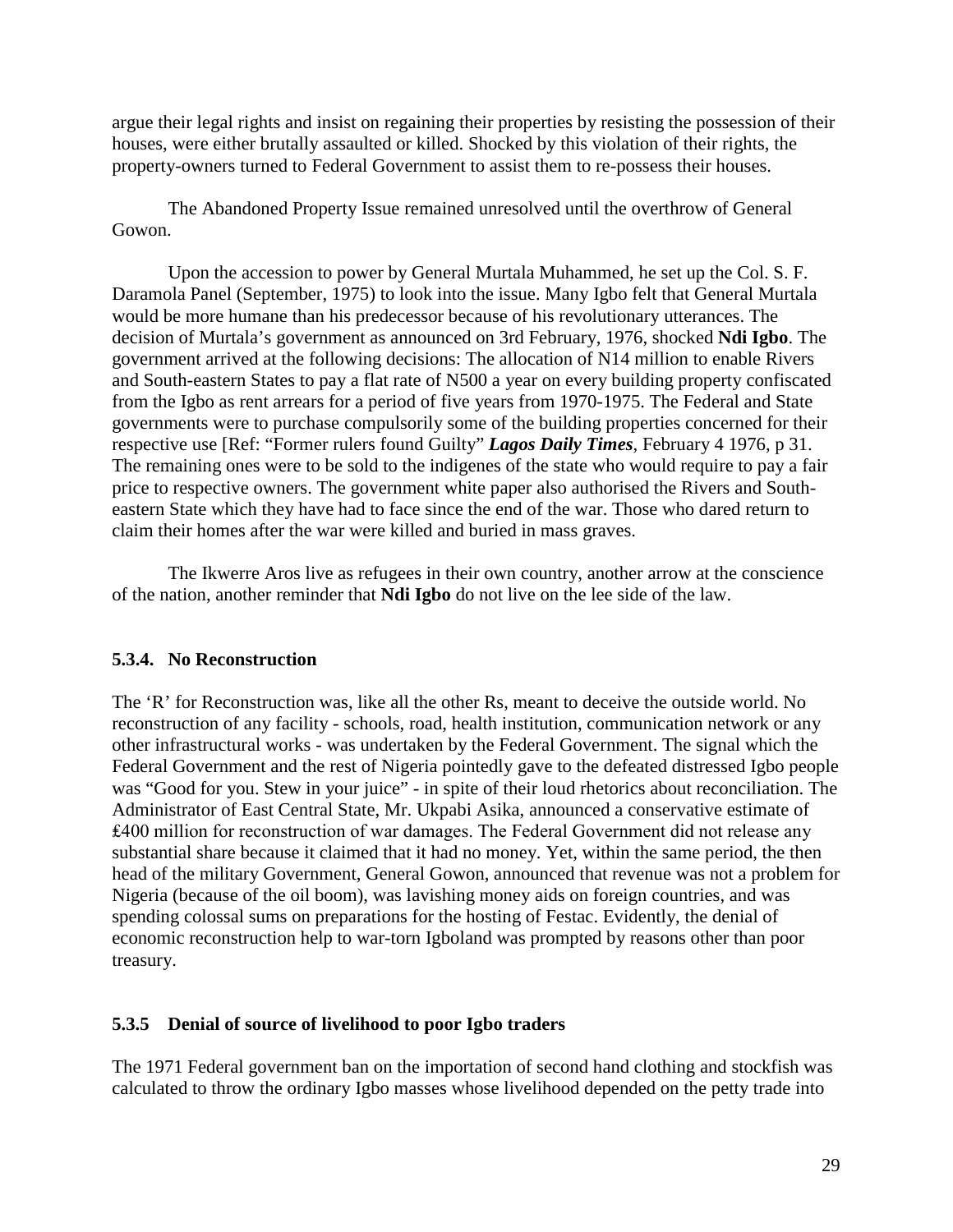penury and disarray.

#### **5.3.6 Excision of Igbo Mineral-Rich Areas from Igboland and Neglect of Mineral Finds in Igbo Areas**

Through boundary adjustment, some mineral - rich areas of Igbo land were transferred to Rivers and former Cross Rivers State (now Akwa Ibom area). As the TSM (October 4, 1993) reported, the **Obasanjo** regime in its boundary adjustment exercise in 1976, pushed the Ndoni/Egbema area and parts of Ndoki South of the Imo River, which harbour the highest petroleum deposits in Nigeria, into Rivers State.

Besides this, the Federal Government ignored, as a non-issue, mineral finds within Igboland (probably because the sites could not be merged with non-Igbo areas). Oil find in Nsukka area by SAFRAP (a Federal Oil Company) was sealed up with the expulsion of the Company during the war, and to date the Federal Government has not ordered resumption of activities. Natural Gas find in Ugwuoba, the largest deposit in Nigeria, has been sealed up as strategic reserve.

#### **5.4 Political Strangulation**

#### **5.4.1 Exclusion from Political Apex**

With the exception of the Administrator of East Central State, Mr. Ukpabi Asika (1967-1975) **Ndi Igbo** had no representation in all the political and security organs which constituted the apex of political authority - Supreme Military Council and Security Council. Igbo "citizens" were to be seen, not heard.

# **5.4.2 Political Manipulation of Demographic Figures**

A survey of Nigerian demographic exercises revealed a studied attempt to depress the population of Igbo race Lithe two other major ethnic groups.

In the 1952-53 non-politicised census (Table 1), organised by the British, lVdi.rgLio rated the second largest ethnic group - and this, in spite of the fact, as the British themselves admitted, **Ndi Igbo** were under-counted by 10-15% because of two factors (the unhealed alienation of the people as a result of the Aba riots and the general fear of taxation). **Ndi Igbo** suffered the same under- enumeration in 1963 census.

But from this period, political manipulation of census figures, to inflate the population of the North and the Yorubas of the West, and to reduce the population of Igbos, has become a standard practice. Table I points up certain absurdities:

(i) the phenomenal rabbit-like increase of the population of the Northern tribes and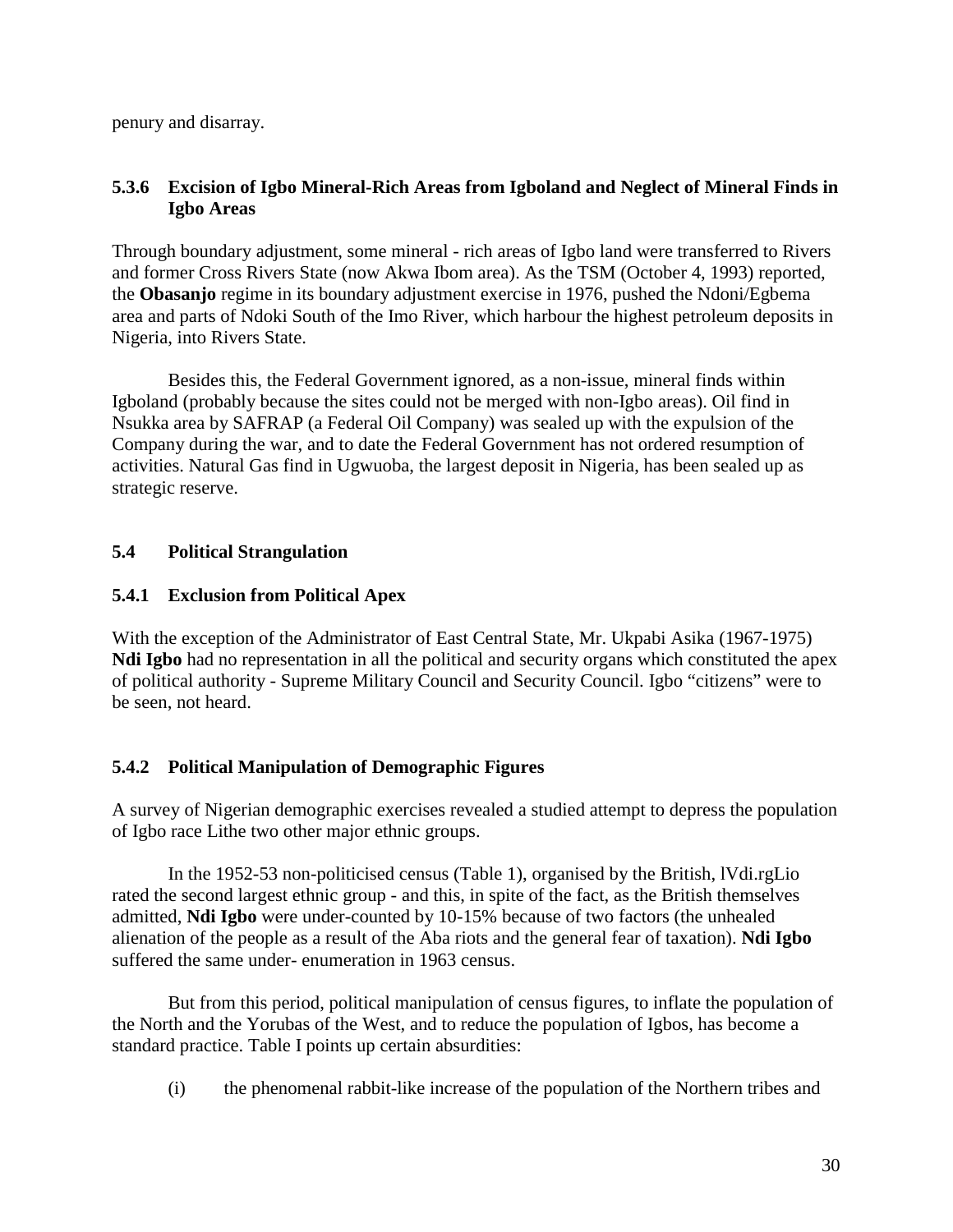West's Yoruba, as against the growth performance of the population of **Ndi Igbo**.

(ii) the increasing reduction of Igbo race to a minority ethnic group. Compare, for example, the demographic growth of two groups, Igbos and Yorubas. Figures in Table 1 show that the population of Igbos in Eastern Nigeria **decreased** from 17.16% in 1952/53, to 13.48% in 1991, of the total population of Nigeria. This represents a decrease of about 3.68% over a period of 38 years, a decrease of 0.10% per year. Therefore, in 1999, the figure is projected to **decrease** by 12.68%.

In the same period, the population of the Yorubas in Western Nigeria (including Lagos State) increased from 16.00% in 1952/53 to 17.60% in 1991, of the total population of Nigeria. This represents an increase of about 3.88% over a period of 38 years - an increase of about  $0.05 =$ 0.1% per year. Therefore, in 1999, the figure is projected to increase by 20.68%.

#### **5.5 Prayers**

We demand:

- 1. A restoration of all Igbo land carved into Rivers State and Akwa Ibom State, by re-delineation of State boundaries, and to incorporate into the appropriate Igbo States all Igbo towns exercised from such States during the creation of States.
- 2. Payment of N500,000 per person by the Federal Government of Nigeria as compensation on behalf of 10,000 Igbo civilians and Biafran soldiers who surrendered and were killed within three months after the official declaration of the end of the war on 15 January, 1970.
- 3. A restoration of all bank accounts of the Igbo, with accrued interest, who had been operating account within Biafra, as at  $29<sup>th</sup>$  May, 1967, by the Federal Government of Nigeria.
- 4. Payment of an average of N300,000 per adult Igbo, by the Federal Government of Nigeria, as compensation to two and half million adult war survivors, for either underpayment of a flat rate of C20 to depositors in 1970, irrespective of their war savings between  $29^{th}$  May,  $1967 - 15^{th}$  January, 1970, or non-payment of even the flat rate because of difficulties of access to CBN representatives.
- 5. Payment of N900 billion as compensation to **Ndi Igbo**, by the Federal Government of Nigeria, for the willful damage to their purchasing power, as a result of the flat rate P-20 payment and other savings irrespective of the amount in 1970, which gravely damaged their ability to compete fairly with other Nigerians in purchase of assets during the indigenisation exercise (1974 Enterprises Promotion Decree) and in all other spheres of the economy.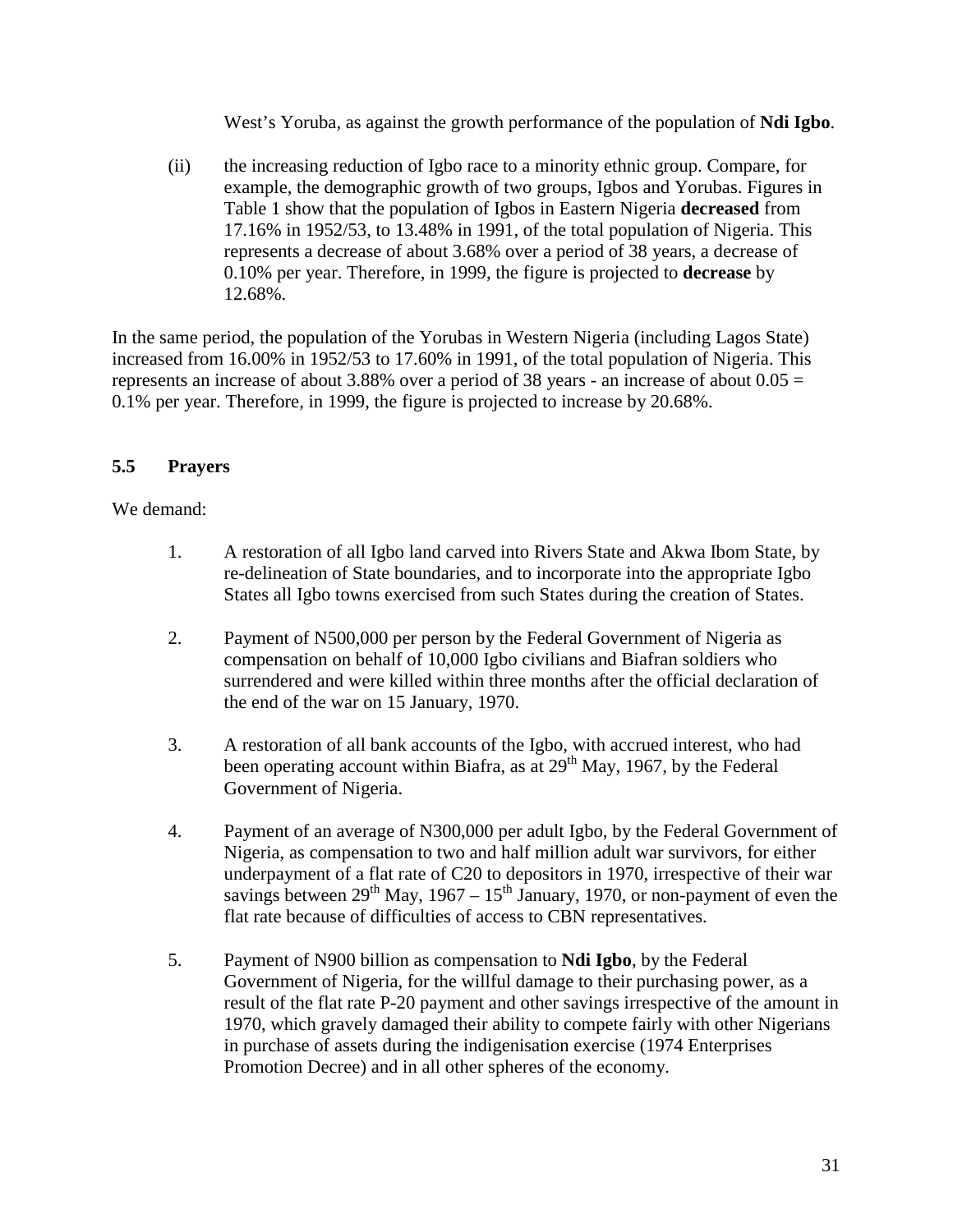- 6. Payment of accumulated salaries and allowances due from 15th January, 1970 to date, to all public officers; reinstatement of displaced Igbo public officers; and formal disengagement of those not re-instated (including the payment of their retirement benefits) as the case may be, by the Federal Government of Nigeria.
- 7. Payment of accumulated salaries and allowances due from 15th January, 1970 to date, to all Igbo Military, Police and other para-military officers who were displaced as a result of the pogroms; re- instatement or formal disengagement of those not re-instated (including the payment of their retirement benefits) as the case may be, by the Federal Government of Nigeria.
- 8. For equity and balance, the creation of at least one more State and at least additional 50 Local Government Areas in the South-East Zone.
- 9. The repossession by **Ndi Igbo** of their properties which were compulsorily acquired in contradiction of the provisions of the 1963 Constitution, Section 31 (1), No. 20, which was in operation at that time, by the Rivers State Government, Cross River State Government, and the Federal Government of Nigeria after the Civil War.
- 10. Payment of rentable values including the interests thereof from 1970 until the repossession of these properties by their rightful owners by the appropriate Governments and other parties for properties compulsorily acquired.
- 11. Payment of N500,000 per child by Federal Government of Nigeria in respect of an estimated 250,000 Igbo children who died immediately after the war as a result of the continuation of the starvation policy.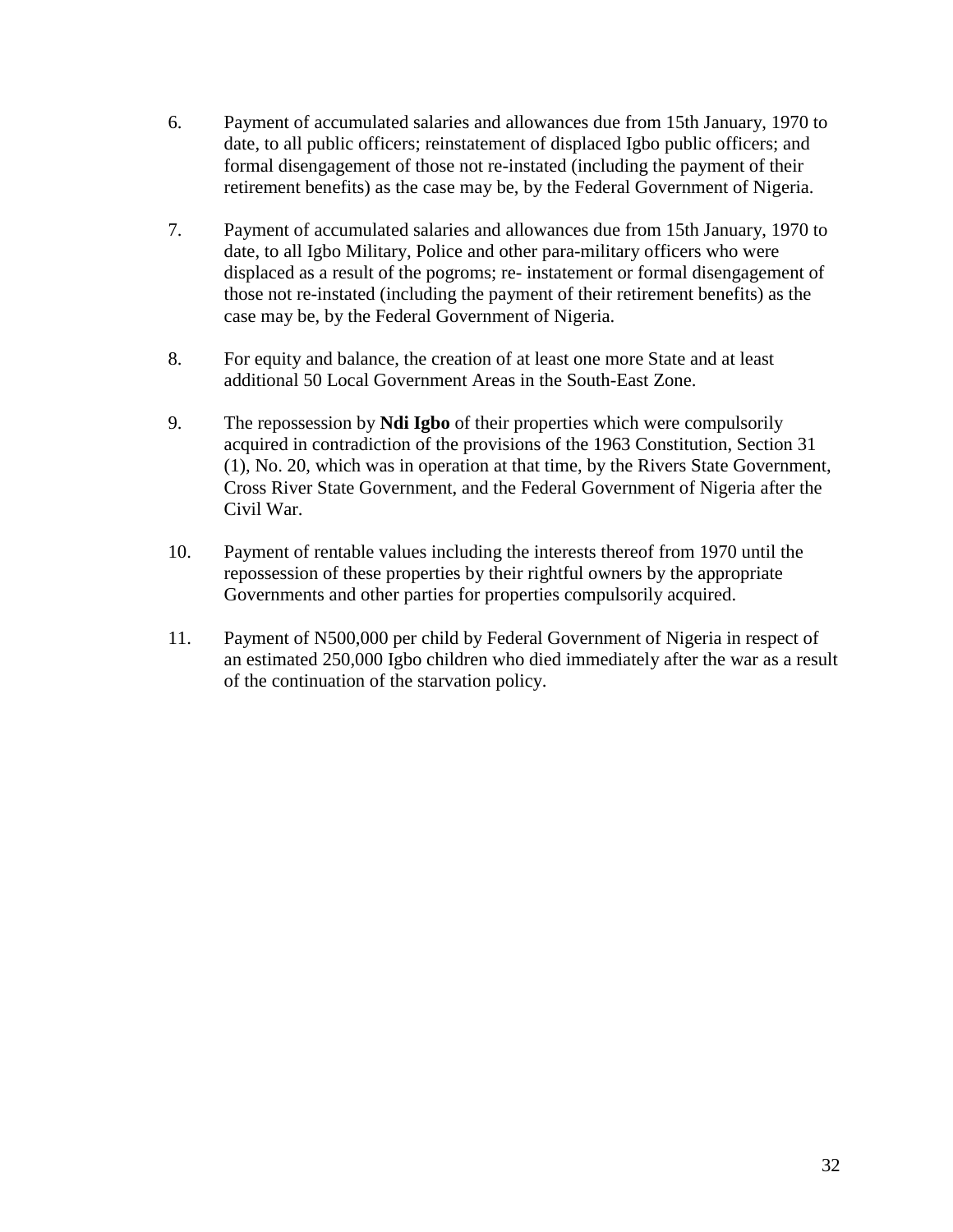# 6. VIOLATION OF THE HUMAN AND CIVIL RIGHTS OF NDI IGBO IN THE LATER POST-WAR EPA (MID-SEVENTIES TO DATE)

#### **6.1 Preamble**

From the pattern of marginalisation of **Ndi Igbo** in distribution of employment and infrastructure since the end of post-war "reconstruction" to date, it seems that there is in place an unwritten policy of total disempowernment of **Ndi Igbo** in economic, political, military, bureaucratic, social and media spheres. The undeclared policy seems to enforce total exclusion of **Ndi Igbo** from all sensitive posts. Observed persistent pattern of appointments confirms the allegation that exclusion from high military command should last for at least fifty years from the end of the civil war (30 years after the civil war, army has not produced a high-ranking Igbo officers considered fit and safe to head a division).

Our constitution (1979, 1999) are most eloquent on administration of equity and justice in distribution of rights. Decree No. 34 of 1996 make elaborate provisions on equitable distribution of jobs and facilities. Under the fundamental objectives and directive principles of State policy, 1999 Constitution, Section 14. 3) states that "*the composition of the Government of the Federation or any of its parts and the conduct of its affairs shall be carried out in such a manner as to reflect the Federal character of Nigeria and the need to promote national unity, and also to command national loyalty, thereby ensuring that there shall be no predominance of persons from a few ethnic or Other sectional groups in that Government or any of its agencies.*" Pursuant to the above provision, the Federal Character Commission, which was set up, worked out a guideline which provides that:

at the national level the indigene,, of a state sl7all constitute not less than 2.5% and not more than 3% and the indigenes of a zone sl7all constitute not less than 15% and not more than 18%.

The distribution of employment and facilities in major sectors will show a consistent violation of the Federal Character provisions and a pattern of disempowerment against **Ndi Igbo**.

#### **6.2 Political Disempowerment**

#### **6.2.1 States Creation**

The process of marginalisation of **Ndi Igbo** was *ab initio* built into a gross injustice perpetrated through the creation of states and local governments, as they are the basic units of sharing of Federal amenities. The official mind-set of preemptive malice and genocidal siege strategy, which prompted the maiden national exercise of war-winning12-states structure of 1967, has apparently continued to guide subsequent exercises. **Accordingly, Ndi Igbo of South East zone who rank in population with the Yoruba of South West zone and Hausa/ Fulani of North West zone have continued to be allocated a number of states pointedly lower than the shares of these zones.**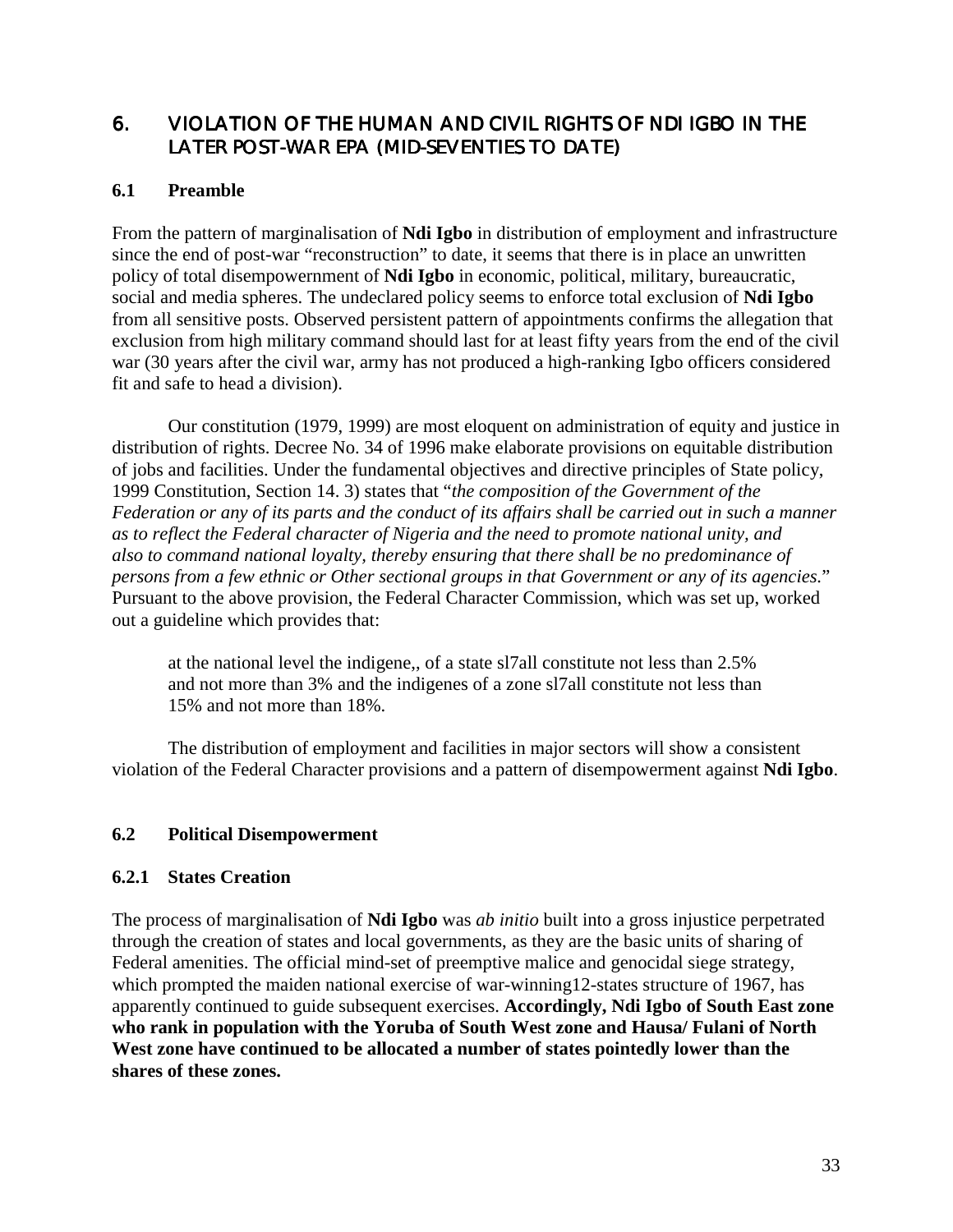At present, the table below summarises the distribution of states and local governments among the six geopolitical zones in the country.

| S/NO           | ZONE          | <b>NO. OF STATES</b> | <b>NO. OF LOCAL</b><br><b>GOVERNMENTS</b> |
|----------------|---------------|----------------------|-------------------------------------------|
|                | North-Central | 6(16.67%)            | 116 (15.19%)                              |
| 2              | North-East    | 6(16.67%)            | 110 (14.36%)                              |
| 3              | North-West    | $7(19.44\%)$         | 181 (23.69%)                              |
| $\overline{4}$ | South-West    | 6(16.67%)            | 138 (18.01%)                              |
| 5              | South-South   | 6(16.67%)            | 127 (16.58%)                              |
| 6              | South-East    | 5(13.89%)            | 94 (12.27%)                               |
|                | Total         | 36                   | 766                                       |

**State and Local Government Area Distribution Amongst the Geo-political Zone.**

**Ndi Igbo** have 5 States and 94 Local government areas, out of 36 States and 766 Local government areas. Clearly, **Ndi Igbo** of South East zone have the lowest number of states and local government areas, yet the zone is by no means the least populated. **From being one of the three main racial groups in Nigeria Ndi Igbo are being progressively reduced through geopolitical maneuvers and demographic manipulations to a minority status.**

# **6.2.2 Exclusion from Political Apex:**

With the exception of Major-General Aguiyi Ironsi, no Igbo man has occupied the political apex of Nigeria (Dr. Nnamdi Azikiwe was merely a ceremonial President). Table 2a tells the story of exclusion. Table 2b underlines the ethnic and regional character of this exclusion.

Two points are clear from these tables:

- (a) Of all the ethnic nationalities, major or minor, whose members have occupied the political apex, **Ndi Igbo**, acknowledged as one of the three majorities in Nigeria, have lagged behind a distant last.
- (b) Of all the former Ethno/Regional "Establishments," the Hausa- Fulani/Northern Regional Establishment produced 8 executive heads and ruled for 34 out of the 39 years, the Yoruba/West produced 2 executive heads and ruled up to the time of this write-up) 31/2 years, the Igbo/East produced only one executive head and ruled 6 months less than one, year! Table 3, illustrating the pattern of distribution of other top political posts below the apex - governors and ministers - establishes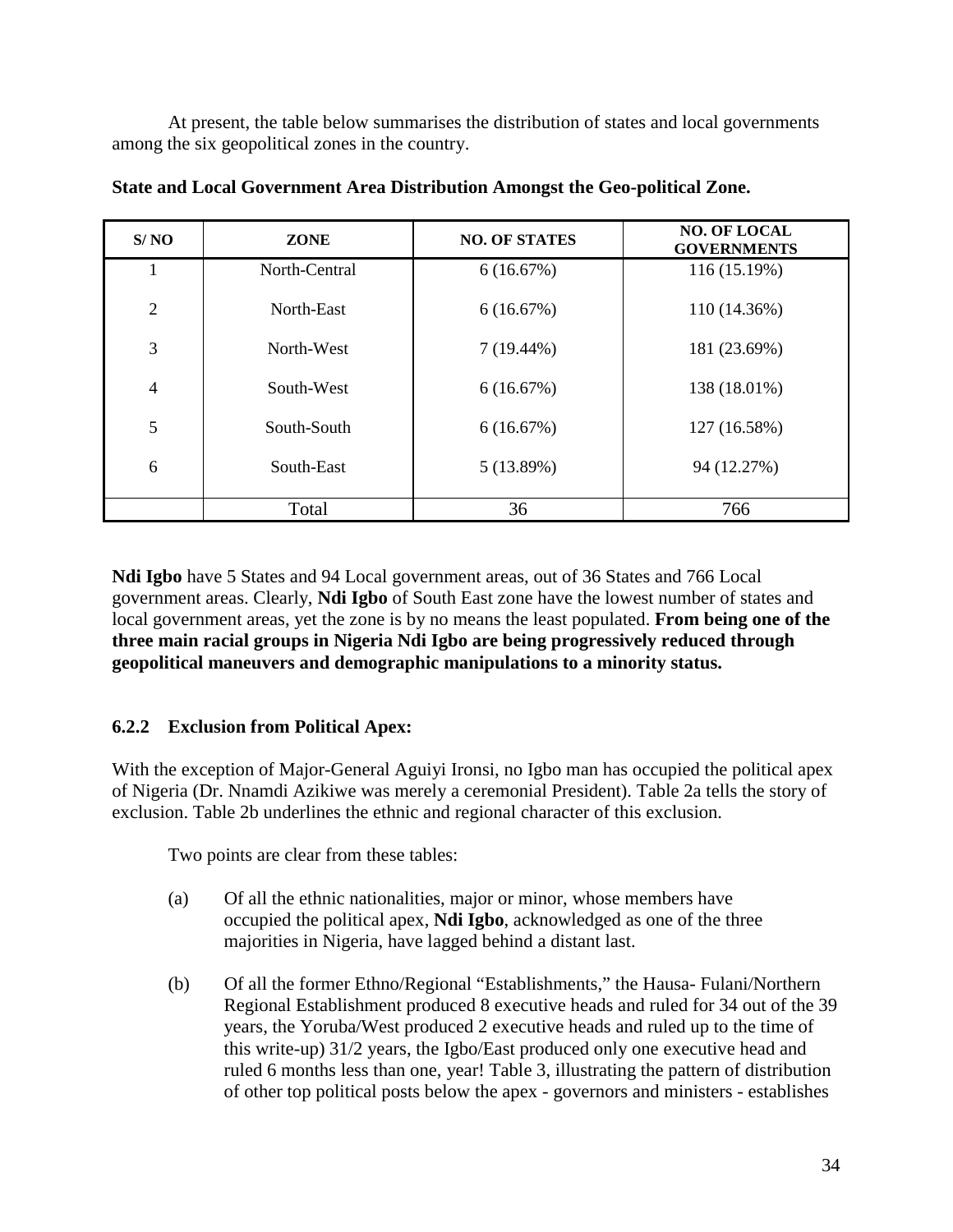a similar truth.

#### **6.2.3 New Heights in Marginalisation (Obasanjo regime):**

If the history of skewed appointments since independence leaves any one in doubt about the emergence of a pattern, the Obasanjo regime has cleared such doubts. No regime has betrayed so much disdain for the rights of **Ndi Igbo** in its appointments as the Obasanjo regime. We review the appointment so far.

#### **i National Security Council: -**

| 4 (including the President)  |
|------------------------------|
| 3                            |
| 2 (including Vice-President) |
|                              |
|                              |
|                              |
|                              |

The absence of any person from the South-East zone contravenes section 14(3) of the 1999 constitution, especially as paragraph (1) of section 25 of part 1.1 3rl schedule of the 1999 constitution dealing with the composition of the National Security Council provides that two additional members may be appointed to the National Security Council at the President's discretion.

#### **ii. Armed Forces:**

The South East does not presently have any Major-General or the ranks above it in the Nigerian Army, or the equivalent rank in the Nigerian Air Force and the Nigerian Navy and therefore, cannot produce any of the Service Chiefs. Moreover, the number of officers of South-east zone is far short of the one sixth of the total as required by Section 14(3) of the 1999 constitution.

#### **iii. Nigeria Police:**

Out of 16 top Police officers, viz, IG, DIGS & AIGS, there is only one AIG of South-East origin, contrary to the constitutional requirements in Section 14(3).

Also, the South-East Zone under the present structure of the Nigeria Police Force, would appear to be a colonised territory because:

- ♦ Anambra State Command reports to the AIG based in Benin (South-south zone).
- ♦ Enugu State Command reports to the AIG based in Makurdi (North- central zone).
- ♦ Abia, Ebonyi and Imo States Commands report to the AIG in Calabar (South-south zone).

There is need for the zonal structure of the Nigeria Police Force to be changed so that the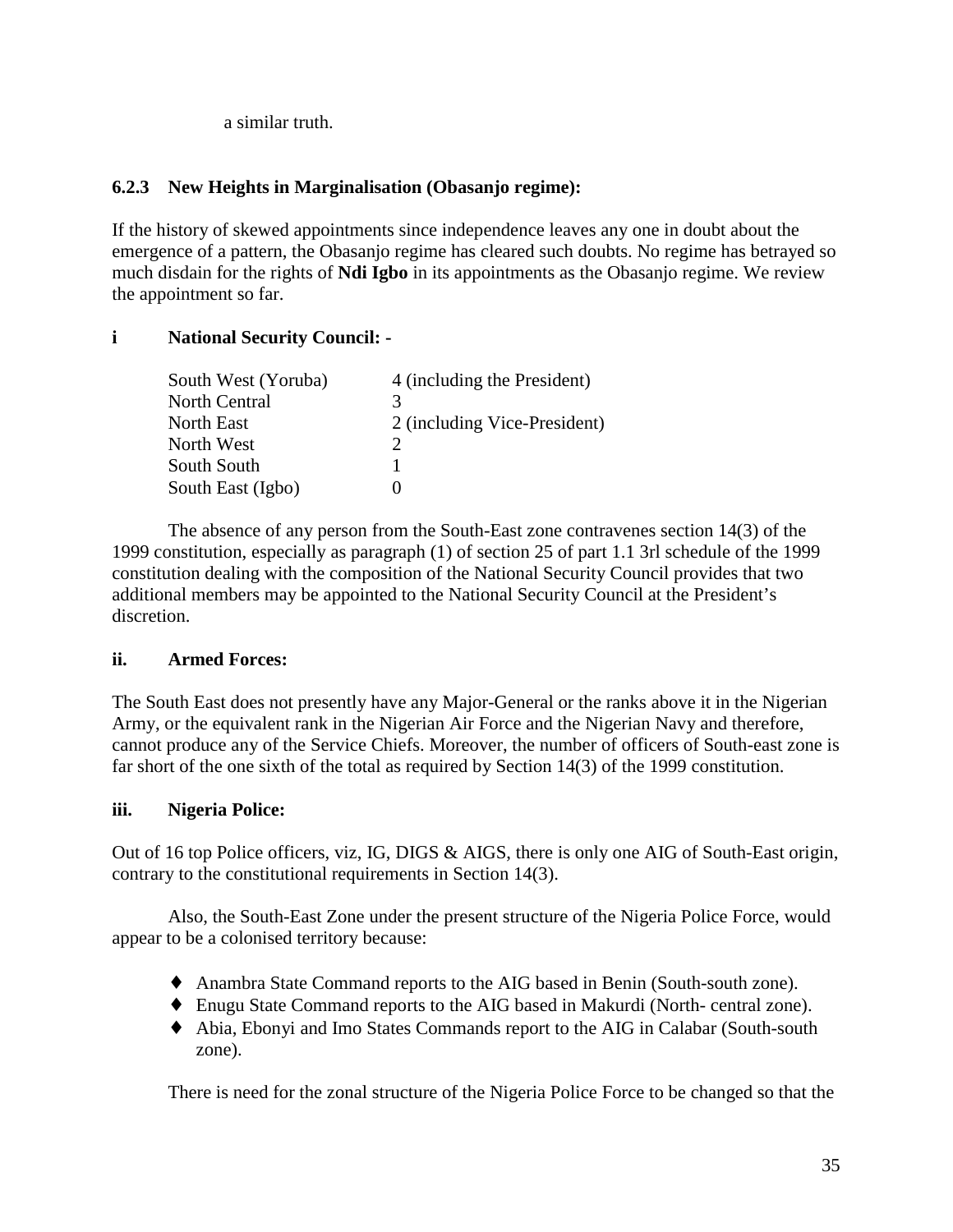Police State Commands in the South East Zone constitute its own zone with its zonal office based in the South-East zone, to which all the state commands of the 5 South Eastern States will report, as is the arrangement in other geopolitical zones.

#### **iv. Allocation of Ministries**

We quote the protest of South East Zone of ruling Peoples Democratic Party:

*We note that in the allocation of Portfolios to the Ministers appointed, there is a gross imbalance against the South-East Zone in the number and importance of the portfolios. Persons from the South- East Zone were given 3 Cabinet Ministerial positions, which is the lowest number of all the Zones, and 4 Ministers of State.*

For comparative purposes, it may be noted that

*South-West has 5 Cabinet Ministers (excluding Petroleum under The President) and 4 Ministers of State. North-West has 6 Cabinet Ministers and 4 Ministers of State. North-Central has 4 Cabinet Ministers and 3 Ministers of State. North-East has 4 Cabinet Ministers and 4 Ministers of State. South-South has 4 Cabinet Ministers and 4 Ministers of State.*

It is a matter of regret that the **President did not follow the zoning of ministerial offices as approved by the National Executive Committee (NEC) of the Party at its meeting of 18th May, 1999.**

The zoning was as follows:

| <b>Group A</b>     | Group B             | Group C             | <b>Group D</b>     |
|--------------------|---------------------|---------------------|--------------------|
| 1. Petroleum       | 7. Internal Affairs | 13. Education       | 19. Science & Tech |
| 2. Finance         | 8. External Affairs | 14. Health          | 20. Information    |
| 3. Defence         | 9. Communications   | 15. Water Resources | 21. Aviation       |
| 4. Transport       | 10. Industries      | 16. Solid Minerals  | 22. Youth & Sports |
| 5. Works           | 11. Agriculture     | 17. Commerce        | 23. Urban Affairs  |
| 6. <i>F. C. T.</i> | 12. Power and Steel | 18. Justice         | 24. Labour         |

This would have ensured each geopolitical Zone getting a Ministry from each of the four groups of Ministries.

But as it turned out the Ministries allotted to the various Zones were as follows: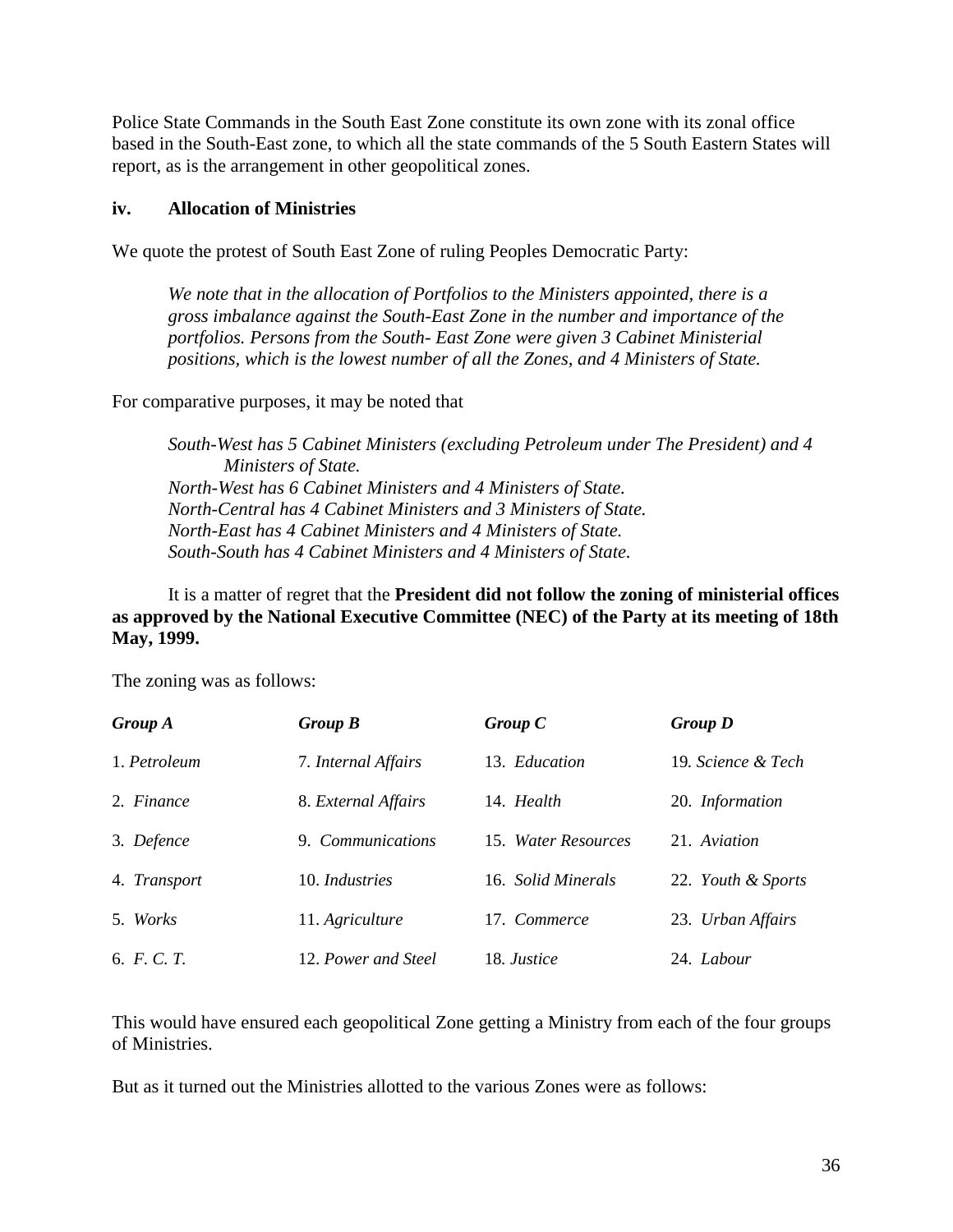| North-West               | <b>North-Central</b>    | <b>North-East</b> |
|--------------------------|-------------------------|-------------------|
| 1. Agriculture and Rural | 1. Commerce             | 1. Defence        |
| 2. Communications        | 2. Industries           | 2. Environment    |
| 3. Foreign Affairs       | 3. Police Affairs       | 3. F. C. T.       |
| 4. Solid Minerals        | 4. Sports and Soc. Devt | 4. Finance        |
| 5. Water Resources       |                         |                   |

6. *Women and Youths*

| South-West          | <b>South-South</b>       | <b>South-East</b>      |
|---------------------|--------------------------|------------------------|
| 1. Aviation         | 1. <i>Justice</i>        | 1. Culture and Tourism |
| 2. Education        | 2. Labour & Productivity | 2. Health              |
| 3. Information      | 3. Science and Tech      | 3. Transport           |
| 4. Internal Affairs | 4. Works and Housing     |                        |
| 5. Power and Steel  |                          |                        |

#### **From the above, it can be seen that not only has the South-,East been short-changed in the number of Cabinet Ministers allotted to it, but also from the Zonal distribution of Ministries, it has suffered as no ministry from Group 8 was allotted to it.**"

The Igbo in absolute bewilderment are asking when they will be properly integrated back into the Nigerian Polity and given their rightful position in the running of the affairs of their beloved country?

#### **6.3 Social Disempowerment**

#### **6.3.1 Employment in the Federal Sector**

(a). In spite of this elaborate provision of the constitution that there should be no predominance of a few ethnic or other sectional groups and in spite of the powers given to the Federal Character Commission in this regard, some ethnic groups and some sectional groups have continued to have predominance in share of employment at the expenses of some other ethnic groups especially **Ndi Igbo**.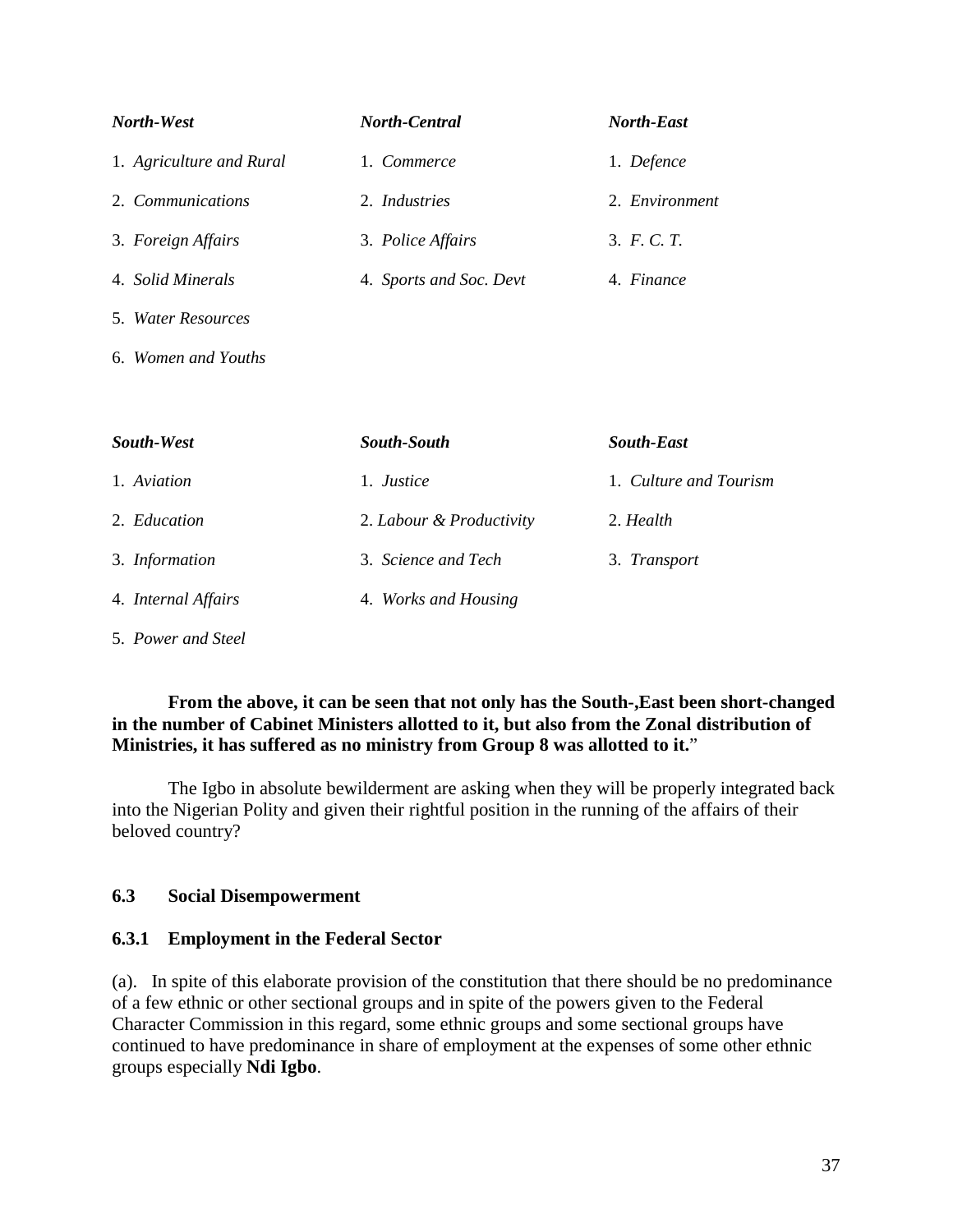The deliberate under-representation in aggregation of States, effected by giving Igbo ethnic group less number of States than its population merits is a predictable ploy to ensure that **Ndi Igbo** will be permanently short-changed in the distribution of employment and other resources. Today, **Ndi Igbo** (South-East) lag, in the distribution of employment and amenities., behind the Yorubas (South-West) and the Hausa-Fulani (North-West), the two other major ethnic groupings with which **Ndi Igbo** rank in population.

The situation in representations and employments in International Organisations in Nigeria shows a similar pattern of marginalisation. Even among the three southern zones **Ndi Igbo** have been the worse off. It is a major part of the marginalisation plan and cynical divideand-rule tactic that for all positions coming to the southern zones, those at the helm of affairs have always contrived to head such positions away from the Igbo zone (South East) in favour of the other two zones especially the South West (Yoruba) in furtherance of the marginalisation of **Ndi Igbo**.

Admittedly, some other zones from the north are also disadvantaged in terms of number of staff, but the reason, unlike the case of the South-East (where there is abundant and available relevant manpower in all fields of human endeavour), is that the zones have a paucity of the requisite manpower. In this respect, we had earlier made the distinction between marginality and marginalisation.

#### **6.3.2 Racial Discrimination**

#### **(a) Exploitation**

The presence of **Ndi Igbo**, a diaspora people, boosts the population figures of their resident States in census counts. Also, the contributions of the Igbo residents help the economy of the States. Yet, the Igbo residents are denied the full benefits of citizenship in all such States in many subtle but effective ways. Such ways include:

#### **(i) Exclusion from the benefits of Federal Character Law:**

Dispensations (such as scholarships and employments) which flow to States which means explicit geopolitical basis of States, **not** tribes) are shared by their governments **exclusively** to the indigenes, as against the stranger residents, normally Igbos.

#### **(ii) Differential civil obligations:**

Different tax assessments and school fees operate in favour of the indigenes, against the detriment of "stranger elements", mainly Igbos. The heaviest loser in this legal network of exploitation is Igboland. In a country where population size is a vital variable in revenue sharing, Igboland loses the head-count of millions of her children in diaspora during national census (Igbos in diaspora constitute at least 50% of the overall **Ndi Igbo** population). Yet, she is made to bear and suffer the grim natal obligations for these millions whom Nigeria denies the full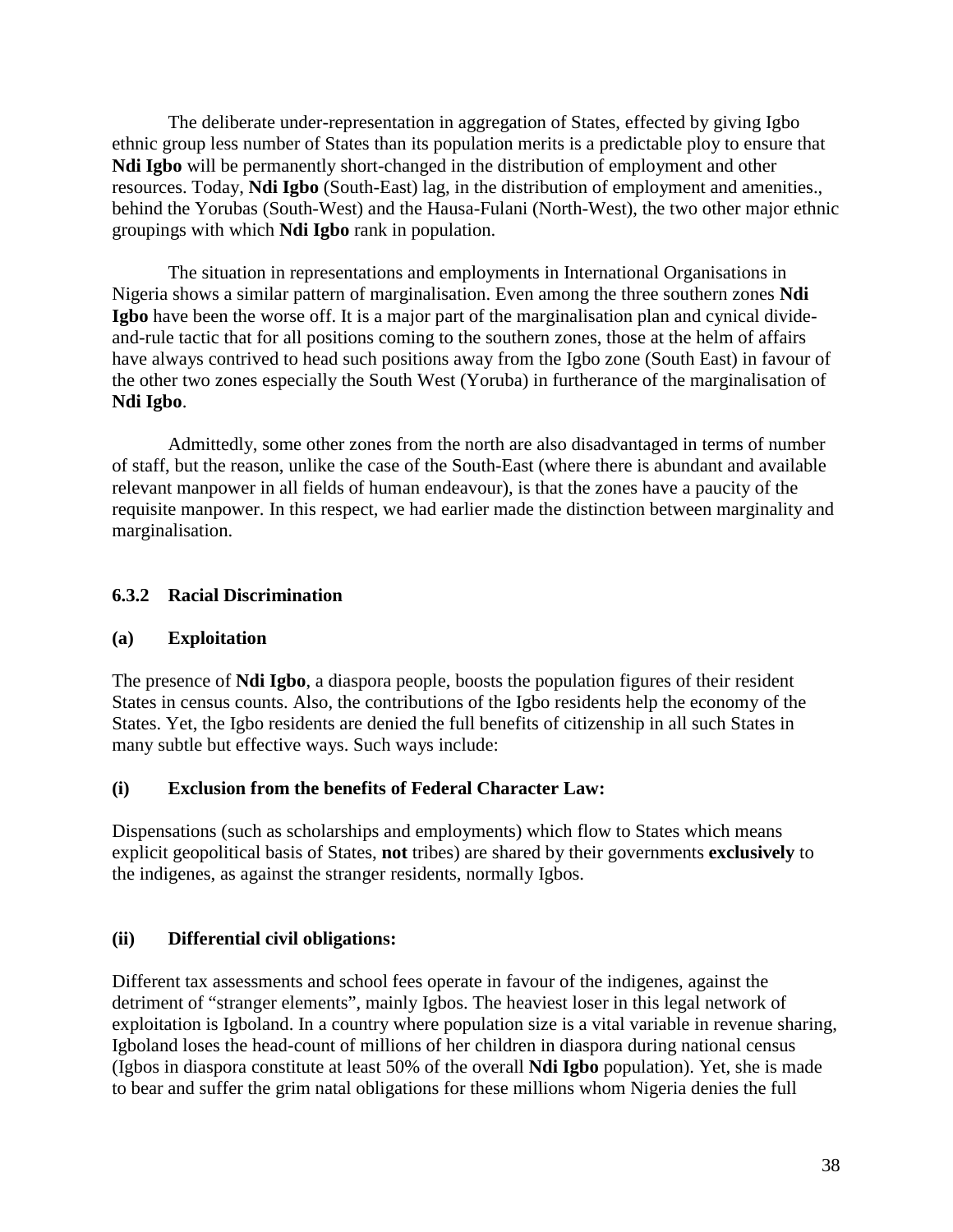protection of citizenship and residency rights through the manipulations of "State of origin" proviso.

## **(b) Discrimination and attacks in business**

Igbo businesses suffer also from many other discriminating laws. In Katsina State, there was unprovoked molestation of Igbo entrepreneurs in August 1999, resulting in arson on Igbo hotels, restaurants and businesses. This was followed soon after by similar destruction in Zamfara State following the islamation of the State. Again, all these acts seemed to enjoy immunity from the law. The nearest which **Ndi Igbo** got to an official acknowledgement of injustice was President Obasanjo's reply to the letter of protest of Dr Orji Uzo Kalu, Governor of Abia State, in which he expressed his satisfaction that Katsina State Government had taken measures against a recurrence of such incidents. Officialdom was, as usual, coldly silent on compensation for destroyed business or punishment of offenders.

## **(c) Society's Scape-goats**

Finally, the **Ndi Igbo** have always been the favourite scapegoats of the various ethnic political and religious conflicts and clashes in the country. The property of **Ndi Igbo** are frequently looted whenever there is group conflict, whether or not an Igbo is involved. Such conflicts and violent clashes include

- (i) The Kano Riots of December 1980 and October 1982;
- (ii) the Buluta Maiduguri riot of 1982;
- (iii) the Yola riot of February 1984;
- (iv) the Gombe riot of April 1985;
- (v) the Kaduna Religious crisis of March 1987;
- (vi) the Zaru Religious Crisis of May 1988;
- (vii) the ABU Religious crisis of June 1988,
- (viii) the Bauchi Riot of 1992;
- (ix) the Zango Kataf uprising of May 1992;
- $(x)$  the June 12 1993 crisis, etc.

# **(d) Protection of the Law**

In all these riots **Ndi Igbo** were made victims as they were killed and their property destroyed or looted. In the history of Nigeria, no government has ever offered compensation or any other form of redress to **Ndi Igbo** even in few cases of perfunctory official inquiries. **Ndi Igbo** enjoy less protection of the law than any other ethnic group in Nigeria. A blood-chilling celebration of the license of impunity to the rest Nigeria in their treatment of Igbo citizens was the confident action of the mob who hoisted the head of a murdered Igbo citizen, Mr. Akaluka on a pole in a macabre street procession of triumph right in the presence of law enforcement agencies, in Kano, during an orgy of days of Igbo racial-baiting and massacres.

### **6.4 Economic Disempowerment**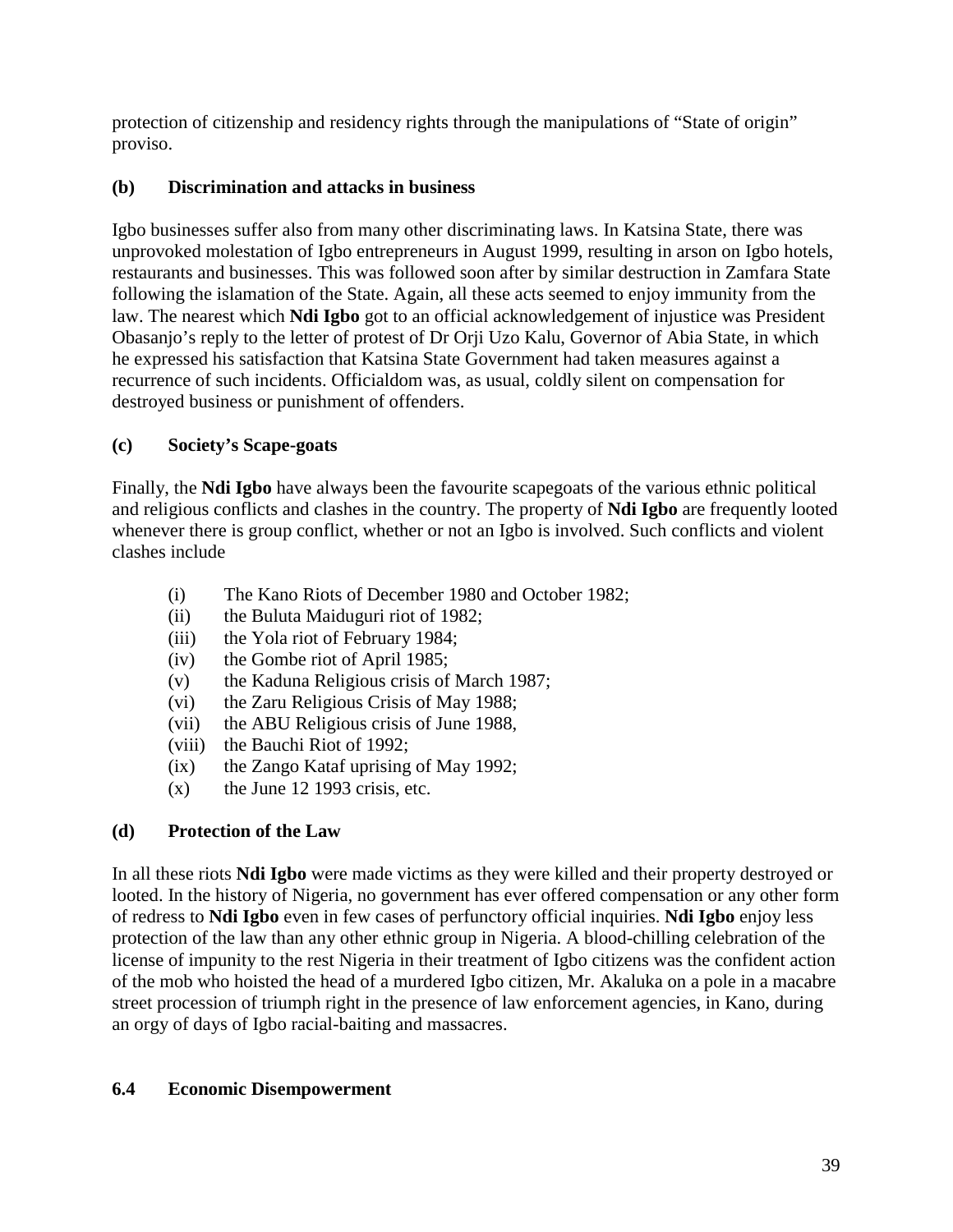#### **6.4.1 Denial and delay of infrastructural facilities**

The unwillingness of Federal Government to repair or reconstruct the bad infrastructural facilities damaged during the war hardened into cold indifference or indeed opposition to the existence of any infrastructures in Igbo land. The roads in the five states of South East have been acknowledged by all observers as the worst in the Federation.

The attitude of the Federal Government is clearly illustrated by one incident. The Onitsha market, the commercial knob of Nigeria with links of patronage to most states of West African sub-region, was burnt down in a fire disaster. The evident value of this market to the economy and foreign image of Nigeria should have been enough strong reason to move the Federal Government to remedial action. But she remained indifferent. The Onitsha market traders' request for federal assistance to Federal Government met with cold rebuff. The traders then asked for a loan in place of grant. This was also turned down. But at the same time, the Federal Government released mi.6b, more than the estimated cost of reconstruction of the Onitsha Market, for the Kaduna Trade Fair project.

This incident is typical of Federal Government's policy of cold indifference (indeed, subtle but outright antagonism) to the infrastructural development of Igbo states.

The few Federal utilities in Igbo suffer total neglect, even when their appropriate maintenance will have meant increased revenue to the Federal Government. Oji River Power Station has suffered virtual abandonment at a time of critical power shortage in Igboland and Eastern area. The Coal Corporation at Enugu has suffered the same fate.

The Federal Government's policy of total neglect of Igboland has become so glaring that some conscientious non-Igbo Nigerians have been shocked. Alhaji Balarabe Musa, an articulate conscience of the nation, publicly condemned it. Recently, the Speaker of the Federal House of Assembly, Alhaji Ghali Umar Na'Abba, was moved by his experience in a recent travel on the neglected roads of Igboland to observe: "*It is very sad that... this (Anambra State) still suffers federal neglect after 29 years of civil war... Let me use this opportunity to express our heartfelt sympathy with Anambra State and South-East zone for suffering such a very serious federal neglect...*" (**This Day**, Nov. 22, 1999, p. 42)

#### **6.4.2 Inequitable Resources Transfer Through The Conduit-Pipe of The Petroleum Trust Fund (PTF)**

The former Head of State, Gen. Sani Abacha, in his October 4, 1994, broadcast to the nation promised that the resultant gain accruing from the new pricing of petroleum products would be put into a special account to be "invested in Social and Infrastructural Projects for the Benefit of Nigerian People." The promulgation of the PTF Decree No. 25 of 1994 and the subsequent inauguration of the Board of Trustee on March 21, 1995 fulfilled this promise.

The PTF's distribution of funds to the States in the areas of: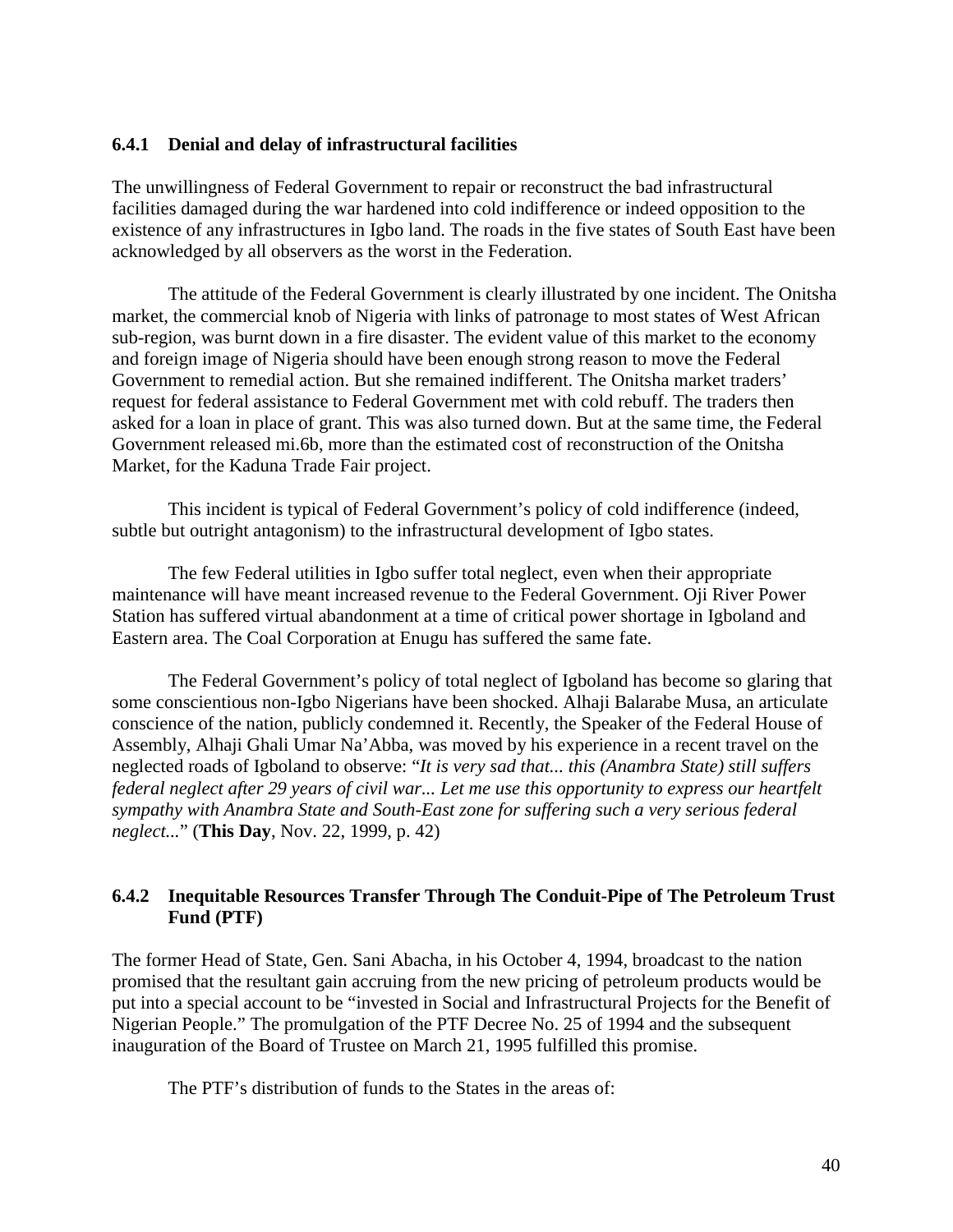- (i) Roads, road transportation and water ways
- (ii) Education
- (iii) Health
- (iv) Food Supply
- (v) Water Supply
- (vi) Other projects

can only be described as unequitable, and with total disregard of the geopolitical Zone II comprising the Igbo States-Abia, Anambra, Ebonyi, Enugu and Imo. Geo-political Zone III got nearly twice as much of the allocation as given to the Igbo States, in all the areas enumerated above, for no obvious reasons; while the other Zones were favoured in all the aspects above the Igbo Zone.

Below are the figures supplied by PTF itself:

| Zone           | <b>Index to Composition of Zones</b>                  |
|----------------|-------------------------------------------------------|
| $\mathbf{1}$   | Ekiti, Lagos, Ogun, Ondo, Osun, Oyo                   |
| $\overline{2}$ | Abia, Anambra, Ebonyi, Enugu, Imo                     |
| 3              | Jigawa, Kaduna, Kano, Katsina, Kebbi, Sokoto, Zamfara |
| $\overline{4}$ | Adamawa, Bauchi, Borno, Gombe, Tarabe, Yobe           |
| 5              | Benue, Kogi, Kwara, Nassarawa, Niger, Plateau, FCT    |
| 6              | Akwa Ibom, Bayelsa, Cross River, Delta, Edo, Rivers   |
|                | <b>Source: PTF Sector Overview (March, 1999)</b>      |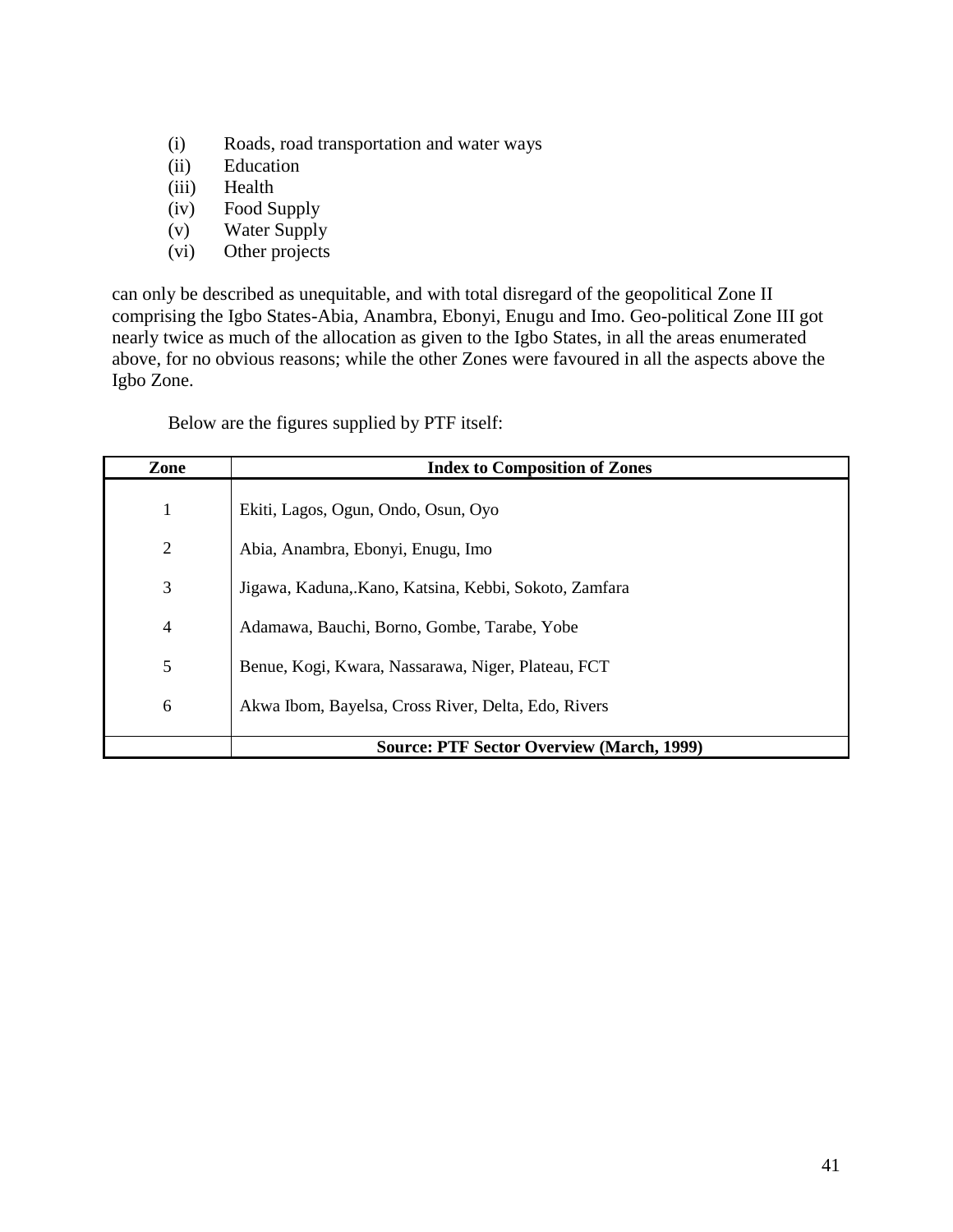| <b>TABLE 1</b><br><b>SUMMARY OF ROADS</b><br>REHABILITATION PROJECTS |                           |                         |  |  |  |  |
|----------------------------------------------------------------------|---------------------------|-------------------------|--|--|--|--|
| Zone                                                                 | <b>Kilometers</b>         | <b>Zonal Percentage</b> |  |  |  |  |
| Zone 1                                                               | 1,984.50                  | 10.84%                  |  |  |  |  |
| Zone 2                                                               | 977.9                     | 5.34%                   |  |  |  |  |
| Zone 3                                                               | 5,020                     | 27.42%                  |  |  |  |  |
| Zone 4                                                               | 4,299.44                  | 23.48%                  |  |  |  |  |
| Zone 5                                                               | 4,551.03                  | 24.86%                  |  |  |  |  |
| Zone 6                                                               | 1,478.03                  | 8.07%                   |  |  |  |  |
| Total                                                                | 18,310.9 km               |                         |  |  |  |  |
| North                                                                | 76%                       |                         |  |  |  |  |
| South                                                                | 24%                       |                         |  |  |  |  |
| Source: PTF Situation                                                | Report on PTF Programmes, | Vol. II (Dec, 1998)     |  |  |  |  |

| <b>TABLE 2</b><br><b>EDUCATION SECTOR - NATIONAL HEALTH</b><br>AND EDUCATIONAL REHABILITATION<br>PROGRAMME (NHERP) |                                       |                 |                  |              |                |               |                                                    |               |  |
|--------------------------------------------------------------------------------------------------------------------|---------------------------------------|-----------------|------------------|--------------|----------------|---------------|----------------------------------------------------|---------------|--|
|                                                                                                                    |                                       | <b>TERTIARY</b> | <b>SECONDARY</b> |              |                | VOCA-         | <b>TOTAL NUMBER OF</b><br><b>Contract Packages</b> |               |  |
|                                                                                                                    | Federal                               | <b>State</b>    | Federal          | <b>State</b> | <b>PRIMARY</b> | <b>TIONAL</b> | No.                                                | $\frac{0}{0}$ |  |
| Zone                                                                                                               | 10                                    |                 |                  |              |                |               |                                                    |               |  |
| Zone 2                                                                                                             | $\overline{\mathbf{4}}$               |                 |                  |              |                |               | 39                                                 | 4.4           |  |
| Zone 3                                                                                                             | 13                                    | 12              | 14               | 8            | 126            |               | 336                                                | 34.82         |  |
| Zone 4                                                                                                             | 13                                    | ÷               | 3                | 22           | 32             | 14            | 212                                                | 21.97         |  |
| Zone 5                                                                                                             | 13                                    | 9               | 4                |              | 37             | 17            | 139                                                | 14.40         |  |
| Zone 6                                                                                                             | 5                                     |                 | 12               | 14           | 27             | 1             | 188                                                | 19.48         |  |
| Total                                                                                                              | 58                                    | 21              | 33               | 44           | 222            | 32            | 965                                                |               |  |
| North                                                                                                              | 6%                                    | 100%            | 64%              | 68%          | 88%            | 97%           | 71%                                                |               |  |
| South                                                                                                              | 33%<br>36%<br>32%<br>12%<br>3%<br>29% |                 |                  |              |                |               |                                                    |               |  |
| Source: PTF Situation Report on PTF Programmes, Vol. II (Dec. 1998)                                                |                                       |                 |                  |              |                |               |                                                    |               |  |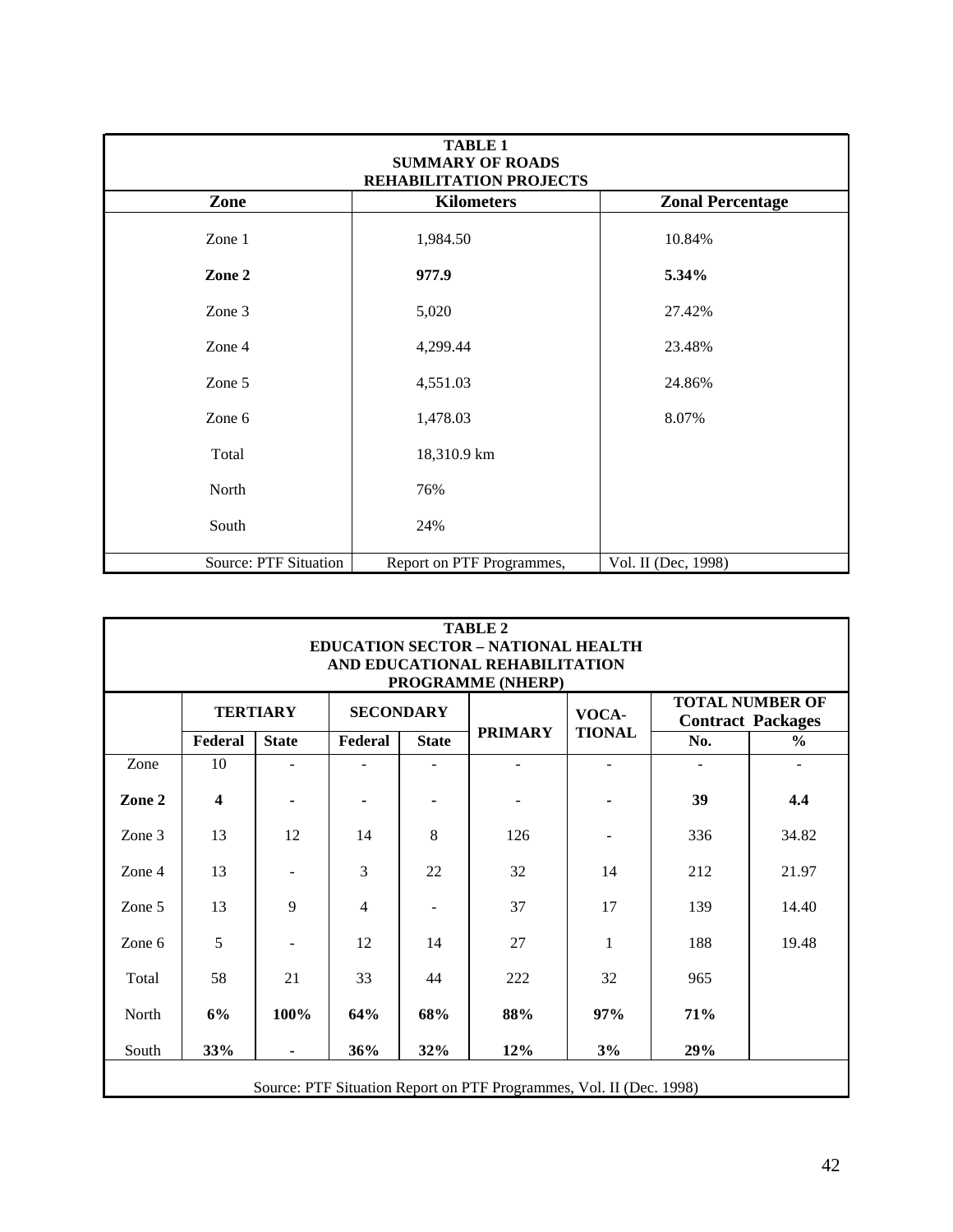| <b>TABLE 3</b> |                                                                           |                                       |                          |                                 |                                                    |               |  |  |
|----------------|---------------------------------------------------------------------------|---------------------------------------|--------------------------|---------------------------------|----------------------------------------------------|---------------|--|--|
|                | <b>HEALTH SECTOR - NHERP</b><br><b>NUMBER OF BENEFICIARY INSTITUTIONS</b> |                                       |                          |                                 |                                                    |               |  |  |
|                | <b>Teaching</b><br><b>Hospitals</b>                                       | <b>Specialist</b><br><b>Hospitals</b> | General/<br><b>State</b> | <b>Health</b><br><b>Clinics</b> | <b>TOTAL NUMBER OF</b><br><b>CONTRACT PACKAGES</b> |               |  |  |
|                |                                                                           |                                       | <b>Hospitals</b>         |                                 | No.                                                | $\frac{0}{0}$ |  |  |
| Zone           |                                                                           | $\overline{\phantom{0}}$              |                          |                                 |                                                    | 0.00          |  |  |
| Zone 2         | $\boldsymbol{2}$                                                          | $\overline{\mathbf{3}}$               |                          |                                 | 31                                                 | 6.53          |  |  |
| Zone 3         | 5                                                                         | 9                                     | 19                       | 47                              | 263                                                | 55.37         |  |  |
| Zone 4         | 1                                                                         |                                       |                          |                                 | $\overline{2}$                                     | 0.42          |  |  |
| Zone 5         | $\overline{2}$                                                            | 3                                     | 19                       | 13                              | 116                                                | 24.42         |  |  |
| Zone 6         | 3                                                                         | $\overline{2}$                        | 30                       |                                 | 63                                                 | 13.26         |  |  |
| Total          | 13                                                                        | 17                                    | 68                       | 60                              | 475                                                |               |  |  |
| North          | 62%                                                                       | 71%                                   | 56%                      | 100%                            | 80%                                                |               |  |  |
| South          | 38%                                                                       | 29%                                   | 44%                      | $\blacksquare$                  | 20%                                                |               |  |  |
|                | Source: PTF Situation Report on PTF Programmes, Vol. II (Dec. 1998)       |                                       |                          |                                 |                                                    |               |  |  |

| <b>TABLE 4</b><br><b>SECTOR: FOOD SUPPLY SUMMARY</b> |                      |                         |  |  |  |  |
|------------------------------------------------------|----------------------|-------------------------|--|--|--|--|
| <b>ZONE</b>                                          | <b>AMOUNT</b>        | <b>ZONAL PERCENTAGE</b> |  |  |  |  |
| Zone 1                                               | 1, 432, 629, 978. 19 | 7.26%                   |  |  |  |  |
| Zone 2                                               | 792,359,989.20       | 4.02%                   |  |  |  |  |
| Zone 3                                               | 11,945,11,806.46     | 60.54%                  |  |  |  |  |
| Zone 4                                               | 2,322,171,532.81     | 11.14%                  |  |  |  |  |
| Zone 5                                               | 2,198,878,675.21     | 11.14%                  |  |  |  |  |
| Zone 6                                               | 1,039,920,544.49     | 5.27%                   |  |  |  |  |
| <b>NATIONWIDE</b>                                    | 19,731,080,510.00    |                         |  |  |  |  |
| North                                                | 85.3%                |                         |  |  |  |  |
| South                                                | 17%                  |                         |  |  |  |  |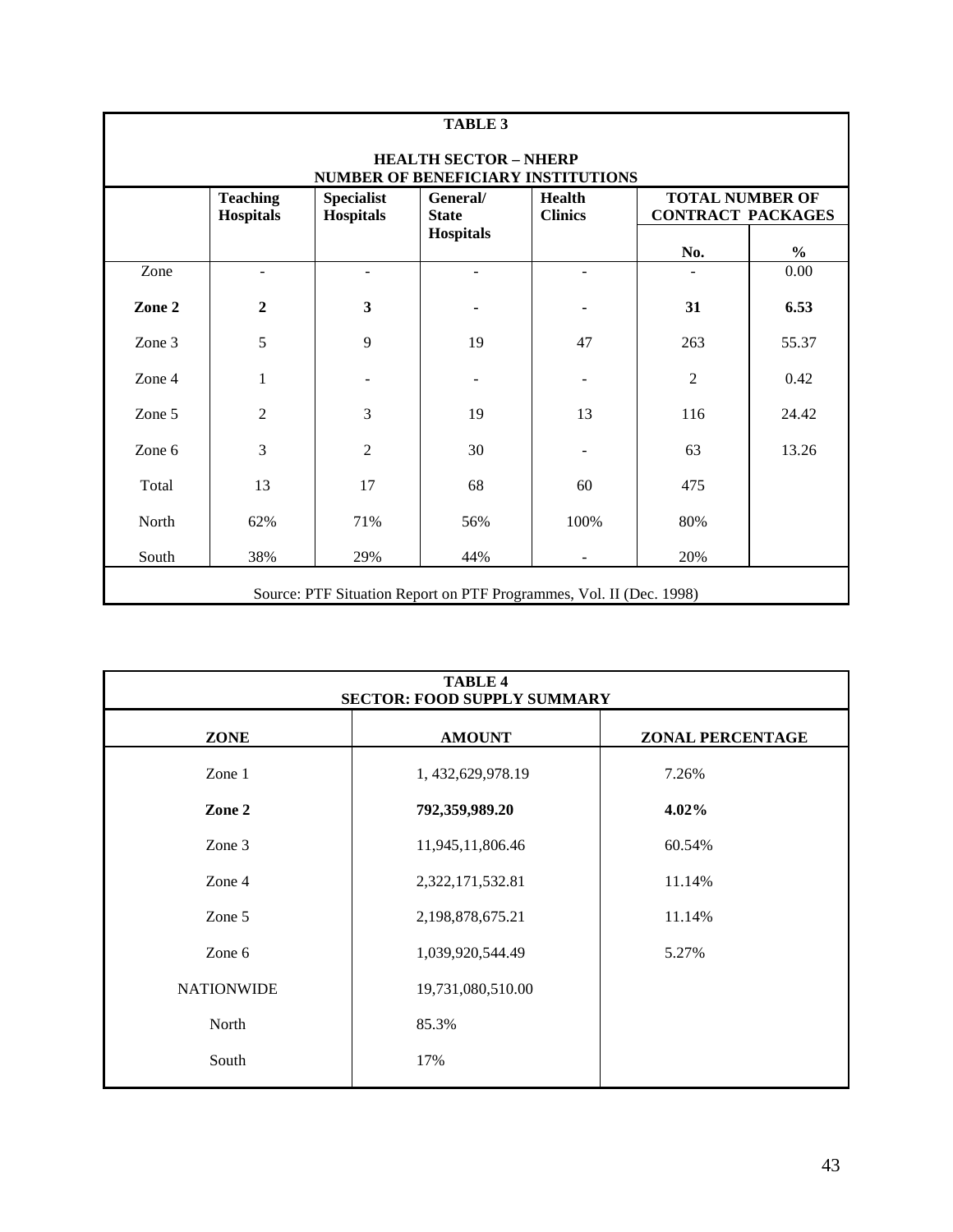A survey of PTF's performance in all areas indicates that South-East Zone was placed a distant LAST - in the lowest rung of the ladder This deprivation is not only an unjust exclusion of one zone (South-East) from the share of federal resources, but also a cruel exercise in resources transfer.

To add insult to injury, the South-East States are now to share the burden of liquidation of PTF debt for development which was carried out in other Zones. On its liquidation at the advent of the democratic rule of President Obasanjo, PTF was said to be owing N25 billion (press report put the figure at N156.74 billion). The Imo State Governor, Chief Achike Udenwa, in an interview with **TELL** Magazine of September 6, 1999 stated that at their last Council of State meeting of June, 1999, it was decided "**that this money owed by the PTF would be deducted from the federation account, which means that all the States and Federal Government will pay this debt.**" What is most unjust is that the South-East Zone, which did not benefit from this project, will now share the liabilities of PTF equitably with the lion-share beneficiaries of the North-West, North-Central, North- East Zones!!!

So, what the preceding regimes perpetrated as an unjust exclusion of South- East Zone was turned by the successor regime into a cruel **RESOURCE- TRANSFER!**

The present democratic regime of President Obasanjo has set up an Interim Management Committee for the scrambled PTF. The Chairman, Malam H. Adamu, is from the North, five members of the Committee are from other geopolitical zones, but none from the South-East Zone. The Secretary, a civil servant, who is not a member of the Committee, is mischievously appointed from the South-East Zone. The whole scheme is a grand plan to exclude the South-East Zone, **Ndi Igbo**, from sharing in the benefits of this programme, which has benefited other zones, particularly the Northern zones. Thus, in accordance with the policy of continuity of marginalisation against **Ndi Igbo** by successive governments, the present successor government of President Obasanjo is perpetuating PTF's policy of Igbo exclusion through the Interim Management Policy.

#### **6.4.3 Discriminatory Industrial Policy**

The law of comparative advantage which should guide the Federal Government's industrial policy in overall development of the Federation and assignment of roles to the zones has never worked in favour of South East zone. In converse, the law is stood on its head whenever it threatens to work to favour the zone. A few examples will prove this point.

#### **(a) Iron and Steel complex and Petrochemical industry**

Igboland has so far been cheated out of at least two basic industries, which should ideally have been located in the zone, namely an iron and steel complex and the petrol-chemical industry. Studies have already shown that Igboland satisfies the raw material, transportation, market, and other requirements for the successful establishment of these industries. The artificial locations, in the North and the West, of these industries have been calculated to deny Igboland of the usual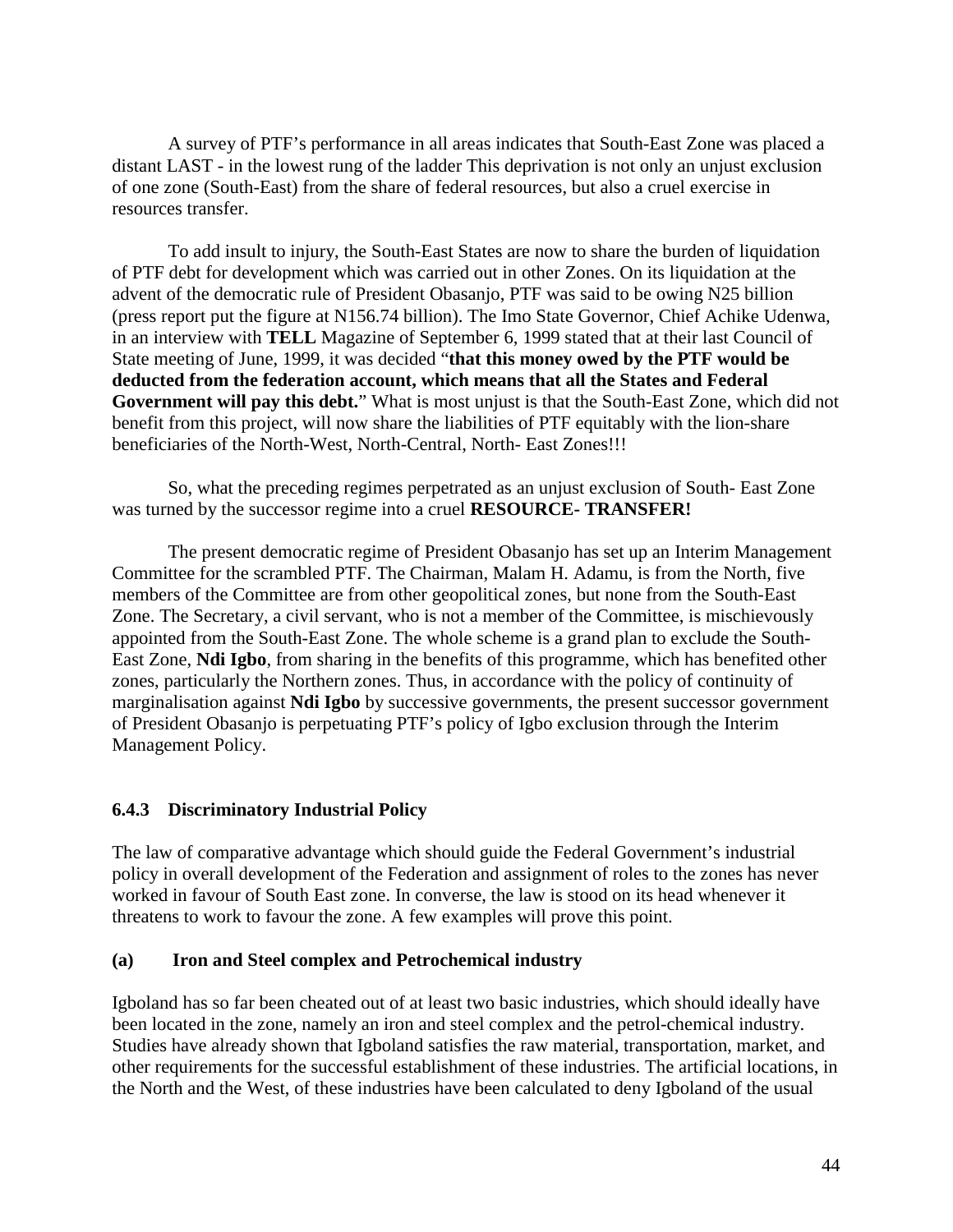linkage and other opportunities.

## **(b) Niger River Inland Port and Second Onitsha Bridge**

The most potent catalyst which Nigeria can forge for a big industrial leap-forward is the release of the industrial potential of the Onitsha-Nnewi-Aba axis through the dredging of River Niger, construction of an inland port, and construction of the long proposed second bridge across the river. If the early establishment of the Cross River Export Zone and other facilities recommended by recent Eastern Economic Summit is made, Igboland will reassuringly be hooked once again into the national grill of Nigeria's economic development.

Studies have confirmed the wisdom of this vision. But the projects which have been on the drawing board seem to have received a quiet verdict of indefinite postponement.

## **(c) Federal Boycott: There is no single Federal industry in the South East Zone! It is a situation of silent boycott of this Zone.**

There is a depressingly deep cesspool of infrastructural destitution which has been brought about by the abysmally low level of federal provision and maintenance, since the end of the civil war, of roads, bridges, telecommunications, medical, educational and other facilities. Only lip service was paid to the post-war slogan of "reconciliation, rehabilitation, and reconstruction." **Thus, out of 91 national industries and business only 16 or a mere 17.7% were sited in the entire East and NONE in Igboland.** There has, of course, been an occasional token donations especially to educational institutions towards infrastructural provision/upkeep or an, equally, occasional adoption of an infrastructurally-deficient educational institution. These, however, pale into insignificance when put side by side with the massive infusion of federal funds into infrastructural projects located in the Yoruba and Hausa-Fulani Zones of the country.

### **(d) Double Standards**

There has been a negligible federal concern for the major ecological problems of Igboland, erosion, as compared to the impressive desertification, locust and flood relief programmes sponsored by the Federal government in the North. The ban on wheat importation along with the pursuit of wheat production in the Northern states received the priority attention of the federation Government in contrast to virtual lack of interest in equivalent boost to the production of rice and cassava in the South East or the South generally.

### **6.4.4 Revenue Sharing**

. Manipulation of revenue -sharing arrangements is another of the means being used to economically disempower **Ndi Igbo.**

Between the Phillipson Commission Report (1946) and the Dina Committee Report (1968) the principle of derivation had always enjoyed pride of place among the criteria for revenue allocation in Nigeria. During this period agricultural produce was the major source of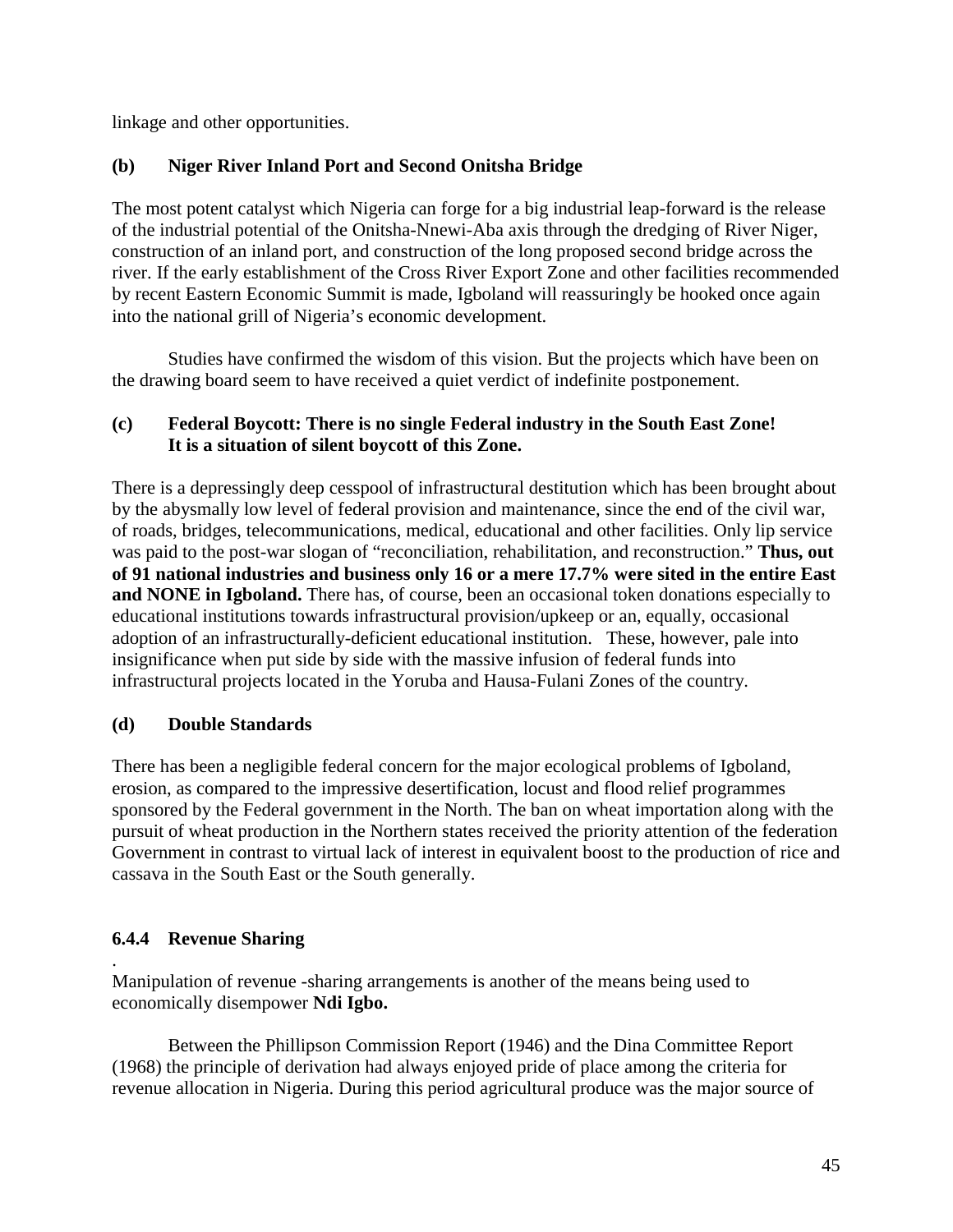revenue in the country; and it was very convenient for the West and the North, whose cocoa and groundnut were, respectively, bigger revenue-earners than the East's palm produce, to derivation. Since the late sixties, when petroleum, which was located in the East, showed signs of replacing agriculture as a major revenue source, the West and the North, in a dramatic voltface, and to the embarrassment of the East, ensured the down-grading of the principle of derivation, to the point where, today, it has all but completely vanished as a criterion for revenue-sharing.

It is significant that in the same year that the war ended, the principle received its deathblow through Decree No. 13, 1970, which recognised only two equally weighted principles, namely population and equality of States. Of course, the principle of derivation has, since, been revived to appease the oil-producing areas (which now happen to be some of the minority States) but in a grossly attenuated form, and after the assurance of exclusion of **Ndi Igbo** through the excision of their oil-producing lands. Originally directed against the Igbo, prior to the dismemberment of the East in the name of State-creation, the distortion of the principle of derivation has unfortunately backfired into the current Ogoni debacle and, presently, into the Ijaw Youth problems.

The manipulation of revenue-sharing arrangements against the Igbo is clearly brought out in the following illustration. The contribution of the East to the national wealth rose steadily from the early fifties to well over 80% in 1972. Treinically, allocation to the East from the federal purse declined from 26.5% in 1954/55 to 23% in 1991; while, in contrast, the North's share rose from 34% in 1954/55 to 50% in 1991, even though its contribution to what revenue could be shared nose-dived! Again, in 1972, all the Eastern States were allocated 22.4% of what was shared, while the Northern States took the lion's share 55% of the national cake. The discriminatory manipulation of the principles of need and derivation has ensured that, at all times, the East in general, and the Igbo in particular, are down-trodden, and to that extent grossly marginalised.

The pattern of disempowerment and the cold indifference of the Federal Government to all pleas for remedy have planted in the minds of **Ndi Igbo** the conviction and fear that Nigeria has not yet drawn the final curtain on the civil war. Rather, Nigeria seems to be continuing the war by means of political, economic and social strangulation aimed at reducing **Ndi Igbo** to junior and unrecognised stake- holders of Nigeria - contributing their maximum to Nigeria's corporate development through virtual slave labour and reaping nought in return. The strongest reassurance which the Federal Government can give to **Ndi Igbo** is a complete reversal of the policy and practice of disempowerment along with redemptive correction of past injustices.

#### **6.4.5 Prayers**

We demand:

1. (a) Implementation by Federal Government of the report by a Commission of enquiry on the Kano religious riot of 1995, in which so many Igbos were killed and their properties were lost.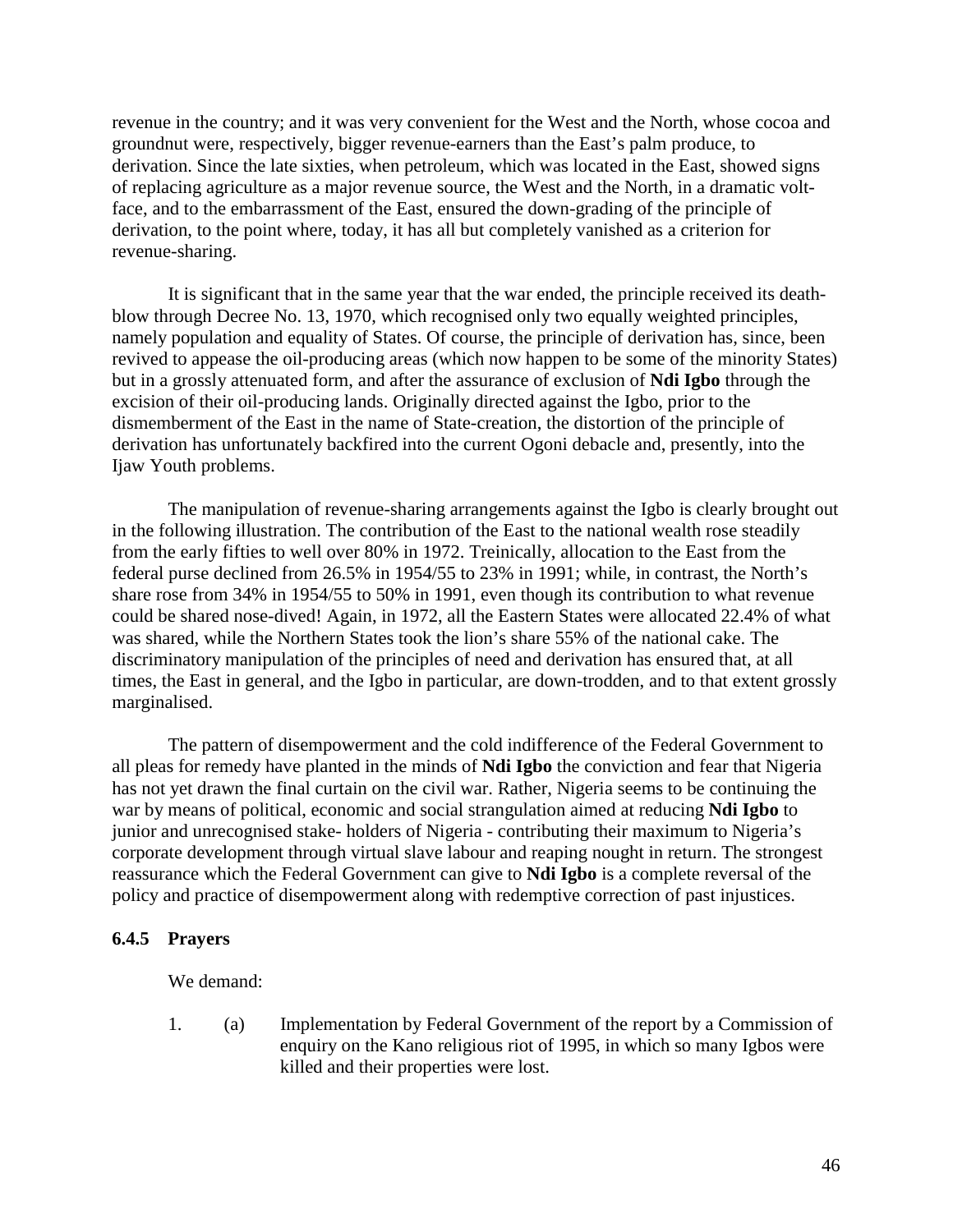- (b) Implementation by Federal Government of all the other reports of enquiry of the various ethnic and religious riots which took place across the country in which Igbos were targeted from 1980-1999.
- (c) Payment of N500,000 per person by the Federal Government of Nigeria, as compensation in respect of an estimated 5,000 Igbos killed in other ethnic and religious riots which took place across the country between 1980-1999.
- (d) Payment of N100 million by the Katsina State Government to the affected **Ndi Igbo** in Katsina as compensation for losses and damages incurred by **Ndi Igbo** in the city of Katsina during the religious and ethnic riot of Friday, 20th August, 1999. A press release by the Commissioner of Police, Katsina State Police Command dated 23rd August, 1999, confirms these losses and damages (see attached report).
- 2. That employment in the public service should be fairly re-distributed by the Federal Government of Nigeria to reflect Federal Character and accord the Igbos their due share in accordance with the provisions of the Constitution of the Federal Republic of Nigeria.
- 3. (a) The reversal of the discriminating siting of Federal Industries to the disadvantage of **Ndi Igbo** by:
	- (i) siting of Steel Rolling Mill in the South-East Zone.
	- (ii) siting a Petrochemical Industry in the South-East.
	- (b) The rehabilitation of the neglected industries in the South-East Zone such as the Science Equipment Manufacturing Centre at Akwuke in Enugu, and the Project Development Institute (PRODA) in Enugu.
	- (c) The reversal of the discriminating siting of Federal Infrastructures to the disadvantage of **Ndi Igbo** by:
		- (i) The construction of the second Niger Bridge across Otuocha.
		- (ii) The dredging of the River Niger, Imo River, and Oguta Lake.
		- (iii) Dualization of Onitsha-Calabar road; Enugu-Abakaliki- Ogoja road; Enugu-Cboloafor-Makurdi road.
	- (d) Rehabilitation of all existing Federal roads in the South-East Zone.
- 4. The compensation for the discriminating PTF programme in Health and Educational sectors, Roads and Water projects, by providing these infrastructures in the South-East Zone to be commensurate with the provisions made in other geopolitical zones.
- 5. The release of an estimated sum of N3.8 million, by the Federal Government of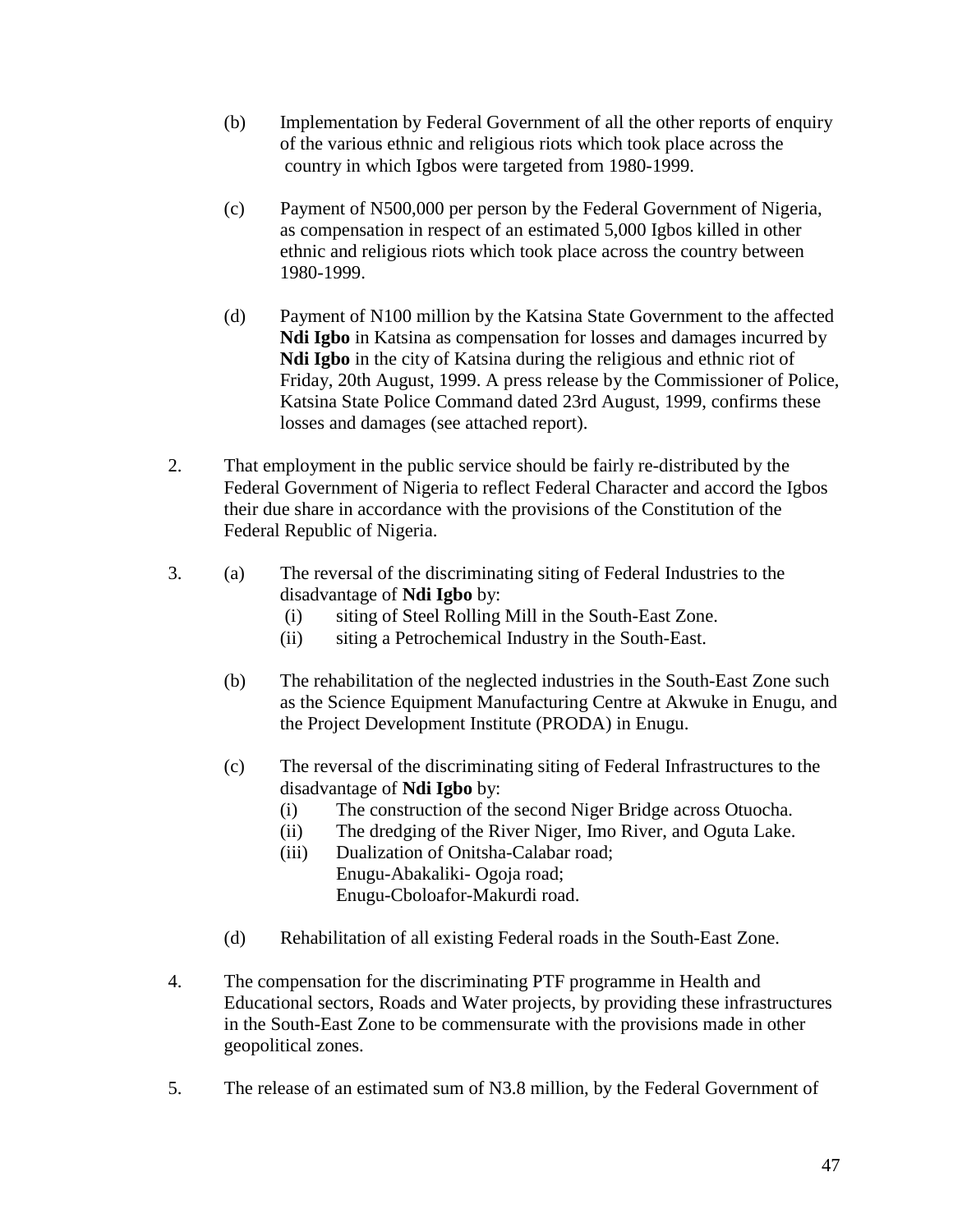Nigeria, to the Onitsha Main Market Traders Association as repair assistance for the fire disaster of the Onitsha Main market, the Commercial knob of Nigeria, in 1997.

6. That the President of the Federal Republic of Nigeria should take appropriate measures to make the necessary appointments in his government to apply equity and justice to **Ndi Igbo** as a marginalized and oppressed ethnic nationality, by doing the following:

#### (a) **National Security Council**

Appoint at least 2 persons from the South-East Zone into the Security Council in accordance with the 3rd schedule Part 1, Section 25, Paragraph (1) of the 1999 Constitution dealing with the composition of the National Security Council.

#### (b) **Armed Forces**

Appoint at least one officer of the South-East origin as Chief of one of the arms of the Armed Forces of the Federal Republic of Nigeria and General Officer Commanding (GOC's).

#### (c) **Nigerian Police Force**

Appoint at least one more Deputy Inspector-General of Police (DIG) and 2 more Assistant Inspector General (AIG) of South- East origin to satisfy the Constitutional requirements in Section 14 (3).

- (d) That the Zonal structure of the Nigerian Police Force be changed so that the Police State Commands in the South-East Zone constitute their own reporting zone with its zonal office based in the South-East Zone.
- (e) That the South-East be declared a militarily disadvantaged zone in terms of the Military personnel, Military hardware, installations and Military base and provisions made in these regard just like the educationally disadvantaged States. It is indefensible that thirty (30) years after the end of the Civil War, a geopolitical zone (the South-East Zone) is deficient in these areas.
- 7. The guarantee of Human Rights, Citizenship Rights and Residency Rights for **Ndi Igbo** in all parts of Nigeria.
- 8. The law on census should be amended to allow movement of Nigerians resident in States other than their States of origin to returning to their natal States for headcount during census. Alternatively, the full and effective enforcement of the citizenship and human rights of the Constitution, prayed for earlier, should also focus on equal treatment for ALL the Nigerian citizens living in a given State – indigenes or non-indigenes - in the areas of Federal Character dispensation, tax assessment, school enrolment and fees and other forms of state protection.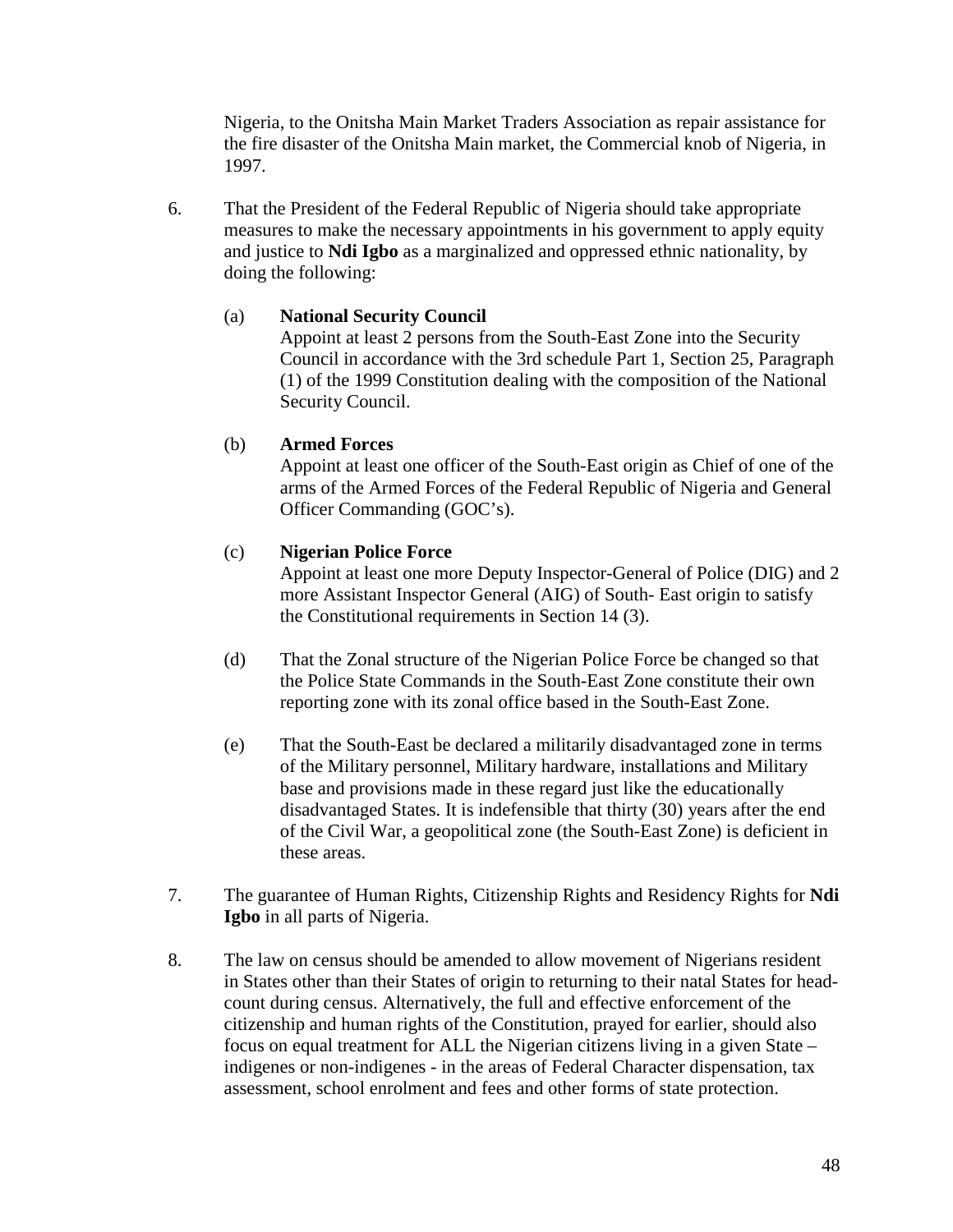This will eliminate injustice and exploitation to which a diaspora people such as **Ndi Igbo** are exposed.

9. Consider a constitutional arrangement whereby a Nigerian who has lived in a State other than his State of birth can, after living for a stipulated period (say, 10 years), as a matter of choice, acquire an indigenous citizenship of that other State.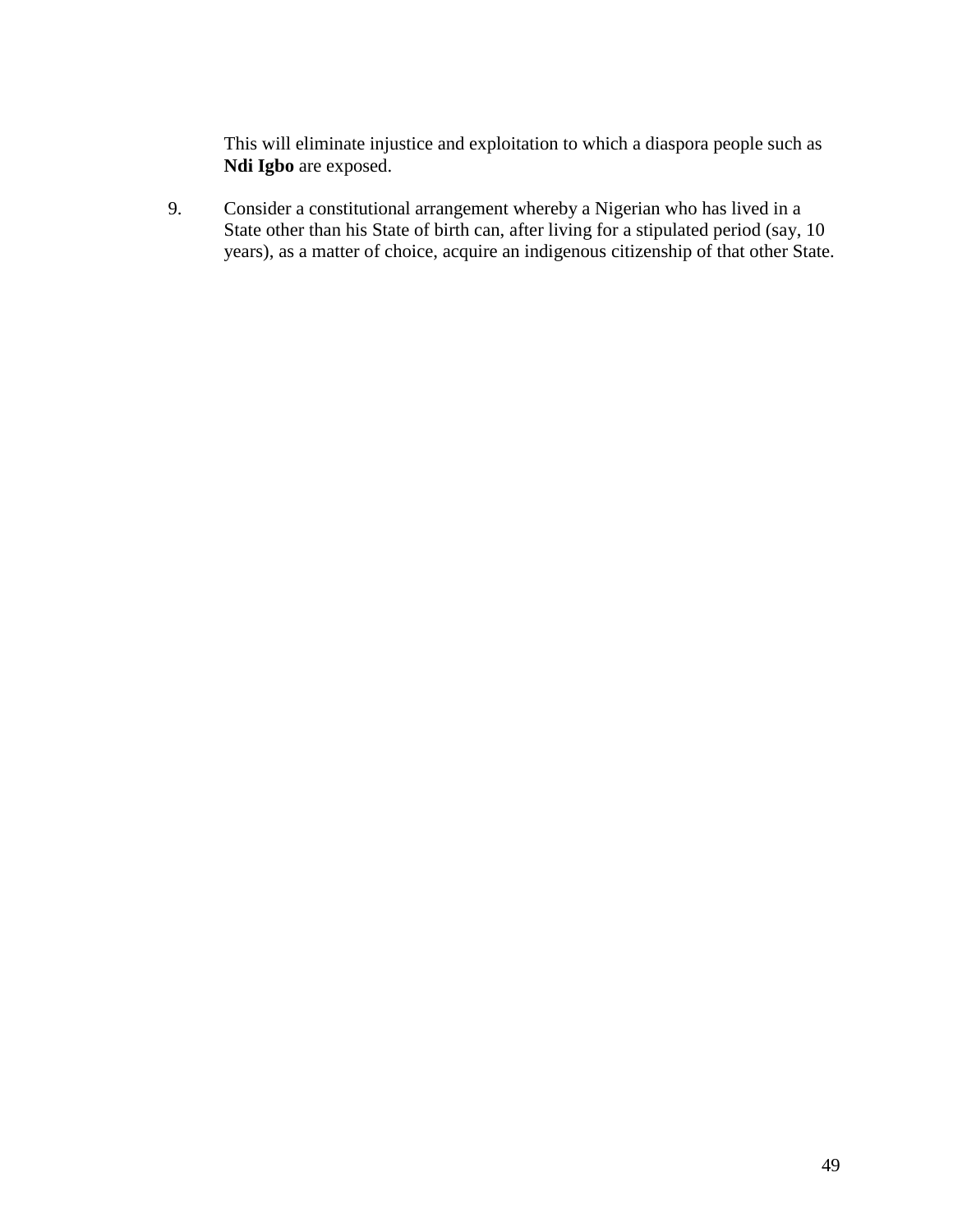## 7. SUMMAPY OF PRAYERS

#### **7.1 Violations of the Human and Civil Rights of Ndi Igbo During the Immediate Pre-Civil War Period**

We demand:

- 1. That the Federal Government of Nigeria render a public apology to **Ndi Igbo** for the genocidal pogroms of thousands of innocent unarmed Igbos killed in 1966. General Yakubu Gowon had in September, 1992, taken a lead in this direction on a personal capacity to purge his conscience. (Source: **Champion** Newspaper 26/10/99, pp. 30-31).
- 2. The individual perpetrators of the pogroms should be tried before court of law.
- 3. Payment of N500,000 per person by the Federal Government of Nigeria, as compensation on behalf of the civil populace of **Ndi Igbo** for:
	- (a) Estimated 50,000 **Ndi Igbo** kiled in the pogroms in the North;

(b) Estimated 10,000 **Ndi Igbo** who were killed in other parts of Nigeria in 1966-1067, with the Federal Government's acquiesance

- 4. Payment of N1,000,000 per person by the Federal Government of Nigeria, as compensation on behalf of the civil populace of **Ndi Igbo** for:
	- (a) Estimated 30,000 **Ndi Igbo** who were maimed in the pogroms of 1966-67, in the North and other parts of Nigeria.
	- (b) Estimated 2,000,000 **Ndi Igbo** who were psychologically traumatized in the pogroms of 1966-1967 in the North and other parts of Nigeria.
- 5. Payment of N500,000 per person by the Federal Government of Nigeria on behalf of 2,000,000 Igbo refugees in lieu of Rehabilitation and resettlement.
- 6. Payment of N3.6 billion as compensation for properties and investments owned by **Ndi Igbo** in the north (These include Hotels, Churches, Schools, Shops, Cars, Lorries, Tippers, Buses, Homes) which were destroyed and looted.
- 7. Payment of
	- (a) Nl,000,000 as per a person as compensation on behalf of Igbo women for 50,000 severely raped during the period of the pogrom.
	- (b) N500000 as per a person to 50,000 assaulted and maimed.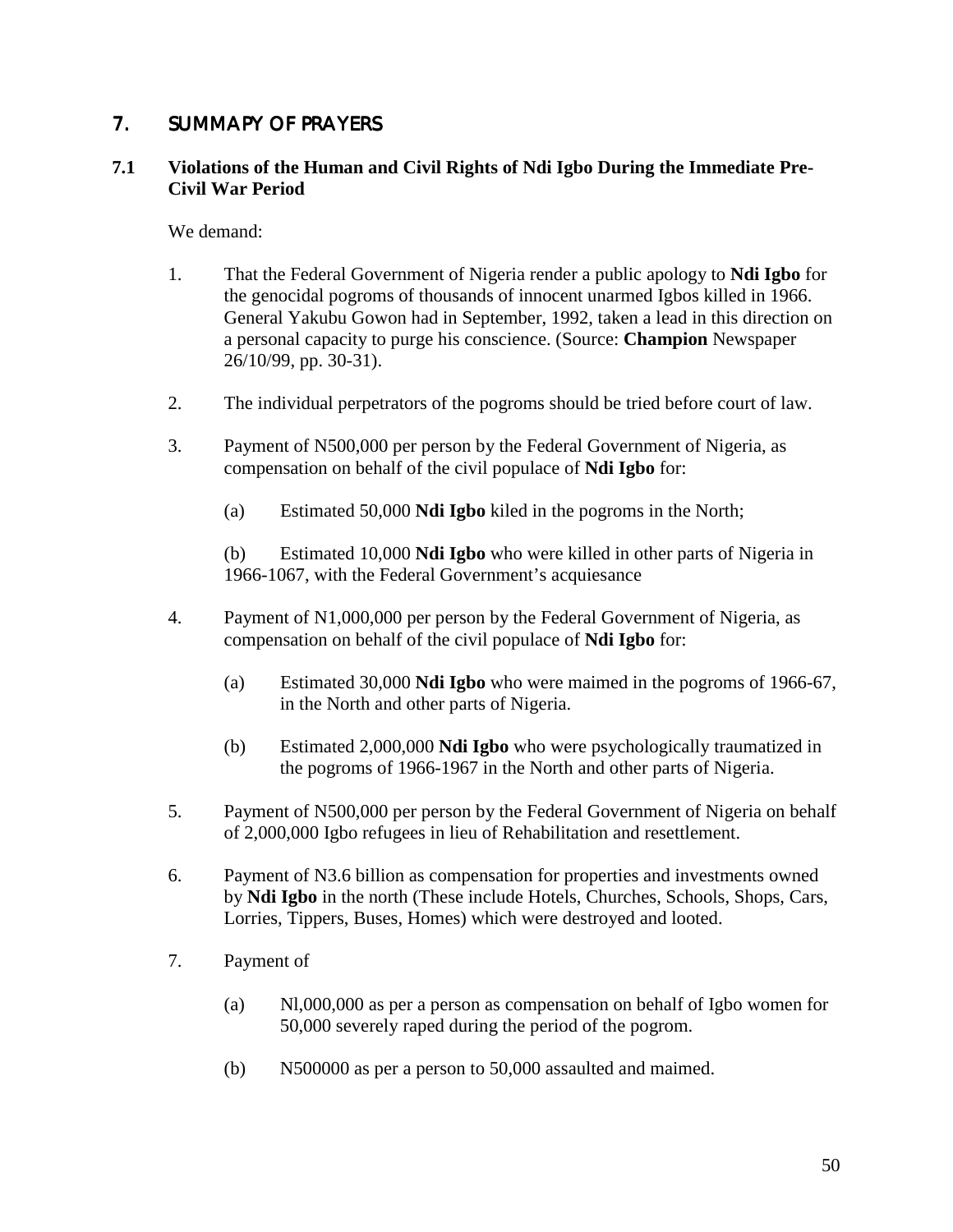#### **7.2 Violations of the Human and Civil Rights of Ndi Igbo During the Civil War**

- 8. The perpetrators of the war crimes be tried before the court of law.
- 9. Payment of accumulated salaries and allowances due from May, 1966 to 1970, as well as N100,000 per person, as compensation by the Federal Government of Nigeria for unjustified inconveniences suffered by all Igbo who were forcibly displaced and lost their jobs.
- 10. Payment of N500 billion as compensation for investments and businesses owned by **Ndi Igbo** in various parts of Igboland from 1967-70, including Enugu Market, Onitsha Market, Aba Market, Oguta Market, Orlu Market, Owerri Market, Umuahia Market, Nnewi Market, Afikpo Market, Otuocha Market, Abakaliki and Okigwe Markets, Industries, Factories and Corporate businesses, by the Federal Government of Nigeria.
- 11. Construction of at least fifteen (15) Secondary Schools, twenty (20) Primary Schools, one (1) Hospital, four (4) Markets, one (1) Christian Association of Nigeria (CAN)-recognised Church, in each of the one hundred and five (105) Local Government Areas of **Ndi Igbo** and Igbo-Speaking areas, by the Federal Government of Nigeria, as reparation for the bombing of these targets.
- 12. Payment of N500,000 for each of the estimated 600,000 Igbo civilians killed, from 1967-1970, as compensation for targetting unarmed civilians who were not involved with war.
- 13. Payment of N500,000 per child as compensation on behalf of an estimated 900,000 Igbo children who died as a result of malnourishment due to the economic blockage against the Biafrans, by the Federal Government of Nigeria.
- 14. Payment of N1,000,000 per child as compensation, on behalf of an estimated 2,000,000 Igbo children who suffered permanent intellectual retardation due to malnourishment, from 1967-1970, as a result of economic blockage against Biafra, by the Federal Government of Nigeria.
- 15. A public apology by the Federal Government of Nigeria for the unique and gruesome massacre of over seven hundred (700) unsuspecting **Ndi Igbo** of Asaba origin in Asaba, who were lured to a reception and massacred on the  $7<sup>th</sup>$  of October, 1968, by the Nigerian soldiers.
- 16. (a) Payment of Nl,000,000 per person by the Federal Government of Nigeria as compensation on behalf of an estimated three hundred (300) **Ndi Igbo** maimed in Asaba.
	- (b) Payment of N500,000 per person by the Federal Government of Nigeria in respect of 700 Asaba indigenes killed on the  $7<sup>th</sup>$  of October, 1967.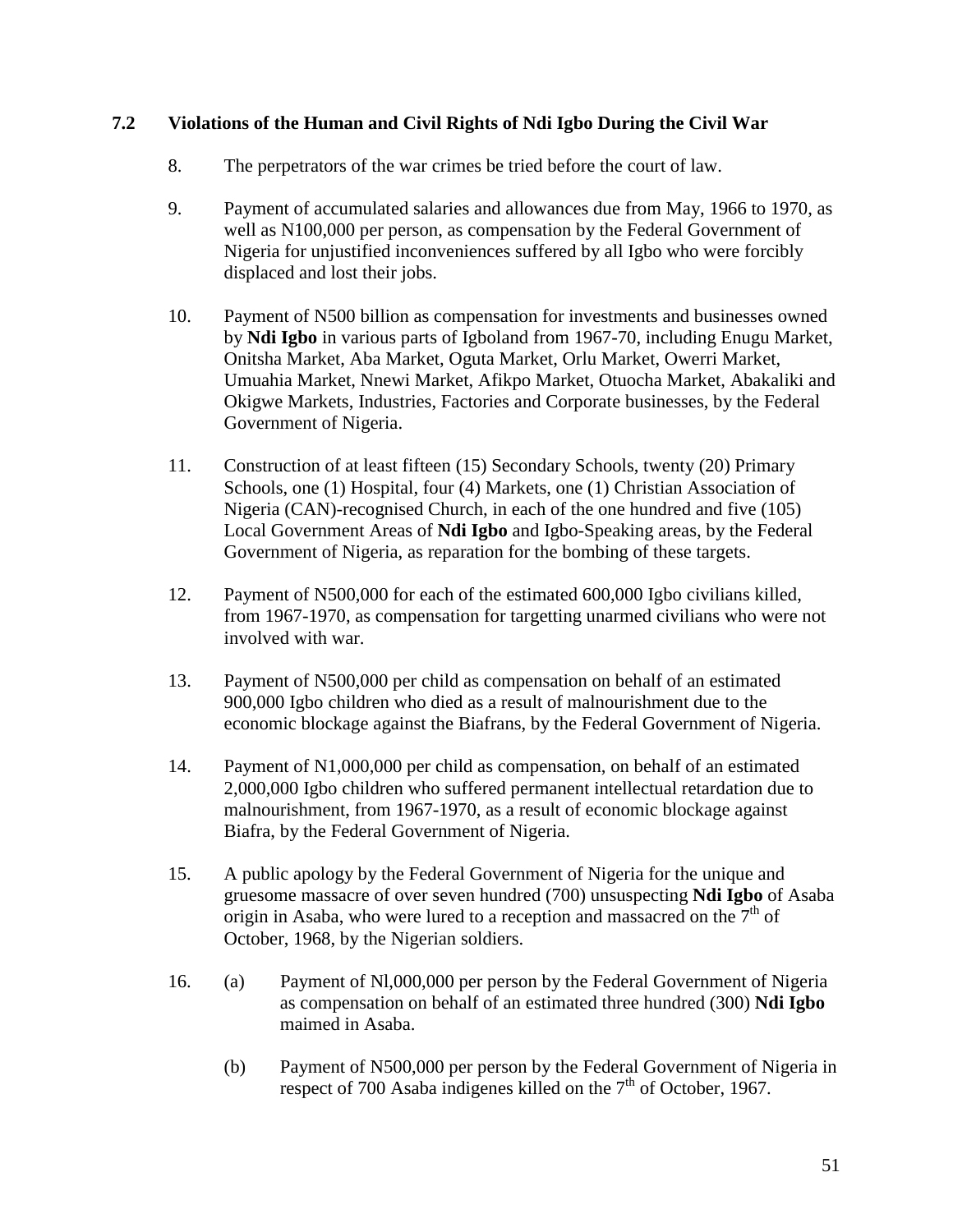- 17. Payment of N500,000 per person by the Federal Government of Nigeria as compensation in respect of an estimated eight hundred (800) Igbo civilians killed by Nigerian soldiers in other parts of Mid-West State on  $26<sup>th</sup>$  November, 1968.
- 18. Allocation of a special grant of N500,000,000 for immediate completion of reconstruction of the University of Nigeria, Nsukka and its entire library destroyed during the civil war.
- 19. Payment of N1,000,000 per person by Federal Government of Nigeria as compensation in respect of an estimated 500,000 Igbo women raped and savaged during the war.

#### **7.3 Violation of the Human and Civil Rights Of Ndi Igbo in the Immediate Post-war Era**

- 20. Payment of N500,000 per person by the Federal Government of Nigeria as compensation on behalf of 10,000 Igbo civilians and surrendered Biafran soldiers who were killed within three months after the official declaration of the end of the war on  $15<sup>th</sup>$  January, 1970.
- 21. A restoration of all bank accounts of the Igbo, with accrued interest, who had been operating account within Biafra, as at  $29<sup>th</sup>$  May, 1967, by the Federal Government of Nigeria.
- 22. Payment of an average of N300,000 per adult Igbo, by the Federal Government of Nigeria, as compensation to 2.5 million adult war survivors, for gross underpayment of a flat rate of £20 to each adult Igbo in 1970, irrespective of their war savings between  $29^{th}$  May,  $1967 - 15^{th}$  January, 1970.
- 23. Payment of N900 billion as compensation to **Ndi Igbo**, by the Federal Government of Nigeria, for the willful damage to their purchasing power, as a result of the flat rate £20 payment in 1970, which gravely damaged their ability to compete fairly with other Nigerians when the Enterprises Promotion Decree of 1974, indigenized and privatized assets.
- 24. Payment of accumulated salaries and allowances due from  $15<sup>th</sup>$  January, 1970 to date, to all public officers; reinstatement of displaced Igbo public officers; and formal disengagement of those not re-instated (including the payment of their retirement benefits) as the case may be, by the Federal Government of Nigeria.
- 25. Payment of accumulated salaries and allowances due from  $15<sup>th</sup>$  January, 1970 to date, to all Igbo Military, Police and other paramilitary officers who were displaced as a result of the pogroms; re- instatement or formal disengagement of those not re-instated (including the payment of their retirement benefits) as the case may be, by the Federal Government of Nigeria.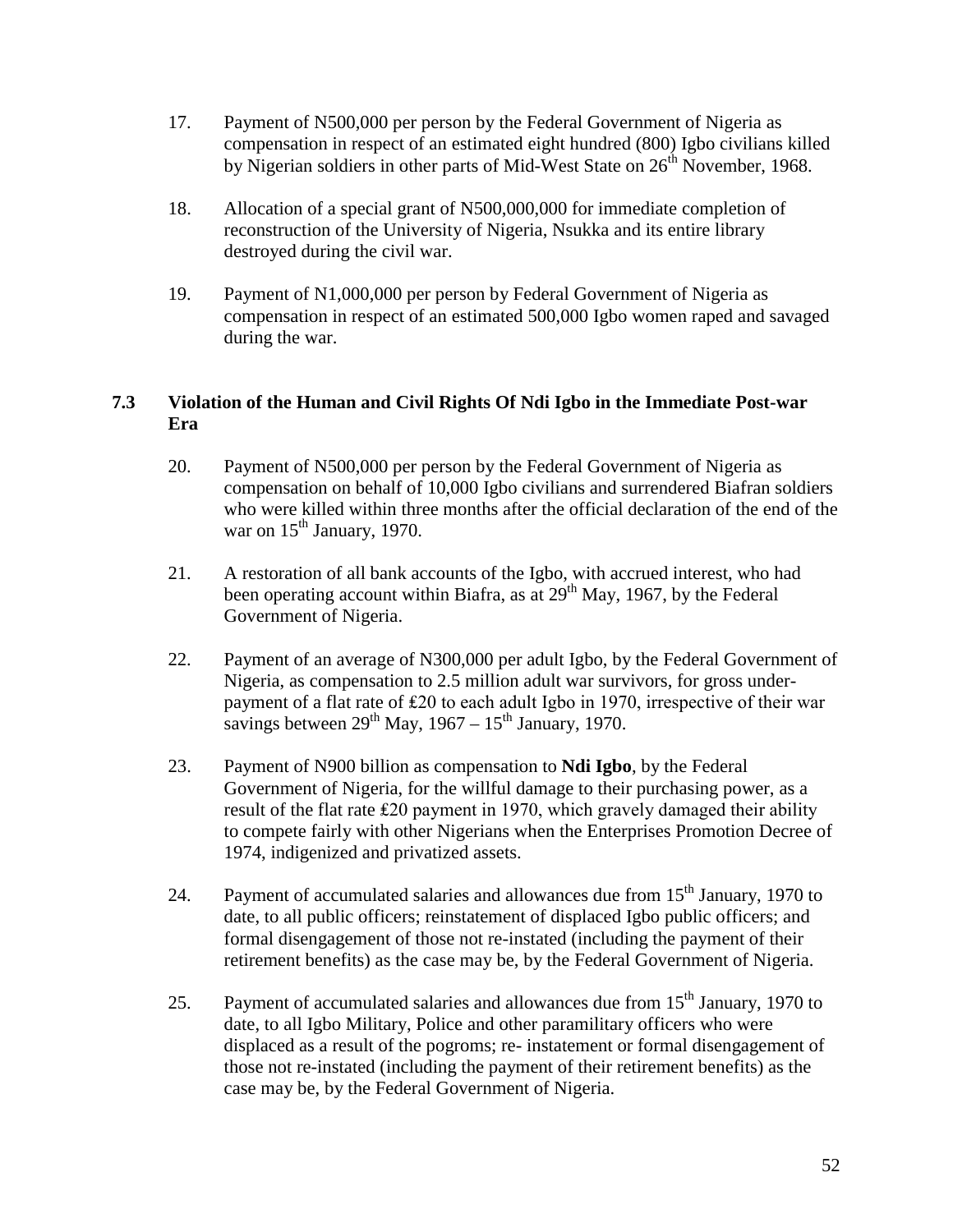- 26. A restoration of all Igbo land carved into Rivers State and Akwa Ibom State, by re-delineation of State boundaries, and to incorporate into the appropriate Igbo States all Igbo towns exercised from such States during the creation of States.
- 27. For equity and balance, the creation by the Federal Government of at least one more State and at least additional 50 Local Government Areas, in equal in status with the earlier ones created by the Federal Government in the South-East Zone.
- 28. The repossession by **Ndi Igbo** of their properties which were compulsorily acquired in contradiction of the provisions of the 1963 Constitution, Section 31 (1), No. 20, which was in operation at that time, by the Rivers State Government, Cross River State Government, and the Federal Government of Nigeria after the Civil War.
- 29. Payment of rentable values including the interests thereof from 1970 until the repossession of these properties by their rightful owners by the appropriate Governments and other parties for properties compulsorily acquired.
- 30. Payment of N500,000 per child by Federal Government of Nigeria in respect of an estimated 250,000 Igbo children who died immediately after the war as a result of the continuation of the starvation policy.

#### **7.4 Violations of the Human and Civil Rights of Ndi Igbo in the later Post-war Era**

- 31. (a) Implementation of the report by a Commission of enquiry on the Kano religious riot of 1995, in which so many Igbos were killed and their properties were lost.
	- (b) Implementation of all the other reports of enquiry of the various ethnic and religious riots which took place across the country in which Igbos were targeted from 1980-1999.
	- (c) Payment of N500,000 per person by the Federal Government of Nigeria, as compensation in respect of an estimated 5,000 Igbos killed in other ethnic and religious riots which took place across the country between 1980-1999.
	- (d) Payment of N100 million by the Katsina State Government to the affected **Ndi Igbo** in Katsina as compensation for losses and damages incurred by **Ndi Igbo** in the city of Katsina during the religious and ethnic riot of Friday, 20<sup>th</sup> August, 1999. A press release by the Commissioner of Police, Katsina State Police Command dated 23<sup>rd</sup> August, 1999, confirms these losses and damages, see attached report.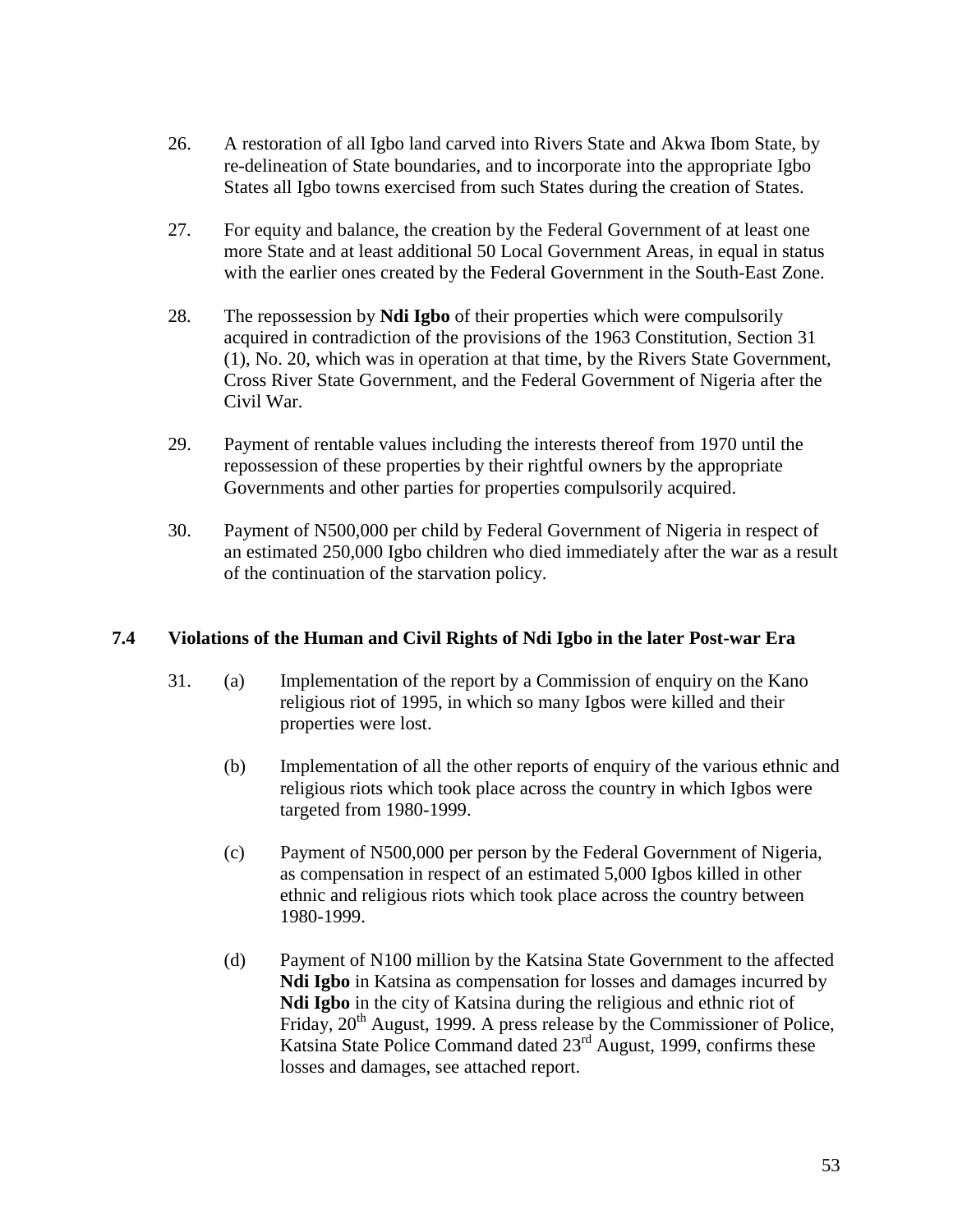- 32. That employment in the public service should be fairly re-distributed by the Federal Government of Nigeria to reflect Federal Character and accord the Igbos their due share in accordance with the provisions of the Constitution of the Federal Republic of Nigeria.
- 33. (a) The reversal of the discriminating siting of Federal Industries to the disadvantage of **Ndi Igbo** by:
	- (i) siting of Steel Rolling Mill in the South-East Zone.
	- (ii) siting a Petrochemical Industry in the South-East.
	- (b) The rehabilitation of the neglected industries in the South-East Zone such as the Science Equipment Manufacturing Centre at Akwuke in Enugu, and the Project Development Institute (PRODA) in Enugu.
	- (c) The reversal of the discriminating siting of Federal Infrastructures to the disadvantage of Ndi-Igbo by:
		- (i) The construction of the second Niger Bridge across Otuocha.
		- (ii) The dredging of the River Niger, Imo River, and Oguta Lake.
		- (iii) Dualization of Onitsha-Calabar road; Enugu-Abakaliki- Ogoja road; Enugu-Oboloafor-Makurdi road.
	- (d) Rehabilitation of all existing Federal roads in the South-East Zone.
- 34. The compensation for the discriminating PTF programme in Health and Educational sectors, Roads and Water projects, by providing these infrastructures in the South-East Zone to be commensurate with the provisions made in other geopolitical zones.
- 35. The release of an estimated sum of 113.8 million, by the Federal Government of Nigeria, to the Onitsha Main Market Traders Association as repair assistance for the fire disaster of the Onitsha Main Market, the commercial knob of Nigeria, in 1997.
- 36. That the President of the Federal Republic of Nigeria should take appropriate measures to make the necessary appointments in his government to apply equity and justice to **Ndi Igbo** as a marginalized and oppressed ethnic nationality, by doing the following:

#### (a) **National Security Council**

Appoint at least 2 persons from the South-East Zone into the Security Council in accordance with the 3rd schedule Part 1, Section 25, Paragraph (1) of the 1999 Constitution dealing with the composition of the National Security Council.

(b) **Armed Forces**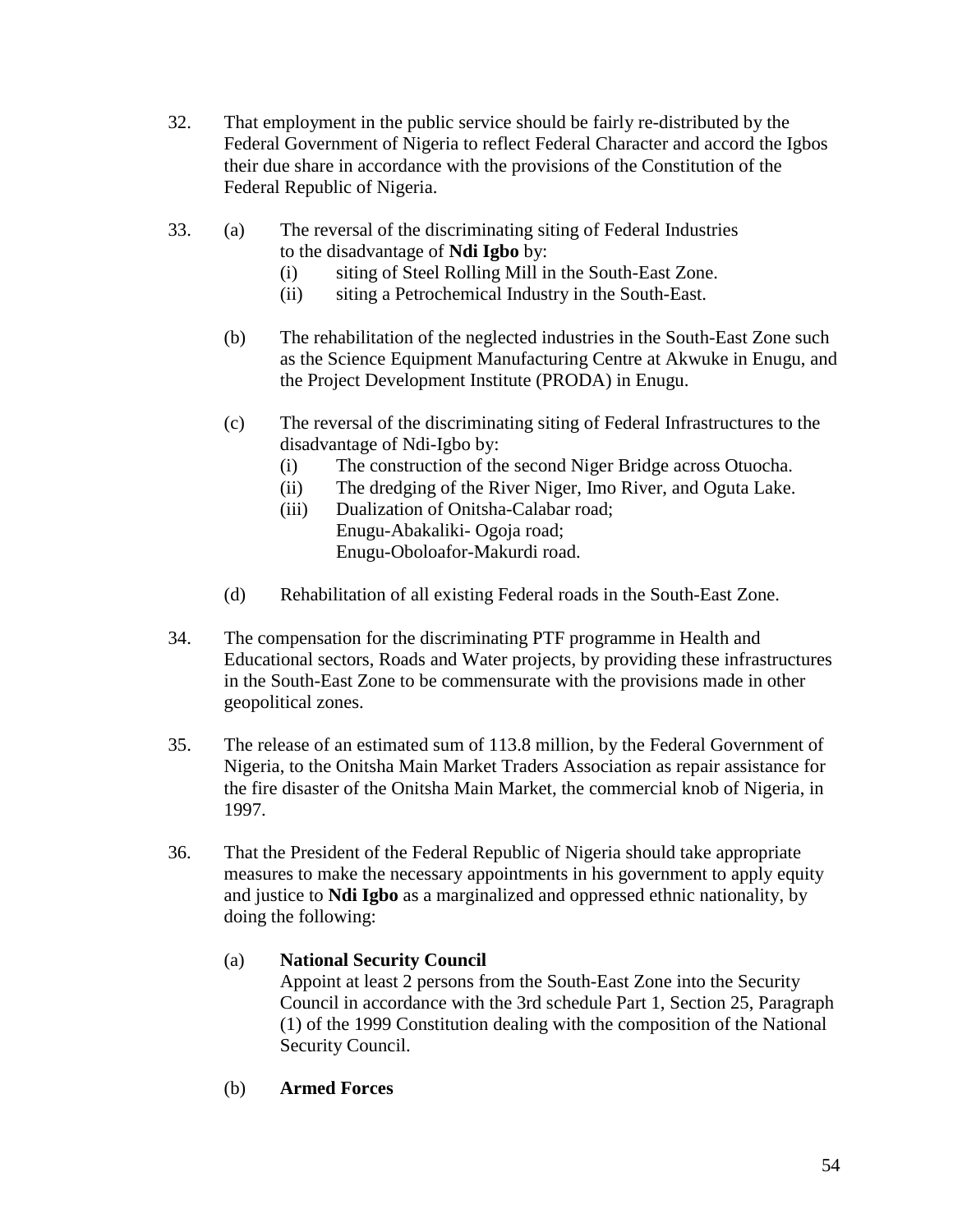Appoint at least one officer of the South-East origin as Chief of one of the arms of the Armed Forces of the Federal Republic of Nigeria and General Officer Commanding (GOC's).

#### (c) **Nigerian Police Force**

Appoint at least one more Deputy Inspector-General of Police (DIG) and 2 more Assistant Inspector General (AIG) of South- East origin to satisfy the Constitutional requirements in Section 14 (3).

- (d) That the Zonal structure of the Nigerian Police Force be changed so that the Police State Commands in the South-East Zone constitute their own reporting zone with its zonal office based in the South-East Zone.
- (e) That the South-East be declared a Military disadvantaged zone in terms of the Military personnel, Military hardware, installations and Military base and provisions made in these regard just like the educationally disadvantaged States. It is indefensible that thirty (30) years after the end of the Civil War, a geopolitical zone (the South-East Zone) is deficient in these areas.
- 37. The guarantee of Human Rights, Citizenship Rights and Residency Rights for **Ndi Igbo** in all parts of Nigeria, ensure protection to the lives and properties.
- 38. The law on census should be amended to allow movement of Nigerians resident in States other than their States of origin to return to their natal States for headcount during census. Alternatively, the full and effective enforcement of the citizenship and human rights of, the Constitution, prayed for earlier, should also focus on equal and the same treatment for ALL the Nigerian citizens living in a given State - indigenes or non-indigenes - in the areas of Federal Character dispensation, tax assessment, school enrolment and fees and other forms of state protection.

This will remove the injustice and exploitation to which a diaspora people such as **Ndi Igbo** are exposed.

39. The Federal Government considers arrangement where by a Nigerian who has lived in a State other than his State of origin can, after living for a stipulated period (say 10 years) as a matter of choice, acquire an indigenous citizenship of that other State.

#### **7.5 Grand Total Monetary Compensation**

The following Grand total Monetary Compensation does not include and is without prejudice to numbers 9, 11, 21, 24, 25, 29, 31 (a) and (b), and 34: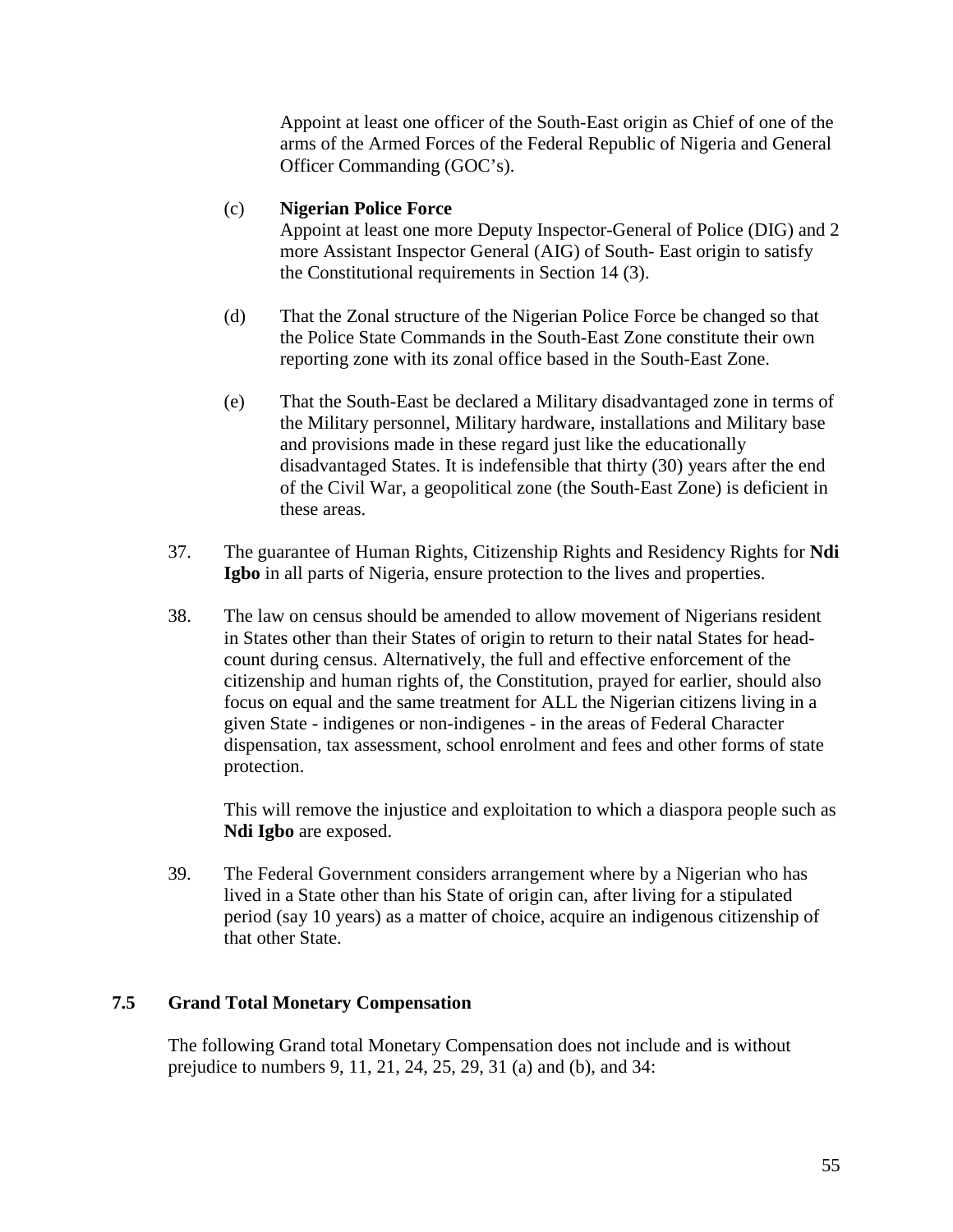| S/N   | <b>Description of Monetary Compensation</b>                                                              | <b>Total Amount</b><br>(N) |
|-------|----------------------------------------------------------------------------------------------------------|----------------------------|
| 3(a)  | N500,000 x 50,000 Pogrom casualties                                                                      | 25,000,000,000             |
| 3(b)  | $N500,000 \times 10,000$ Pogrom casualties                                                               | 5,000,000,000              |
| 4(a)  | N1,000,000 x 30,000 Pogrom maimed                                                                        | 30,000,000,000             |
| 4(b)  | N1,000,000 x 2,000,000 Pogrom trauma                                                                     | 2,000,000,000,000          |
| 5     | N500,000 x 2,000,000 Refugees in lieu of<br>rehabilitation and settlement                                | 1,000,000,000,000          |
| 6     | Properties and investments destroyed and lost in the<br>North during the pogrom                          | 3,600,000,000              |
| 7(a)  | N1,000,000 x 50,000 Women raped in 1966                                                                  | 50,000,000,000             |
| 7(b)  | N500,000 x 50,000 Assaulted and maimed in 1966                                                           | 25,000,000,000             |
| 10    | For investments and businesses destroyed in Igboland<br>in 1967-70                                       | 500,000,000,000            |
| 12    | N500,000 x 600,000 for Unarmed civilians killed<br>between 1967-70                                       | 300,000,000,000            |
| 13    | N500,000 x 900,000 Children due to malnourishment<br>as a result of blockage                             | 450,000,000,000            |
| 14    | $N1,000,000 \times 2,000,000$ for Intellectually retarded<br>children due to malnourishment from 1967-70 | 21,000,000,000,000         |
| 16(a) | N1,000,000 x 30 Maimed at Asaba                                                                          | 300,000,000                |
| 16(b) | N500,000 x 700 Killed in Asaba in 1968                                                                   | 350,000,000                |
| 17    | N500,000 x 8,000 Killed in other parts of the Mid-<br>West in 1967                                       | 41,000,000,000             |
| 18    | Special grant for the reconstruction of the University of<br>Nigeria, Nsukka (UNN)                       | 500,000,000                |
| 19    | $N1,000,000 \times 500,000$ Women raped and savaged<br>during the war                                    | 500,000,000,000            |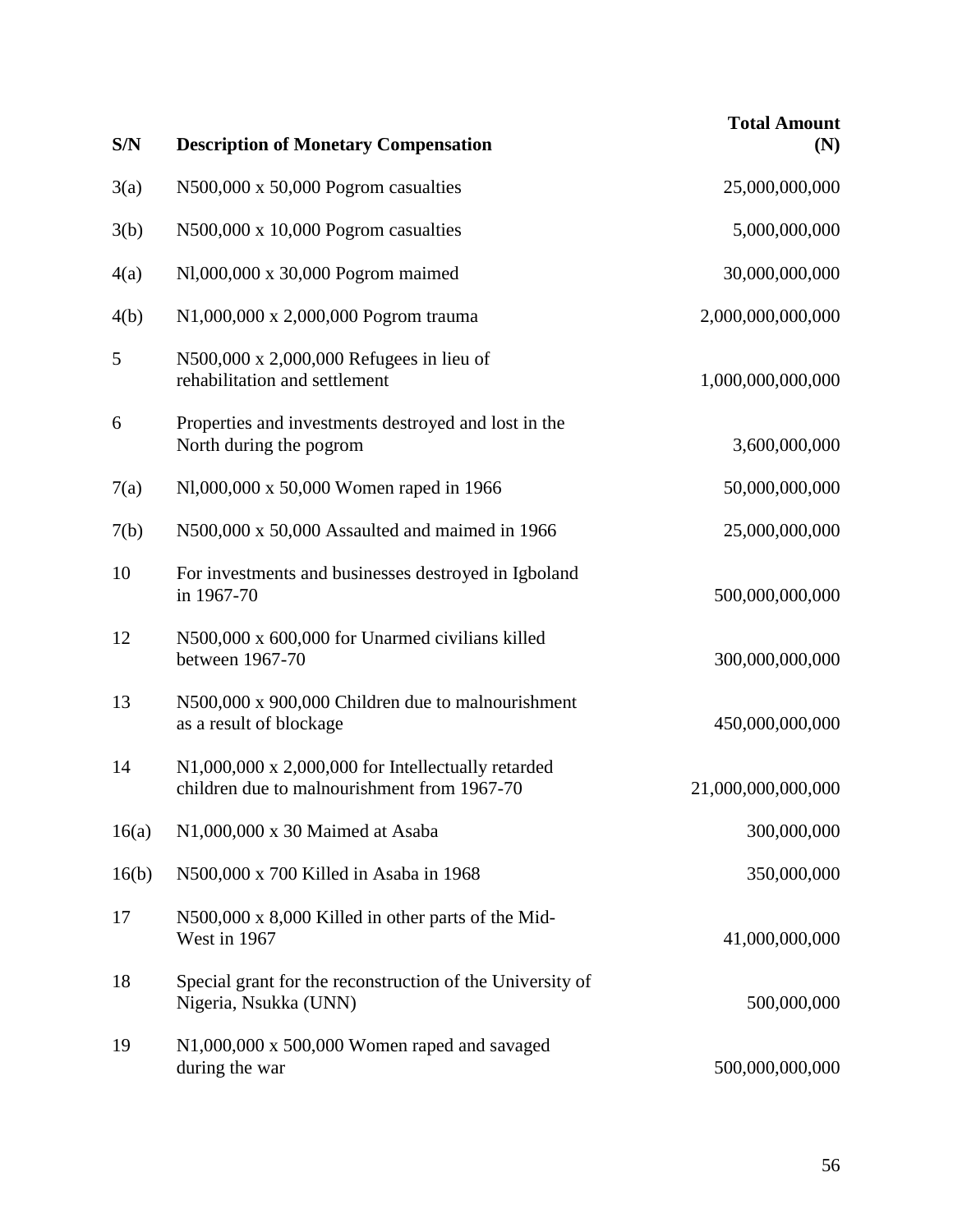|                 | <b>GRAND TOTAL</b>                                                                                     | N8,680,150,000,000 |
|-----------------|--------------------------------------------------------------------------------------------------------|--------------------|
| 35              | Repair assistance for the fire disaster of the Onitsha<br>Main Market in 1997                          | 3,800,000,000      |
| 31 <sub>d</sub> | For Losses and damages during the religious and<br>ethnic riot in Katsina on 20th August, 1999         | 100,000,000        |
| 31(c)           | N500,000 x 5,000 Killed in ethnic and religious riots<br>across the country, 1980-1999                 | 2,500,000,000      |
| 30              | N500,000 X 25,000 Igbo children who. died as a<br>result of malnutrition, due to the starvation policy | 125,000,000,000    |
| 23              | For Willful damage to the purchasing power of Ndi<br>Igbo                                              | 900,000,000,000    |
| 22              | N300,000 x 2,500,000 for Adult survivor<br>underpayment for war savings                                | 750,000,000,000    |
| 20              | N50,000 x 10,000 Civilians and soldiers killed on<br>surrender after the war                           | 5,000,000,000      |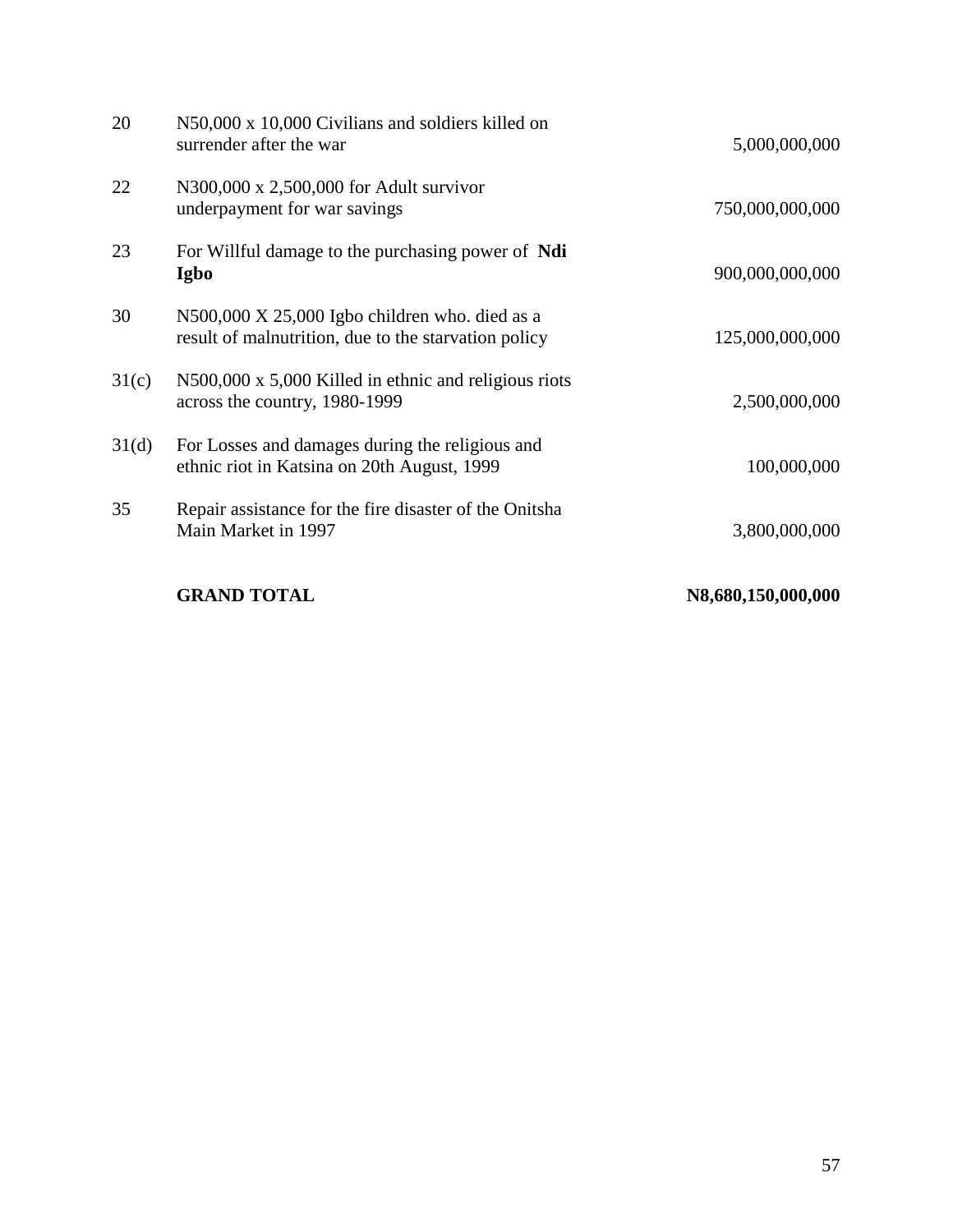#### 8. CONCLUSION 8.

History is replete with the lessons that marginalisation of people is, in the final analysis, UNSUSTAINABLE; for marginalisation, if allowed to foster, is capable of eventually unleashing explosive reactions. Slavery could not endure beyond a certain point. The vast colonial empires of the European powers had had to be liquidated. The problems of the minorities in the United States of America are eventually being addressed through "affirmative action." The Jewish holocaust continues to stain the presence of German race and haunt her future. Ian Smith's Rhodesia yielded place to present-day Zimbabwe. Apartheid collapsed under the weight of suppressed tensions.

Marginalisation of **Ndi Igbo**, if allowed to foster in Nigeria, will resolve itself autonomously in the fullness of time, but not without untold bloodshed and social disruption. For ignoring these lessons of history, Yugoslavia, Somalia, Sudan and Burundi are, today, paying dearly with the blood of their citizens. The prospect of such a catastrophe is not far fetched for a country like Nigeria whose volatility has already been and underscored by a civil war.

#### **Signed:**

| HRH IGWE ENGR. A. C. OKOYE<br>Chairman, Council of Elders | PROF. B. O. NWABUEZE<br>Secretary-General |
|-----------------------------------------------------------|-------------------------------------------|
| EZEGO DR. A. EZIKPE                                       | <b>COMRADE UCHE CHUKWUMERIJE</b>          |
| DR. ALEX EKWUEME                                          | DR. P. C. EZIFE                           |
| DP.OGBONNAYA ONU                                          | <b>CHIEF CHRIS NWANKWO</b>                |
| CHIEF C. C. ONOH                                          | <b>SENATOR ISIAH ANI</b>                  |
| DR. SYLVESTER U. UGOH                                     | CHIEF DR. E. C. IWUANYANWU                |
| CHIEF P. O. C. OZIEH                                      | DR.] .B. AZINGE                           |
|                                                           |                                           |

#### CHIEF SIR EMMANUEL AGUMA

#### **For And On Behalf Of OHA-NA-EZE NDI IGBO**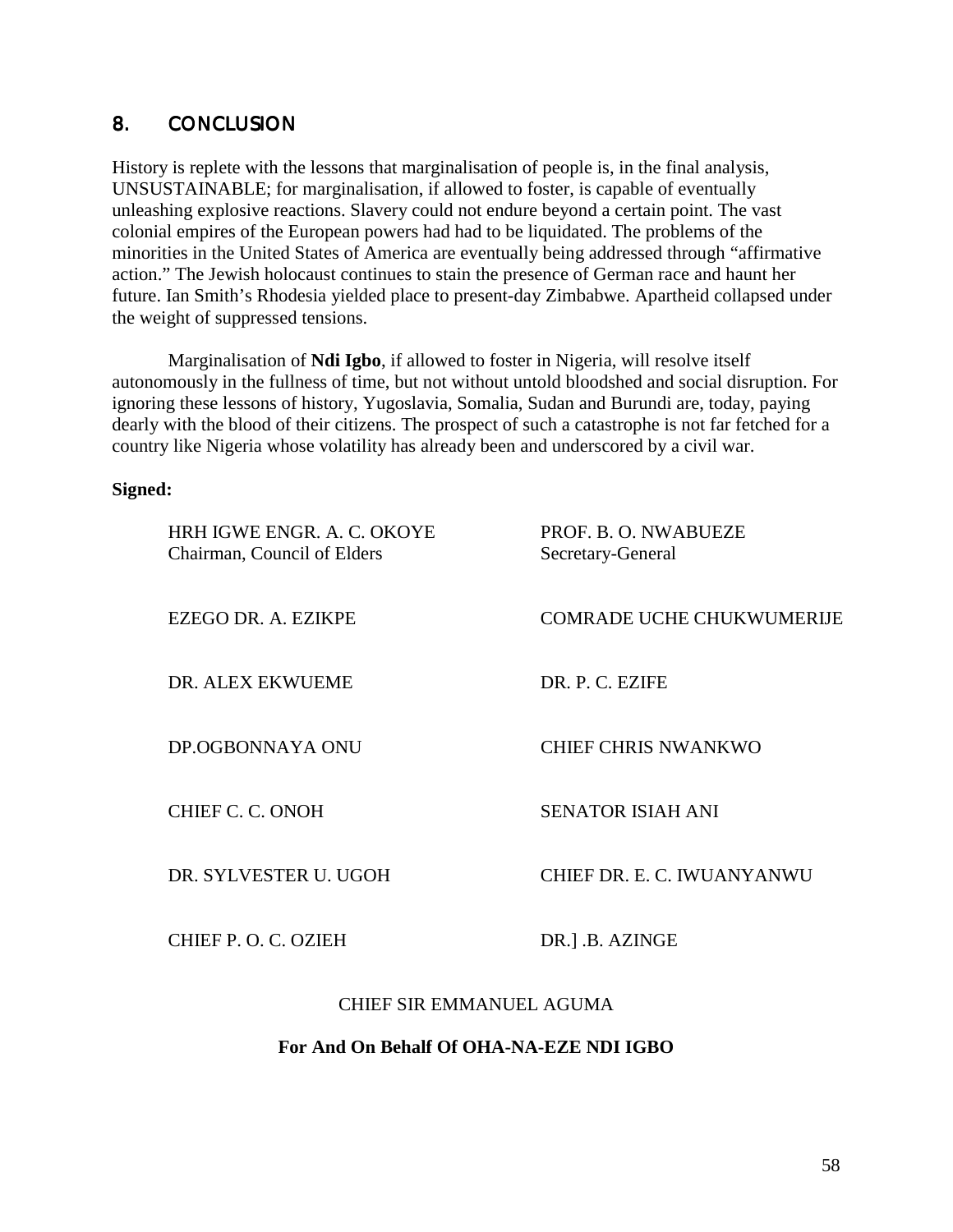# TABLE 1POPULATION DISTRIBUTION IN NIGERIA BY REGIONS AND ETHNIC GROUPS: 1952/53-1991

|        |                                  | 1952/53 |       | 1963  |       | 1991  |       |
|--------|----------------------------------|---------|-------|-------|-------|-------|-------|
|        |                                  |         |       |       |       |       |       |
|        | <b>NIGERIA</b>                   | 30.42   | 100   | 55.67 | 100   | 88.51 | 100   |
|        | <b>EASTERN NIGERIA</b>           | 7.22    | 23.73 | 12.39 | 22.26 | 21.80 | 24.63 |
| $\ast$ | <b>IGBOS IN EASTERN NIGERIA</b>  | 5.22    | 17.16 | 8.30  | 14.91 | 11.93 | 13.48 |
|        | NON-IGBOS IN EASTERN NIGERIA     | 2.0     | 6.57  | 4.09  | 25.31 | 9.87  | 11.15 |
| $**$   | <b>WESTERN NIGERIA (YORUBAS)</b> | 4.87    | 16.00 | 10.93 | 19.63 | 17.60 | 19.88 |
|        | NORTHERN NIGERIA                 | 16.84   | 55.36 | 29.81 | 53.55 | 47.4  | 53.55 |
| $***$  | MID-WESTERN NIGERIA              | 1.49    | 4.89  | 2.50  | 4.49  | 4.80  | 15.42 |

\* For 1991, figure includes the eight Igbo speaking Local Government Areas in Rivers State

\*\*For 1952/53, 1963 and 1991, figures include Lagos State

\*\*\*For 1991, figure represents Edo State and Delta States

Source: Census News, A House Magazine of the National Population Commission, September 1992, Vol. 3, No. 1.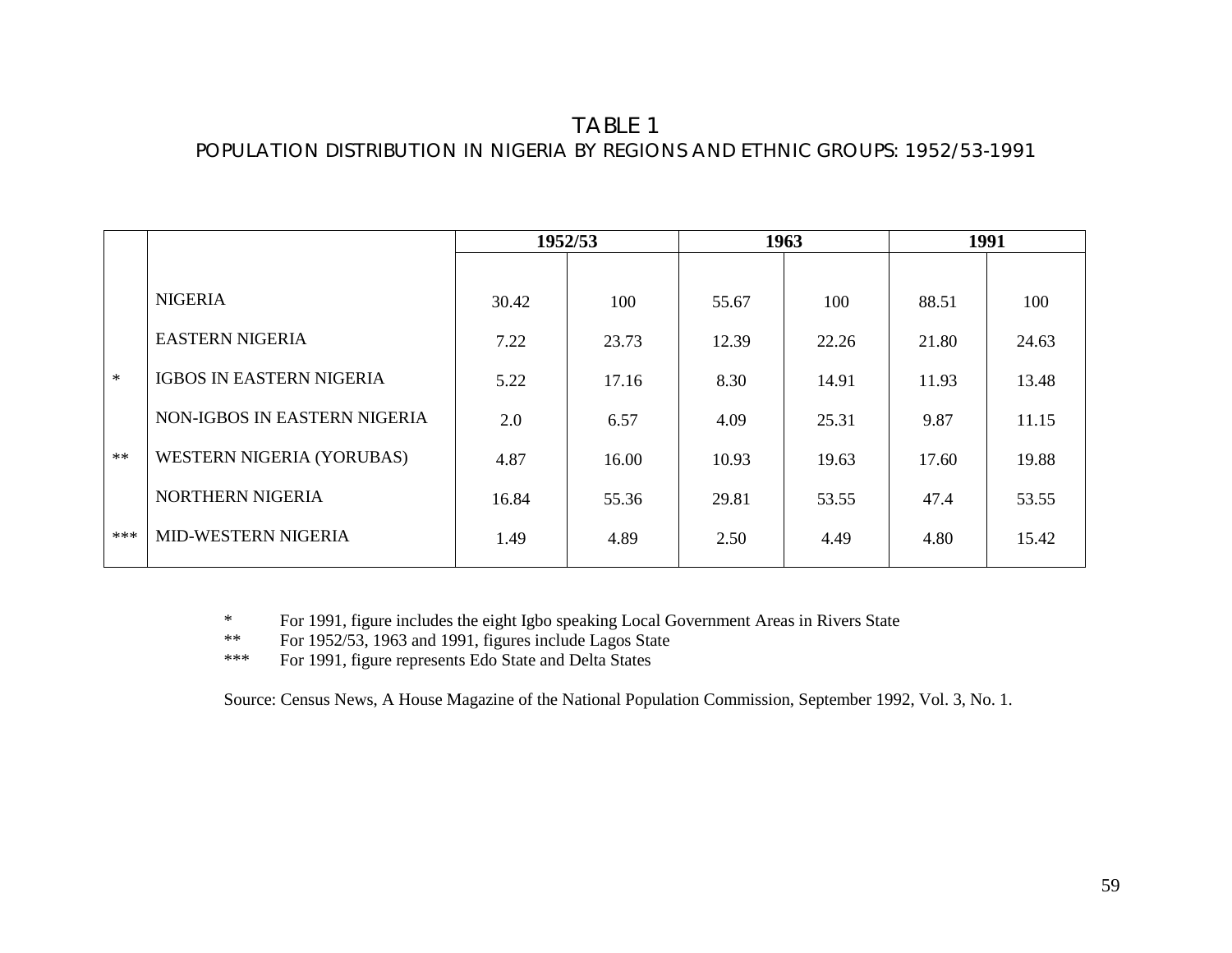# TABLE 2\* NIGERIA'S HEADS OF STATE/GOVERNMENT (ETHNIC TENURE) OCT 1, 1960 – OCT 1, 1998

| S/N | <b>Name</b>                     | <b>Title</b>         | <b>Period</b>        | <b>Ethnicity</b> | <b>Ethnic Tenure</b>          | % of Whole    |
|-----|---------------------------------|----------------------|----------------------|------------------|-------------------------------|---------------|
|     |                                 |                      |                      |                  |                               | <b>Tenure</b> |
| 1.  | General Yakubu Gowon            | Head of State        | 29.7.66 - 29.7.75    | <b>ANGAS</b>     | 9 years                       | 23            |
| 2.  | General Ibrahim Babangida       | <b>Head of State</b> | 28.8.85 - 26.8.93    | <b>GWARI</b>     | 8 years                       | 21            |
| 3.  | General Sani Abacha             | Head of State        | $17.11.93 - 8.6.98$  | <b>KANURI</b>    | 5 yrs 5 mths 8 days           | 16            |
| 4.  | Alh. Abubakar Tafawa Balewa     | Prime Minister       | $1.10.60 - 15.1.66$  | <b>JARAWA</b>    | 5 yrs 2 mths 15 days          | 13            |
| 5.  | Alh. Shehu Shagari              | President            | $1.10.79 - 31.12.93$ | <b>FULANI</b>    | 4 yrs 3 mths                  | 12            |
| 6.  | Maj. Gen. Muhammadu Buhari      | Head of State        | $31.12.83 - 27.8.85$ | <b>FULANI</b>    | 4 yrs 3 mths                  | 12            |
| 7.  | General Olusegun Obasanjo       | Head of State        | 13.2.76 - 30.9.79    | <b>YORUBA</b>    | 3 yrs 4 mths 9 days           | 10            |
| 8.  | <b>Chief Ernest Shonekan</b>    | Head of State        | $26.8.93 - 17.11.93$ | <b>YORUBA</b>    | 3 yrs 4 mths 9 days           | 10            |
| 9.  | General Olusegun Obasanjo       | Exe. President       | 29.5.99 - Date       | <b>YORUBA</b>    | 3 yrs 4 mths 9 days           | 10            |
| 10. | Gen. Abdusalami Abubakar        | Head of State        | $8.6.93 - 29.5.99$   | <b>HAUSA</b>     | $1 \text{ yr}$ 2 mths 13 days | 5             |
| 11. | Gen. Murtala Mohammed           | Head of State        | 29.7.75 - 13.2.76    | <b>HAUSA</b>     | $1 \text{ yr}$ 2 mths 13 days | 5             |
| 12. | Maj-Gen. J. T. U. Aguiyi Ironsi | Head of State        | $16.1.66 - 29.7.66$  | <b>IBO</b>       | 6 mths 13 days                |               |

\* This table is of executive heads of government. It excludes a ceremonial head of state like Dr. Nnamdi Azikiwe.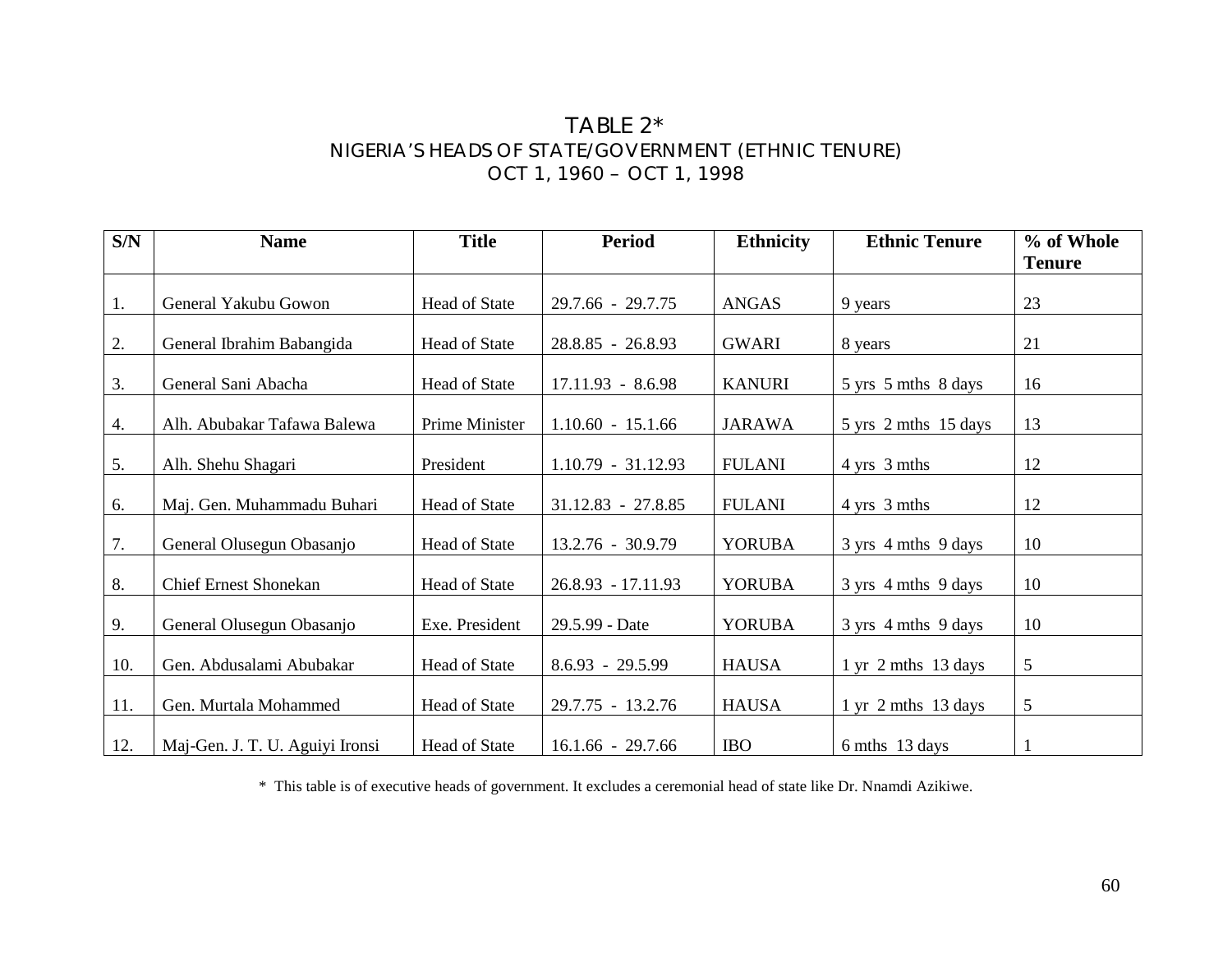## TABLE 2b NIGERIA'S HEADS OF STATE/GOVERNMENT (ETHNIC & GEOGRAPHICAL SPREAD) OCT 1, 1960 – OCT 1, 1998

| S/N | <b>Name</b>                     | <b>Title</b>                         | <b>Period</b>        | <b>Ethnicity</b> | Zone | <b>Region</b> |
|-----|---------------------------------|--------------------------------------|----------------------|------------------|------|---------------|
|     |                                 |                                      |                      |                  |      |               |
| 1.  | DR. NNAMDI AZIKIWE              | <b>PRESIDENT</b>                     | $1.10.60 - 15.1.66$  | <b>IBO</b>       | S.E. | <b>EAST</b>   |
| 2.  | ALH. ABUBAKAR TAFAWA BALEWA     | PRIME MINISTER                       | $1.10.60 - 15.1.66$  | <b>JARAWA</b>    | N.E. | <b>NORTH</b>  |
| 3.  | MAJ-GEN. J. T. U. AGUIYI IRONSI | <b>HEAD OF STATE</b>                 | $16.1.66 - 29.7.66$  | <b>IBO</b>       | S.E. | <b>EAST</b>   |
| 4.  | <b>GEN YAKUBU GOWON</b>         | <b>HEAD OF STATE</b>                 | 29.7.66 - 29.7.75    | <b>ANGAS</b>     | N.C. | <b>NORTH</b>  |
| 5.  | GEN. MURUTALA MOHAMMED          | <b>HEAD OF STATE</b>                 | 29.7.75 - 13.2.76    | <b>HAUSA</b>     | N.W. | <b>NORTH</b>  |
| 6.  | <b>GEN. OLUSEGUN OBASANJO</b>   | <b>HEAD OF STATE</b>                 | 13.2.76 - 30.9.79    | <b>YORUBA</b>    | S.W. | <b>WEST</b>   |
| 7.  | ALH. SHEHU SHAGARI              | <b>PRESIDENT</b>                     | $1.10.79 - 31.12.93$ | <b>FULANI</b>    | N.W. | <b>NORTH</b>  |
| 8.  | MAJ-GEN. MUHAMMADU BUHARI       | <b>HEAD OF STATE</b>                 | $31.12.83 - 27.8.85$ | <b>FULANI</b>    | N.W. | <b>NORTH</b>  |
| 9.  | <b>GEN. IBRAHIM BABANGIDA</b>   | <b>PRESIDENT</b>                     | 28.8.85 - 26.8.93    | <b>GWARI</b>     | N.C. | <b>NORTH</b>  |
| 10. | <b>CHIEF ERNEST SHONEKAN</b>    | <b>HEAD OF STATE</b>                 | 26.8.93 - 17.11.93   | <b>YORUBA</b>    | S.W. | <b>WEST</b>   |
| 11. | <b>GEN. SANI ABACHA</b>         | <b>HEAD OF STATE</b>                 | 17.11.93 - 8.6.98    | <b>KANURI</b>    | N.W. | <b>NORTH</b>  |
| 12. | GEN. ABDUSALAMI ABUBAKAR        | <b>HEAD OF STATE</b>                 | $8.6.93 - 29.5.99$   | <b>HAUSA</b>     | N.C. | <b>NORTH</b>  |
| 13. | GEN. OLUSEGUN OBASANJO          | <b>EXECUTIVE</b><br><b>PRESIDENT</b> | 29.5.99 - Date       | <b>YORUBA</b>    | S.W. | <b>WEST</b>   |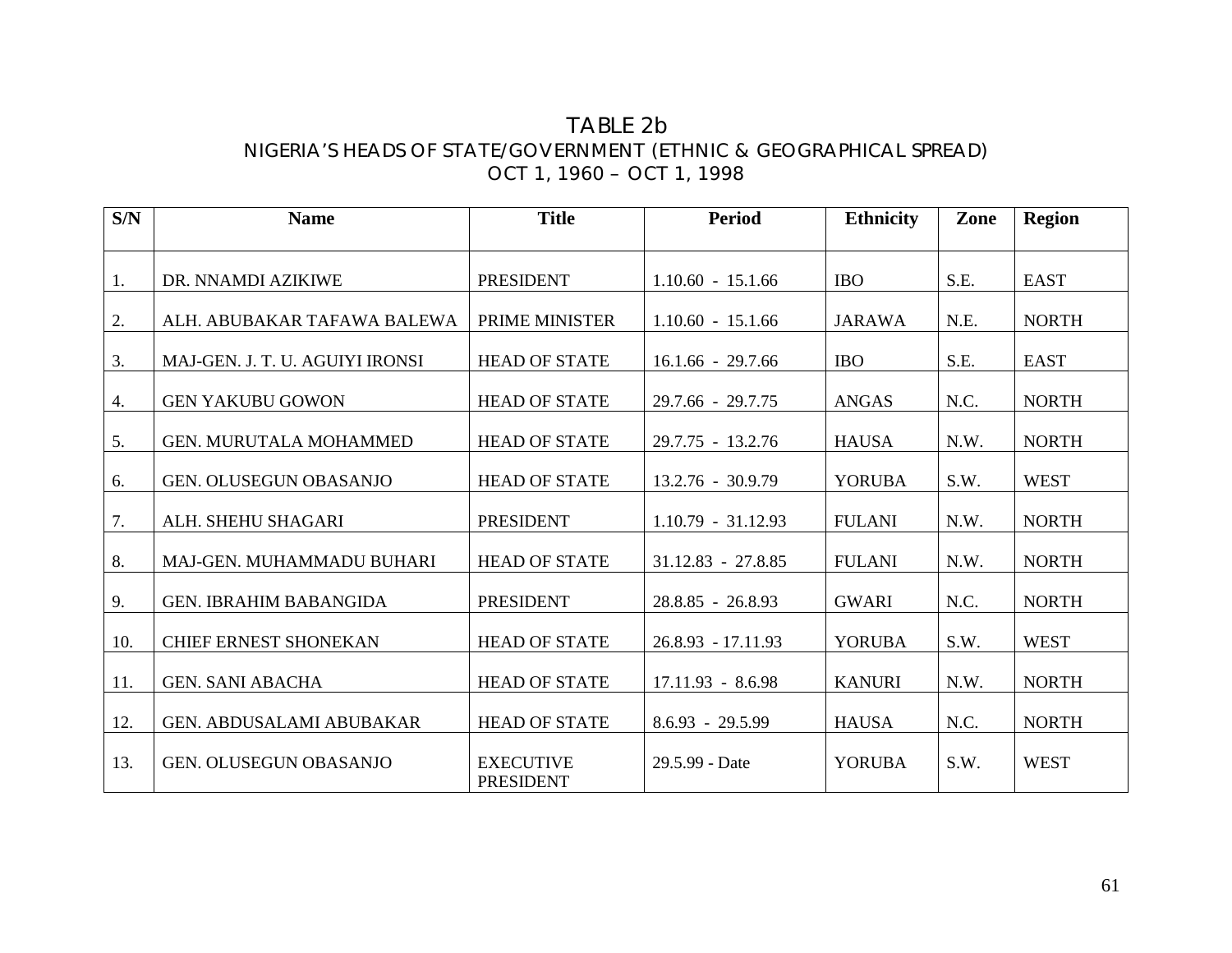TABLE 3 GEOPOLITICAL DISTRIBUTION OF POLITICAL POWER IN NIGERIA SINCE INDEPENDENCE

| S/No            | <b>Key Public Officers in Areas</b> | <b>Total</b>    | East          | E/M             | <b>North</b> | N/M               | West          | W/M           |
|-----------------|-------------------------------------|-----------------|---------------|-----------------|--------------|-------------------|---------------|---------------|
|                 |                                     |                 |               | (Minority)      |              | (Minority)        |               | (Minority)    |
| 1.              | Heads of Govt. (1960-99)            | 12              | $1\%$ (8.3)   | $0\%$ (0)       | 5 % (41.6)   | $3\% (25)$        | $2\%$ (16.7)  | $0\%$ (0)     |
| 2.              | Ministers (1960-62)                 | 25              | 5 % (20)      | $1\%$ (4)       | $10\%$ (40)  | $1\%$ (4)         | 6 % (24)      | $2\%$ (8)     |
|                 |                                     |                 |               |                 |              |                   |               |               |
| 3.              | Perm. Sec. (1960-1962)              | 20              | $3\%$ (15)    | $1\%$ (5)       | $2\%$ (10)   | $6\%$ (10)        | 6 % (30)      | 6 % (30)      |
| 4.              | Parliamentary Sec. (1960-62)        | $\overline{16}$ | $4\% (25)$    | $2\% (12.5)$    | $5\%$ (12.5) | $2\%$ (12.15)     | $2\%$ (12.15) | $1\%$ (6.25)  |
|                 |                                     |                 |               |                 |              |                   |               |               |
| 5.              | Shagari's Regime                    | 42              | 4 % (9.52)    | 5 % (11.9)      | 16 % (38.1)  | 6 % (14.29)       | 9 % (21.42)   | $2\%$ (6.25)  |
| 6.              | Perm. Sec. (Ironsi)                 | $\overline{21}$ | $2\%$ (9.5)   | $\bar{0}$ % (0) | 6 % (28.6)   | $2\%$ (9.5)       | $6\%$ (28.6)  | 5 % (23.8)    |
|                 |                                     |                 |               |                 |              |                   |               |               |
| 7.              | SMC (Ironsi)                        | 6               | $1\%$ (16.7)  | $0\%$ (0)       | $2\%$ (33.3) | $1\%$ (16.7)      | 2 % (33.3)    | $0\%$ (0)     |
| 8.              | SMC (Gowon)                         | 5               | $0\%$ (0)     | $0\%$ (0)       | $1\%$ (20)   | $\sqrt{2}$ % (40) | $1\%$ (20)    | $1\%$ (20)    |
| 9.              | Ministers (Gowon)                   | 12              | $1\%$ (8.3)   | $2\%$ (16.7)    | 4 % (33.3)   | $1\%$ (8.3)       | 4 % (33.3)    | $1\%$ (8.3)   |
| 10.             | SMC (Mohammed)                      | $\overline{22}$ | $1\%$ (4.5)   | $0\%$ (0)       | $9\% (41)$   | $4\%$ (18.2)      | $7\%$ (31.8)  | $1\%$ (4.5)   |
|                 |                                     |                 |               |                 |              |                   |               |               |
| 11.             | Governors (Mohammed)                | 12              | $0\%$ (0)     | $0\%$ (0)       | 5 % (41.3)   | $2\%$ (16.7)      | $2\%$ (16.7)  | $3\%$ (25)    |
| 12.             | Governors (03/02/76)                | 19              | $1\%$ (5.26)  | $1\%$ (5.26)    | 7 % (36.85)  | $4\%$ (21.05)     | $4\% (21.05)$ | 2 % (10.53)   |
|                 |                                     |                 |               |                 |              |                   |               |               |
| 13.             | Ministers (03/02/76)                | 25              | $2\%$ (8)     | $4\%$ (16)      | 6 % (24)     | $5\%$ (20)        | 7 % (28)      | $1\%$ (4)     |
| 14.             | Military Ads (24/02/76)             | 23              | $1\%$ (5.26)  | $0\%$ (0)       | 6 % (31.58)  | $4\% (21.05)$     | 5 % (26.32)   | 3 % (15.19)   |
|                 |                                     |                 |               |                 |              |                   |               |               |
| 15.             | Ministers (24/07/78)                | 20              | $2\%$ (10)    | $2\%$ (10)      | $5\%$ (25)   | $2\%$ (10)        | 6 % (30)      | $3\%$ (15)    |
| 16.             | SMC (01/01/84)                      | 18              | $1\%$ (5.56)  | $2\%$ (11.11)   | 6 % (33.33)  | 5 % (27.78)       | $2\%$ (11.11) | $2\%$ (11.11) |
|                 |                                     |                 |               |                 |              |                   |               |               |
| 17.             | Governors (01/01/84)                | 19              | 2 % (10.53)   | $1\%$ (5.58)    | 6 % (31.59)  | $3\% (20.05)$     | 5 % (26.32)   | $1\%$ (5.26)  |
| 18.             | Ministers (01/01/84)                | 18              | $2\%$ (11.11) | $2\%$ (11.11)   | 8 % (44.44)  | $2\%$ (11.11)     | $1\%$ (5.56)  | 3 % (16.67)   |
|                 |                                     |                 |               |                 |              |                   |               |               |
| 19.             | AFRC (27/09/85)                     | 30              | $1\%$ (3.33)  | $3\%$ (10)      | 7 % (23.38)  | 8 % (26.67)       | 8 % (26.67)   | $3\%$ (10)    |
| $\overline{20}$ | Governors (02/09/85)                | 19              | 2 % (10.53)   | $3\%$ (10)      | 7 % (23.38)  | 8 % (26.27)       | 8 % (26.27)   | $3\%$ (10)    |
| 21.             | Governors (02/09/85)                | 19              | $2\%$ (10.53) | $1\%$ (5.25)    | 5 % (26.23)  | 5 % (26.32)       | $4\% (21.05)$ | $2\%$ (10.53) |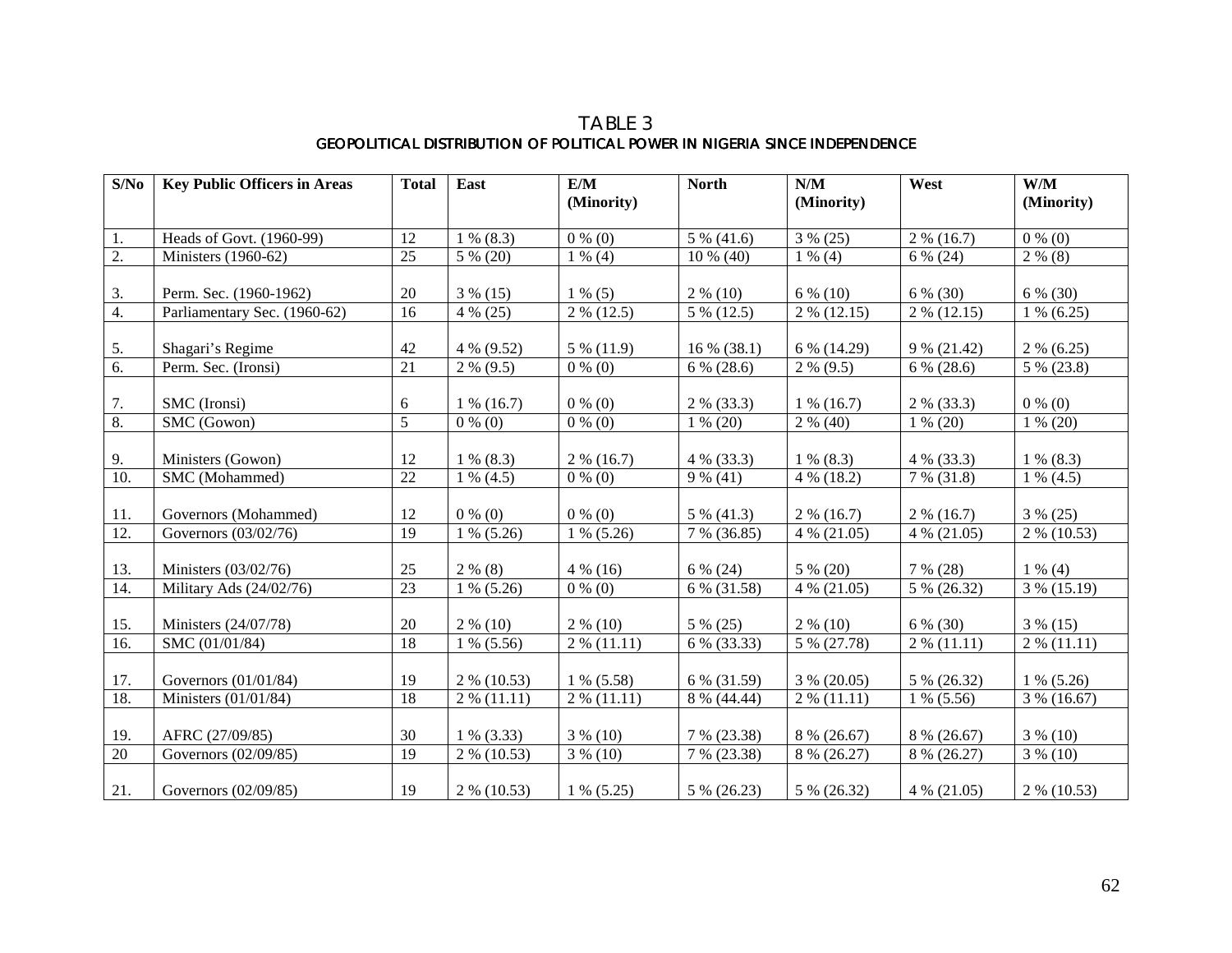| S/No | <b>Key Public Officers in Areas</b> | <b>Total</b>   | East          | E/M           | <b>North</b>            | N/M           | West          | W/M           |
|------|-------------------------------------|----------------|---------------|---------------|-------------------------|---------------|---------------|---------------|
|      |                                     |                |               | (Minority)    |                         | (Minority)    |               | (Minority)    |
| 1.   | Heads of Govt. (1960-99)            | 12             | $1\%$ (8.3)   | $0\%$ (0)     | $\overline{5}$ % (41.6) | $3\% (25)$    | $2\%$ (16.7)  | $0\%$ (0)     |
|      |                                     |                |               |               |                         |               |               |               |
| 22.  | Ministers (10/09/85)                | 22             | $2\%$ (9.09)  | $2\%$ (9.09)  | 6 % (27.27)             | 6 % (27.27)   | 4 % (18.19)   | $2\%$ (9.09)  |
| 23.  | Governors (19/12/87)                | $\overline{5}$ | $1\% (20)$    | $0\%$ (0)     | $3\%$ (60)              | $0\%$ (0)     | $1\%$ (20)    | $0\%$ (0)     |
|      |                                     |                |               |               |                         |               |               |               |
| 24.  | Governors (21/07/88)                | 14             | $0\%$ (0)     | $0\%$ (0)     | 4 % (28.57)             | 4 % (28.57)   | 5 % (35.72)   | $1\%$ (7.14)  |
| 25.  | Ministers                           | 16             | $2\%$ (12.5)  | $2\%$ (12.5)  | 6 % (37.5)              | 3 % (18.75)   | $2\%$ (12.5)  | $1\%$ (5.25)  |
|      |                                     |                |               |               |                         |               |               |               |
| 26.  | AFRC (29/03/89)                     | 11             | $1\%$ (9.09)  | $0\%$ (0)     | $4\%$ (36.36)           | $4\%$ (36.36) | $1\%$ (9.09)  | $1\%$ (9.09)  |
| 27.  | Governors (29/03/89)                | $\overline{5}$ | $0\%$ (0)     | $0\%$ (0)     | $3\%$ (60)              | $2\%$ (40)    | $0\%$ (0)     | $0\%$ (0)     |
|      |                                     |                |               |               |                         |               |               |               |
| 28.  | Ministers (08/01/90)                | 18             | $2\%$ (11.11) | $2\%$ (11.11) | $2\%$ (11.11)           | 7 % (38.89)   | $2\%$ (11.11) | $3\%$ (16.67) |
| 29.  | Ministers (30/01/90)                | 10             | $1\%$ (10)    | $0\%$ (0)     | $6\%$ (60)              | $2\%$ (20)    | $1\%$ (10)    | $0\%$ (0)     |
|      |                                     |                |               |               |                         |               |               |               |
| 30.  | Governors (30/01/90)                | 21             | $2\%$ (9.52)  | $1\%$ (4.76)  | 7 % (33.33)             | 7 % (33.33)   | 3 % (14.29)   | $1\%$ (4.76)  |
| 31.  | Mil. Ads. for new states (27/08/91) | 9              | $1\% (11.11)$ | $0\%$ (0)     | 3 % (33.33)             | $1\%$ (11.11) | $2\%$ (22.22) | $2\%$ (22.22) |
|      |                                     |                |               |               |                         |               |               |               |
| 32.  | Ministers (13/01/92)                | 23             | $4\%$ (17.41) | $1\%$ (4.35)  | 11 % (47.82)            | $1\%$ (4.35)  | 5 % (21.73)   | $1\%$ (4.35)  |
| 33.  | AFRC (13/01/92)                     | 18             | $1\%$ (5.55)  | $0\%$ (0)     | 5 % (27.78)             | 6 % (33.33)   | 3 % (16.67)   | $3\%$ (16.67) |
|      | National Def, & Sec. Council        |                |               |               |                         |               |               |               |
| 34.  | (04/01/93)                          | 14             | $1\%$ (7.14)  | $1\%$ (7.14)  | $3\% (21.43)$           | 5 % (35.72)   | 3 % (21.43)   | $1\%$ (7.14)  |
| 35.  | <b>Transitional Council</b>         | 30             | 4 % (13.33)   | $2\%$ (6.67)  | 14 % (46.67)            | $3\%$ (10)    | 4 % (13.33)   | $3\%$ (10)    |
|      |                                     |                |               |               |                         |               |               |               |
| 36.  | <b>ING</b>                          | 32             | 4 % (13.33)   | $2\%$ (6.67)  | 14 % (46.67)            | $3\%$ (10)    | 4 % (13.33)   | $3\%$ (10)    |
| 37.  | PRC (Nov 1993) Abacha               | 11             | $1\%$ (9.09)  | $0\%$ (0)     | $4\%$ (36.36)           | $2\%$ (18.18) | 3 % (27.27)   | $1\%$ (9.09)  |
|      |                                     |                |               |               |                         |               |               |               |
| 38.  | Ministers (Dec. '93) Abacha         | 30             | 4 % (13.33)   | $3\%$ (10)    | 11 % (36.67)            | 5 % (16.67)   | 5 % (16.67)   | $2\%$ (6.67)  |
| 39.  | Mil. Ad. (Dec. '93) Abacha          | 30             | 5 % (13.33)   | $3\%$ (10)    | 8 % (26.67)             | 8 % (26.67)   | 5 % (16.67)   | $2\%$ (2.66)  |
| 40   | Ministers (Mar. '95) Abacha         | 36             | 5 % (13.5)    | $3\%$ (8.33)  | 14 % (38.89)            | $4\%$ (11.11) | 7 % (19.44)   | $3\%$ (8.33)  |

\*AFRC – Armed Forces Ruling Council

\*\*PRC – Provisional Ruling Council

\*\*\*Mil. Ad. – Military Administrator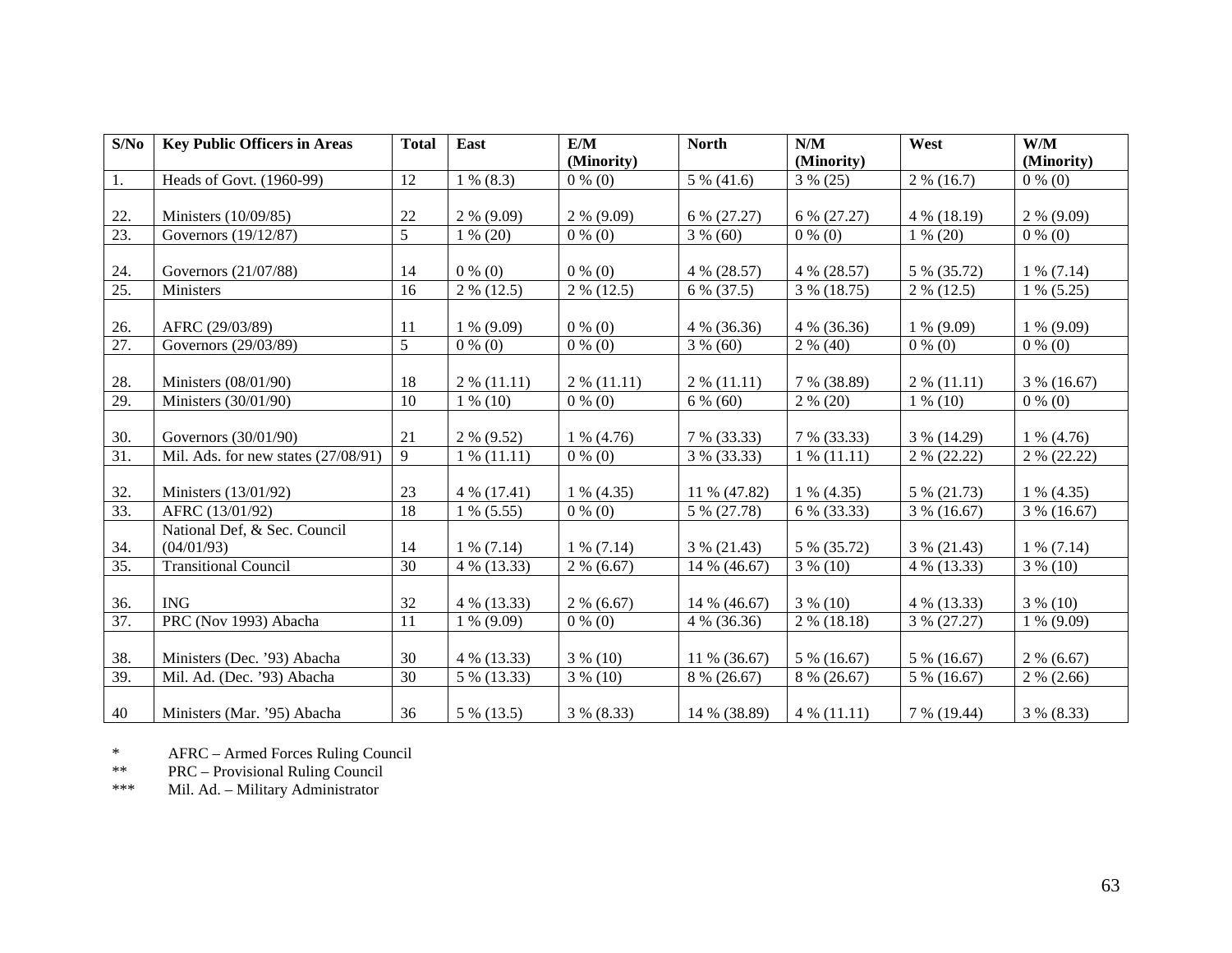**PTF - SUMMARY OF ROAD REHABILITATION PROJECTS [KILOMETERS OF ROADS] (UP TO 1998)**

# **KILOMETERS OF ROADS**

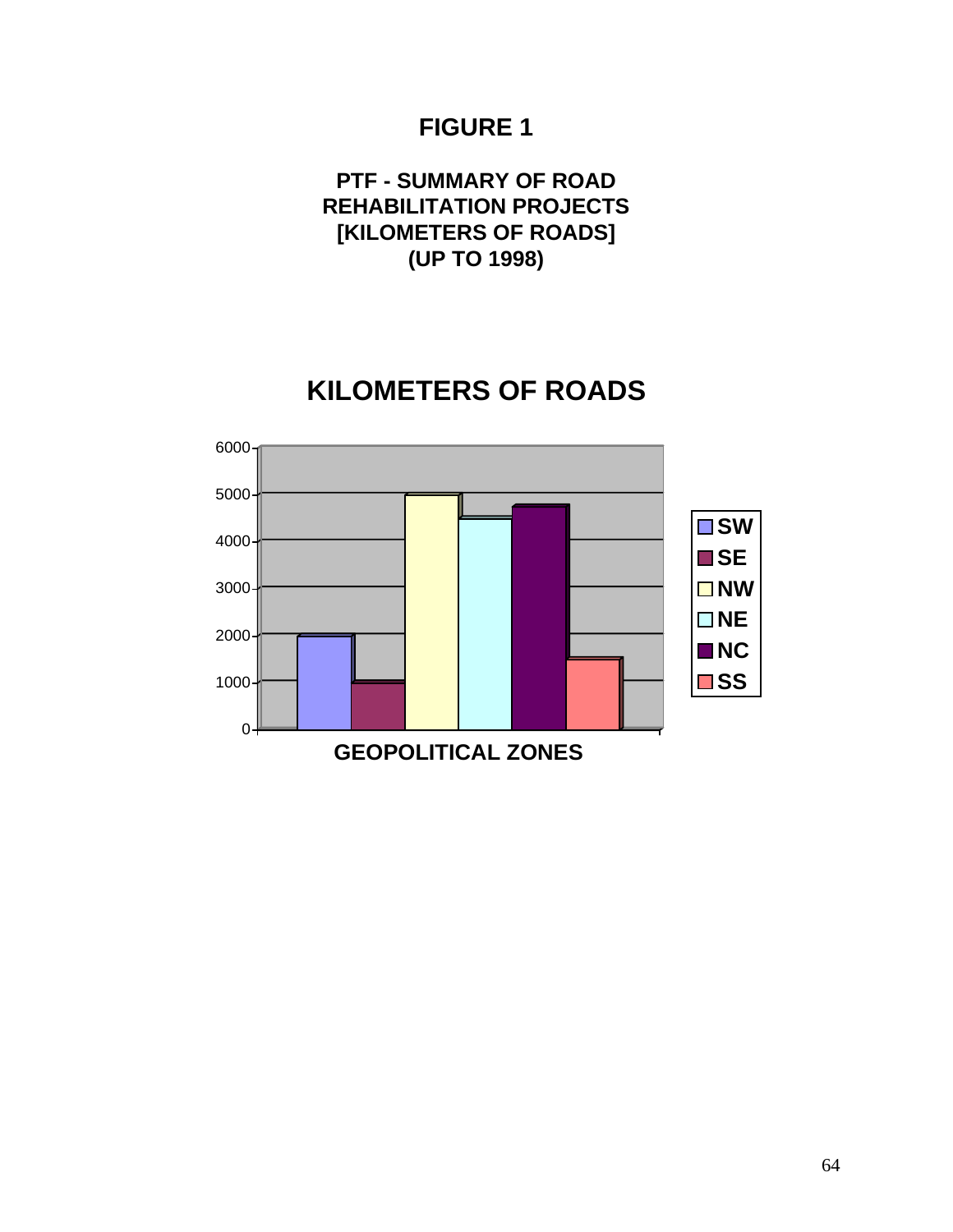# **PTF – FOOD SUPPLY SUMMARY [AMOUNT SPENT IN NAIRA] (UP TO 1998)**

# **NAIRA (BILLIONS)**

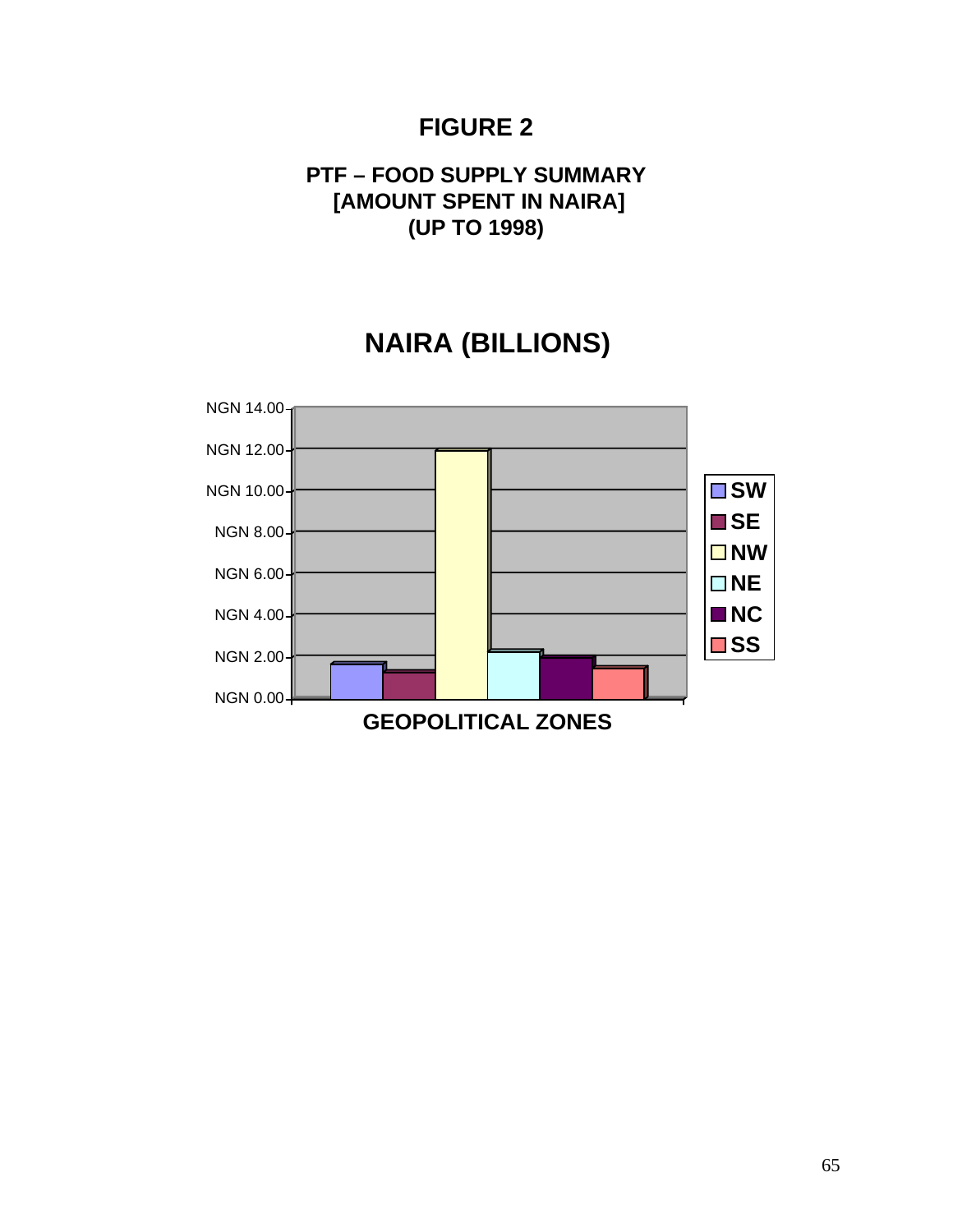# **PTF – NATIONAL HEALTH AND EDUCATIONAL REHABILITATION PROGRAMME [NHERP] EDUCATION SECTOR [NO. OF SCHOOLS REHABILITATION] (UP TO 1998)**

# **SCHOOLS REHABILITATED**

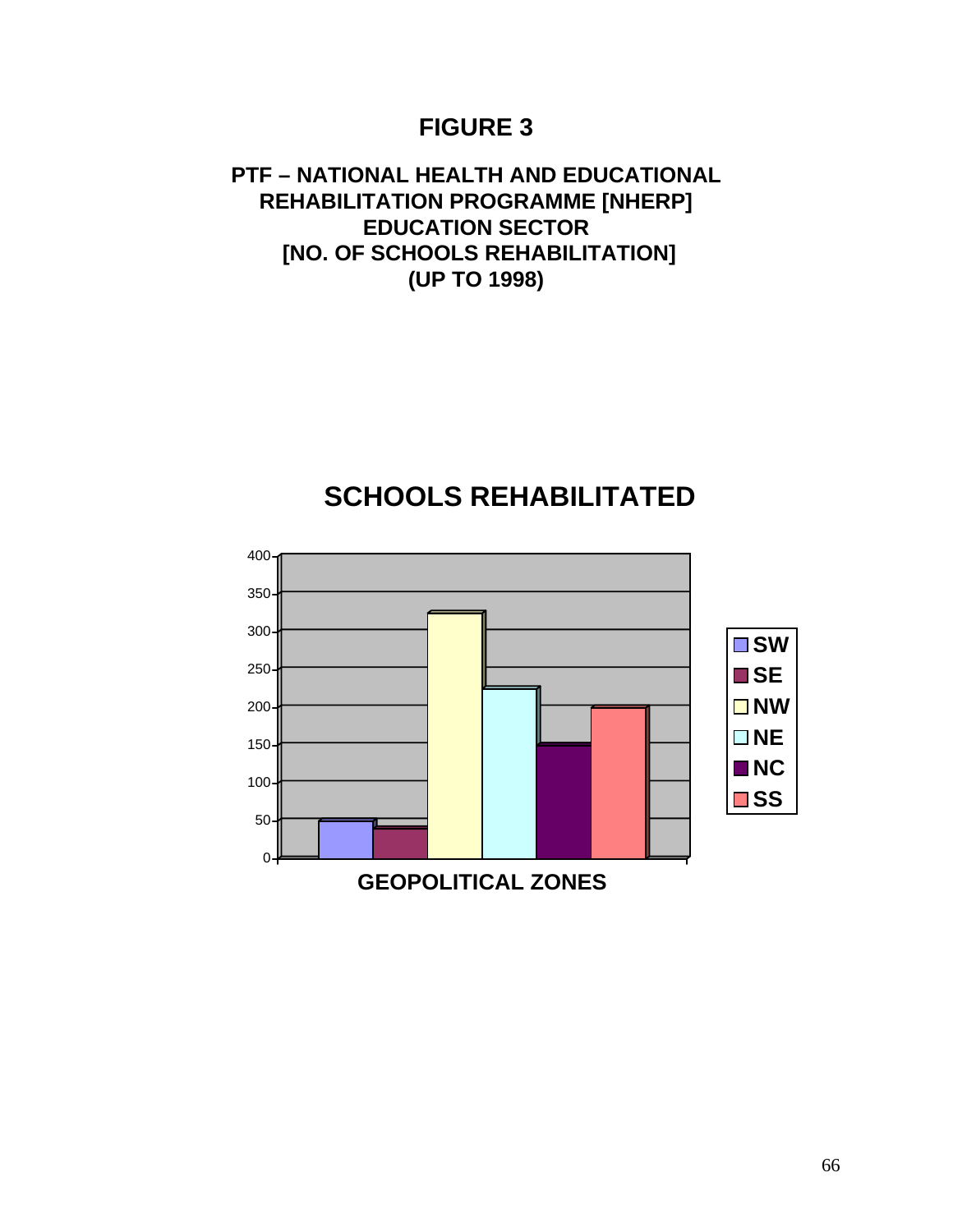# **PTF – NATIONAL HEALTH AND EDUCATIONAL REHABILITATION PROGRAMME [NHERP] EDUCATION SECTOR [NO. OF HEALTH REHABILITATION] (UP TO 1998)**

# $0$ 50 100 150 200 250 300 **GEOPOLITICAL ZONES SW SE NW NE NC** ■SS

# **HEALTH REHABILITATED**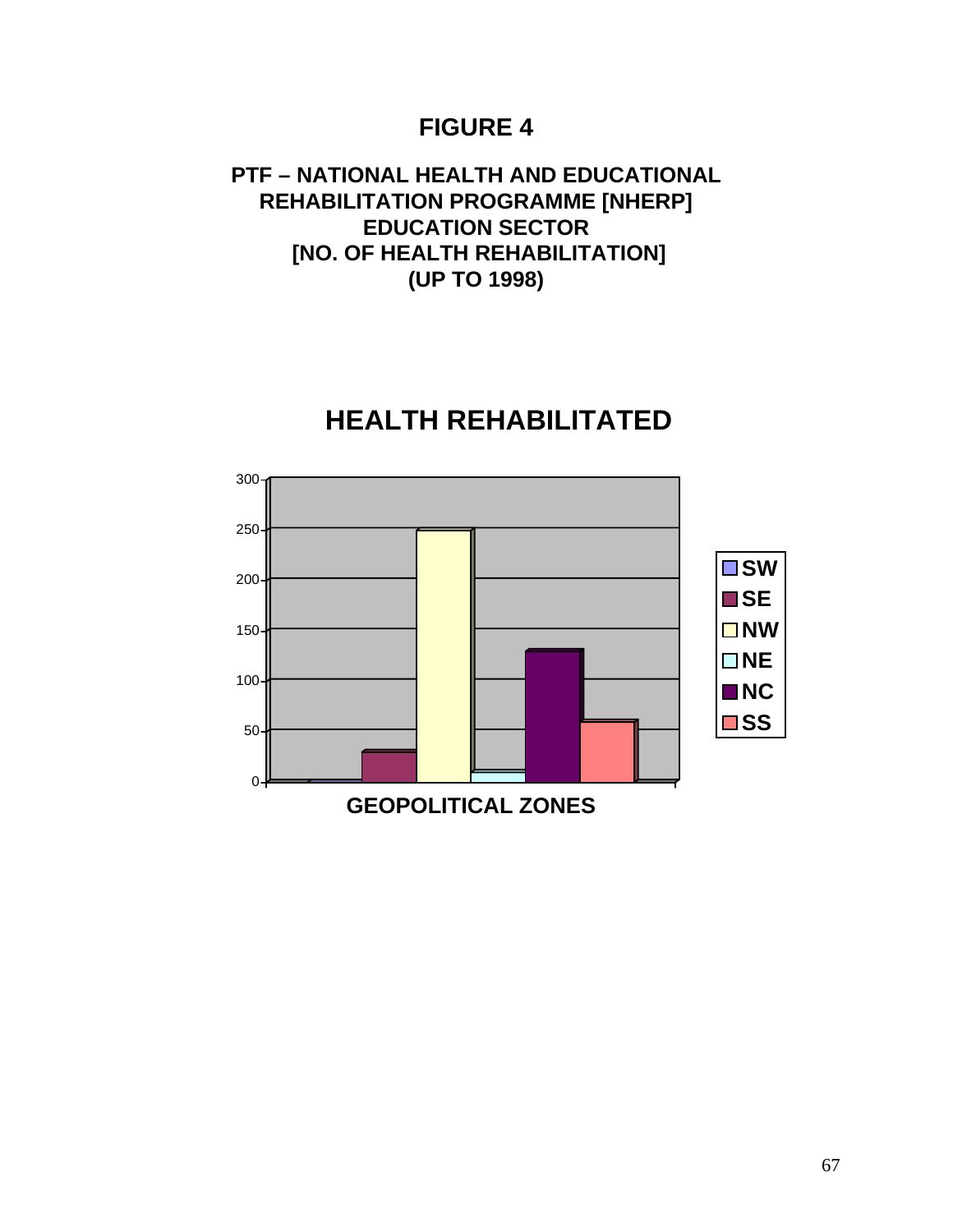# **PTF – EDUCATIONAL AMOUNT [AMOUNT SPEND IN NAIRA] (UP TO 1998)**

# **NAIRA (BILLIONS)**

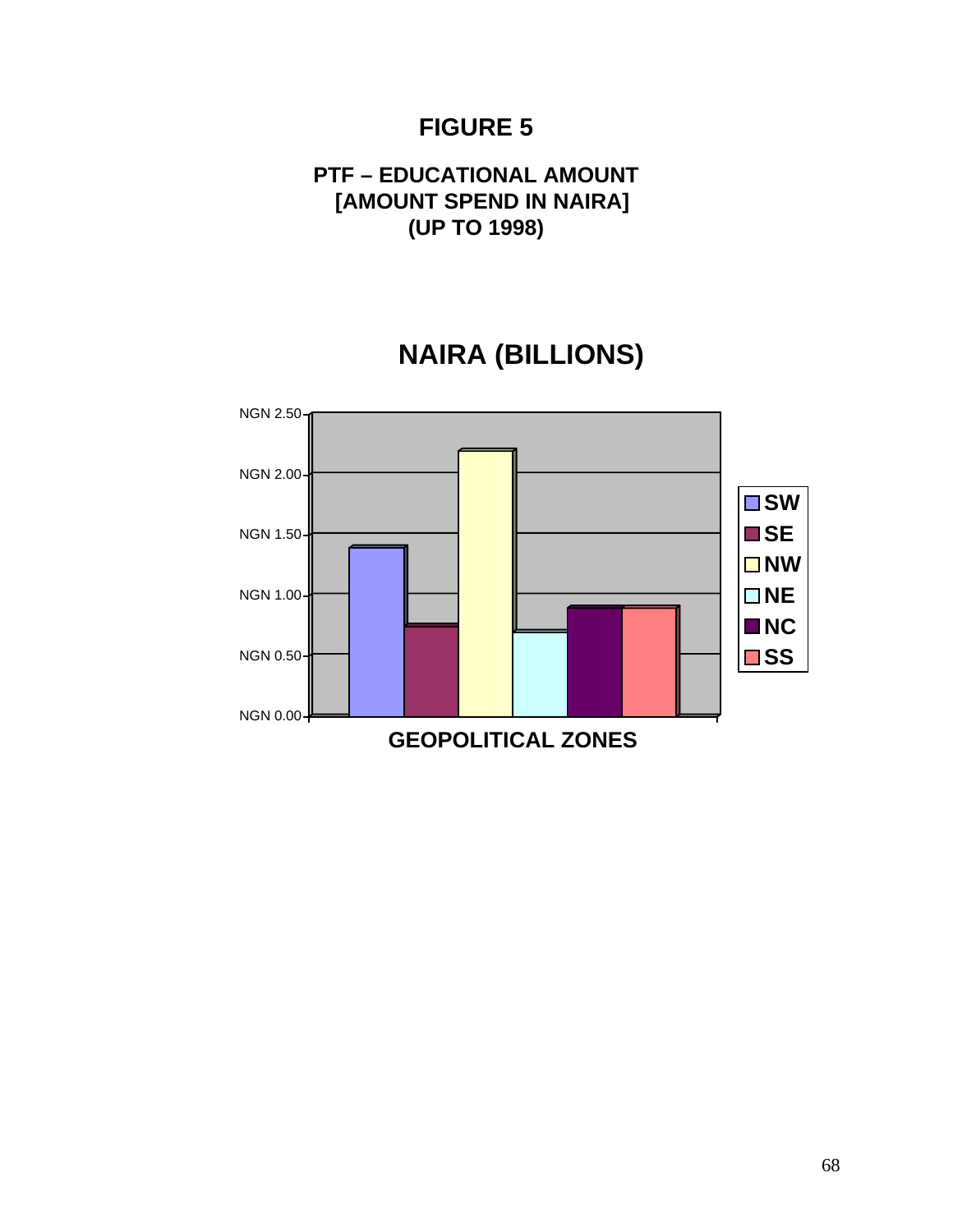#### **PRESS RELEASE**

- 1. The State Command and members of the general public in Katsina are aware of the apparent threat to law and order of law-abiding citizens of the State on Friday,  $20<sup>th</sup>$ August 1999, through the wanton destruction of properties in Katsina Metropolis.
- 2. It cold be recalled that Katsina Local Government enacted a Bye-law in June 1999 prohibiting sale of alcohol and prostitution in Katsina Local Government Area. Hoteliers who are affected by this Bye-law took the Local Government Council to Court challenging their constitutional powers to enact such law. The case after several adjournments has been adjourned to October  $14<sup>th</sup>$ , 1999 for hearing at Katsina High Court 3.
- 3. Under the present political dispensation and in our democratic setting the Court alone has the authority to clarify all issues dealing with the law and its interpretations. Every reasonable law abiding citizen are expected to await the out come of the case in Court.
- 4. Unfortunately, a group of miscreants and misguided individuals decided to take the laws into their hands by looting and burning Hotels and peoples properties on Friday,  $20<sup>th</sup>$ August, 1999. My assessment of the destruction on arrival from special duty to Kano on Saturday revealed in all:
	- (i) Seven Hotels namely:
		- (a) Peoples Palace Hotel
			- (b) Old Peoples Palace Hotel
			- (c) Capital Hotel
			- (d) Liberty Hotel
			- (e) Havana Hotel
			- (f) Goma Guest Inn Accommodation and Lodging.
			- (g) Olympia Hotel and Restaurant.
			- (h) New City Hotel, Restaurant and Lodging
	- (ii) Celestial Church of Christ.
	- (iii) Several individual properties and two residential houses were looted and burnt.
- 5. The State Command has arrested Seventy-three (73) suspects including one Babalawo Ali who led the group of miscreants to wretch havoc by looting and burning people's properties. Others associated with this act of law-less-ness are being sought and will be brought to justice. All those arrested will soon appear in Court.
- 6. Members of the public and all law-abiding citizens in this State are assured of their safety and security. The incident of Friday,  $20^{th}$  August, 1999 has no religious or ethnic under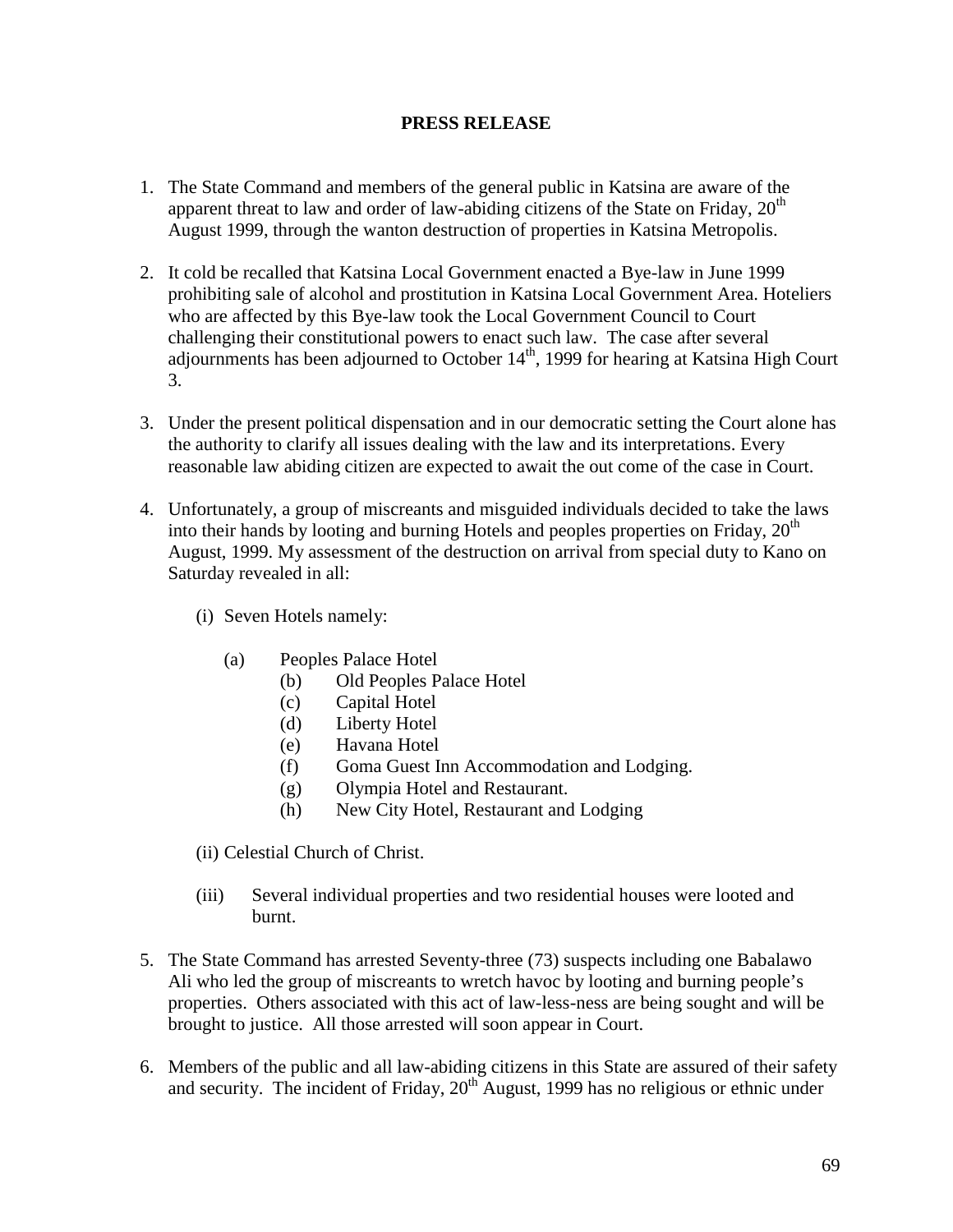tones because all major religion abhor violence and looting of others properties. Every well-meaning citizen of the State condemns this lawlessness which cannot be condoned under this dispensation. While assuring every one of the Command's preparedness to protect lives and properties in the State, parents and guidance are advised to warn their children and wards from being lured and used by any misguided individual or groups who have no fear of Allah under any guise.

- 7. The Command has made adequate arrangement to deal with ruthlessly with any threat to law and order in the State.
- 8. I also wish to inform the general public of the arrest of some dealers of hard drugs suspected to be Indian hemp on Sunday, 22<sup>nd</sup> August, 1999. Eighteen Bags of substance suspected to be Indian Hem being conveyed to Jibia in a Peugeot 505 Station Wagon has been recovered and one Hassan Salisu arrested. The case will be transferred to the National Drug Law Enforcement Agency (NDLEA) immediately for investigation and prosecution.
- 9. Once more I wish to seize this opportunity to appeal for useful information on crime and on any issue that will threaten law and order and security of the peace loving people of this State.

Thank you.

(OSARETIN BAKARE) CP. COMMISIONER OF POLICE KATSINA STATE COMMAND.

 $23^{\text{rd}}$  August, 1999.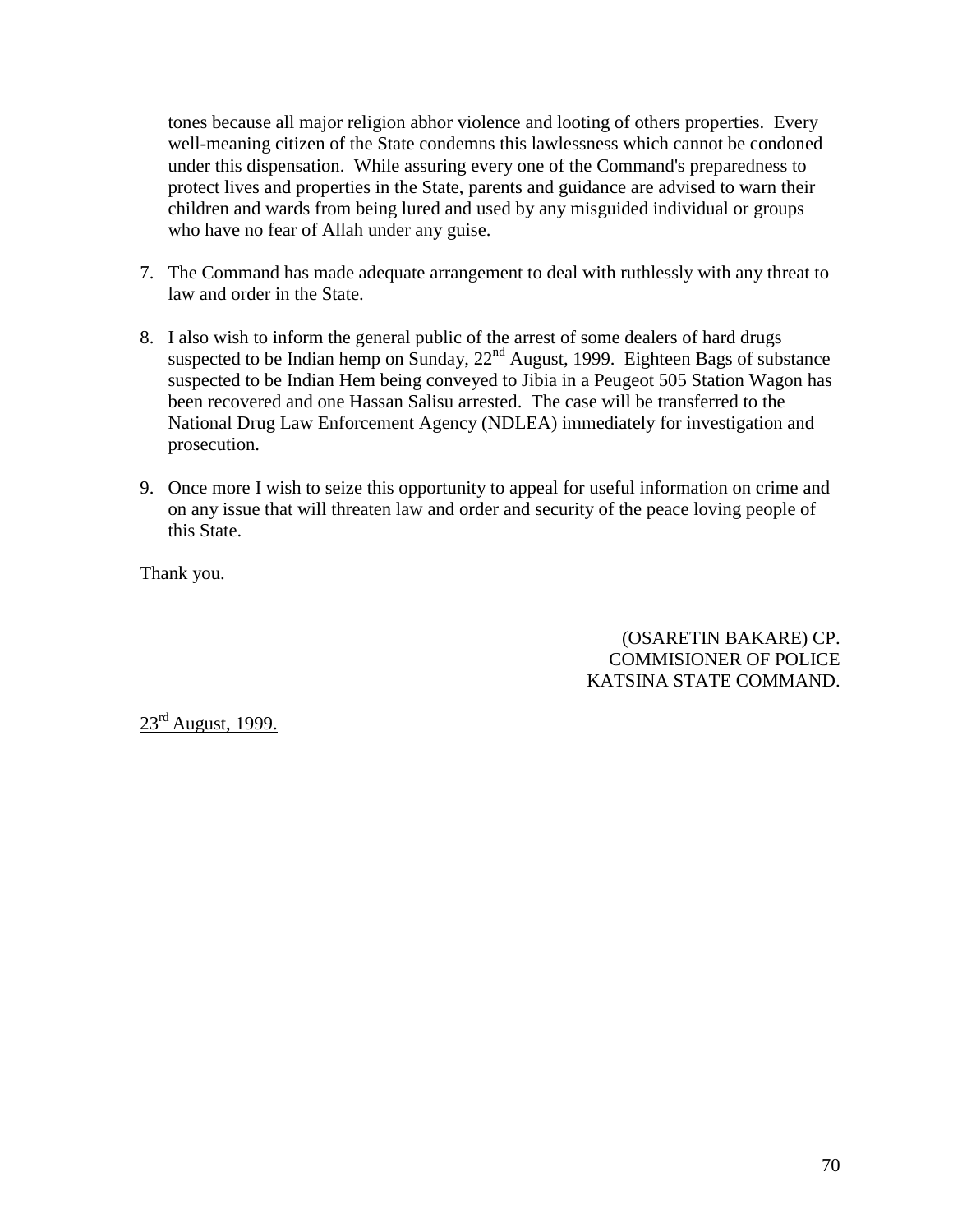#### **A F F I D A V I T**

I, John Samuel Akpaidick of Utu Abak in Abak Division of Annang Province, aged 29 years and a teacher by profession do hereby solemnly and sincerely declare as follows:

- 1. That I had been a Refugee among others at Urua Inyang since April, 1968. The population of the Refugees at Orua Inyang was increasing every day and by the end of September, it had risen to about 20, 2000. These were made up of the Annangs, Ibibios, the Ogonis and the Ndokkis.
- 2. That on the  $4<sup>th</sup>$  of October, 1968, at about Eleven O'clock in the morning the Urua Inyang market was already thickly peopled, others were still going and returning from the market. The aged refugees were sunning themselves outside and children were playing about while I attended a Red Cross (the Abak Local Red Cross) meeting in one of the School's rooms. Suddenly, we heard, at very close quarters, firing of guns and mortaring sounds. The sounds became unbearable, we could not know what was happening. Biafran troops were at this time 41/2 miles in front of Urua Inyang.
- 3. That amidst there confusions the Local Red Cross meeting was closed by members panicking outside, some jumping through the windows while others scramble through the doors.
- 4. That by the time I found myself outside the Nigerian Troops were already a few yards to the camp. I saw three tall Nigerian soldiers hanging up special guns on their necks and spraying bullets as they advanced forward. Other soldiers flanked the two sides of the camp firing their guns indiscriminately. I also saw a land rover mounted with a heavy artillery following the troops behind and mortaring as it drove slowly forward.
- 5. That many of the Refugees were killed in the camp before I ran out through the market. At this time, the market was flooded with bloods and pieces of human flesh.
- 6. That before my escape into a nearby bush my left leg was hit by a bullet. I could not rest until I had reached Abala where I saw some Biafran Troops.
- 7. That before this time a second cousin of mine, who escaped from Abak in July had told me that the vandals had gunned down my aged father, Chief Samuel Akpaidick after they had burnt down our compound, for the old man not being able to say where his children had been.
- 8. That I made this declaration conscientiously believing same to be true and by virtue of the Oaths Acts of 1963 and that I fully understand that if I have made my statement which is to my knowledge false in my material issue, I am guilty of felony under Section 192 of the Criminal Code and liable to imprisonment for three years.

\_\_\_\_\_\_\_\_\_\_\_\_\_\_\_\_\_\_\_\_\_\_\_ DECLARANT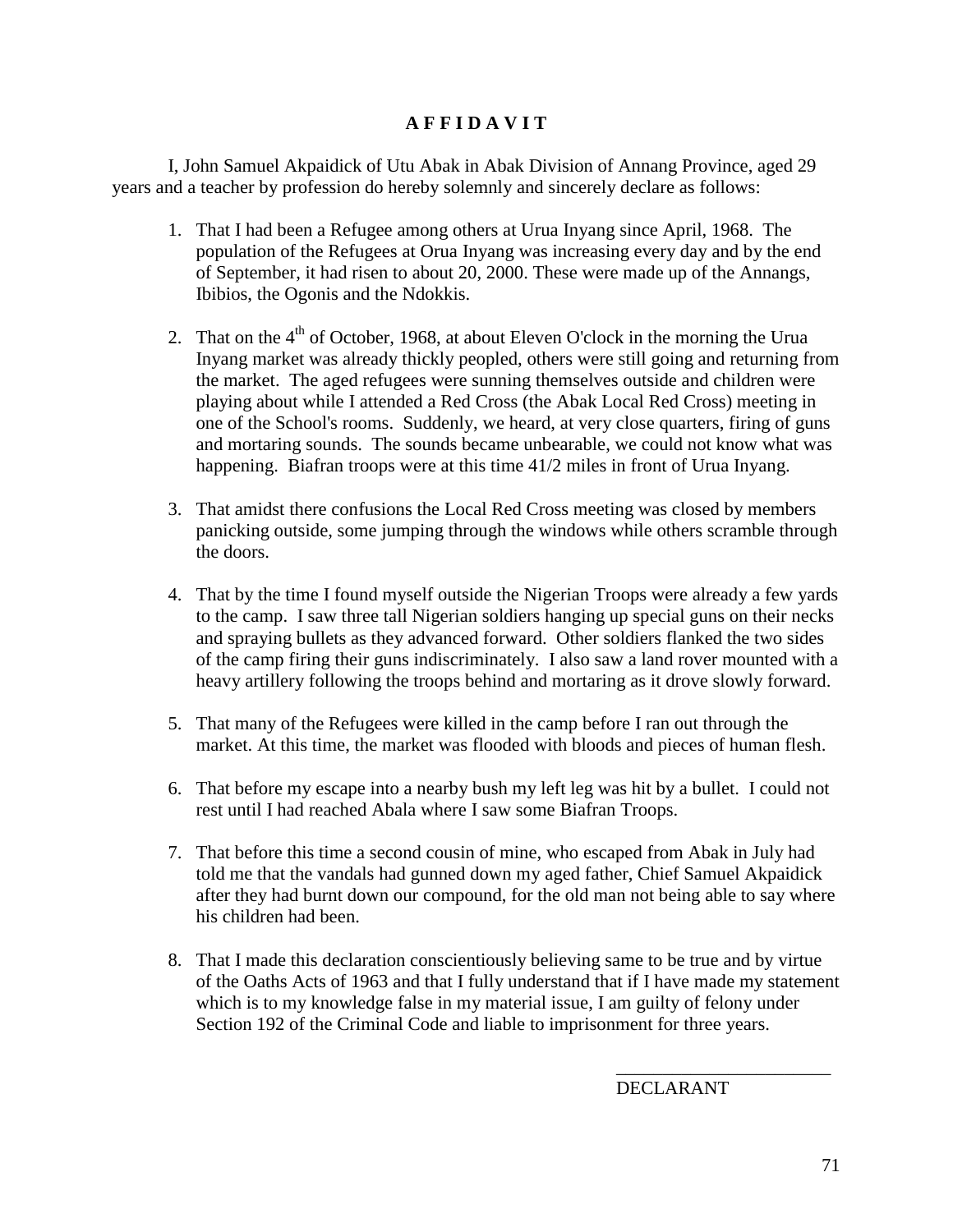Sworn before me this 15<sup>th</sup> day of January 1969 At the Provincial Office, Umuahia.

Declaration fee of 12/6 paid R/C/R/ No. 2 341391 dated 15<sup>th</sup> January 1969

Commissioner for Oaths

\_\_\_\_\_\_\_\_\_\_\_\_\_\_\_\_\_\_\_\_\_\_\_\_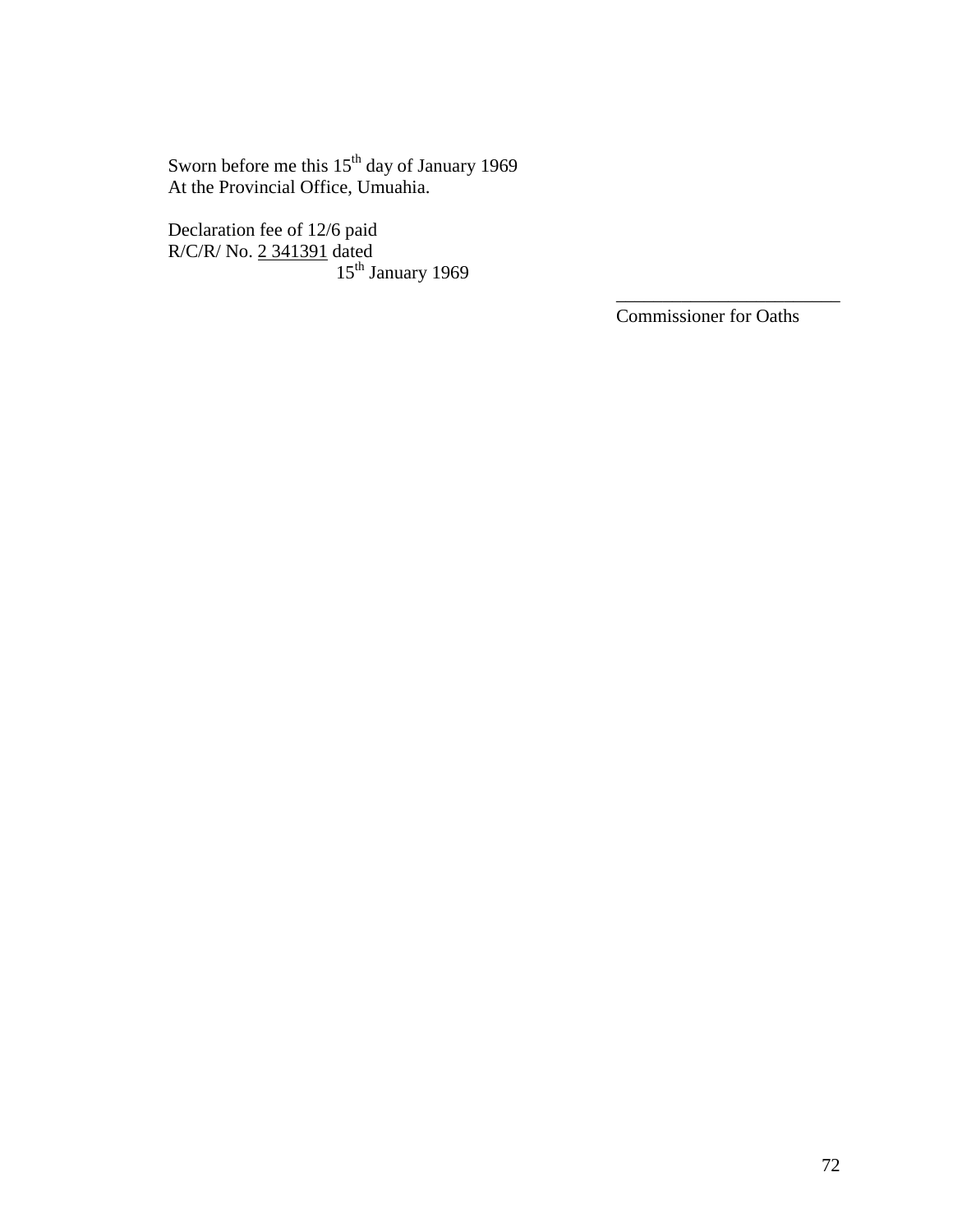# **STATUTORY AFFIDAVIT**

I, Frank Chukwuma IBEGBU, Biafran citizen, Det. Police Corporal No. 3684, Police Officer, Biafra Police HQs. Onitsha aged 41 years make oath and state as follows:

- 1. That I am a Biafran citizen aged 41 years.
- 2. That I was present at Onitsha on  $20<sup>th</sup>$  March, 1968 when Nigerian troops suddenly entered the Township about 3 p.m.
- 3. That I was detailed as my duty by my Commission to stay behind in order to observe the conduct of Nigerian troops in Onitsha.
- 4. That at the time of the said entry, Biafran soldiers had evacuated from Onitsha and very few civilians, old men and women and some few individuals who believed on Nigerian radio assurances of safety stayed behind.
- 5. That of the total Onitsha population of about 200,000 people about 2,000 stayed behind.
- 6. That I was hiding from house to house in my attempt to observe what was happening and helping some trapped civilians to escape.
- 7. That I saw Nigerians troops shooting down every man, woman and child found on the street,
- 8. I saw Nigerian troops breaking into houses dragging out old men and women forcing them at gun point to shout "one Nigeria" and thereafter lining them up and shooting them down with automatic weapons.
- 9. That I saw women being raped on the streets before they are killed.
- 10. That in a church in Inland Town Onitsha several worshippers (about 500 strong) who were praying were besieged by Nigerians troops, the men were separated from the women and all the men were shot dead.
- 11. That it took me two days of hiding and dodging the Nigerian troops from one part of the town to another before I could escape by bush paths out of the enemy occupied areas.
- 12. That I make this affidavit truly by virtue of the Oaths Act 1963.

 $(Sgd.)$  ?? D e p o n e n t

DATED this 22<sup>nd</sup> day of January 1969 Sworn before me

> (Sgd.) C.N. Obiadi Commissioner for Oaths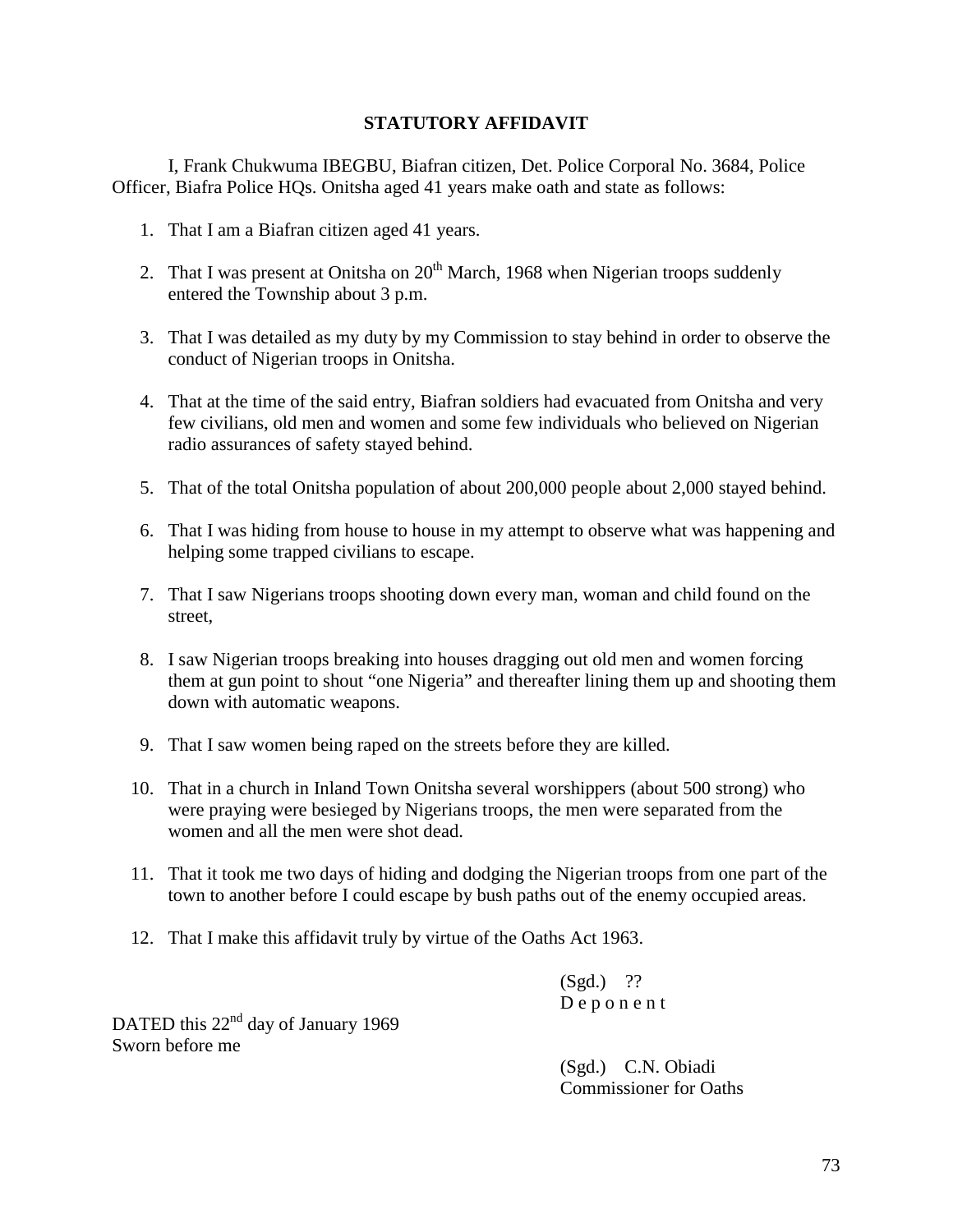# **AFFIDAVIT OF ROBERT WELE**

I, Robert Wele of Owaza a farmer and Biafran citizen make oath and say as follows:

- 1. That I am a citizen of the Republic of Biafra now a refugee at Eziama Ntigha Northern Ngwa.
- 2. That the Nigerian Army invaded my village of Owaza on the  $12<sup>th</sup>$  of August 1968.
- 3. That I was present at the said Owaza when the invasion took place.
- 4. That the enemy entered Owaza through a narrow bridge very close to my house.
- 5. That the whole village was taken unawares, and several people were trapped by the enemy.
- 6. That during the stampede most of the villages fell to the enemy.
- 7. That the following who were with me were deliberately shot by the Nigerian soldiers that is to say: Wele Ololue my aged father, Lazarus Worgu and Joseph Okoro.
- 8. That I managed to escape by plunging into the swamp.
- 9. That at last I discovered that over one thousand people were killed at Owaza.
- 10. That many of the dead were refugees from Ogoni, Eleme, Etche, Ndoki who were then camped at Owaza.
- 11. That the village was burnt down as the enemy attacked every thing that moved.
- 12. That I make this affidavit conscientiously believing same to be true to the best of my knowledge.

\_\_\_\_\_\_\_\_\_\_\_\_\_\_\_\_\_\_\_\_\_\_\_\_\_\_\_\_ DECLARANT

\_\_\_\_\_\_\_\_\_\_\_\_\_\_\_\_\_\_\_\_\_\_\_\_\_\_\_\_\_\_\_\_\_

Sworn at the J.P.'s Office Okpualangwa this  $20<sup>th</sup>$  day of January 1969.

Before me,

Commissioner for Oaths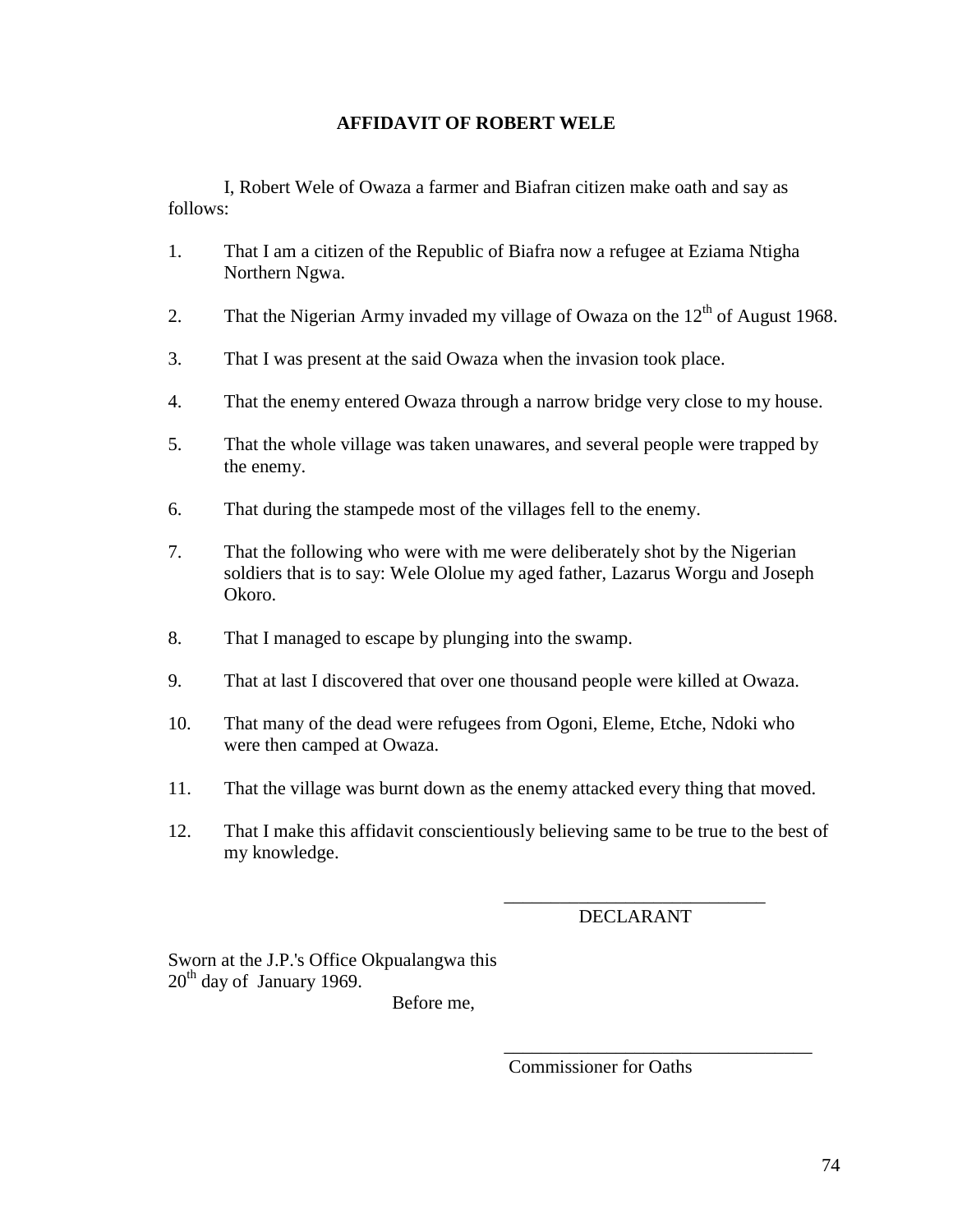# **AFFIDAVIT OF CHIEF MARK OSONDU EKE**

I, Mark Osondu Eke of Ozuaku Asa a farmer and Biafran citizen take oath and say as follows:

- 1. That I am a Biafran citizen and the clan head of Ipu South Clan.
- 2. That I was at my village of Ozuaku in Asa when the Nigerian soldiers invaded the village by 1 p.m. on the  $15<sup>th</sup>$  of August 1968 through Owaza.
- 3. That the village was cut off from the Imo River gate and the entire village was indiscriminately shelled and mortared.
- 4. That in the confusion that followed the villagers could not escape from the enemy.
- 5. That the following among others were killed, that is to say Cathy Eke my daughter, Worie Eke my sister, Nwanyiogu Amadi, Wobiafra Amadi, Okechukwu Amadi, Wogu Woke, Agajuo Nwosu, Wigwe Azu, Nnete Iwelaa, Mama Azu and Dimgba Ekwe.
- 6. That refugees from Ndoki, Ogoni, Eleme and Afam were camped in the village at the same time.
- 7. That the enemy raided the camps and burnt down several houses which were not destroyed by shelling.
- 8. That the village was virtually sacked and the villagers scattered.
- 9. That I took refuge at Ovungwu and inquiries have since revealed that over 500 persons including refugees lost their lives.
- 10. That I make this affidavit conscientiously believing the contents to be true to the best of my knowledge.

### \_\_\_\_\_\_\_\_\_\_\_\_\_\_\_\_\_\_\_\_\_\_\_\_\_ DECLARANT

Sworn at the J.P's Office Okpualangwa this 20th day of January 1969.

Before me,

Commissioner for Oaths

\_\_\_\_\_\_\_\_\_\_\_\_\_\_\_\_\_\_\_\_\_\_\_\_\_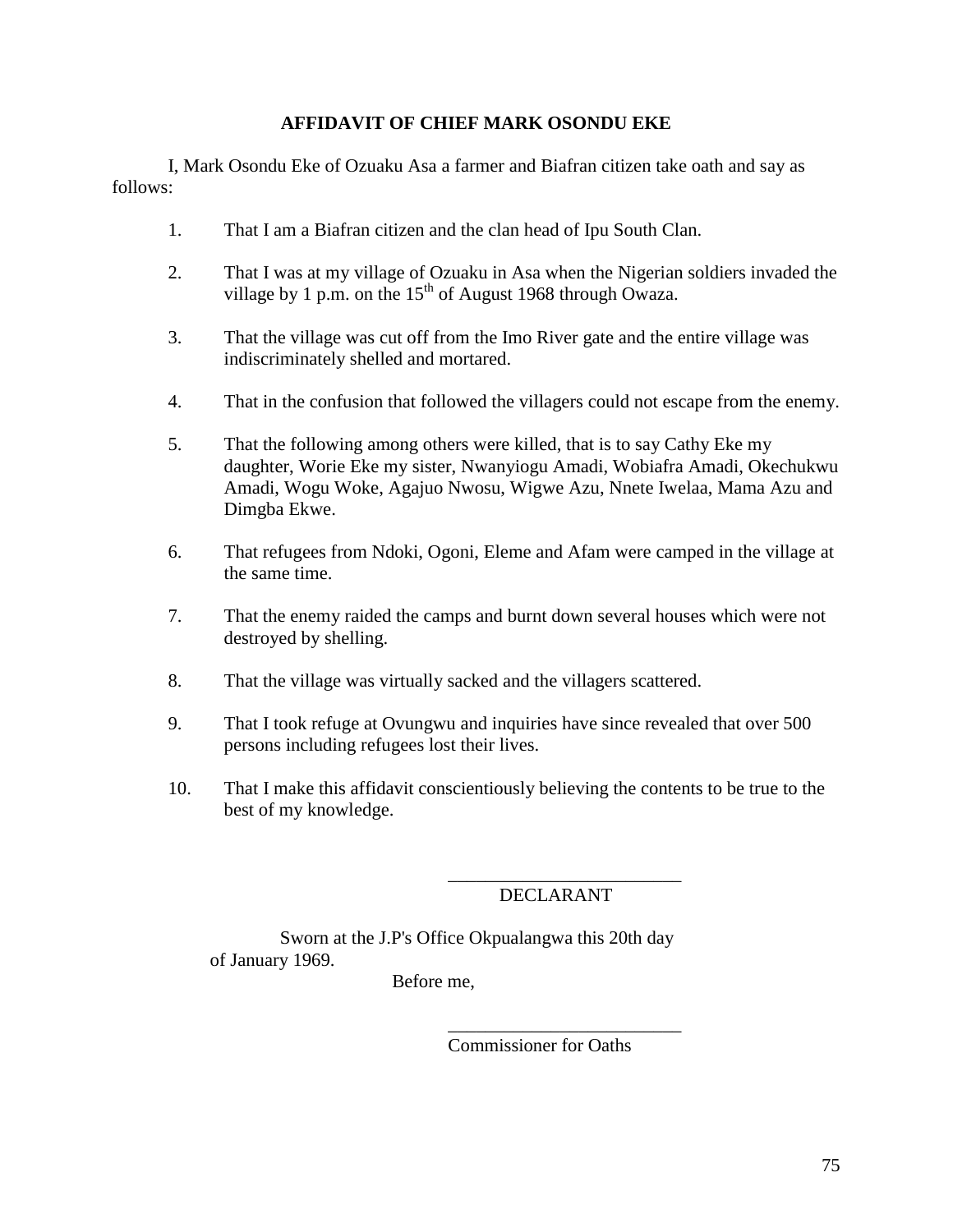# **AFFIDAVIT**

I, Mr. Jackson Okure, of Ikot Obong Edong, Ikot Ekpene, Annang Province, formerly Native Administration Driver, now a refugee at Nto Edino Sick-bay, Ikot Ekpene, do hereby solemnly and sincerely declare as follows:-

- 1. That when the Nigerian soldiers entered Ikot Ekpene in March 1968, I was unable to come out from the area.
- 2. That some time in August, 1968, Biafran soldiers entered Ikot Ekpene. I was liberated by Biafran soldiers who first took me to Udo Bassey's house, in Abiakpo. From there I was taken to Obot Akara, andon the following day, I was taken to Mbiabong in Ikono area in Uyo Province. After my one week's stay at Mbiabong, Ikono, I was taken to Ikwen Refugee Camp in Annang Province.
- 3. That I was a member of Ikot Obong Edong Local Council. My house was at the junction between Ito and Umuahia Roads and Market Road where the Provincial Police Office was. I was not a member of this tribunal who tried and shot dead Biafran sympathisers - Ibibios, Annangs, Ibos, etc.
- 4. That from my house I observed Nigerian troops shooting both the Ibibios and Ibos etc. who passed through that point and who did not identify themselves as Nigerians.
- 5. that when the shooting became indiscriminate, I left my house to Abiakpo mentioned in paragraph 2 above.
- 6. That the number of people killed was great especially among the Ibos.
- 7. That I make this declaration conscientiously, believing same to be true and by virtue of the Oaths Acts of 1963; and that I fully understand that I have made any statement which is to my knowledge false in any material issue, I am guilty of felony under Section 192 of the Criminal Code and liable to imprisonment for three years.

\_\_\_\_\_\_\_\_\_\_\_\_\_\_\_\_\_\_\_\_ DECLARANT

Sworn before me this  $15<sup>th</sup>$  day of January 1969.

Commissioner for Oaths

\_\_\_\_\_\_\_\_\_\_\_\_\_\_\_\_\_\_\_\_\_\_\_\_\_

Declaration Fee of 15/- R.C.R. No. Z 341389 dated  $15<sup>th</sup>$  January 1969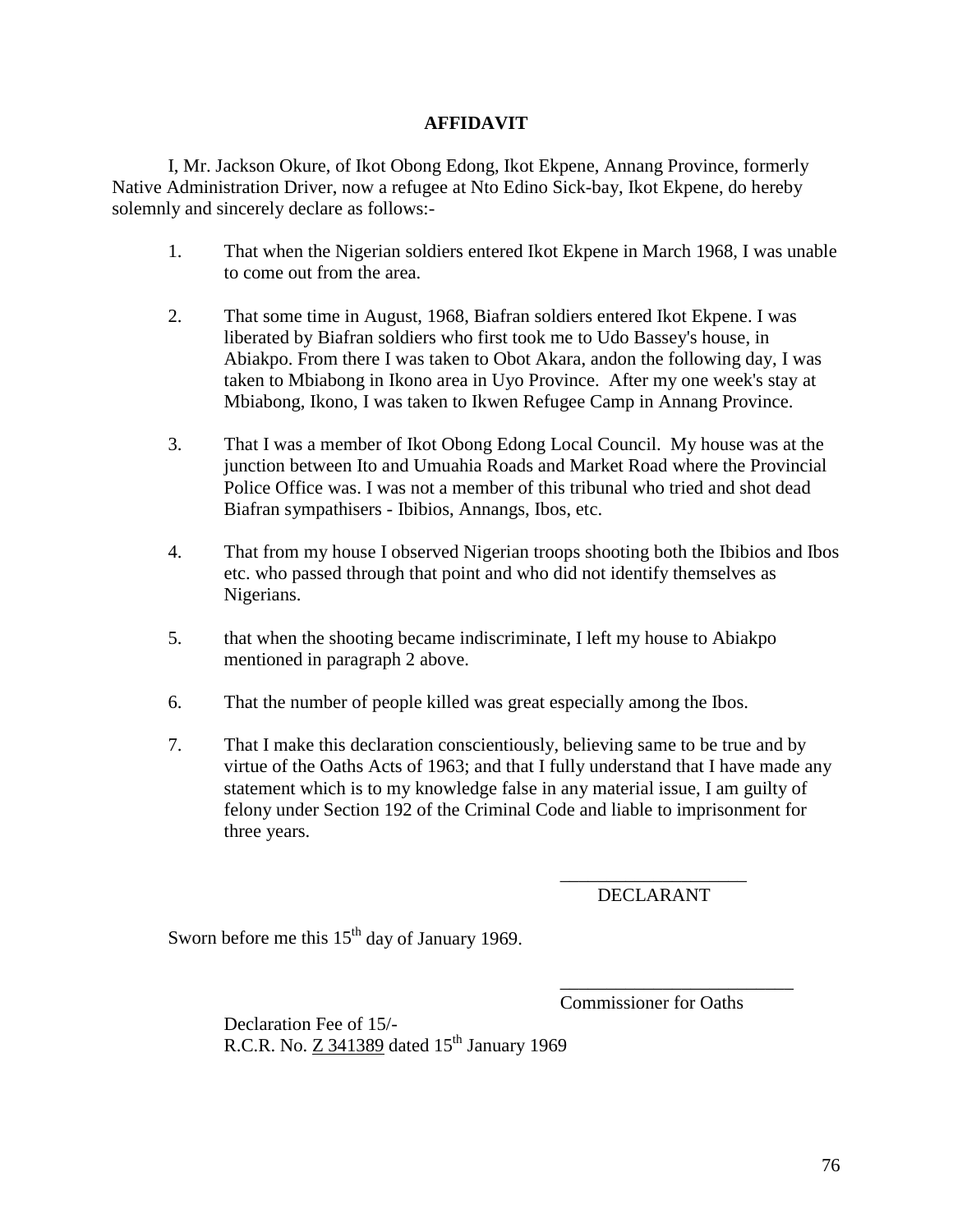# **A F F I D A V I T**

I, Francis Dike Okwudiafor, a citizen of the Republic of Benin/West Niger area resident as a refugee in Ojike Refugee Camp, Orlu, Biafra, do hereby make oath and state as follows:-

- 1. That I was present in my home town of Asaba when the Federal troops entered on the  $5<sup>th</sup>$  of October, 1967.
- 2. That I was an eye witness of some of the looting, burning of houses and killing of innocent civilians which took place on a massive scale during the period  $5<sup>th</sup>$ October to  $7<sup>th</sup>$  October, both dates inclusive, 1967.
- 3. That I hereby attach annexure (c) counter-signed by me as the true story of what happened.
- 4. That I make this affidavit sincerely believing the same to be true and correct to the best of my knowledge.

………………………… D e p o n e n t

Sworn to before me in the Magistrate Court Registry, Orlu, this  $20^{th}$  day of January 1969.

BEFORE ME

…………………………………………… COMMISSIONER FOR OATHS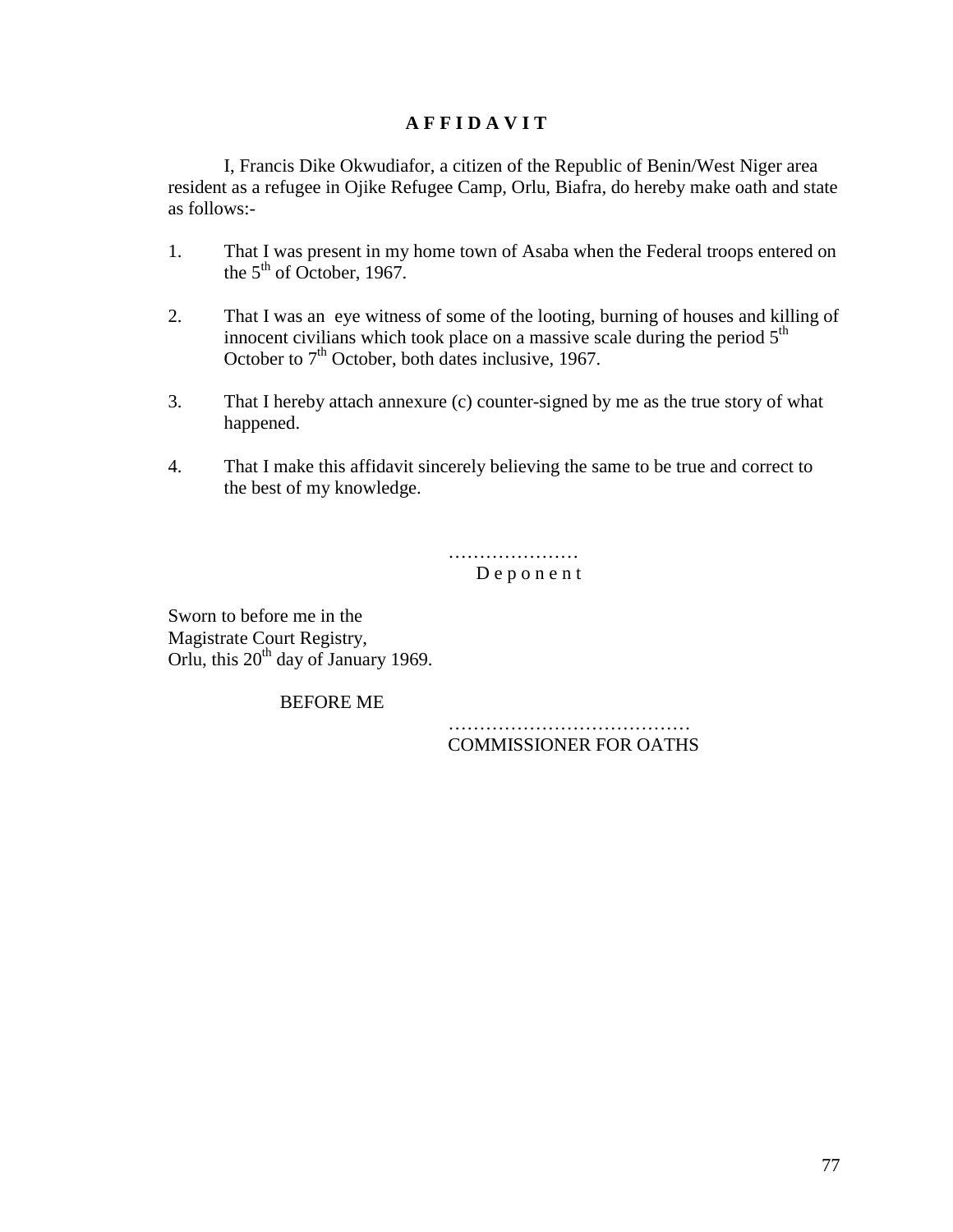#### **MR. OKWUDIAFOR**

The Federal troops entered Asaba in the evening of  $5<sup>th</sup>$  October, 1967. We had been expecting their arrival with fear and trembling since Biafran troops started withdrawing on the  $3<sup>rd</sup>$  of October. We remembered vividly the fate of our people in Northern Nigeria in May, July and September 1966 and the threat that Ibos were going to be wiped out. When the Federal troops arrived some people had fled across the Niger, some into the bush but some remained in their homes, waiting for what fate would bring. By late evening of that day there was firing everywhere in the town - the Nigerians troops went from house to house, looting, raping and demanding ransom from those they felt like sparing.

Early on the  $6<sup>th</sup>$  of October Obi Okwudarue summoned all our people to Ogbeke Square to arrange and receive the Federal troops. They assemble at about 10 a.m. that day and from donations a sum of ₤50 was made and the people trooped to the Commanding Officer dancing and shouting "One Nigeria" (just to assuage their anger and spare us). The money was handed over to the officer who thanked us and expressed sorrow at the number of civilians killed by "stray bullets". We now thought that we were safe and a few people who ran to the bush came out.

Late that evening the Chief sent the town crier with gong again to inform all our people men, women and children that the  $7<sup>th</sup>$  of October 1967 was to be a festive day climaxed by a huge dance to celebrate the liberation of Asaba by Federal troops. We thought that this was the last painful sacrifice that we would be called upon to make. So on that day many people started moving to the assembly ground at Ogbeke but, having heard that cars were being burnt, I decided instead to push our car into the bush and camouflage it. By the time some of my people had helped me to do this the dancers were not back so we decided to go and join them.

It was now about 3 p.m. As we were going we were joined by others from various parts of the town. When we got to Ogbeke - the usual assembly ground - we did not see the dancers but others who had come in quest of their relations that had gone. Just then some troops arrive with some men who did not go to the dance and who had been sought in their homes and arrested. With all these we were marched to the High Court on Okpanam Road. Here we were to be killed but one Major arrived just before the machine gun was got going and said that too many men had already been killed at Asaba and that we should be allowed to go home. We were then escorted to our various homes. Our way home was littered with corpses of people who had been shot and we saw women and children carrying the corpses of their husbands and relations from the dancing ground to their homes for burial.

Some corpses that had nobody to identify them were buried in mass graves at Ogbe Osowe where the ghastly incident took place. I lost 11 people in my family during that incident. Rev. Fr. P. Ugnoko lost no less than sixty of his closest relations. There was hardly any family in Asaba that was not touched. Even a popular Reverend Brother dressed in his habit - Brother Ignatius was also killed.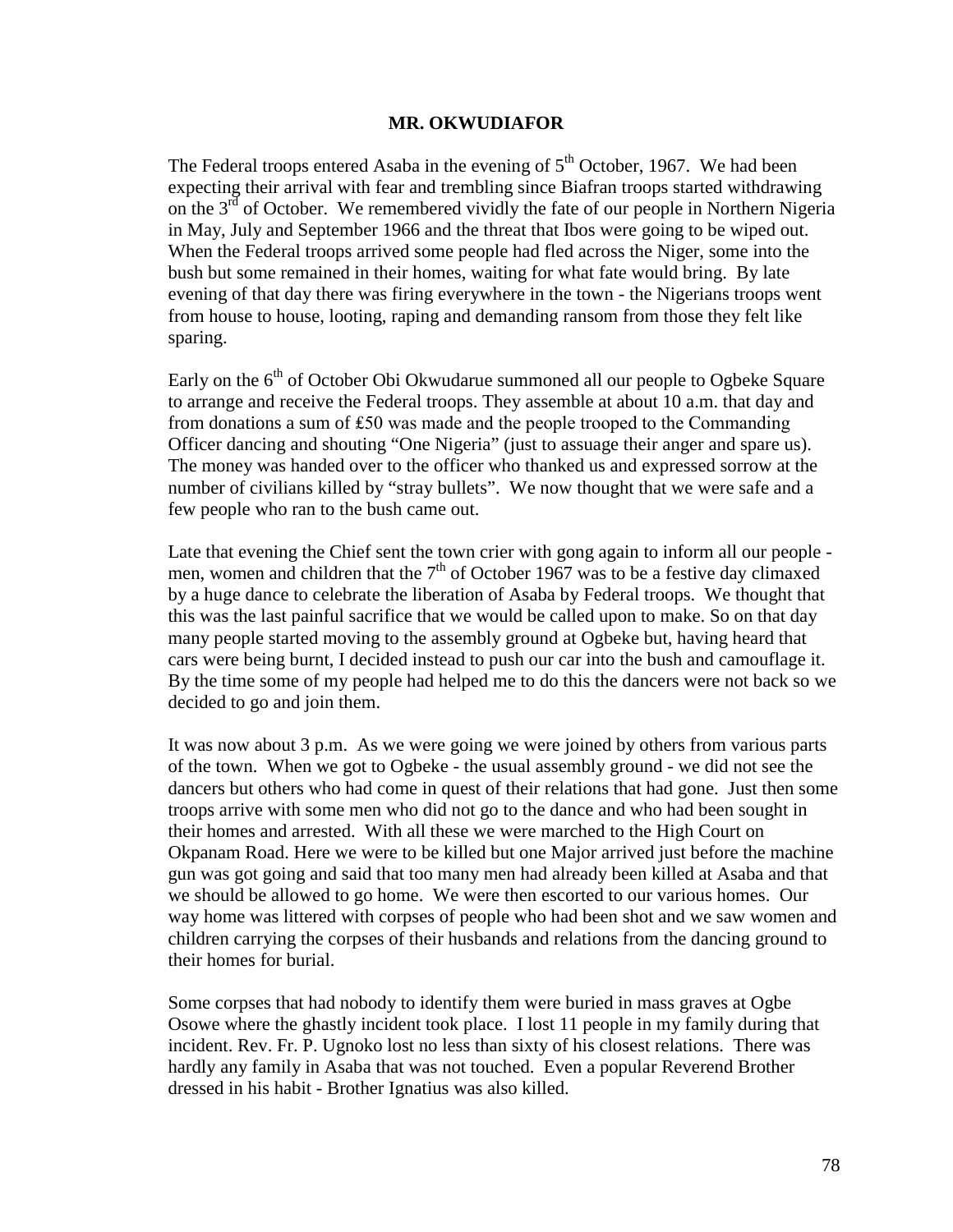It would be surprising to note that on that very day the sum of ₤100 was presented to the Commanding Officer as a tribute to the Armed Forces by Asaba people. This was accepted before the donors were slaughtered. The slaughter of people was followed by wholesale looting particularly of portable goods like radios, watches, gold trinkets, etc.

There was raping on an unprecedented scale and of course any men still alive had to take to the bush; only the aged remained behind. I left the town at 8 p.m. on that day and escaped to Ibusa.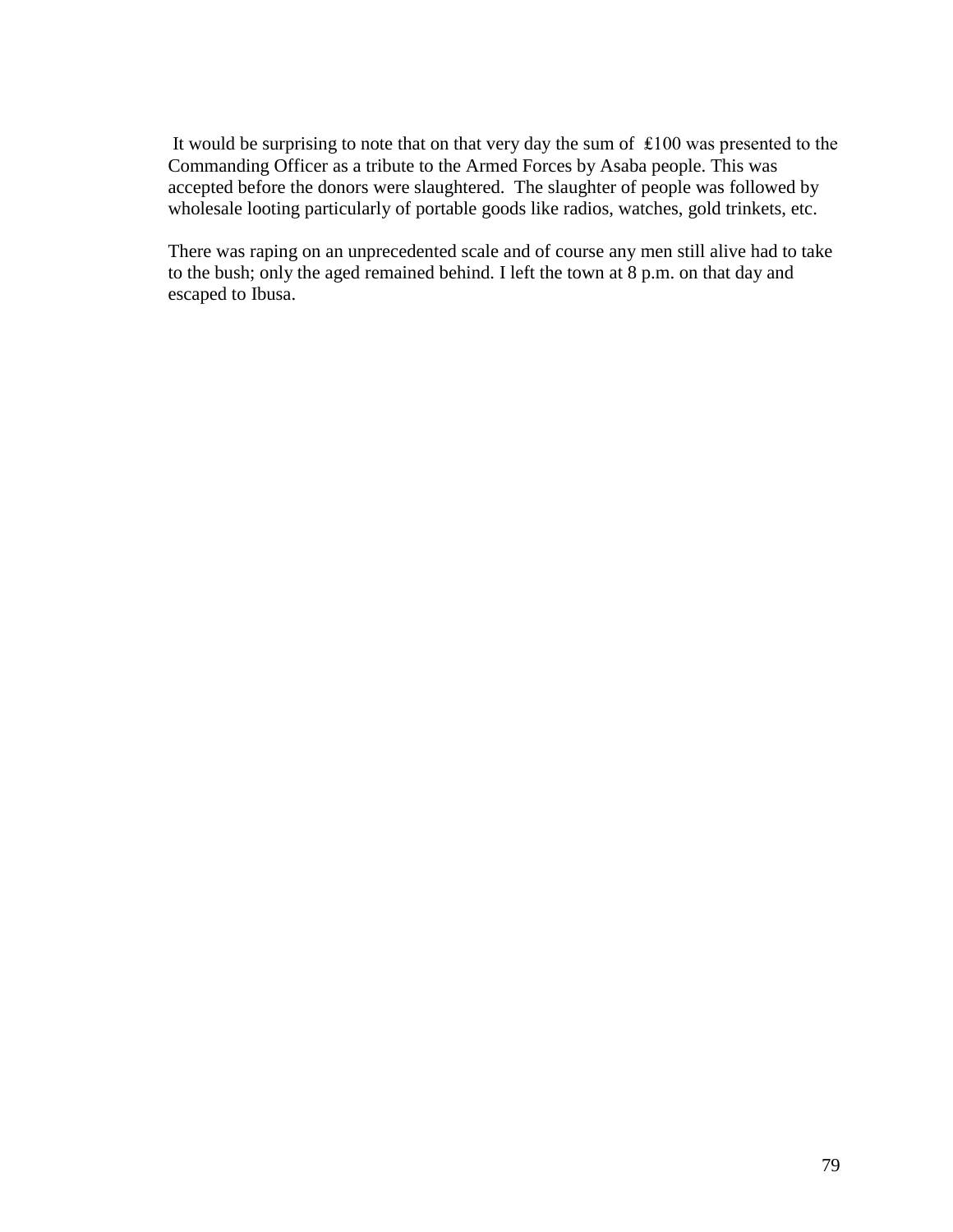### **WIPING OUT WHOLE FAMILY AND ABDUCTING GROWN UP GIRLS**

I, Mr. Sylvester Madubuattah, do certify that when the Hausas entered Lejja - my town in Nsukka Province, they busied themselves burning housings, looting people's property and raping women.

One Omeke family comprising eleven people was met by the Hausas intact. The vandals killed the husband and wife of the family, eliminated seven other children and relatives of the family and carried away two grown up girls from this very family. Till today, the whereabouts of these girls has not been known.

#### DECLARED AND SWORN BEFORE ME

…………………………………………… COMMISSIONER FOR OATHS

20/1/69

DATE …………………..

……………………………………………. SIGNATURE OR MARK OF WITNESS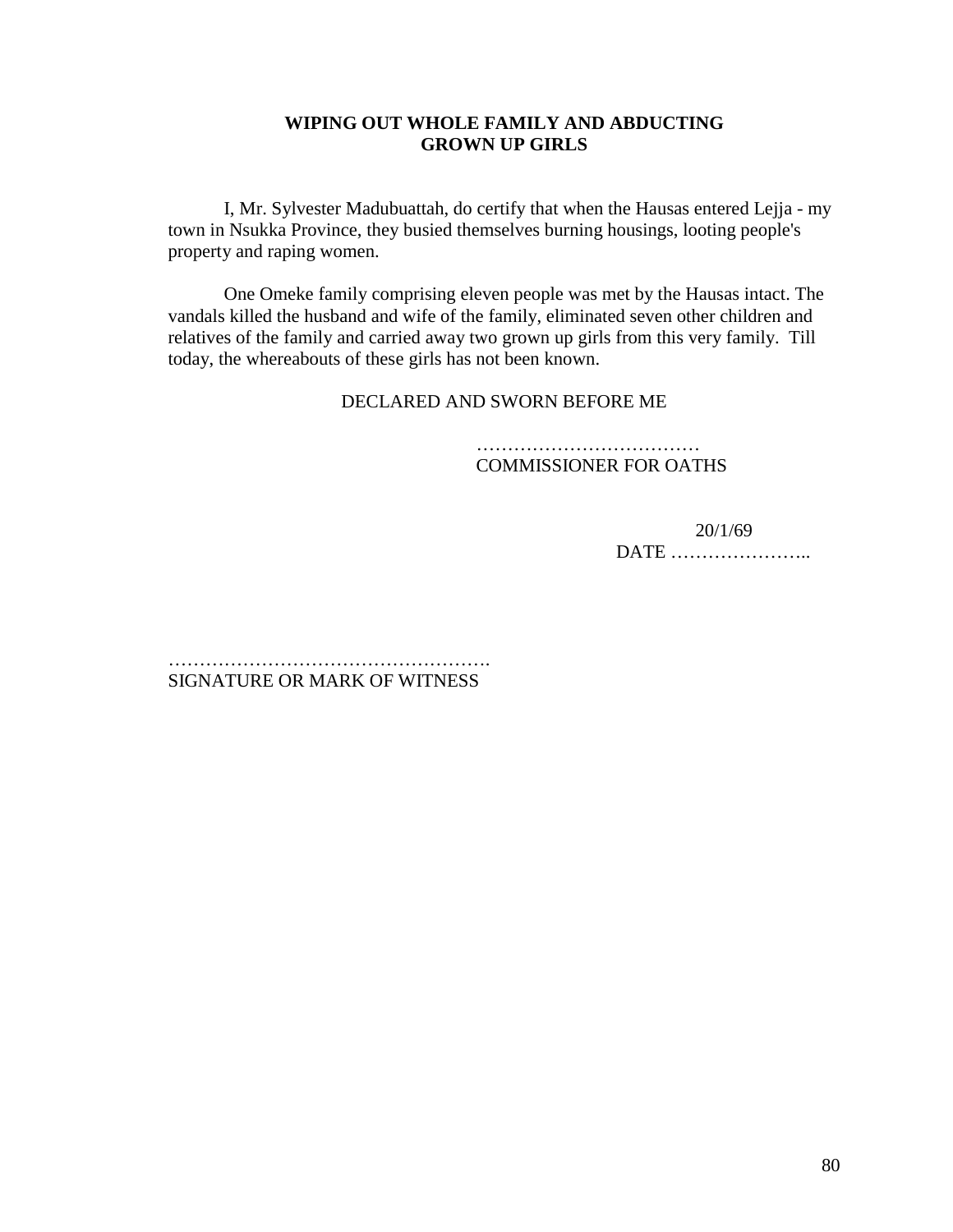#### **AFFIDAVIT**

I, Dominic Eze, a Court messenger, was captured in my Enugu Ezike residence by the Federal soldiers. I was so mercilessly beaten up that I thought I had died. I was unconscious for some days.

Later on, when I regained my senses I found myself in a very large and crowded room. Asking a nearby fellow where we were, he said in that "we were in Kaduna Prison". Every morning, we go through the same routine of being lined out, tied together with a common rope, dragged to a panel area where each one of us received several lashed. After this, we were taken back to the yard.

Many who appeared not to obey at once, were beaten severely and made to eat rice mixed with urine and excreta. On some occasions, we were brought out in the open air and made to dance "kpanlogo" and to their songs usually pouring aspersion on Ibos, Biafra and Lt. Col. Ojukwu himself. The Hausas enjoyed themselves at our own expense.

………………………………………………………… SIGNATURE OR MARK OF WITNESS

DECLARED AND SWORN BEFORE ME

 ……………………………… COMMISSIONER FOR OATHS

 20/1/69 DATE …………………..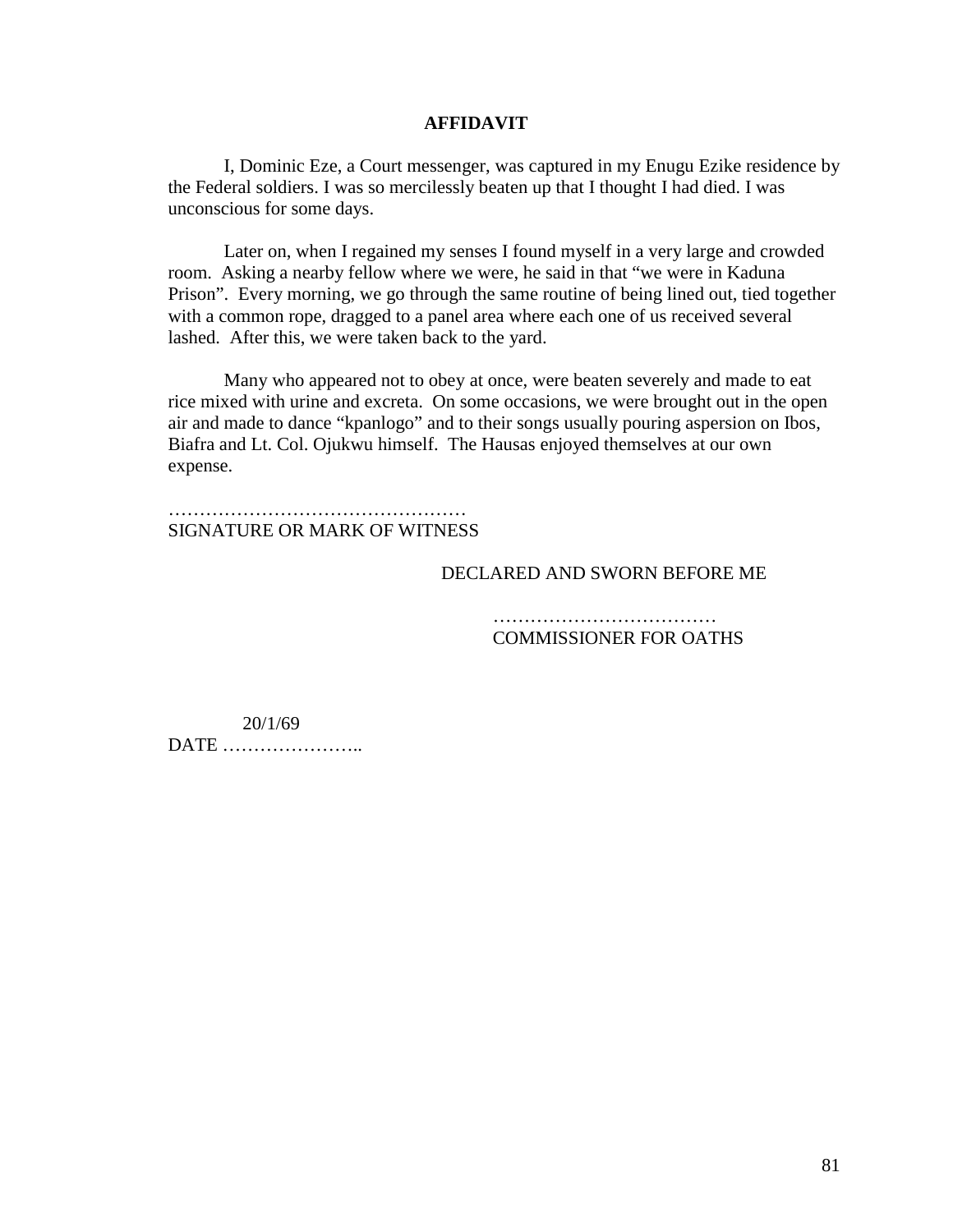### **THE SHOOTING OF MR. ONODU A CIVILIAN IN HIS HOUSE**

I, Mr. S. K. Eze, do certify that on the  $13<sup>th</sup>$  of July 1967, while in hiding, saw a group of Nigerian vandals in Ibagwa town of Nsukka Province. Running out of his house was Mr. Onodu a senior Sanitary Overseer.

Mr. Onodu was a civilian. He was just of his compound when he was shot dead by vandals. I took to my heeds.

DECALRED AND SWORN BEFORE ME

\_\_\_\_\_\_\_\_\_\_\_\_\_\_\_\_\_\_\_\_\_\_ Commissioner for Oaths

> 20/1/69 DATE …………………..

………………………………………………………… SIGNATURE OR MARK OF WITNESS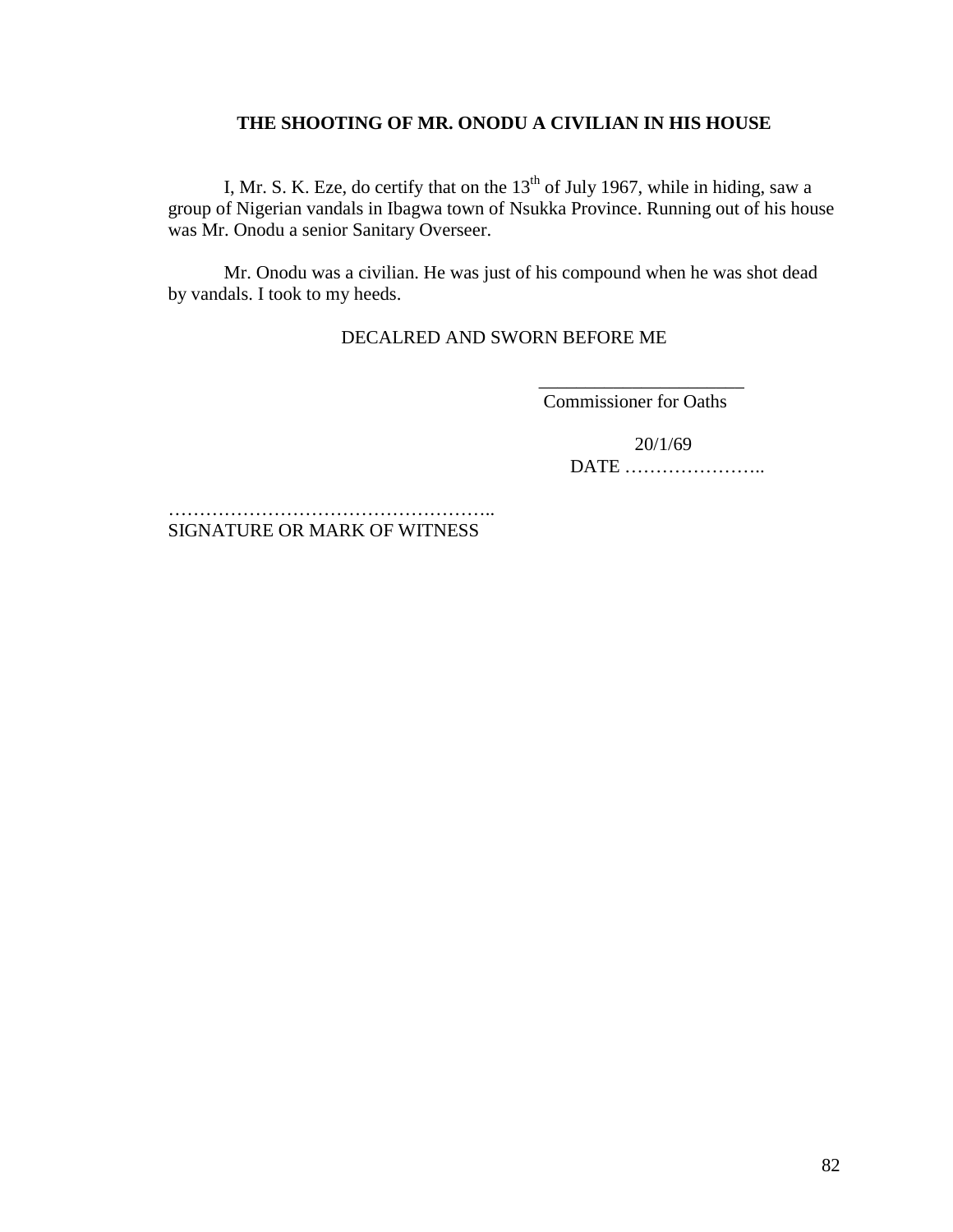# **S T A T U T O R Y A F F I D A V I T**

I, Jude Muokaibe ANUWE, Biafran citizen, Police Officer in-charge of Ihiala Police Station make oath and state as follows:

- 1. That I am 48 years old.
- 2. That I live in Ihiala Town in Biafra, Onitsha Province and I am in-charge of Police Station, Ihiala.
- 3. That there are no military installation in Ihiala Town aforementioned.
- 4. That on several occasions in the course of present Nigeria/Biafra war, Nigerian war planes have raided Ihiala and surrounding villages rocketing and machinegunning the civilian populations.
- 5. That on 4/9/68 in particular, at about 1300 hours in clear day light two Nigerian war planes again raided Ihiala and surrounding villages.
- 6. That on this day the Ihiala market was in full session and also many civilian were being attended at the nearby Roman Catholic Hospital and Children's Nutrition Clinics.
- 7. That I was actually buying in the market when the planes arrived.
- 8. That on arrival, the Nigerian war planes circled round for about five minutes and swooped down on the civilian population shooting rockets at the crowded market and spraying bullets into the scattering crowd.
- 9. That in this raid they said Roman Catholic Hospital and Nutrition Clinics and schools including privates houses, churches and nearby villages were all rocketed and straffed.
- 10. That there were no anti aircraft defenses at Ihiala or nearby villages and as nobody fired at the planes they came so low to the ground that the white pilots manning the planes were easily seen by me.
- 11. That during the raid which lasted about thirty minutes, I hid in the bush in a cassava farm which about 200 yards from the market.
- 12. After the Nigerian war planes left, I crawled out from my hiding place to help with the dead and the wounded and that from rough accounts about 250 civilians, men, women and children were dead at the spot.
- 13. That I personally attended a total of 132 dead victims, the list of which is hereby attached. Several others dead or wounded were removed immediately by their relations and I have no definite account of these.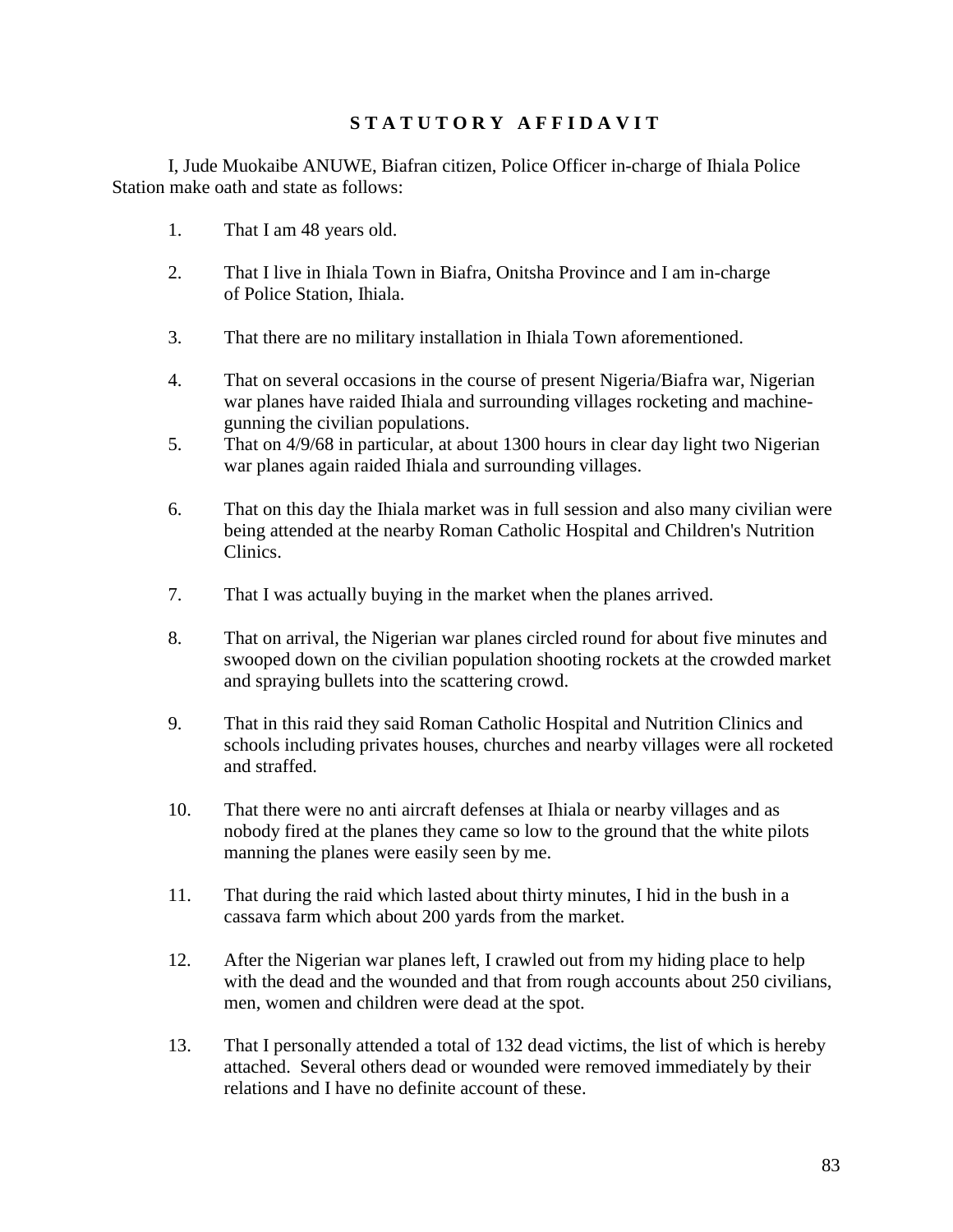1. I recorded 600 other people who were seriously wounded and these were taken to various hospitals. Several hundreds of these had since died.

2. There were so many mangled and crushed mass of people that it was impossible to identify and count and the pulped mass of flesh were buried in a common grave. That this type of air raid has continued intermittently unabated.

3. The Red Cross markings on hospitals, clinics, churches and schools do not avail Ihiala people from the indiscriminate slaughter from Nigerian war planes.

4. That I make this affidavit conscientiously and truly by virtue of the Oaths Act, 1963.

D e p o n e n t

\_\_\_\_\_\_\_\_\_\_\_\_\_\_\_\_\_\_

DATED this 22<sup>nd</sup> Day of January, 1969.

SWORN BEFORE ME

 $\frac{1}{2}$  , and the contract of the contract of the contract of the contract of the contract of the contract of the contract of the contract of the contract of the contract of the contract of the contract of the contract COMMISSIONER FOR OATHS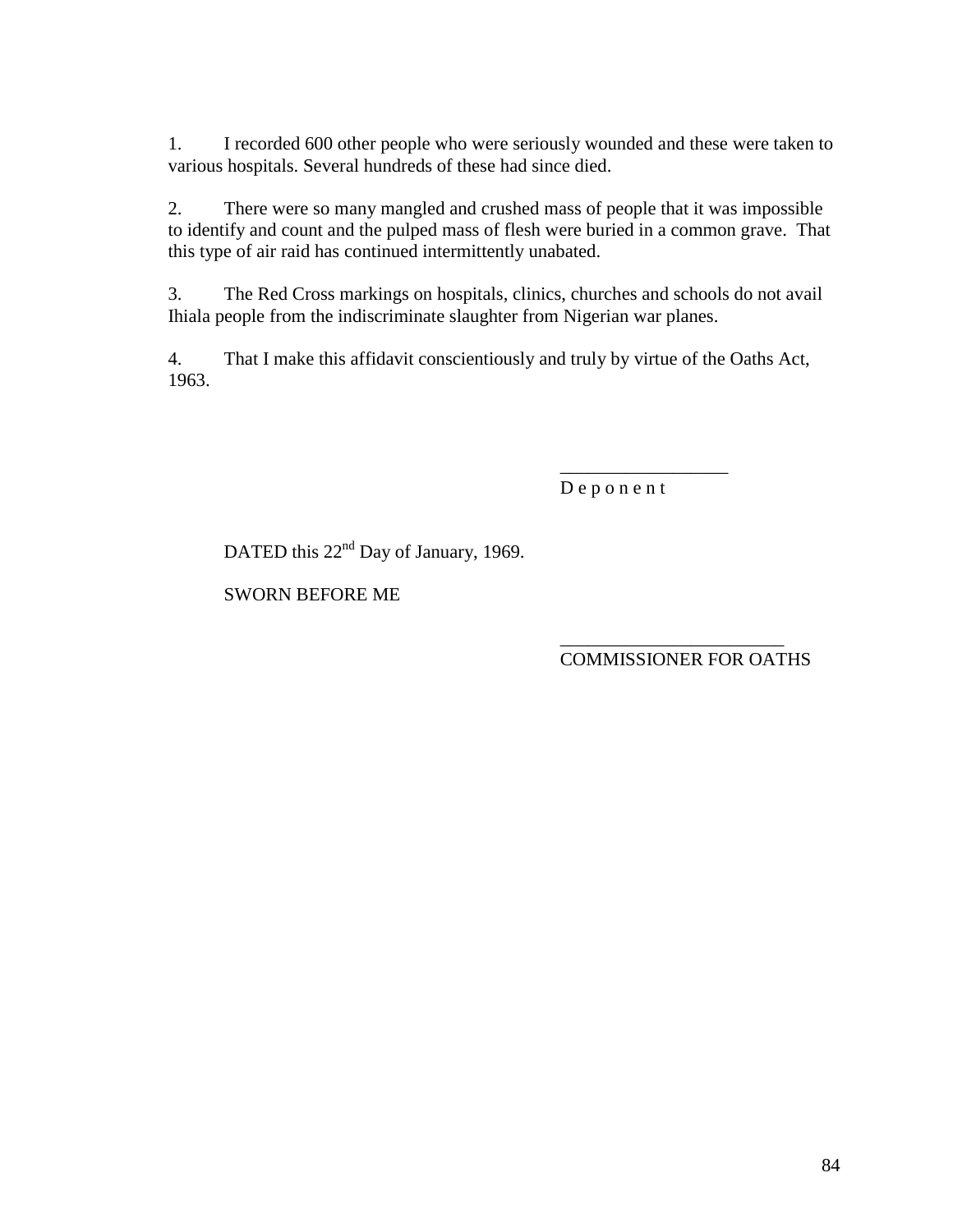# **A F F I D A V I T**

#### I, ANYIBUOFU ONYA-ONLANWAH

(Names in full)

A citizen of the Republic of Benin/West Nigeria Area resident as a Refugee in Ojike Refugee Camp, Orlu, BIAFRA, do hereby make each oath and state as follows:

- 1. That I was present in my home town of Asaba when the Federal troops entered on the 5thof October 1967.
- 2. That I was an eye witness of some of the looting, burning of houses and killing of innocent civilians which took place on a massive scale during the period  $5<sup>th</sup>$  October to  $7<sup>th</sup>$  October, both dates inclusive, 1967.
- 3. That I hereby attach annexure (A) counter-signed by me as the true story of what happened.
- 4. That I make this affidavit sincerely believing that same to be true and correct to the best of my knowledge.

(Sgd.) A. Onya-Onianwah DEPONENT

Sworn to before me in the Magistrate Court Registry, Orlu, this  $20<sup>th</sup>$  day of January 1969.

### BEFORE ME

 $(Sgd.)$  ?? COMMISSIONER FOR OATHS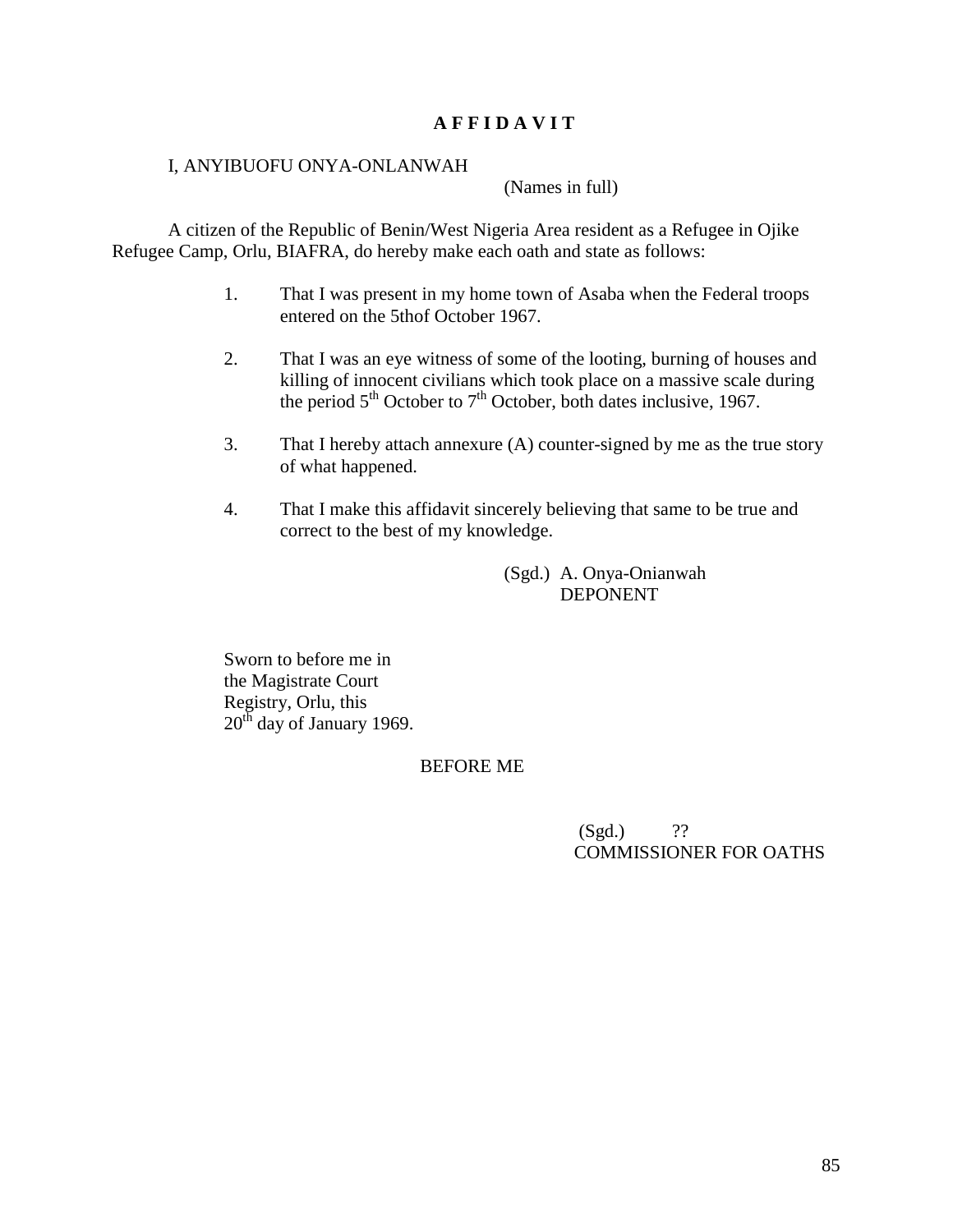### **IN THE HIGH COURT OF BIAFRA, IN THE UMUAHIA JUDICIAL DIVISON HOLDEN AT UMUAHIA**

# **A F F I D A V I T**

I, Samuel Inyang, Biafran citizen of No. 3 Gate 4 Agricultural Research and Training School Quarters Umudike, Biafra, make oath and state as follows:

- 1. That I am a native of Unwana in Afikpo Division of Biafra.
- 2. That I am a pharmaceutical Chemist by profession.
- 3. That at about 4.30 a.m. on  $19<sup>th</sup>$  day of April, 1968, I was in my village at Unwana when I heard heavy mortaring and machine gun fire from the Ugep side of the Cross Rive to the Afikpo/Unwana side.
- 4. That at 3 p.m. most the of people in Unwana village evacuated to neighbouring villages namely Ebunwana, Erei, Usukpan and Edda.
- 5. That early on the  $20<sup>th</sup>$  day of April, 1968, at about 6 a.m. whilst I and other people were still trying to evacuate the elderly people and children the Nigerian soldiers attacked the Unwana village.
- 6. That in the course of the attack a mortar bomb fell among a group of refugees and exploded, killing in my presence 6 elderly women, four elderly men and two young girls.
- 7. In this confusion, I saw one Nigerian soldier throw one hand grenade into the crowd, which exploded, killing in my presence four elderly women, two children and injuring two men, one of whom dies in my hands as I was taking them to the hospital.
- 8. That after about 8 days of intensive fighting, Biafran troops pushed the Nigerians troops out of Unwana.
- 9. That I was one of the first natives of Unwana to rush back to the village.
- 10. That at the village I saw at the village square forty-six corpses of Unwana civilians lying down in a row.
- 11. That the end of the public square, near the Salga latrine, I saw five women and eight children all lying down dead.
- 12. That each and every one of the five women and three girls of the eight children had long sticks pushed through their external genitalia.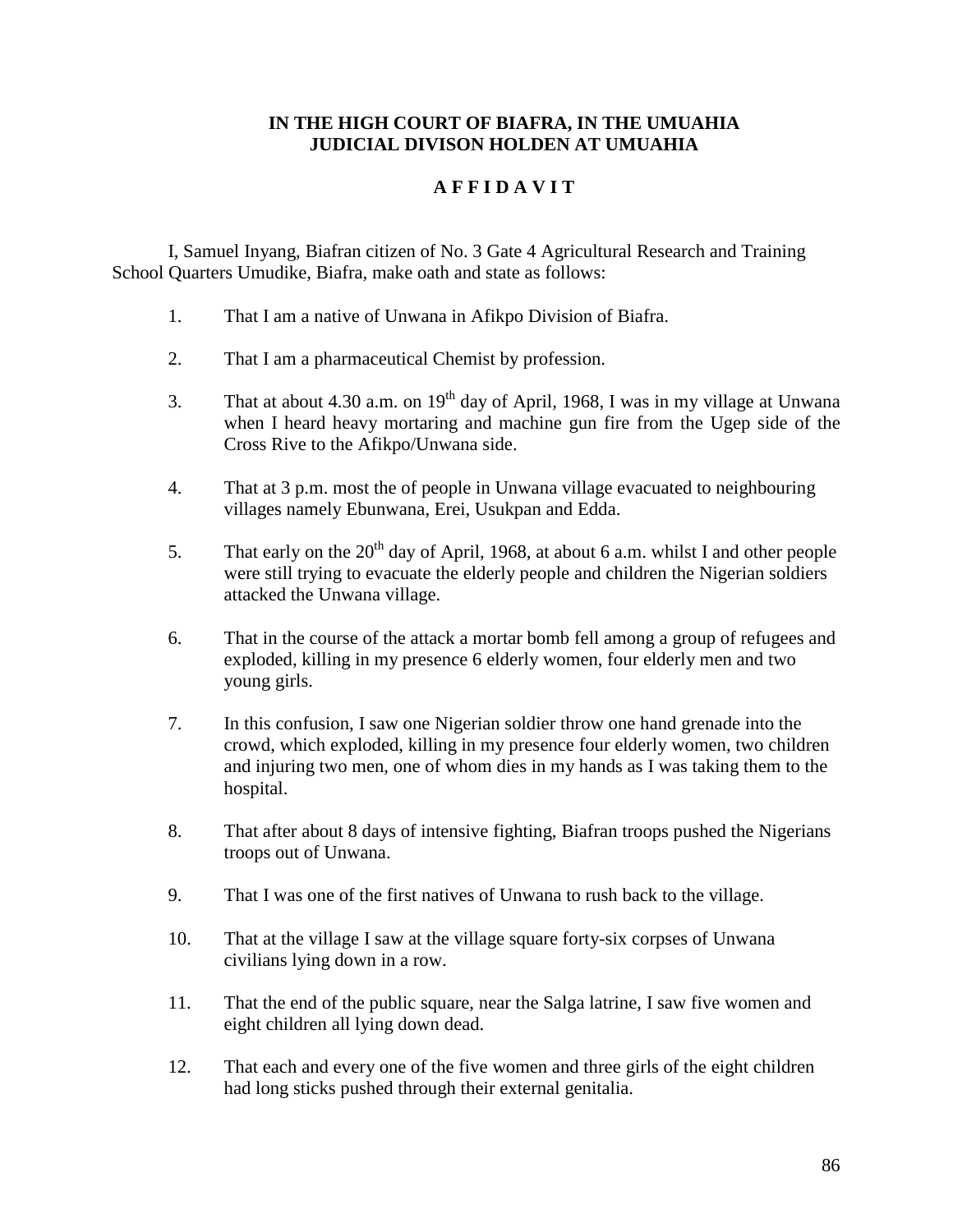- 13. That in the course of my inspection with other persons, we saw several civilian corpses scattered all over the village of Unwana.
- 14. That I with the help of other people spent two days burying the dead.
- 15. That at the end of second day the Nigerians troops came back and continued the killing of civilians.
- 16. That after this second killing I ran out of Unwana and refused to back there again.
- 17. That I make this oath conscientiously believing the contents to be true the best of my knowledge and by virtue of Statutory Declaration Act 196

Sworn to the office of a Notary Public, Umuahia, this day of January, 1969.

> (Sgd.) S. Inyang Deponent.

#### Before me

(Sgd.) ?? Commissioner for Oaths.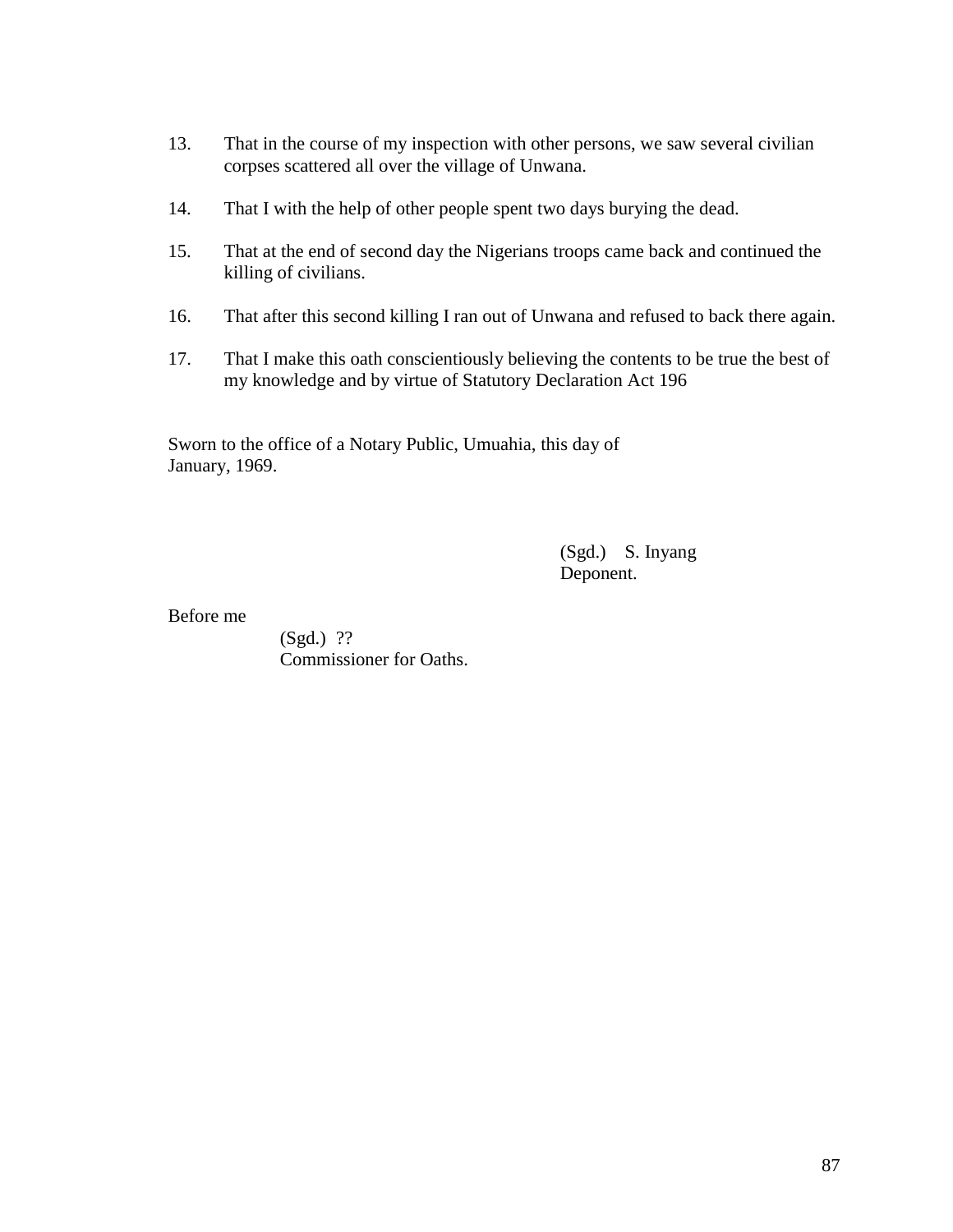#### **MR. ONYA-ONIANWAH**

The Federal troops entered Asaba in the afternoon of October  $5<sup>th</sup>$ , 1967. This was preceded by indiscriminate shelling and firing which cost many civilian lives. As a result of the panic that gripped everybody some fled across the bridge to Onitsha, some ran into the bushes around Asaba while the aged and women stayed indoors. I ran into the bush and from there to a village called Achalla near Ibusa.

Early on the  $6<sup>th</sup>$  of October 1967 I heard that the shooting had stopped and that people were asked to return, so I went back and got home at noon. On our arrival home we met many Federal soldiers in our village and they demanded food from us. Each village in the town held a meeting and decided on what contribution in food and money to make to the troops. Our village collected  $£50$  and 100 yams and we delegated 4 men to convey the money to the Federal troops. The yams were to be sent later when the women had collected palm oil and vegetables used for preparing soup.

Our delegates went at about 8 a.m. on the  $7<sup>th</sup>$  of October. We waited for them to return up till 12 noon and as they were not back we sent another 4 to find out what had happened. These also did not return. By 2 p.m. some Federal soldiers came to us at our meeting place and asked us to shout "One Nigeria". We all shouted as required. They then asked us to bring our dancing drums, etc in order to celebrate our liberation. It was a matter of minutes and we were ready and, escorted by the Federal soldiers, we danced on to Umudaike village where we met other dancing groups from the other villages. It appears that they had received word for Obi Okwudarue the night before but we did not know and so were rather late in coming to the scene.

On the way to this place we saw several corpses and where we were gathered the first sight that greeted us was the corpse of one Mr. Robert Urai - the owner of the compound where we were assembled. These ugly sights filled us with dread but we could not run away in the presence of these armed soldiers. In this compound we danced for only a brief moment and then we were ordered to stop. The women were asked to move over to one side leaving only men on the other. We, the men, were then escorted to Ogbe Osowe where we saw horrible sights - many people who were already killed and some who were being tortured before they would be killed. Among the corpses I could from a distance distinguish some of the four men we sent on a mission. Then we knew to our sorrow what had happened to them and what fate awaited us.

Soon afterwards 20 of our men were selected and lined up in front of us and told as follows: "Today, I be your God, me, first; God second. God give you life, me I go takam. Two minute time you go die." The hopelessness of our situation was clear when two minutes afterward these 20 men were shot. Another 20 were picked up and the same ritual followed. When the men were separated from the women and led away some mothers followed behind to watch the fate of their children as they were executed before them there was wailing and yelling. One woman gripped one of the soldiers and provoked him by biting him in order that she be killed and follow her son just dead. She was, of course, shot. It continued like that until one soldier came and after conferring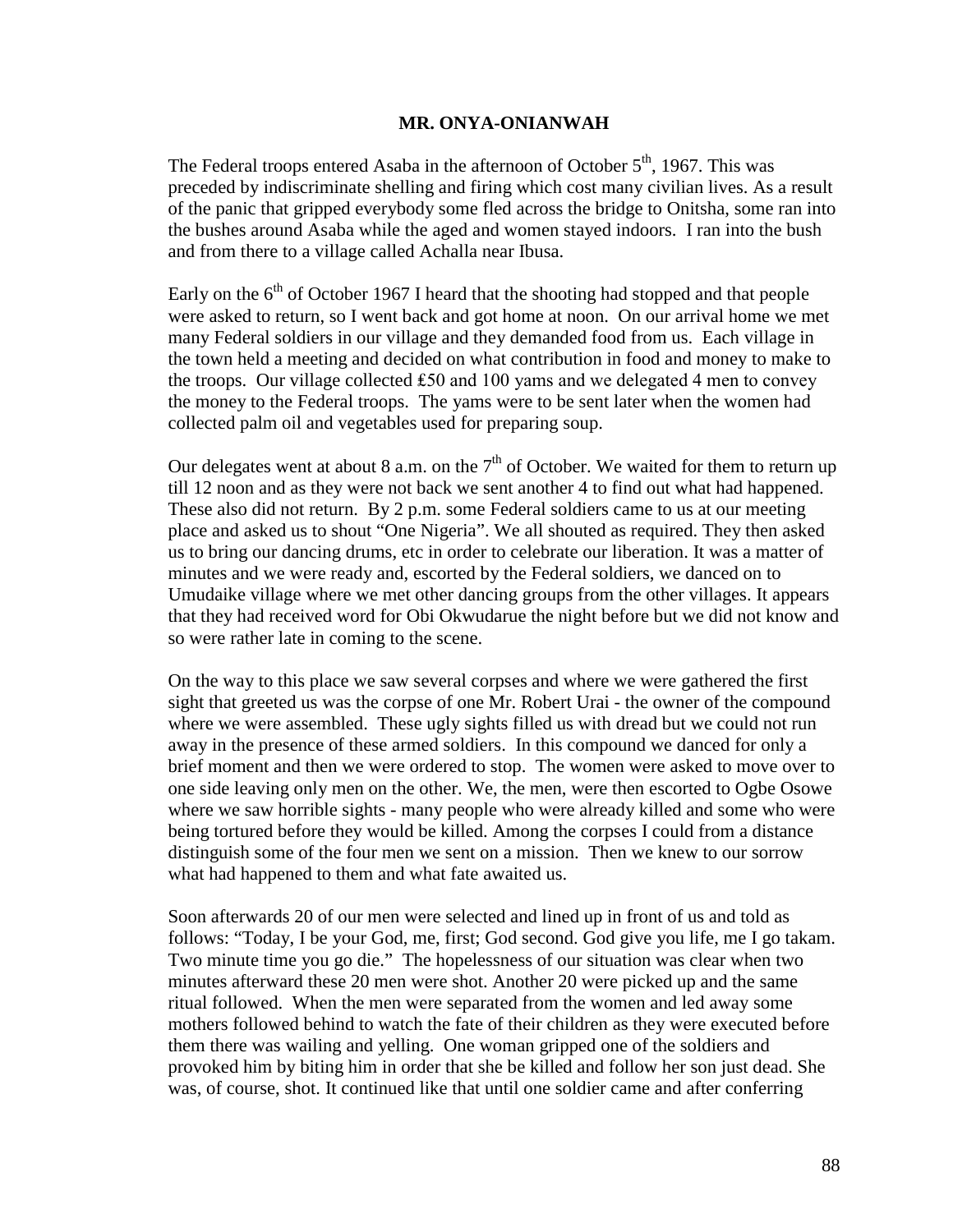with the Commander present, about 50 of us were assembled and taken away.

Later, I realized that the killers in Ogbe Osowe were not fast enough and so we had to go along Okpanam road towards the High Court. The killers there had done their job and required more victims in order to help out those at Ogbe Osowe. When we got to the High Court premises we then found out that Ogbe Osowe was not the only killing ground, the High Court premises was another. A lot of them were yet to be buried whilst there were already a few mass graves around. Just as we were lined up to be shot one Major came out from a landrover which had just pulled in and announced that the killings should stop in obedience to the latest orders. The major then addressed us telling us to be grateful to God for being spared the fate of our unfortunate brothers. One of us then asked the Major to help us further by giving us an escort, otherwise we would not get home. He did this and we were escorted up to Ogbeke Square and from there we fled into the bush.

Life is more precious than anything else but the looting, burning of houses and raping of women which took place is to be seen to be believed. Since then we lived in bush in makeshift huts feeding on what we can get from the forest and what the women manage to bring to us from time to time until April  $16<sup>th</sup>$ , 1968, when indiscriminate shelling and mortaring of all the bushes drove us further towards Biafra. Many people, needless to say, were killed by some of these shells and mortar bombs. We later saw some villagers in the bush and those showed us a bush path through which we escaped into Biafra.

(Sgd.) A. Onya-Onianwah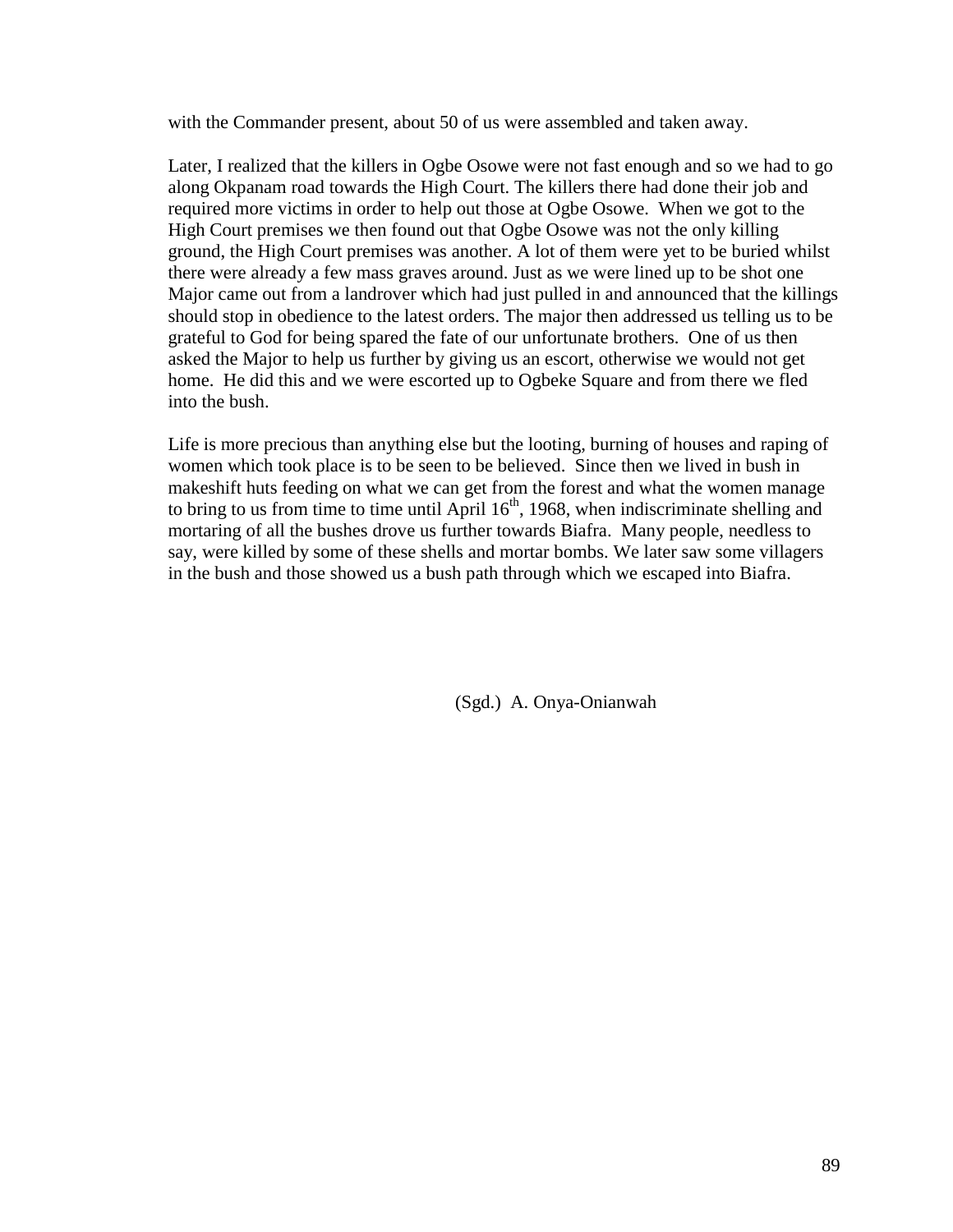I, JOHN KANAYO HUDSON ODITTAH, native of ASABA in the Republic of BENIN, Senior Station Master, Biafra Railway Corporation, Umuahia, make oath and say as follows:

- 1. On the  $30<sup>th</sup>$  September 1967, I traveled from Enugu to Asaba to visit my family.
- 2. I was at Asaba on the  $4<sup>th</sup>$  October, 1967, when the Nigerian vandals entered Asaba; this entry was preceded by shooting of guns, shelling and rocketing.
- 3. I observed that there was panic in the town as people started running about for fear of being killed.
- 4. I ran out and along the streets I saw that many people numbering up to about 60 (sixty) were killed.
- 5. The Nigerian vandals besieged the town, going from house to house, taking money from inmates with threats and menaces; I personally spent over ₤50 (fifty) pounds in ransom to the vandals.
- 6. On the  $5<sup>th</sup>$  October, Chief Okwudarue summoned a mass meeting of the Asaba community at the Ogbeke Square.
- 7. I attended the meeting which was addressed by Chief Okwudarue and Mr. F. O. Isichei.
- 8. It was agreed at the meeting that each of the five quarters in Asaba should pay a levy of ₤50 (fifty); this amount was to be collected and given to the vandals as a sort of welcome purse to prevent them from further killing and harassing people.
- 9. The sum of £20 (twenty) pounds was collected at the meeting and it was agreed that this amount should be given to the vandals that day for their drinks; it was further decided that during the presentation of the ₤20 the vandals should be informed that the Asaba people would come the next day for a real welcome.
- 10. The meeting appointed delegates including Chief OKWUDARUE, CHIEF OF ONIANWA, OBI ODLACHI and Mr. F. O. Isichei who were sent to the vandals for the presentation. The delegates later returned to the meeting and reported that they saw the Acting Commander of the Vandals Major TAIWO, who told them that the Commander Lt. Col. Mohammed ALLY was wounded at OGWUASHI-UKWU and was rushed back to Lagos for treatment. The delegates reported that Major TAIWO having accepted the  $£20$  distributed the money to the Officers amongst the vandals, and thereafter promised the delegates that there would be no more killing and molestation in the town.
- 11. The next morning we all met at the square and collected the sum of ₤150 (one hundred and fifty) pounds. This amount was again handed to CHIEF OKWUDARUE and his fellow delegates for presentation to the vandals. As the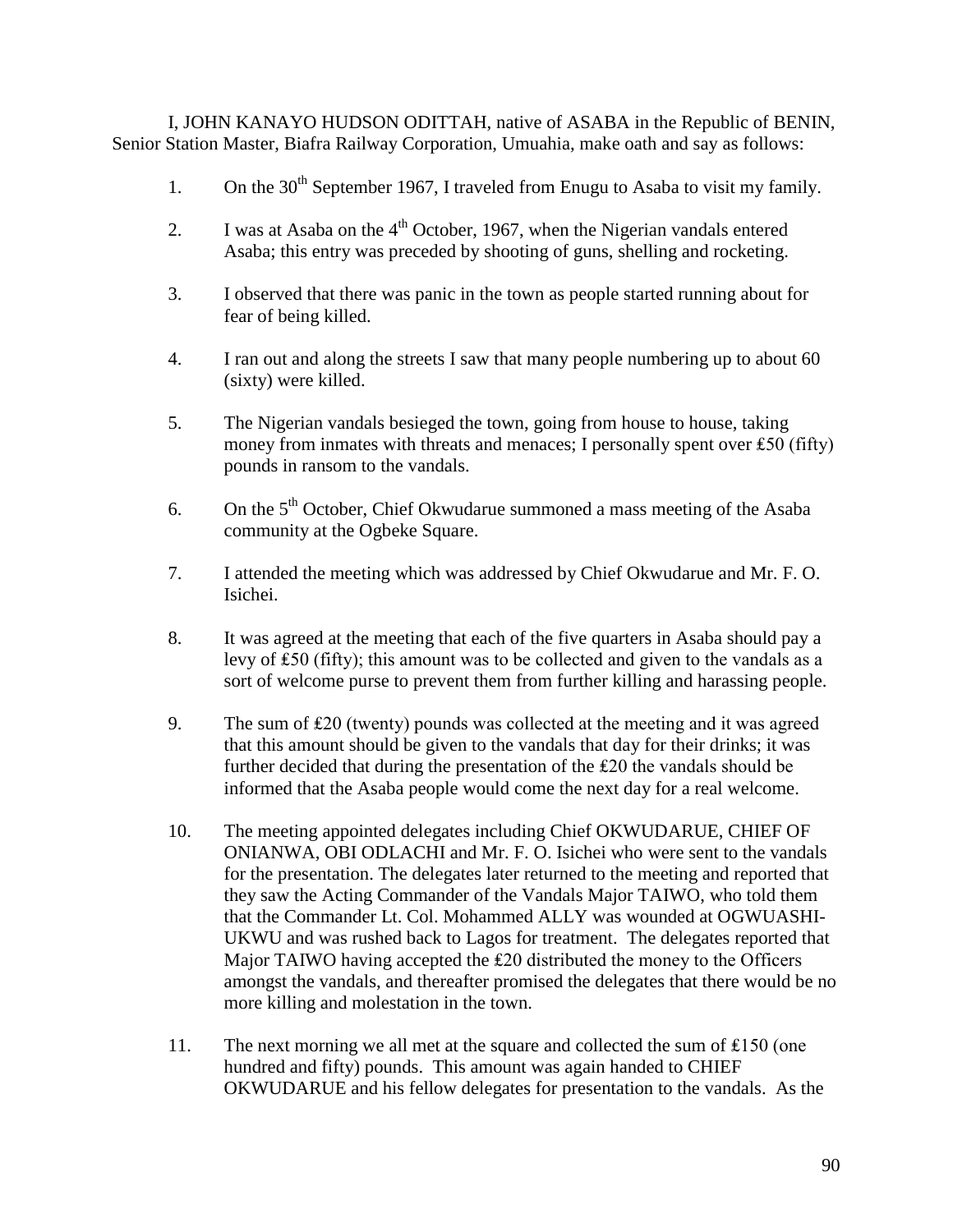delegates left the meeting dispersed.

- 12. About an hour after we have dispersed I heard bell-men, natives of Asaba, announcing that all dancing groups in Asaba should assemble at the ASABA URBAN COUNTY COUNCIL COMPOUND to welcome the vandals. On inquiry, I was told by the announcers that he announcement was made at the order of the vandals.
- 13. As the dancing groups were going to the ASABA URBAN COUNTY COUNCIL COMPOUND, I saw the vandals driving into the villages in lorries; I saw them break into houses and loot properties found therein.
- 14. At 4 p.m. on that day I went to the OGBEKE SQUARE together with other members of our meeting to await the return of our delegates. We were there when a land-rover drove up to us, the vandals alighted, round us up and started beating us.
- 15. We were ordered to march along the street when we saw more than 100 (one hundred) corpses lying along the streets. To my surprise I saw one of the bell-men lying dead with his bell by his side.
- 16. When we got to OGBOSOWA Square, we were halted by the vandals. We were thoroughly searched and all the money, wrist watches, and rings in our possessions were removed. We were then ordered to sit on the ground.
- 17. One Lt. USMAN addressed us saying that we were OJUKWU'S henchmen, that we believe in book knowledge, that they were going to destroy that book knowledge. He ordered us to call on OJUKWU to come and save us if we could do that. He further said that all of us would be dead in less than one hour. We all sat down with our heads bowed. Anyone of us who raised his head was severely flogged with a cow-tail.
- 18. Lt. USMAN ordered his soldiers to look after us while he went to the headquarters for instructions as to where the killing would take place. He came back at about 6 p.m. and ordered that we be taken to the HIGH COURT FIELD to be killed. We were marched off to the HIGH COURT FILED and about 100 yards to the field, a land-rover overtook us and stopped; Major TAIWO jumped out form the land-rover and ordered us to halt. Both the vandals who were escorting us and ourselves stopped. MAJOR TAIWO wanted to know where we were being taken to. One of the vandals retorted saying that it was Lt. USMAN who ordered them to march us to the High Court Field where we would be shot. Major TAIWO scolded them, saying that he had since ordered them to stop killing the people, but they had refused to obey his orders. He expressed surprise that corpses were lying about the town and wondered how he could [sic] for the killing. He therefore ordered us to go.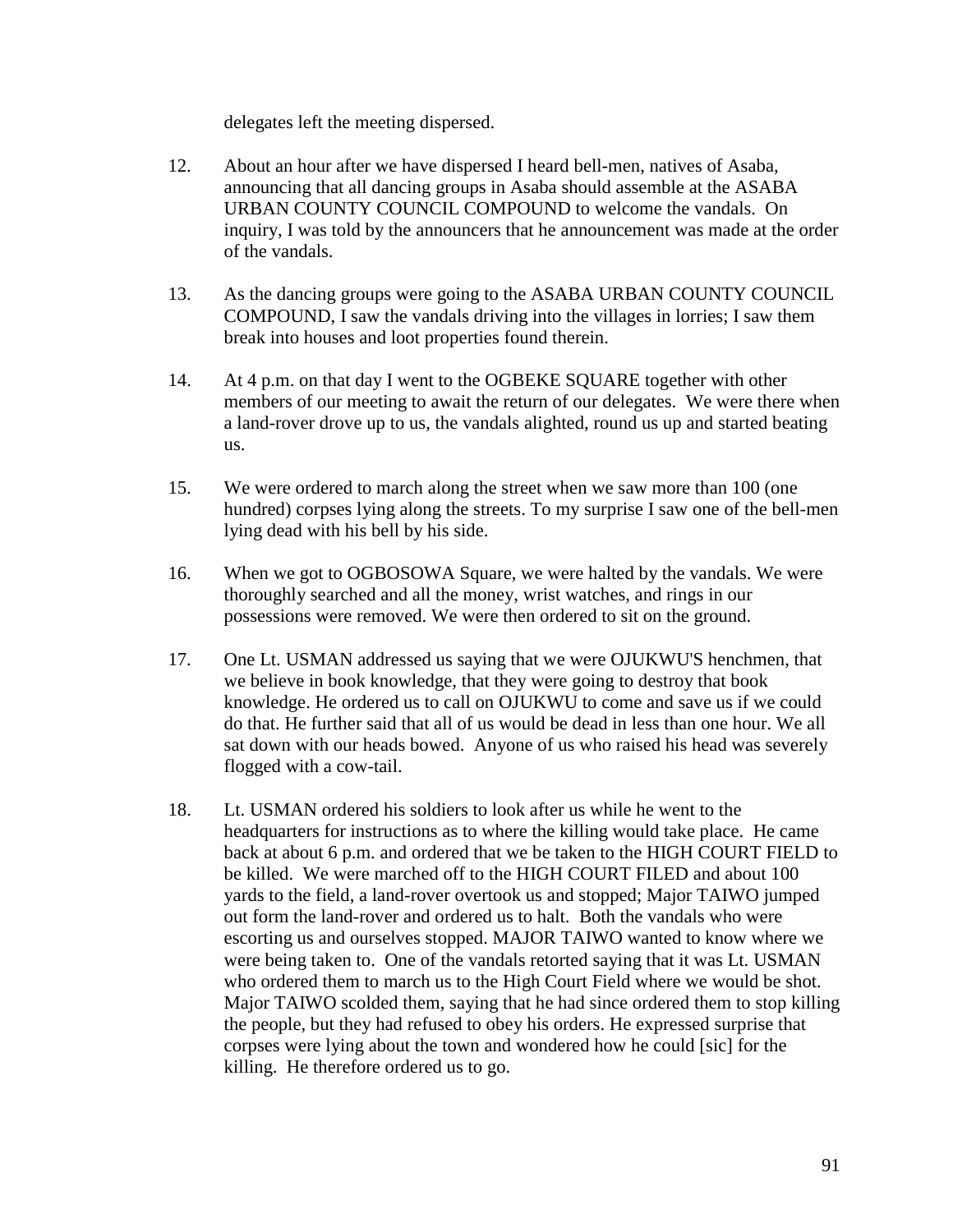- 19. At about 12 midnight I got information from Madam Victoria Ozoama that the vandals had promised to kill more people the next day. She further told me that our delegates after presenting the sum of ₤150 to the vandals were killed, and that only CHIEF OKWUDARUE and Mr. F. O. ISICHEI escaped. We all then decided to run away from the town. We ran to a village far in the bush called ACHALLA and from there others moved on to IBUSA. I ran to IBUSA. On or about the  $12<sup>th</sup>$  October, the vandals came to IBUSA and all the people there fled into the bush. Later on in the evening, OBI MORDI, the head chief of IBUSA sent for us in the bush advising us to return to the town as the vandals who came to Ibusa had completed their assignment, i.e. destroying the houses and property of LTS. NWAJEI and OKWECHIME and had returned to ASABA.
- 20. As we the escapees from Asaba met at our places of hiding, eyewitnesses gave accounts of how our people were killed in the various quarters at Asaba. Mr. MONYEI told us that at the CABLE POINT, hundreds of people were lined up by the riverbank and ordered to walk into the river by the vandals. When they moved into a point where the water reached their waists, they were shot dead and their corpses carried away by the river. Mr. OJUGBUANNA told us how at OGBOSOWA Square, the vandals collected thousand of men who they ordered to dig there large graves. After they had dug the graves, they were ordered to enter into the graves, which they did and were all shot dead. Mr. OKONMA told us that at OGBEILO village the vandals met the villagers at a meeting, surrounded them and shot them dead; the only survivor was the 80-year-old village head. He was subsequently shot dead after he had protested to the vandals about the unprovoked killing of his people. Mr. JUYA told us that at UMUEZEI village, the vandals met the villagers who had gathered to bury a relation named Chuks Moma formerly of S.C.O.A. Motors Enugu who was killed by the vandals the previous day. The villagers had already dug the grave when the vandals rounded them up. The vandals wanted to know why they were gathered there and they replied saying that they came to bury a dead man. The vandals observed that the grave was very small and ordered that it should be extended. After the villagers had extended the grave, they were ordered to put the corpse into the grave, which they did, and they also were ordered to jump into the grave. As they all gathered in the grave they were shot dead.
- 21. I was at IBUSA with other escapees from ASABA when some women had managed to find their way from the bush arrived at IBUSA. Mrs. CHIDI, one of them told us how the vandals had collected all the women and children into lorries, drove the lorries to various points twenty to thirty miles from ASABA, ordered them out of the lorries and left them stranded on the roads. They could not go back to Asaba for fear of being killed, so they started trekking from the bush until they arrived at IBUSA. She further reported that their grown up daughters were separated form them and taken to Army barracks.
- 22. In December 1967, just after Christmas, one Mr. AZINGE, came to IBUSA and had a meeting with the ASABA community. He told us that he was sent by Lt.